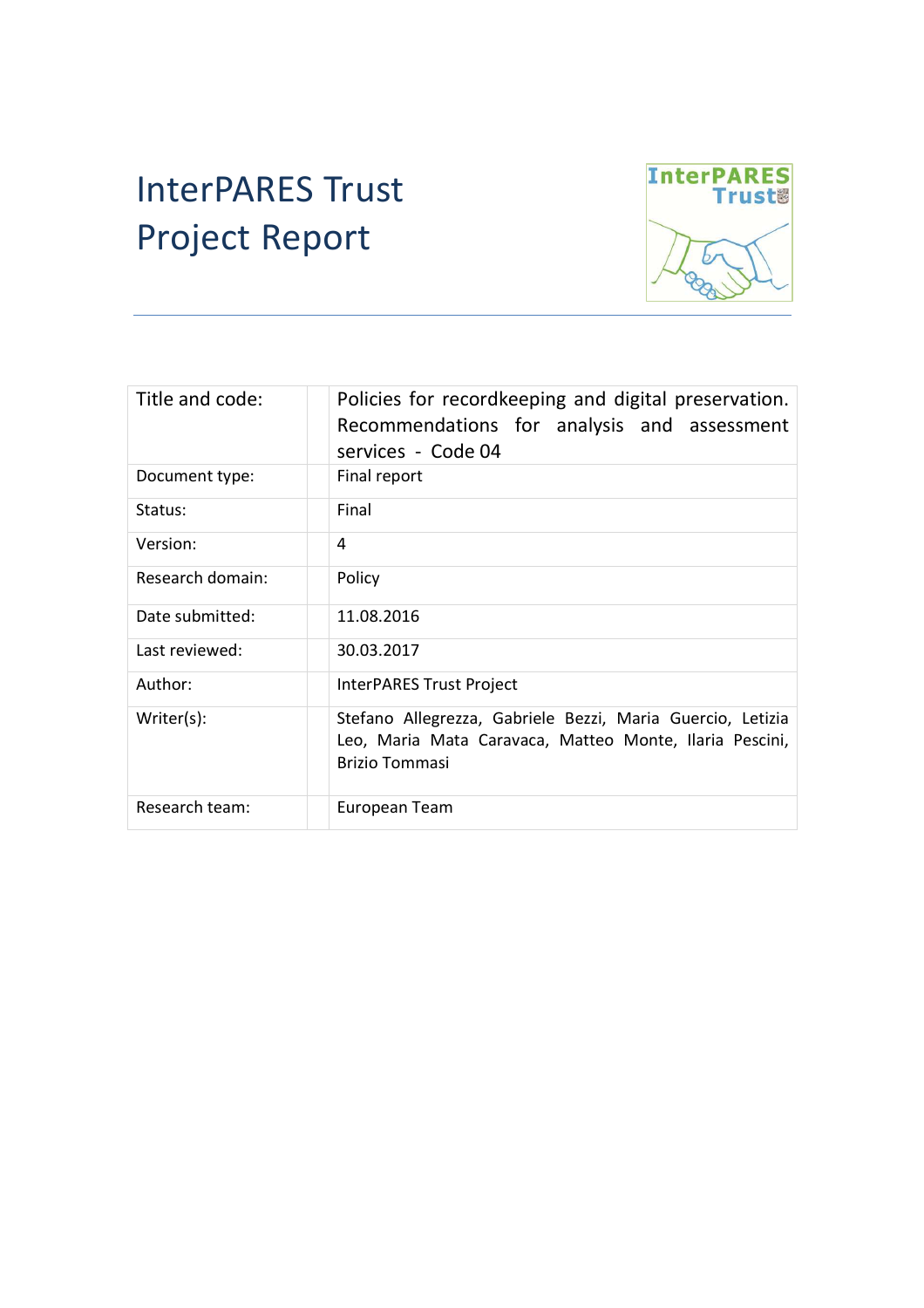#### Document Control

| Version history |            |               |                         |
|-----------------|------------|---------------|-------------------------|
| Version         | Date       | Bv            | Version notes           |
|                 | 24.07.2016 | Maria Guercio |                         |
|                 | 10.08.2016 |               | Revision by the authors |
|                 | 11.08.2016 |               | Revision by the authors |
|                 | 30.03.2017 |               | Revision by the authors |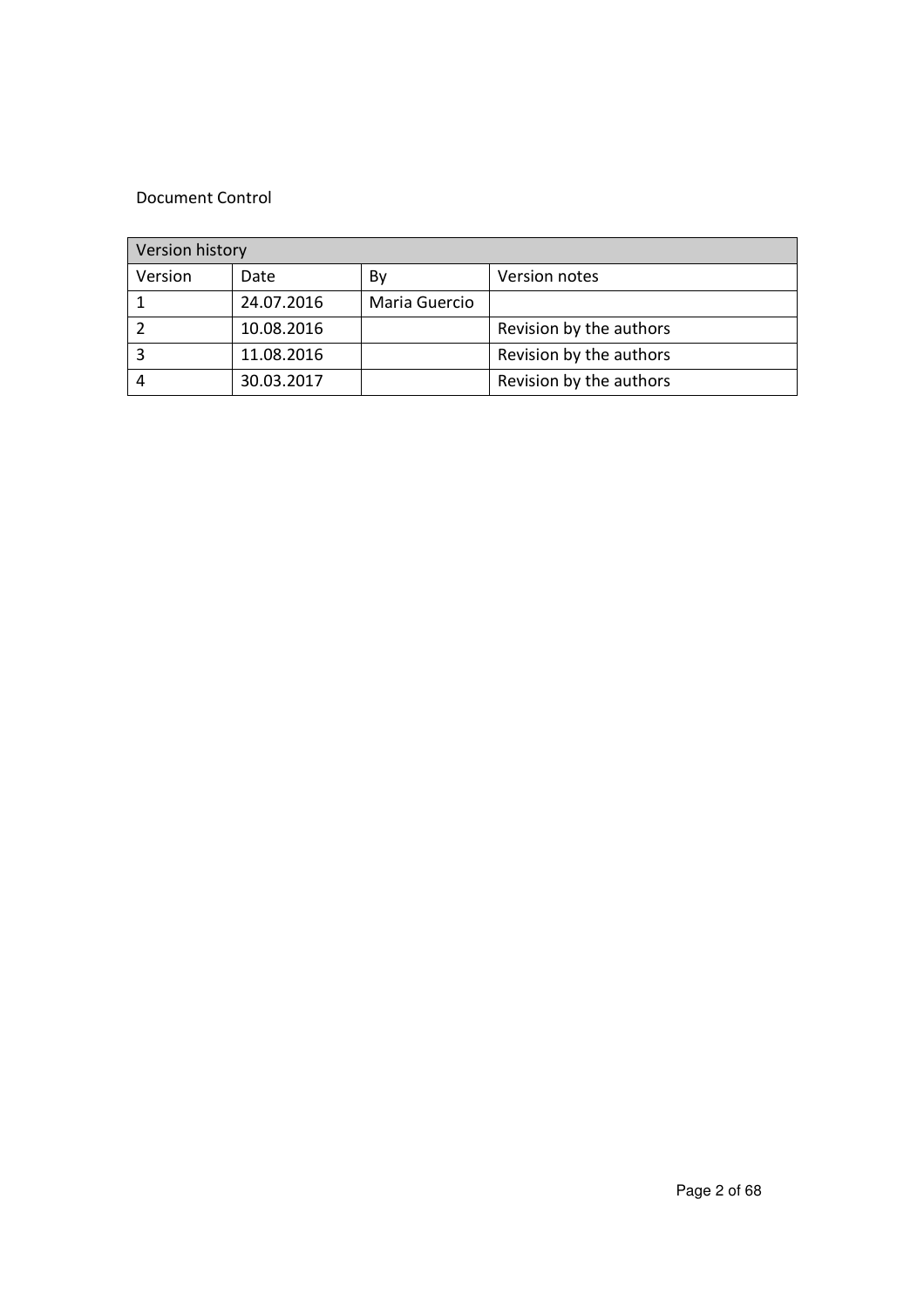# **Table of Contents**

Appendix 1. Policies for records management and digital preservation at the European Union

Appendix 2. The Italian case: Legal framework and good practices for digital preservation

Appendix 3. Spanish legislation on records management and digital preservation

Appendix 4. Terms and definitions

Appendix 5. Questionnaire

Appendix 6. Questionnaire replies

Appendix 7. Maturity model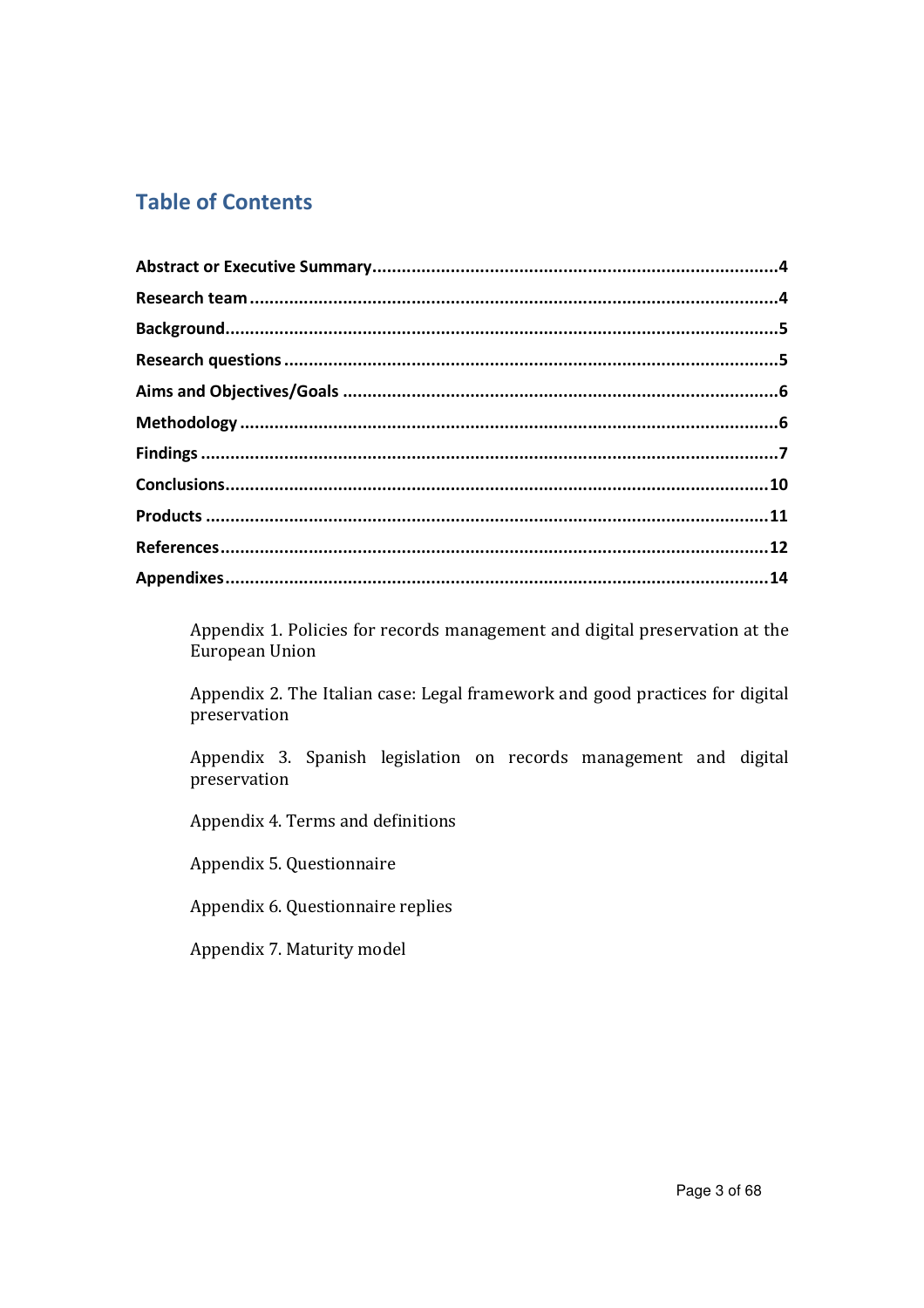# **Abstract or Executive Summary**

The proposal has the ambitious goal of analyzing and assessing the role and the quality of policies dedicated to the recordkeeping and digital preservation in the new digital environment characterized by a large use of networking systems in the web environment. The critical questions at the basis of the research were related to the capacity of the policies of mitigating the risks of technological obsolescence and improving the access to the digital records and systems interoperability when i-cloud systems are involved, thank to the active presence of record keepers and custodians in defining and defending good and flexible internal policies and specific procedures.

The proposal has identified a specific set of terms of reference (digital preservation handbook, interoperability, manual for record management procedures, policy and responsibility). The project group has also defined a survey template for collecting experiences in many domains and analyzed the legislations and the practices in Italy, Spain and at the European Union. Some deliverables of European projects (Erpanet, Aparsen) have been considered.

The final results testify a delay in taking into account the impact of the web dimension, but – at the same time – the presence of flexible tools (specifically in the Italian legislation) seem able to provide a common basis for developing in the next future recommendations in the area a s a sort of general but flexible guidelines.

# **Policies for recordkeeping and digital preservation. Recommendations for analysis and assessment services - Code 04**

#### **Research team**

Lead Researcher(s): Maria Guercio Project Researchers: Stefano Allegrezza, Gabriele Bezzi, Maria Mata Caravaca, Ilaria Pescini, Brizio Tommasi

Graduate Research Assistants [with dates of participation month-year]: Letizia Leo (2013 October-2015 December), Matteo Monte (2013 October-2015 December)

The project has been guided in the first phase by APARSEN and Digilab (whose researchers are already involved in defining recommendations in this field both for their own archival repositories and for the development of a service to be implemented within the future APARSEN Virtual Center Of Excellence (VCoE) (see work package 35).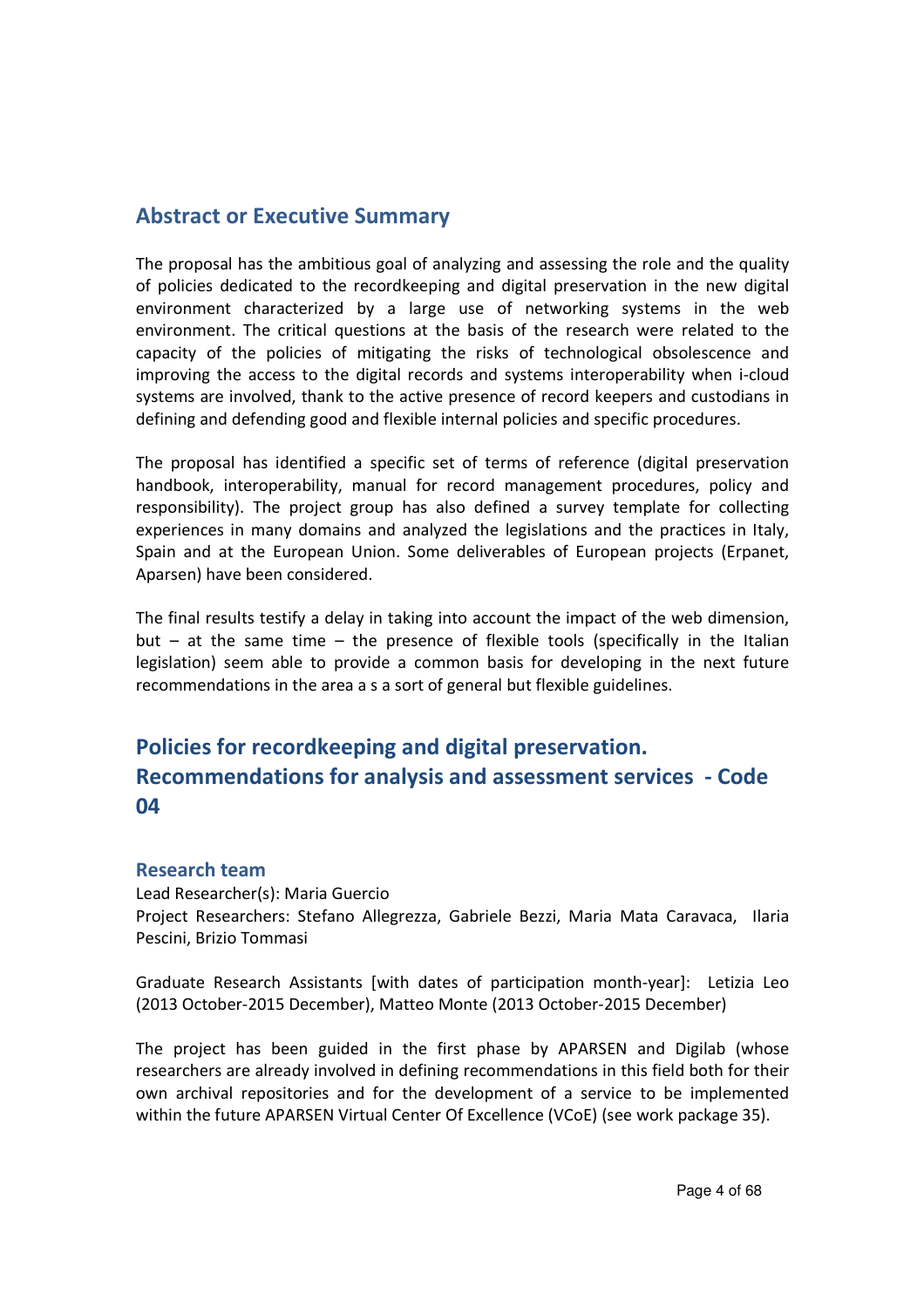Within InterPARES team the institutions involved are: APARSEN, Digilab, Regione Toscana and Regione Emilia Romagna, ICCROM, Consob and the University of Udine. The universities or research consortium involved in the project (such CINI for APARSEN and Digilab - Sapienza) have provided students effort (in the form of thesis or project work) to investigate national legislations, practical examples, standards and guidelines.

## **Background**

Within the InterPARES Trust as referred to a networked environment the role of policies is recognized as a crucial issue (both in the main goal of the project and in the specific research areas), but the question is more complex than expected. For this reason the policy has been identified as one of the research cross domains and has been at the centre of many other InterPARES Trust research projects. More specifically, the issue has been at the centre of a number of international projects (specifically APARSEN, 2011- 2014) and of the majority of standardization processes dedicated to the recordkeeping and to the digital repositories (such as ISO 16363 on certification of digital repositories and standards/recommendations for records management such as ISO RM15489, ISO 30300, ICA-Req).

In many legislations and recommendations for the preservation of digital resources (records but also data and documents) policy tools are considered a key issue for supporting digital heritage access and preservation in complex and conflicting environments. Very often these tools are not defined by domains, specifically when digital libraries and institutional repositories are involved. The policies are more specific in case of digital records, especially for the creation and keeping of digital records. In this case, the legal requirements have implied more consistency and detailed requirements in terms of action plans and definition of responsibilities and controls.

The term (as the concepts and methods behind it, even if their relevance is generally recognized) is ambiguously defined also because the approach to the digital preservation in many projects and in many domains still lacks of consistency. Some good examples are provided by some achievements at international level: for instance the categories of policies listed by the International Foundation of Information Technology – IF4IT (www.if4it.com/taxonomy.html) cannot be concretely implemented or at least identified if the taxonomies at their basis are not comparable thanks to a common terminology and if a general conceptual framework is not discussed and available.

The recordkeeping domain has developed – more than other sectors – well defined robust principles and comprehensive frameworks both for the digital records creation/management and for their preservation, as InterPARES 2 outputs testifies. Policies – even if not always clearly defined – take a stable place in the national legislation and in the international standards and recommendations and could provide – if based on a standardized structure – meaningful and effective examples for other domains. By the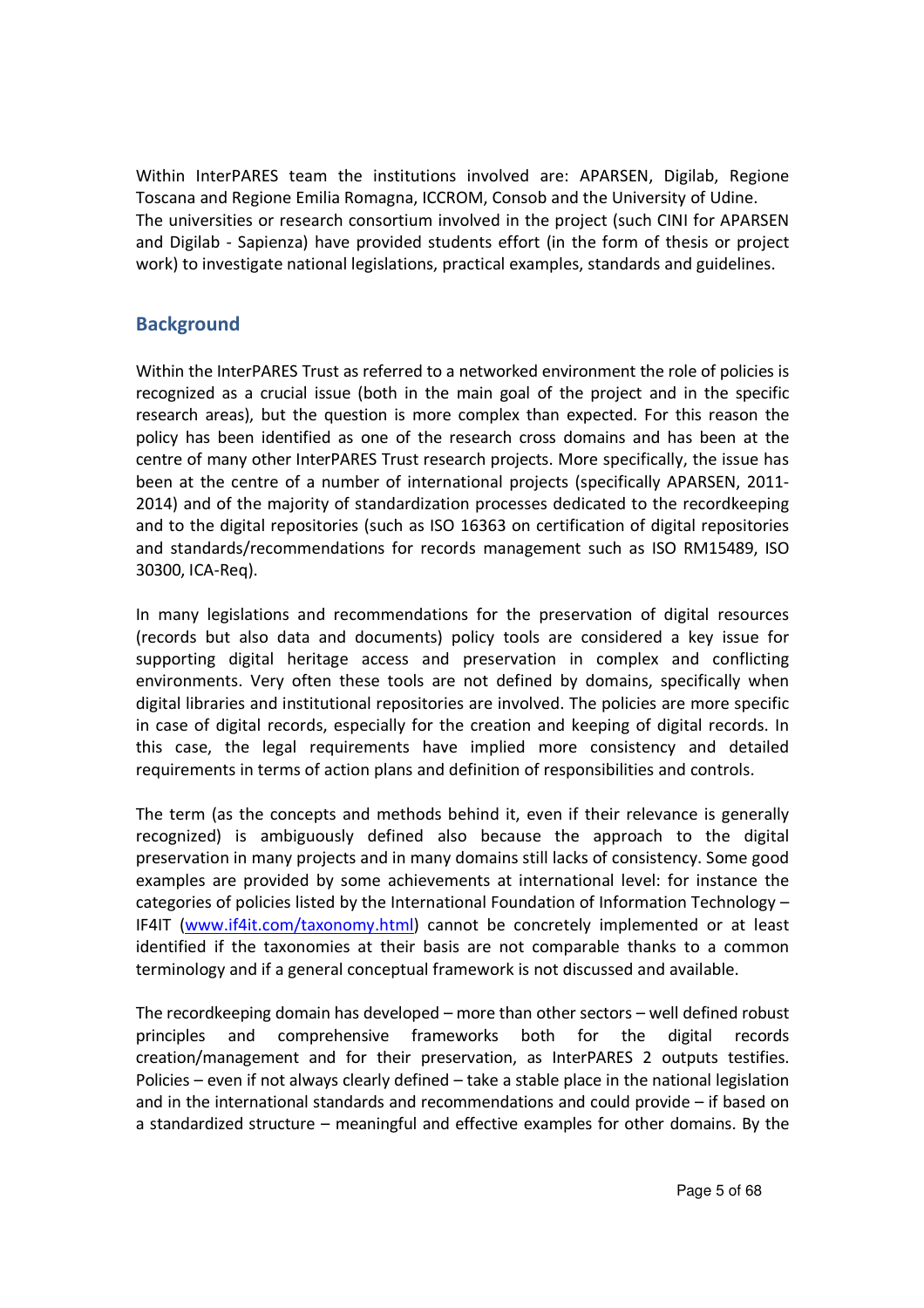way, to develop such potentialities, the main ambiguities and open questions must be recognized and solved and best practices must be identified, the legislations consistency (at least at European level) must be analyzed with specific reference to the new dimensions of the recordkeeping systems.

## **Research questions**

The research questions at the basis of the proposal concern the role and the quality of policies for digital recordkeeping and preservation. These questions, already defined when the research started, have been partially redefined with reference to the web environment:

- In general, which is the role of qualified policies for supporting the trust on the archival custodians and records keepers in the web environment? Is this role changing and increasingly addressed to mitigate the risks of technological obsolescence and/or to improve the access to the digital records and systems interoperability when i-cloud systems are involved?
- Which capacities/competencies and knowledge are required for building policies? Which level of interdisciplinary approach is required? Are the present educational and training programs able to provide adequate skills and capacities?
- Which kind (if any) of self-auditing tools are required to verify the consistency and adequacy of policies for recordkeeping and digital preservation? Are present standards and recommendations able to provide guide and support in this direction?
- Is the recordkeeping sector able to provide solutions (in term of frameworks and principles) for other sectors like data management policies for science (APARSEN project)?

# **Aims and Objectives/Goals**

The aims of the proposal were very ambitious (as indicated by the research questions listed above), but were also limited to the more traditional area of electronic recordkeeping and preservation environment due to the delay observed in Europe and more specifically in Italy and in Spain where the most part of the analysis has been conducted. The main goal was to identify (thanks to the analysis of legislative frameworks in EU, Spain and Italy and to the collection of experiences in many domains) a common basis for developing recommendations in the area, as a sort of general guidelines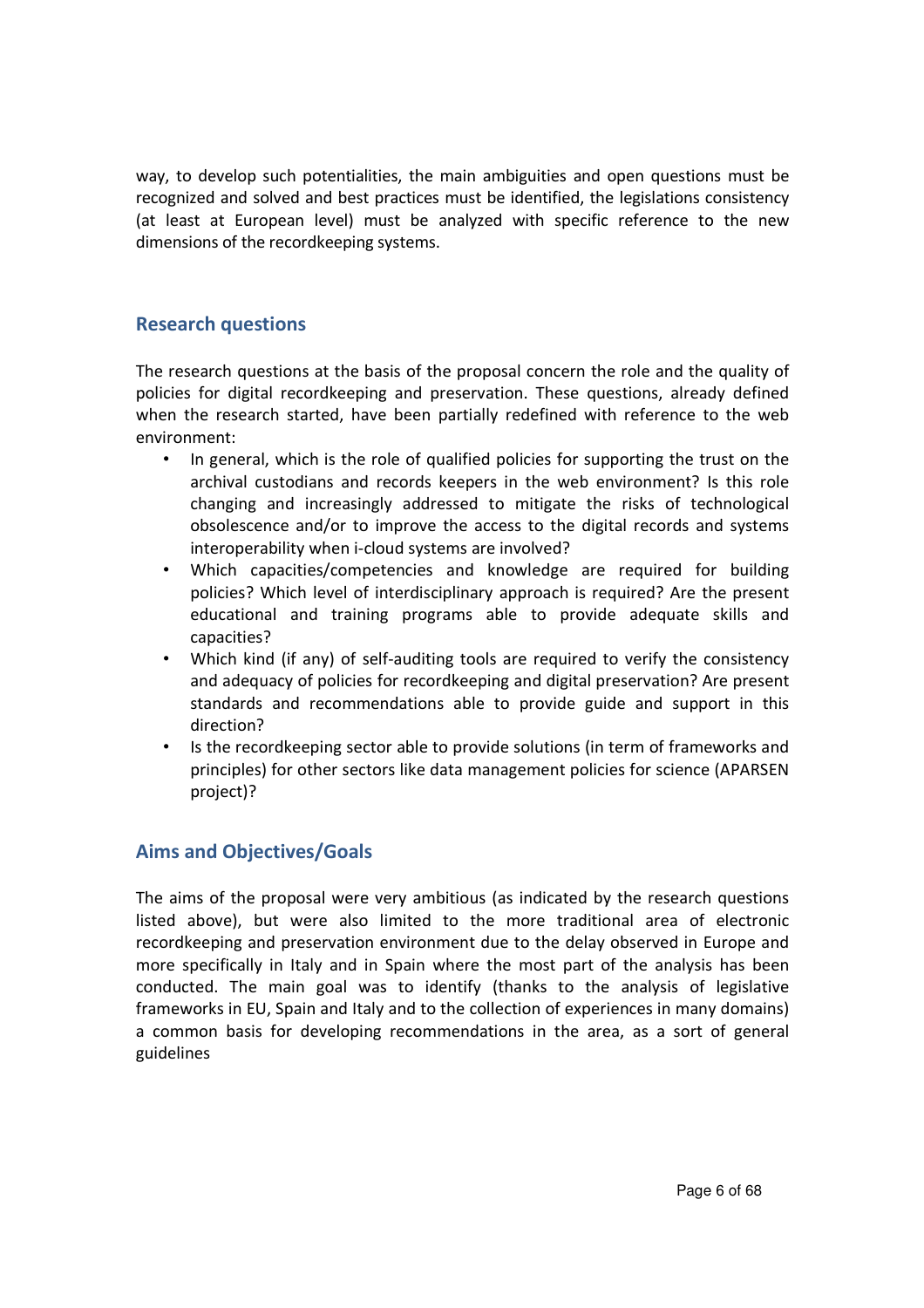# **Methodology**

The methodology has been based on two main tools: the state of art analysis with specific attention to the legal frameworks in EU, Italy and Spain (see annex 1-3) and the survey conducted on the basis on a similar APARSEN survey and on the questionnaire developed by InterPARES 3.

# **Findings**

1. First step: state of art and legal frameworks in Europe

According to the framework approved by the European team the project group has conducted the analysis of the main literature in the sector and has investigated the role of the policies for the recordkeeping and digital preservation systems in Europe with specific attention to the rules applied to the European Union institutions (**Appendix 1**), to the Italian legislation (**Appendix 2**) and to the Spanish legal framework (**Appendix 3**). Annex 1 briefly introduces the European Cloud Computing Strategy adopted in 2012.

2. Second step: analysis of the terminology

Because of the ambiguity of the terms used in the domain related to policies for preservation and access (as recognized in the APARSEN deliverable n. 35 published in 2014) the project group has planned to identify concepts and terms which should require more attention and better definitions in the specific domain. The terms identified for further exams are those not yet included in the i-Trust dictionary.

More specifically, in the area of policies for records keeping and preservation the project group discussed the fact that the terminological ambiguities could have a serious impact on the whole record management and preservation functions, as the terminology consistency often reflects the reliability of the contents themselves. For this reason a specific effort has been developed to identify the main concepts and analyze their related definitions.

As already stressed, the main reference of the work has been the InterPARES Terminology Database (http://arstweb.clayton.edu/interlex/index.php). Only in very limited cases, it has been necessary to internally define concepts and terms relevant for the domain, more specifically referred to the Italian traditions and recent legislation in creating digital preservation systems.

In details, the terms and syntagms selected for a specific analysis are:

- *interoperability* (present in the InterPares Glossary, but further analyzed in this context),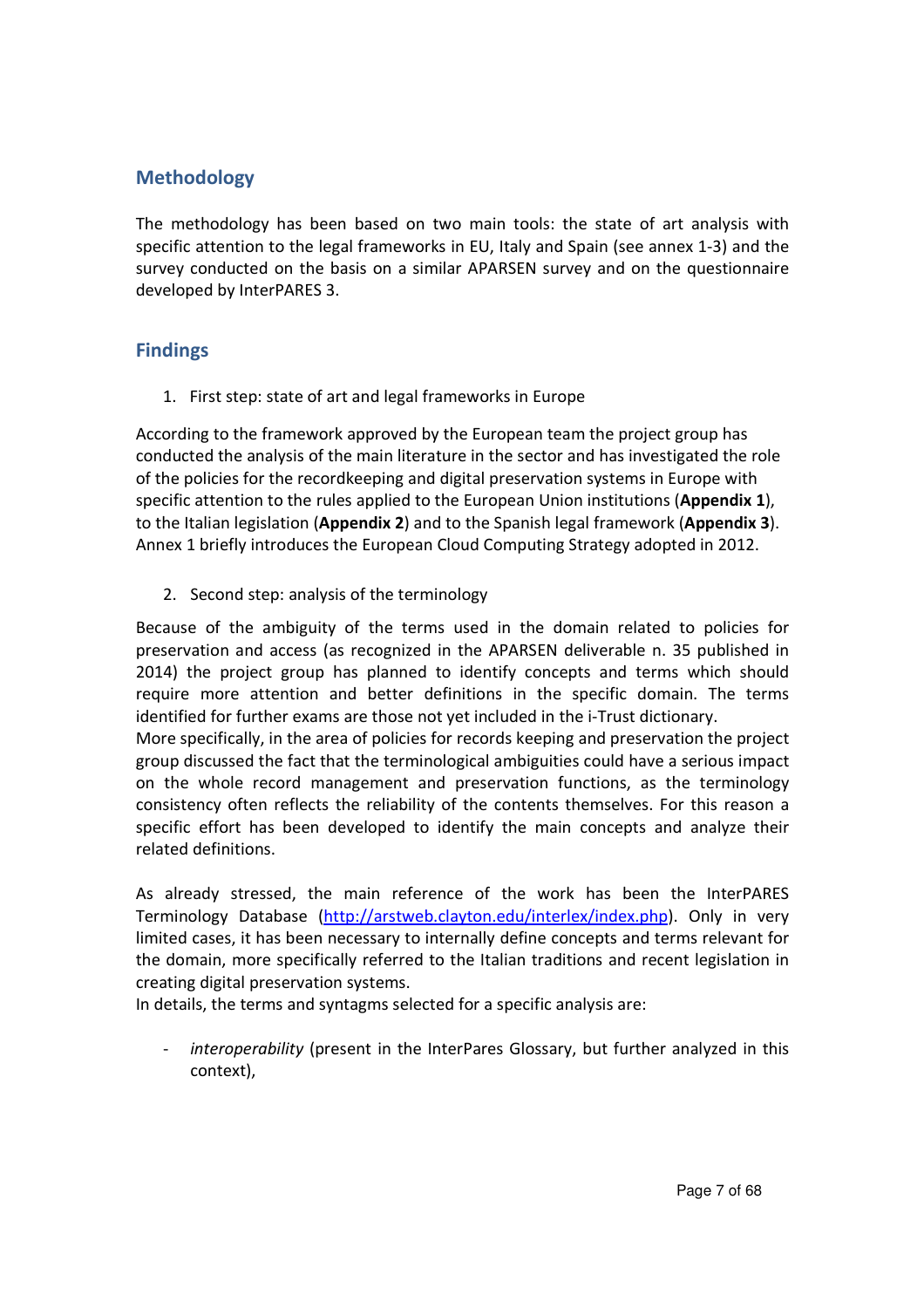- *manual for records management (*in Italian *Manuale di gestione*: term identified by the Italian legislation but also generally referred to tools which identify the main rules and procedures for the recordkeeping systems in many countries),
- *manual for digital preservation* (in Italian *Manuale di conservazione*: term identified by the Italian legislation referred to tools which identify the main rules and procedures for the digital preservation systems in many countries),
- policy (not present in the InterPARES Glossary),
- *responsibility* (not present in the InterPARES Glossary).

For each of these terms, the report includes not only the translation and the term definition but also a brief information note where to make explicit the decisions taken by the working group in selecting and defining the concept. In particular the note includes the reference to the legal environment, to the standards and other projects used for the final definition here proposed (**Appendix 4**).

3. Third step: the survey

A survey has been organized for collecting cases of policies for preservation in different domains. The survey is based on a similar APARSEN survey and on the questionnaire developed by InterPARES 3. The final version of the questionnaire (**Appendix 5**) includes specific questions related to the policies in place for i-clouds services.

The limits of the results are mainly related to the low level of answers the project group has been able to collect (**Appendix 6**).

The questionnaire framework includes six sections:

- identification (5 questions)
- governance (3 questions)
- policy (7 questions)
- records preservation (7 questions)
- responsibility and policy adherence (9 questions)
- other information (2 questions)

The project group has collected about dozen answers from different country, according to the following geographical distribution:

- Europe 64%
- America 36%

With details:

- Italy (37%)
- Spain (27%)
- North America (27%)
- South America (9%)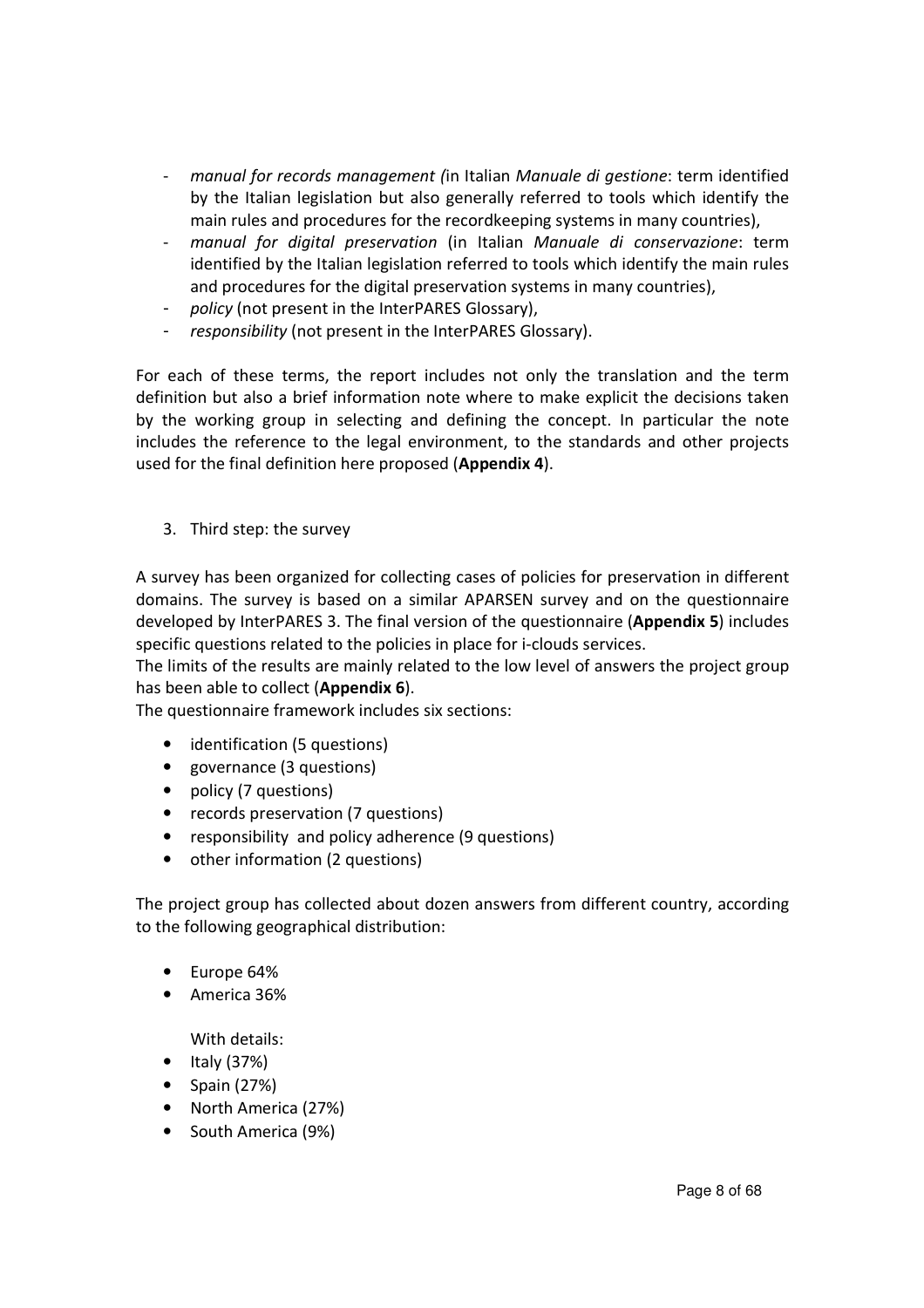Through a statistical inference processing (**Appendix 7**), the survey can represent a statistic sample of about 50-60 international organizations interested on digital preservation policies. This evaluation is based on Pareto "80-20 rule".

In order to define a comparative level of the application status of digital policies between these organizations, the project group has elaborated a "maturity model" (Appendix 6). The model is based on a numeric evaluation of:

- single questions
- questionnaire framework
- received answers

The numeric evaluations are based on "Saaty semantic scale" (Table 1):

| Saaty semantic scale (Tab.1) |                          |  |
|------------------------------|--------------------------|--|
| Scale                        | <b>Small description</b> |  |
|                              | NFI ITRA I               |  |
| 3                            | <b>WFAK</b>              |  |
| 5                            | <b>ESSENTIAL</b>         |  |
| 7                            | STRONG                   |  |
| 9                            | FULL                     |  |
| 2,4,6,8                      | Intermediate values      |  |

These evaluations have been linearly combined each other to identify the score of the organizations.

|       | <b>Survey on Recordkeeping and Digital Preservation Policies -</b><br><b>Responses 2015</b> |            |       |                       |
|-------|---------------------------------------------------------------------------------------------|------------|-------|-----------------------|
| #     | Organization                                                                                | Country    | Score | <b>Maturity level</b> |
| 1     | Sapienza University of Rome                                                                 | Italy      | 5,7   |                       |
| 2     | Ayuntamiento de Cartagena                                                                   | Spain      | 6,0   | 4                     |
| 3     | City of Toronto                                                                             | Canada     | 5,5   | 4                     |
| $4 -$ | NATIONAL ARCHIVES OF COLOMBIA (ARCHOVO<br>GENERAL DE LA NACION)                             | Colombia   | 6,9   | 4                     |
| 5     | <b>ICCROM</b>                                                                               | Italy      | 4,8   | 3                     |
| 6     | <b>FCA</b>                                                                                  | <b>USA</b> | 5,4   | 3                     |
| 7     | CONSOB<br>Commissione Nazionale per le Società e la Borsa                                   | Italy      | 6,5   | 4                     |
| 8     | Regione Emilia - Romagna; IBC ParER - Polo<br>Archivistico Regione Emilia Romagna           | Italy      | 6,3   | 4                     |
| 9     | City Council of Girona                                                                      | Seair      | 6,3   | 4                     |
| 10    | University of Wisconsin-Whitewater                                                          | <b>USA</b> | 5,0   | 3                     |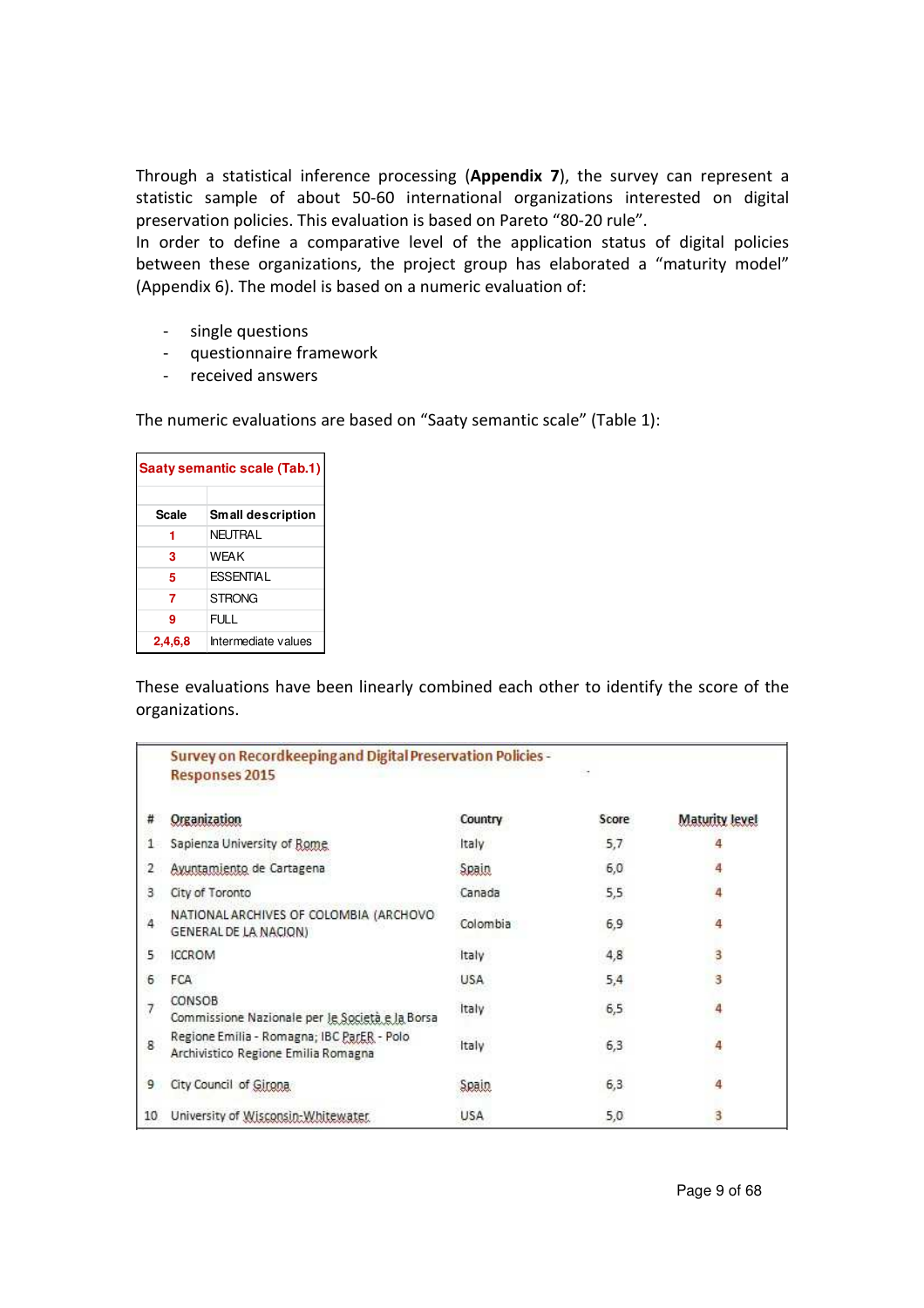Finally, in order to define the maturity level of digital preservation policies, the score of organizations is compared on Table 2. The maturity level is specified on the previous table.

| <b>Digital Preservation Policies Maturity Model (Tab.2)</b> |      |     |                     |  |
|-------------------------------------------------------------|------|-----|---------------------|--|
| Level                                                       | from | to  | Small description   |  |
|                                                             | O    | 1,8 | <b>INITIA I</b>     |  |
| 2                                                           | 1,81 | 3,6 | <b>SYSTEMATIC</b>   |  |
| 3                                                           | 3,61 | 5,4 | STANDA RDIZED       |  |
| 4                                                           | 5,41 | 7,2 | <b>CONSOLIDATED</b> |  |
| 5                                                           | 7,21 | 9   | <b>EXCELLENT</b>    |  |
|                                                             |      |     |                     |  |

*Note: Range interval = scale nr. / level nr. = 9 / 5 = 1,80* 

# **Conclusions**

The project work and its findings testify (from many points of view) the need for a more precise and detailed effort in the definition (including the terminological dimension) of tools able to guide and normalized the recordkeeping and digital preservation when a network environment is involved. The survey has collected a limited number of experiences and has shown the delay in some countries, such Italy and Spain, in recognizing the main risks in the new environment for the digital records. The role of manuals and procedures are, in general, considered and handled (when identified in the legal framework and in the practice) as a crucial defense and the basis for a proactive perspective, as in the recent past some European projects (Erpanet, Aparsen) have been already able to recognize.

In general, the final results testify a delay (in the areas here considered) in taking into account the impact of the web dimension, but  $-$  at the same time  $-$  a large presence of flexible tools (specifically in Italy, thanks to a legislation dedicated to digital preservation) could be able to provide a common basis for developing in the next future recommendations in the area as a sort of general but flexible guidelines.

With reference to the European Commission, despite the efforts expended by the EU and its Member States to enhance cooperation and coordination on archival policies and practices through different EU-funded projects and expert groups, the existing regulations on records management and digital preservation within EU Member States and EU governing institutions are insufficient and fragmented. There has not been a systematic and strategic approach to increase coordination and commonality on archival legislation among European countries. Records and archives management are not among the priority areas of the EU, or its Member States. As a consequence, archives are dealt as a subsidiary topic within the main EU strategic directions and action plans.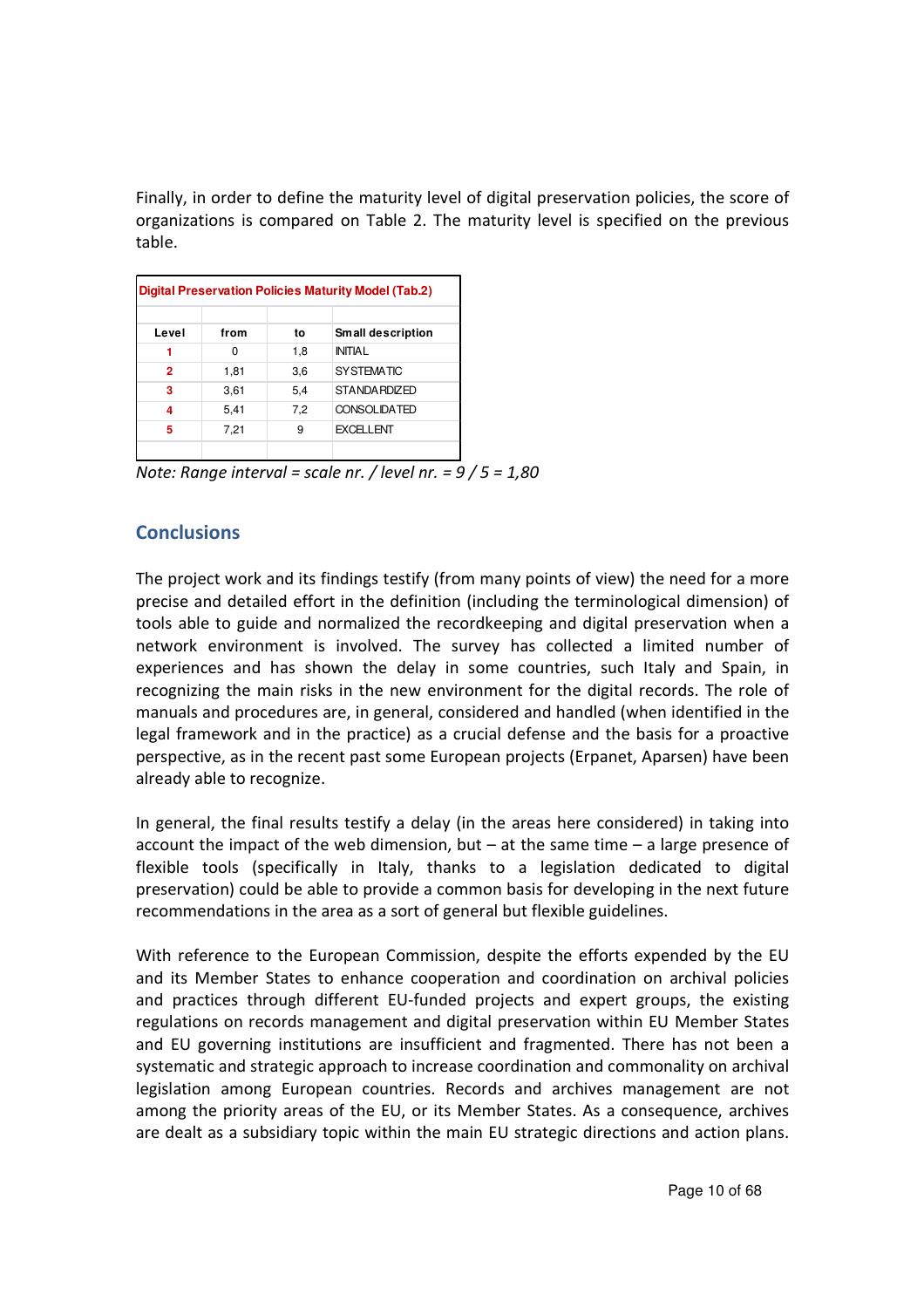The EU has entrusted the progress on archival coordination to recommendations (which are discretionary), and not to binding instruments. Therefore, common archival rules are not available at the EU, or what is the same, there is no Union at archival policy level.

In Italy, the recent national juridical framework, even if not completely updated with reference to the web dimension of the recordkeeping systems and in spite of the long list of open questions, has proved its capacity to offer a good and practical basis for a digital 'ecosystem' able to support reliable and accurate digital records management systems and provide preservation models based on international standards but also on flexible and sustainable principles. A legislation able to provide rules for governing cloud systems (at least for the public administration) is not yet in place, but the general framework for electronic records keeping systems and digital preservation systems is consistent enough to support future risks in cloud environment.

Finally, with reference to the Spain situation, even if the legislation in the sector has been updated in the last years, the analysis of the literature and a recent study on the state-of-art of the electronic administration reveal that the application of electronic management systems in public administrations is being delayed (and presents still difficulties) because of several factors, such as limited human and economic resources, the need of creating interdisciplinary cooperation to manage digital records, the need of elaborating and approving policies that establish guidelines and technical instructions to be followed, the selection of management tools and their integration with existing ones, and the need of personnel training. Coordination and cooperation are also necessary at all levels: among institutions, provinces, regions and State bodies in order to adopt shared services and infrastructures that improve rationalization and efficiency. Because regulations on digital preservation are scarce and developed in a very succinct way, without specific and detailed provisions on preservation strategies, processes, model/standards, or instruments to guarantee long-term preservation, the new risks and potentialities involved in the cloud environment are still lacking of adequate control and or support, as the limited results in our survey also make clear.

# **Products**

The main products have been created as reports dedicated to the state of art: see Appendixes n. 1, 2 and 3 on the analysis of legal frameworks in Europe (n. 1), in Italy (n. 2) and in Spain (n. 3).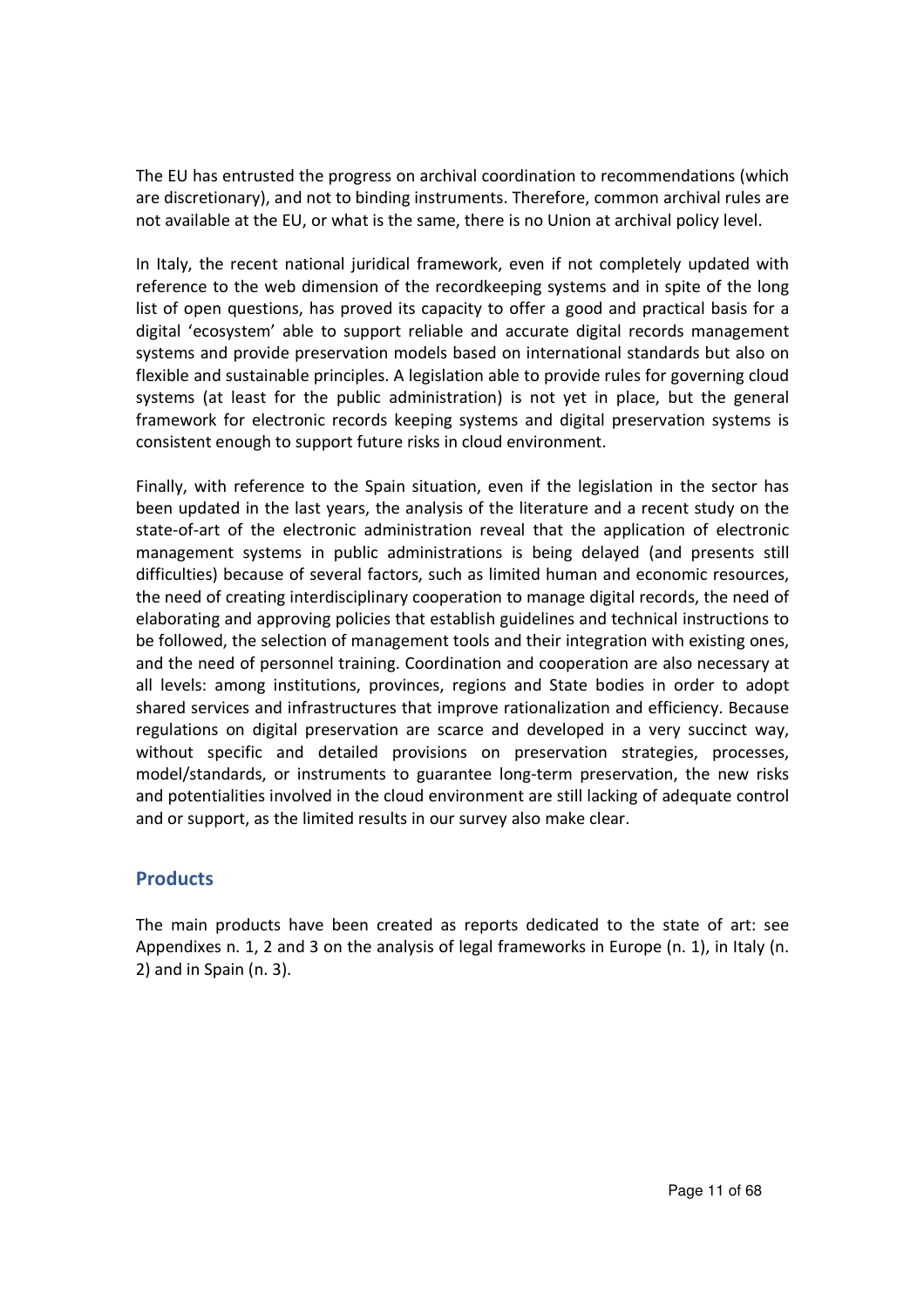## **References**

- Aparsen Project, D24.1 Report on authenticity and plan for interoperable authenticity evaluation and the system, the system, the contract of the system, the system of the system of the system of the system of the system of the system of the system of the system of the system of the system of the system of t http://www.alliancepermanentaccess.org/index.php/about-aparsen/aparsendeliverables/
- Aparsen D24.2 Implementation and testing of an authenticity protocol on a specific domain, 2012, http://www.alliancepermanentaccess.org/index.php/aboutaparsen/aparsen-deliverables/
- Aparsen D35 Exemplar good governance structures and data policies, http://www.alliancepermanentaccess.org/index.php/about-aparsen/aparsendeliverables/
- N. Beagrie, N. Semple, P. Williams, R. Knight, *Digital preservation policies. Study,*  October 2008 http://80gb.wordpress.com/2008/09/25/national-archives-ofaustralia-digital-archives/
- Communication from the Commission to the European Parliament, the Council, the European Economic and Social Committee and the Committee of the Regions, *Unleashing the Potential of Cloud Computing in Europe*, COM(2012) 529. http://eurlex.europa.eu/LexUriServ/LexUriServ.do?uri=COM:2012:0529:FIN:EN:PDF
- DCC, Roadshows, Research Data Management Forum and International Digital Curation Conference (Bristol, Bristol, 5-7 Dec 2011), http://www.dcc.ac.uk/events
- European Commission, "Document management in the European Commission: Collected Decisions and Implementing rules", 2010. Available at: http://ec.europa.eu/archival-policy/docs/edomec/recueil\_dec\_mda\_en.pdf.
- European Commission, *National Open Access and Preservation Policies in Europe*, 2011
- ERPANET, ERPAtool, Digital preservation policy tool, 2003, www.erpanet.org/guidance/docs/ERPANETPolicyTool.pdf
- M. Factor, E. Henis, D. Naor, S. Rabinovici-Cohen, P. Reshef, S. Ronen, G. Michetti, M. Guercio, Authenticity and Provenance in Long Term Digital Preservation: Modeling and Implementation in Preservation Aware Storage, TaPP '09. First Workshop on the Ttheory and Practice of Provenance. San Francisco, 23 February 2009 http://static.usenix.org/event/tapp09/tech/full\_papers/factor/factor.pdf
- F. Foscarini. *Notes and Communications InterPARES 2 and the Records-Related Legislation of the European Union*, Archivaria 63 (Spring 2007): 121–136. Available at:

http://journals.sfu.ca/archivar/index.php/archivaria/article/viewFile/13131/14375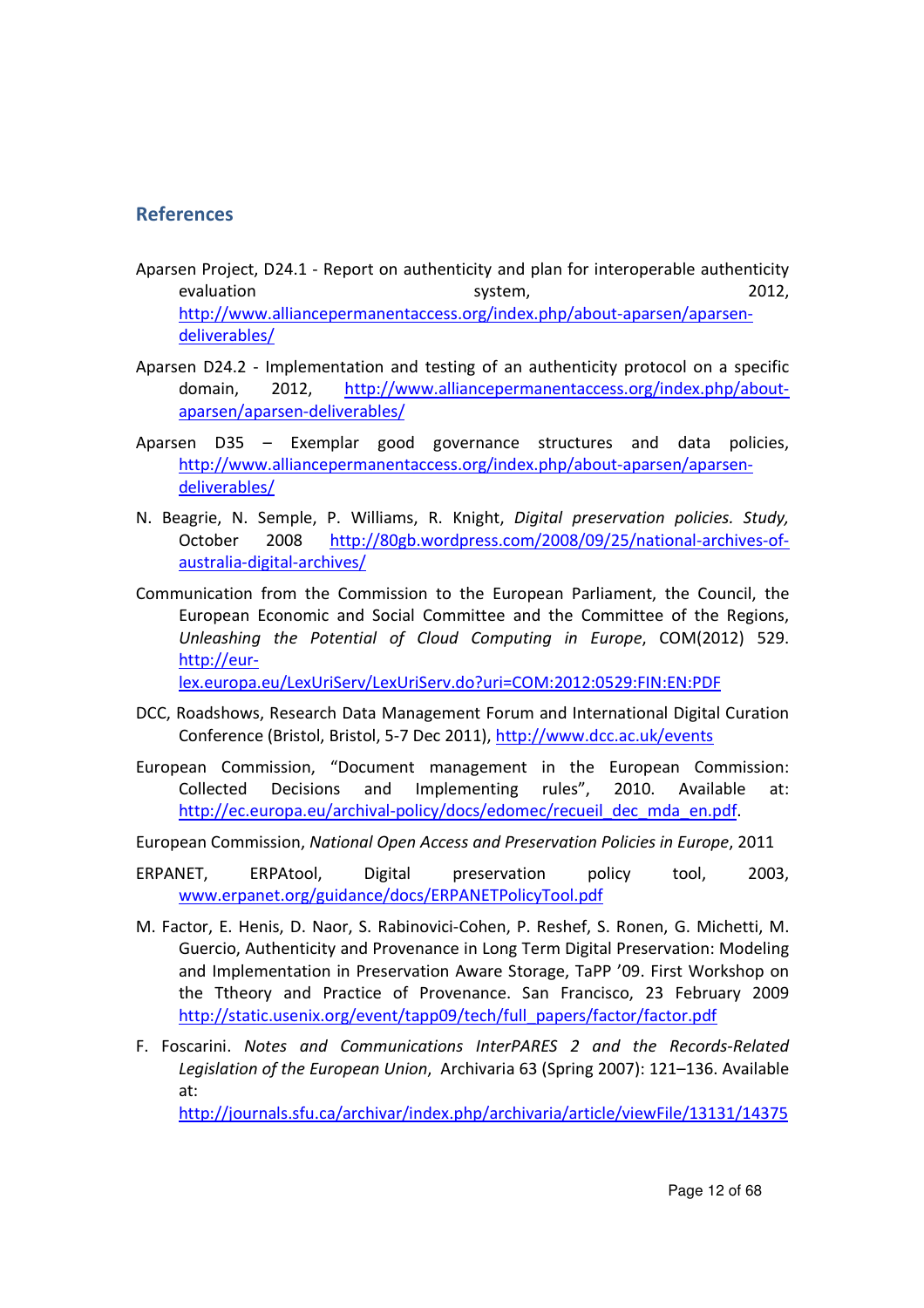M. Guercio, *The Italian case: legal framework and good practices for digital preservation*, in *CULTURAL HERITAGE on line – "Trusted digital repositories & trusted professionals. Firenze 11-12 December 2013*, Firenze, 2013, http://www.rinascimentodigitale.it/conference2012/paper\_ic\_2012/guercio\_paper.pdf

M. Guercio. *Conservare il digitale*, Bari, Laterza, 2013, chapter 4

- InterPARES, *Strategy Task Force Report.*  http://www.interpares.org/book/interpares\_book\_g\_part4.pdf: aims to provide a framework for the articulation of policies; states principles and criteria; includes a useful footnote that clarifies difference between policy, strategy Policies tool: a proposal of OpenDoar project: a tool intended to generate policy statements for legal purposes*,* http://www.opendoar.org/tools/en/policies.php
- R. King, R. Schmidt, Ch. Becker, M. Guttenbrunner. *Research on Digital Preservation within projects co-funded by the European Union in the ICT programme*, 2011. Available at: http://www.ifs.tuwien.ac.at/~strodl/paper/Report%20- %20Research%20on%20Digital%20Preservation.pdf
- Ministry of Science and Technology, India, National Data Sharing and Accessibility Policy (NDSAP), http://www.dst.gov.in/nsdi.html
- *Seguimiento de la adecuación al Esquema Nacional de Interoperabilidad (ENI): Estado de situación a finales de 2014*. Available at http://administracionelectronica.gob.es/pae\_Home/pae\_OBSAE/pae\_NotasTecnic as.html
- TNA (UK The National Archives), *Digital policy guidance*, http://www.nationalarchives.gov.uk/information-management/projects-andwork/guidance.htm
- TRAC Trustworthy Repositories Audit & Certification: Criteria & Checklist. Available at: http://www.crl.edu/sites/default/files/d6/attachments/pages/trac\_0.pdf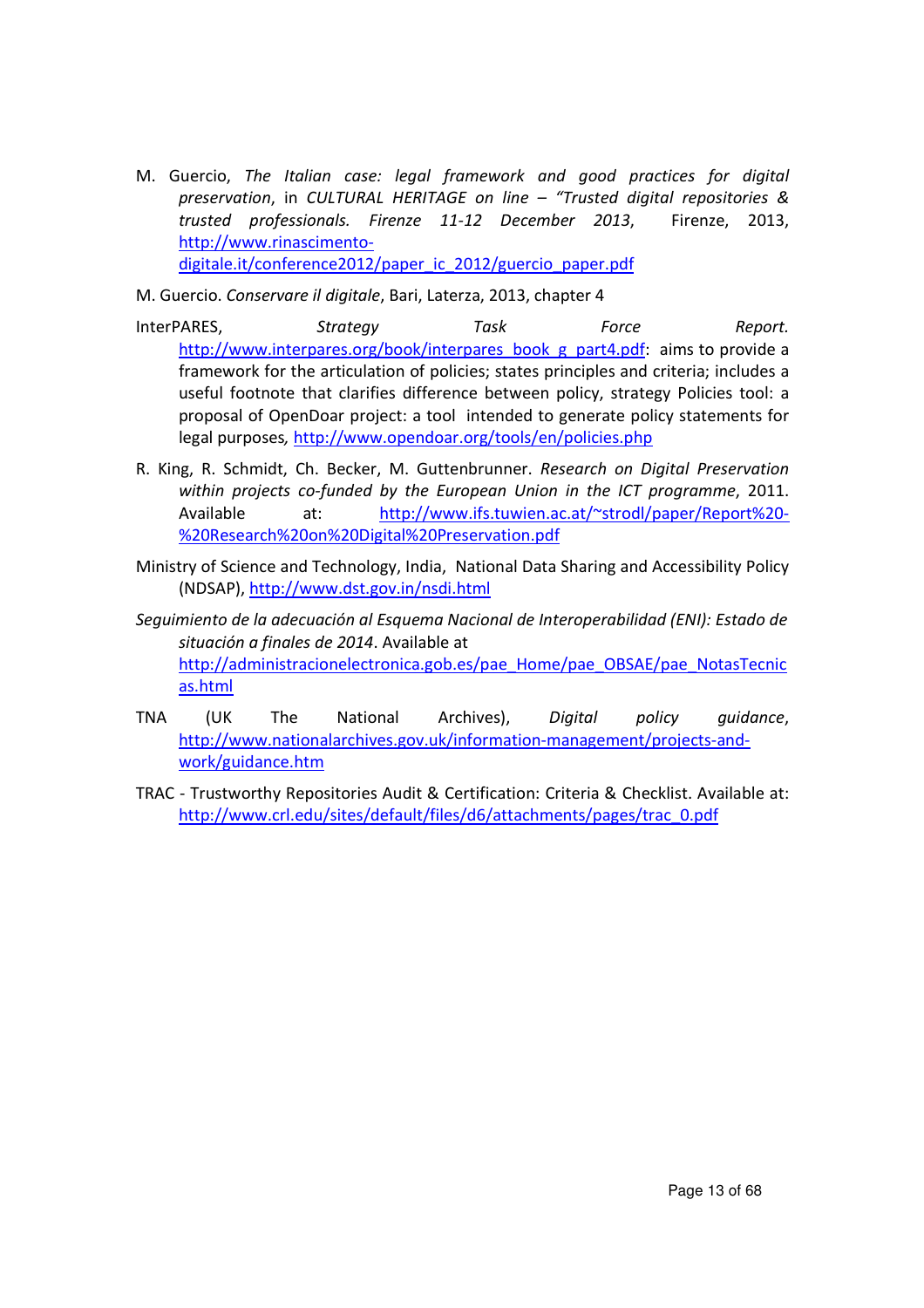## **Appendixes**

# **Appendix 1. POLICIES FOR RECORDS MANAGEMENT AND DIGITAL PRESERVATION AT THE EUROPEAN UNION**

#### **Maria Mata Caravaca, ICCROM** (May 2015)

Records management and digital preservation policies at the European Union (hereinafter EU) can be analyzed under two main perspectives: the self-regulating activity carried out by EU governing institutions, and the instruments or regulations (either binding or non-binding) made by the EU institutions for its Member States.

#### **Self-regulating activities undertaken by the EU institutions**

The institutional organization of the EU is complex and unique, and differs radically from the governing structure of its Member States. The EU is governed by 7 institutions: <sup>1</sup> European Council, Council of the European Union, European Commission, European Parliament, Court of Justice of the European Union, Court of Auditors, and European Central Bank.

The EU institutions are assisted by over 40 agencies, which can be executive (i.e., EACEA - Education, Audiovisual and Culture Executive Agency; ERC - European Research Council Executive Agency) or decentralized bodies (i.e., ACER - Agency for the Cooperation of Energy Regulators; CFCA - Community Fisheries Control Agency, etc). The executive agencies are created by the European Commission for a fixed period. The decentralized agencies are set up to accomplish very specific tasks.

The EU governing institutions are public bodies with autonomous operating administration. Still, they may have developed common systems for specific areas, as in human resources management matters. In this specific case, common standards, methods and arrangements are applied to salaries, allowances and benefits,  $\overline{a}$ 

<sup>1</sup> The three political institutions, which hold the executive and legislative power of the Union, are as follows:

 <sup>-</sup> The Council of the European Union (informally known as the Council) has legislative and budgetary authority as well as some limited executive powers. It represents governments.

 <sup>-</sup> The European Parliament (EP) shares the legislative and budgetary authority of the Union with the Council. It represents citizens.

 <sup>-</sup> The European Commission (EC) is the executive arm of the Union. Essentially, the Council or the Parliament places a request for legislation to the Commission. The Commission then drafts this and presents it to the Parliament and Council, where in most cases both must give their assent. Once adopted it becomes EU law. The Commission's duty is to ensure correct implementation of EU law by Member States and taking them up to the European Court if they fail to comply.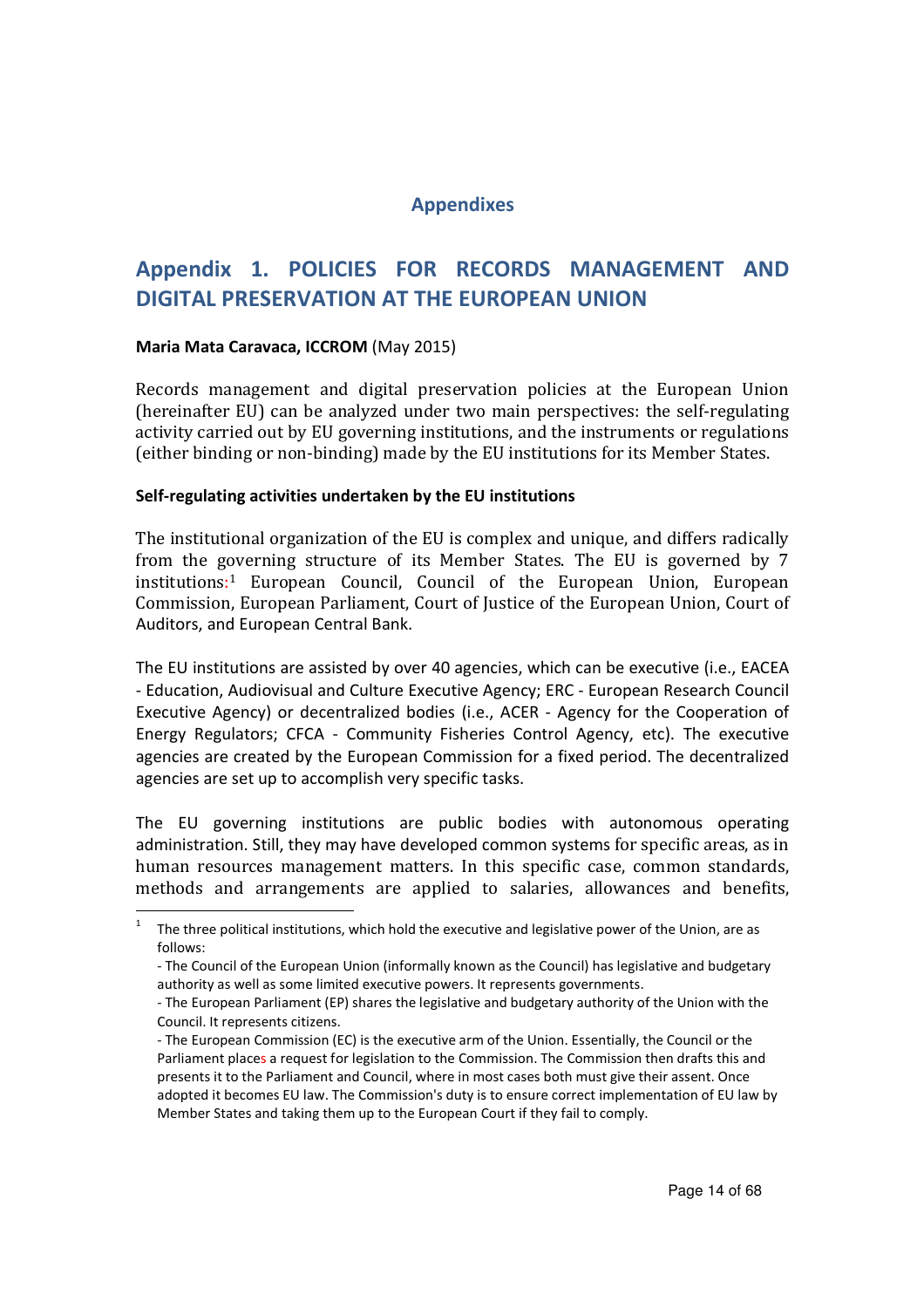including social security and pension. This responds to the need of avoiding discrepancies in terms and conditions of employment, competition in recruitment of personnel, etc.

In other areas, as it is the case for records and archives management, each EU institution operates autonomously. Except for the regulation concerning the opening to the public of the EU historical archives (Council regulation (EC, Euratom) No. 354/83),<sup>2</sup> a common system or regulation on archival matters, such as records management and digital preservation, is not in place. Coordination among the EU governing bodies is stimulated through inter-institutional committees; nevertheless, they are high level boards with very limited influence on daily practices.

The 1983 regulation on the opening of the EU historical archives establishes that the EU historical archives can be opened to the public after 30 years. In March 2015 the Council of the European Union amended the decisions of 1983 with the Council Regulation (EU) 2015/496.<sup>3</sup> The amendment establishes that non-digital archives are deposited at the EUI (European University Institute) for permanent preservation. In the case of digital archives, the originating institutions remain responsible for the permanent preservation of their archives. The EUI should have permanent access to these digital documents to fulfill its obligation to make the digital historical archives accessible to the public from a single location. Therefore, the EUI makes available to the public the EU historical records (both non-digital and digital) but, in the case of digital records, the EUI does not coordinate and it is not responsible for their preservation. This political decision has been largely criticized by EU archivists, whose technical objections were not adequately considered.

The executive agencies of the EU follow the same administrative rules of the European Commission, including the Commission policies for records management. On the contrary, the decentralized agencies, which are also European public bodies, are not bound to any specific records management policy, if not stated in their constitutional acts.

This study will address the case of the European Commission, as it has been the first (and apparently the only) EU institution in developing a comprehensive and stateof-the-art regulation on records management and electronic records. Other EU institutions either lack written policies on the topic or are in the process of

content/EN/TXT/PDF/?uri=OJ:L:2015:079:FULL&from=IT. (Accessed: July 2016).

<sup>2</sup> Council regulation (EC, Euratom) No. 354/83, lately amended by Regulation (EC, Euratom) No 1700/2003, concerning the opening to the public of the historical archives of the European Union and the European Atomic Energy Community. Available at: http://eur-lex.europa.eu/legalcontent/EN/TXT/PDF/?uri=CELEX:32003R1700&from=EN. (Accessed: July 2016).

<sup>3</sup> Council Regulation (EU) 2015/496 of 17 March 2015 amending Regulation (EEC, Euratom) No 354/83 as regards the deposit of the historical archives of the institutions at the European University Institute in Florence. Available at: http://eur-lex.europa.eu/legal-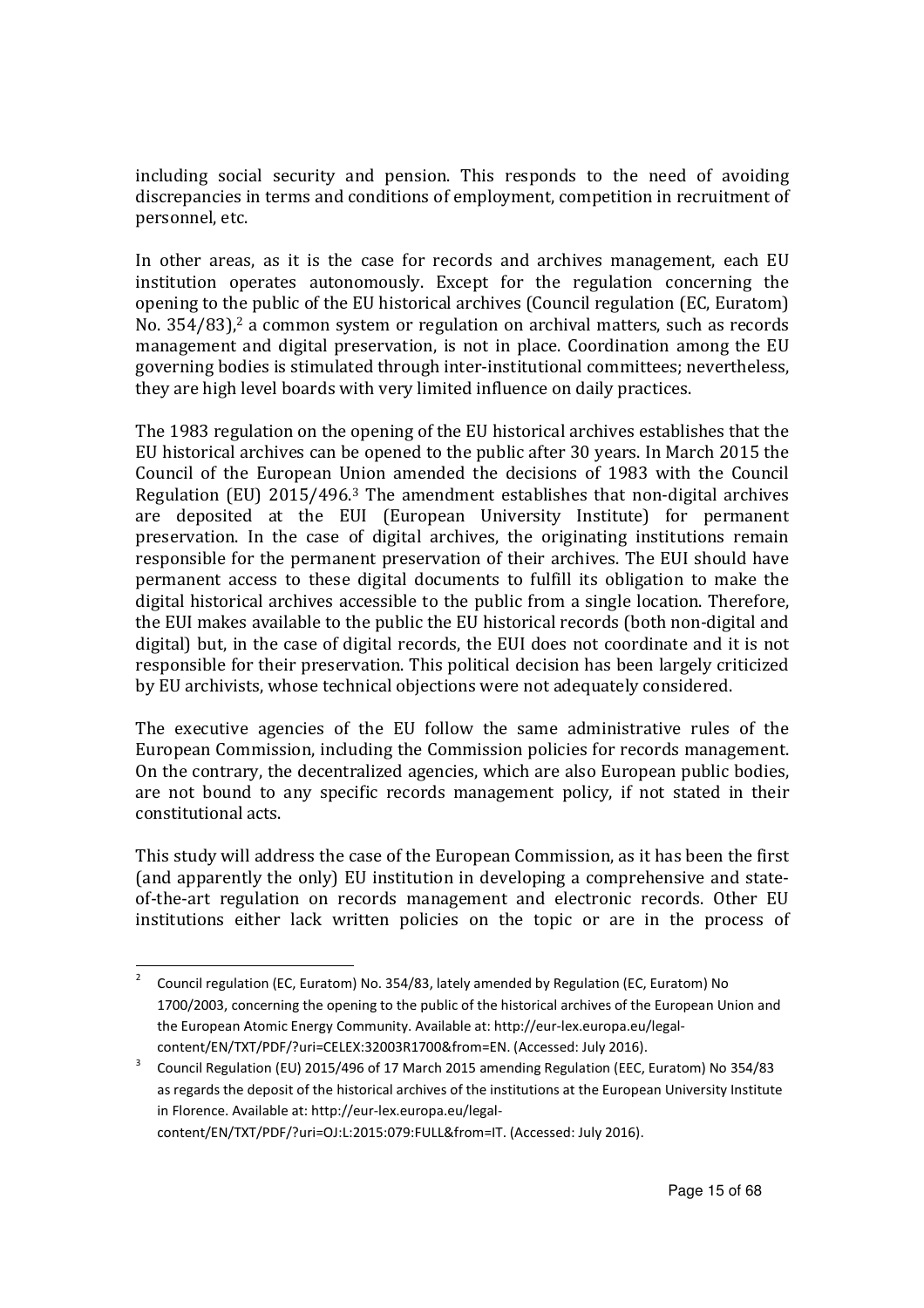developing them. In most cases, the provisions made by the Commission are taken as a model by the other EU institutions.

#### **European Commission**

 $\overline{a}$ 

In 2000, the Commission started a process to simplify working methods and procedures in order to improve the quality, effectiveness and transparency of its work.<sup>4</sup> This process intended to implement an efficient e-government, and was known as e-Commission.5 The e-Commission strategy has to be seen in the context of the administrative reform of the European Commission and the e-Europe initiative, which was launched by the EU in 1999 to encourage e-government in its Member States.<sup>6</sup> One of the aspects included in the e-Commission work plan was the review of the management of the Commission's records. In view of the problems arising from the absence of a uniform archiving system throughout all Directorates-General, the Commission decided to equip itself with standardized procedures for registering and archiving records.

In 2002, the Commission started the e-Domec project (**"E**lectronic archiving and **Do**cument<sup>7</sup> **m**anagement policy of the **E**uropean **C**ommission"), a set of rules on records management and electronic records. The legal basis for e-Domec consists of the following decisions, rules and tools:

- Commission Decision 2002/47/EC, ECSC, EURATOM on document management.<sup>8</sup>
- Commission Decision 2004/563/EC, EURATOM on electronic and digitized documents.<sup>9</sup>
- Implementing rules on document management and on electronic and digitized documents, SEC(2009)1643.<sup>10</sup>

<sup>4</sup> Commission of the European Communities, Brussels, C(2002) 99-1, Communication to the Commission on Simplification and modernization of the management of the Commission's documents (Action 9 of the interim action plan on simplification). Available at: http://ec.europa.eu/transparency/regdoc/rep/3/2002/EN/3-2002-99-EN-1-1.Pdf. (Accessed: July 2016).

<sup>5</sup> Commission of the European Communities, Brussels, 8.06.2001, Memorandum to the Commission, Towards the e-Commission: Implementation Strategy 2001 – 2005 (Actions 7, 8 and 9 of the Reform White Paper). Available at:

http://ec.europa.eu/dgs/informatics/ecomm/doc/sec\_2001\_0924\_en.pdf. (Accessed: July 2016). 6 *Electronic Government: Second International Conference, EGOV 2003, Prague, Czech Republic, September 2003, Proceedings*, Volume 2, Roland Traunmüller (ed). Available through Google books.

 $7$  The European Commission uses the term document, as a synonym for record, or "archival" document," following usage in the Latin countries.

<sup>8</sup> Commission Decision 2002/47/EC, ECSC, Euratom of 23 January 2002 amending its Rules of Procedure, annexing the provisions on document management (OJ L 21, 24.1.2002, p. 23). [OJ L is the abbreviation of Official Journal of the European Communities (currently, Official Journal of the European Union), Series: Legislation.]

<sup>9</sup> Commission Decision 2004/563/EC, Euratom of 7 July 2004 amending its Rules of Procedure, annexing the Commission's provisions on electronic and digitized documents (OJ L 251, 27.7.2004, p. 9).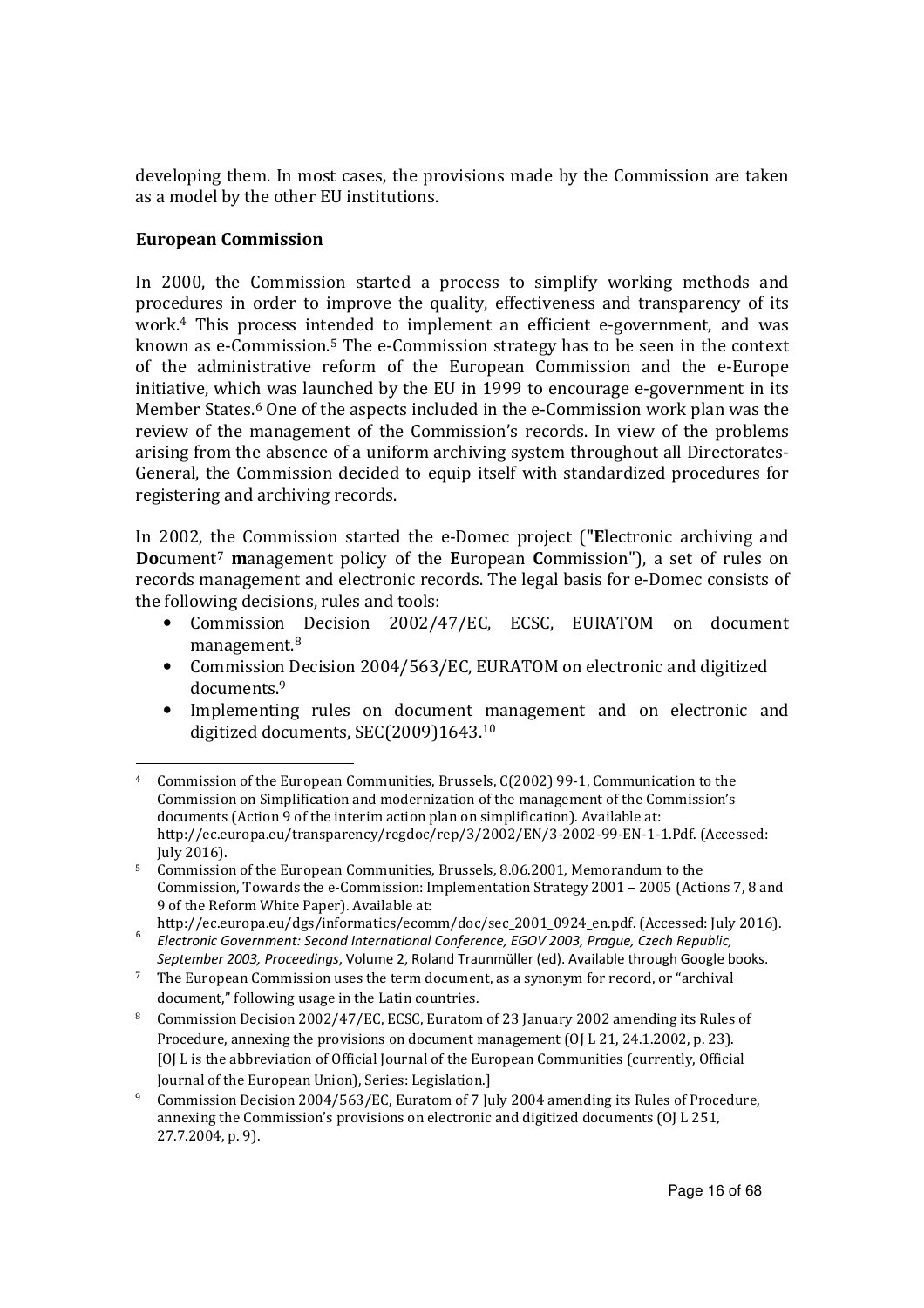• First revision of the Common Commission-level Retention List for European Commission files, SEC(2012)713.<sup>11</sup>

The two decisions, which are annexed to the Commission Rules of Procedure, and their subsequent implementing rules are gathered in the report "Document management in the European Commission: Collected Decisions and Implementing rules", 2010.<sup>12</sup> The Common Commission-level retention schedule was subjected to updates in 2010, and was not included in the report.

#### *Provisions on document management*

 $\overline{a}$ 

The provision on document management states that records shall undergo several archival operations, such as registration, filing, storage and transfer of files to the Historical Archives. The operations apply uniformly to all the Commission's Directorates-General and equivalent departments. The Secretariat-General in coordination with the Directors-General and Heads of Department are responsible for ensuring compliance with these provisions.

#### *Provisions on electronic and digitized documents*

The provisions on electronic and digitized documents determine the conditions of validity of electronic and digitized documents. They are also intended to ensure the authenticity, integrity and legibility over time of these documents and of the relevant metadata. Furthermore, they state that signed original electronic documents should bear an advanced electronic signature. Documents have to be preserved in the form in which they were drawn up, sent or received, and an electronic file deposit system to cover the entire life cycle of the electronic and digitized documents needs to be set up. The technical conditions of the electronic file deposit system are laid down by the implementing rules. Finally, the provisions also indicate responsibilities for implementation and compliance.

#### *Implementing rules on document management, and electronic and digitized documents*

The five rules implementing the above two provisions cover the whole life cycle of a document in whatever medium (electronic or paper), and refer to:

<sup>&</sup>lt;sup>10</sup> Implementing rules for Decision 2002/47/EC, ECSC, Euratom on document management and for Decision 2004/563/EC, Euratom on electronic and digitized documents (SEC(2009)1643, 30.11.2009).

<sup>&</sup>lt;sup>11</sup> First revision of the Common Commission-level Retention List for European Commission files, adopted on 17.12.2012, SEC(2012)713, replacing the document SEC(2007)970 of 04.07.2007. The CRL retention schedule (SEC(2012)713) is available at:

http://ec.europa.eu/archival-policy/docs/edomec/2012\_713\_sec\_en.pdf. (Accessed: July 2016).

<sup>&</sup>lt;sup>12</sup> The report is available at: http://ec.europa.eu/archival-policy/docs/edomec/recueil\_dec\_mda\_en.pdf. (Accessed: July 2016).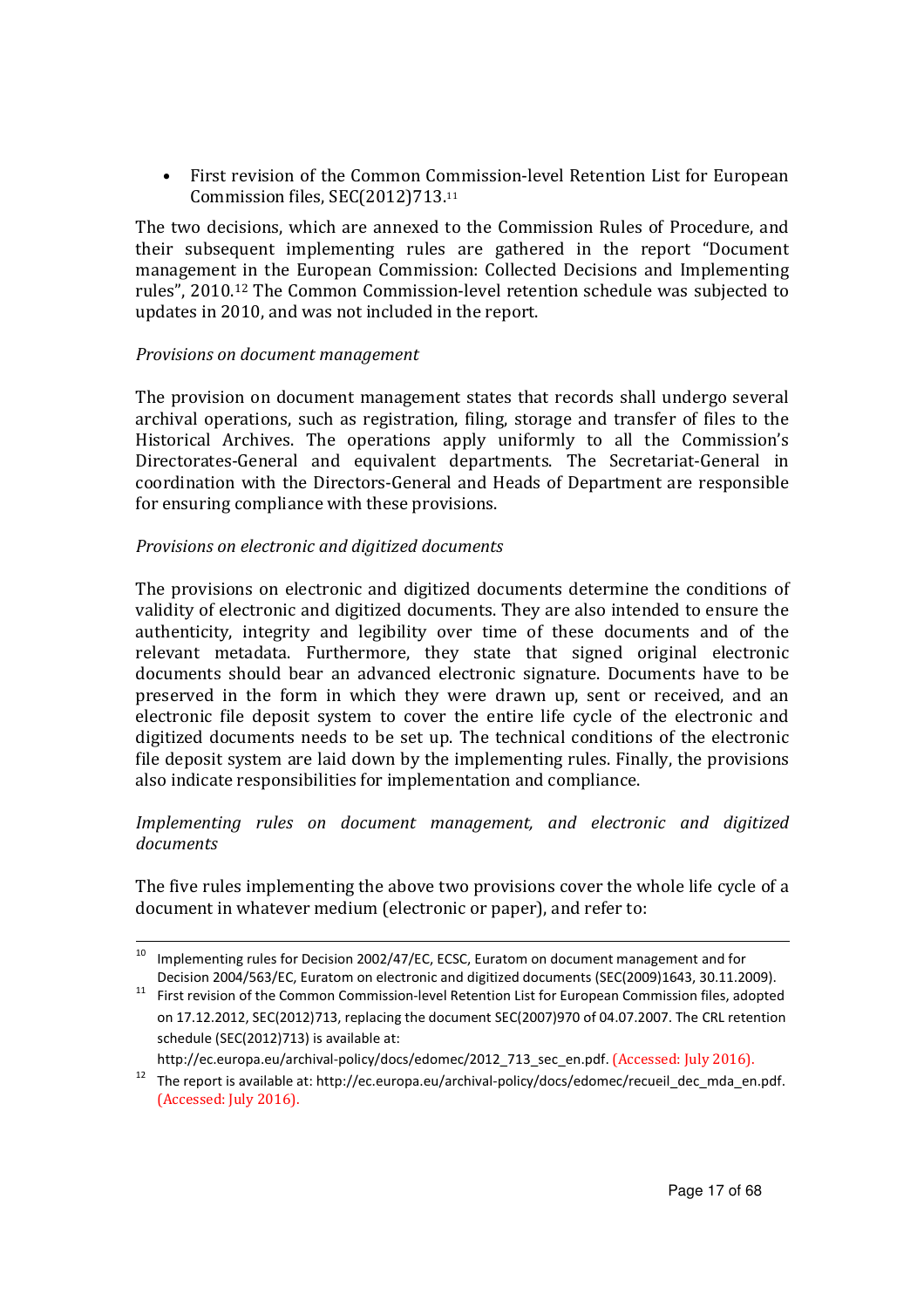- Registration, which includes indications on the registration process (namely, adding and linking metadata to the documents), and provides information on the documents to be registered and the documents not covered by the registration requirement.<sup>13</sup>
- Filing through an institutional file plan, which includes the principles of the file plan and indications for managing files.<sup>14</sup>
- Preservation, which is intended as the physical protection of records to ensure their integrity and legibility over time, whatever the medium. This involves several procedures and operations, such as determining retention periods for files (through the common Commission-level retention list and specific DG/service-level retention list), identifying responsibilities, allowing the elimination of records, managing the areas and infrastructure for storage (including climate and security conditions), incorporating preservation metadata (to be added to the metadata for registration, file plan heading, filing and transfer, listed in Annex 1), rehousing, and migration operations.<sup>15</sup>
- Appraisal and transfer of files to the Commission's historical archives, which includes principles and rules for appraisal, sampling/selection, transfer and elimination of files. Transfers to the historical archives take place no later than 15 years after the files are closed.<sup>16</sup>
- Electronic and digitized documents, which includes rules for implementing the validity of electronic records (through a simple or advanced electronic signature), records preservation (including the conditions in which records, metadata and electronic signatures should be preserved throughout the required retention period), and electronic file repository (its functionalities

<sup>13</sup> *Registration and keeping registers of the institution's documents.* Implementing rules for Article 4 of the provisions on document management annexed to the Commission's Rules of Procedure and to be applied in the Commission's directorates-general and equivalent departments (SEC(2003)349/1 of 8 April 2003).

<sup>14</sup> *Filing and the management of the institution's files*. Implementing rules for Article 5 of the provisions on document management annexed to the Commission's Rules of Procedure and to be applied in the Commission's directorates-general and equivalent departments (SEC(2003)349/2 of 8 April 2003).

<sup>15</sup> *Preservation of the institution's files*. Implementing rules for Article 6 of the provisions on document management annexed to the Commission's Rules of Procedure and to be applied in the Commission's directorates general and equivalent departments (SEC(2007)734 of 24 May 2007).

<sup>16</sup> *Appraisal and transfer of files to the Commission's historical archives*. Implementing rules for Article 7 of the provisions on document management annexed to the Commission's Rules of Procedure and to be applied in the Commission's directorates-general and equivalent departments (SEC(2008)2233 of 2 July 2008).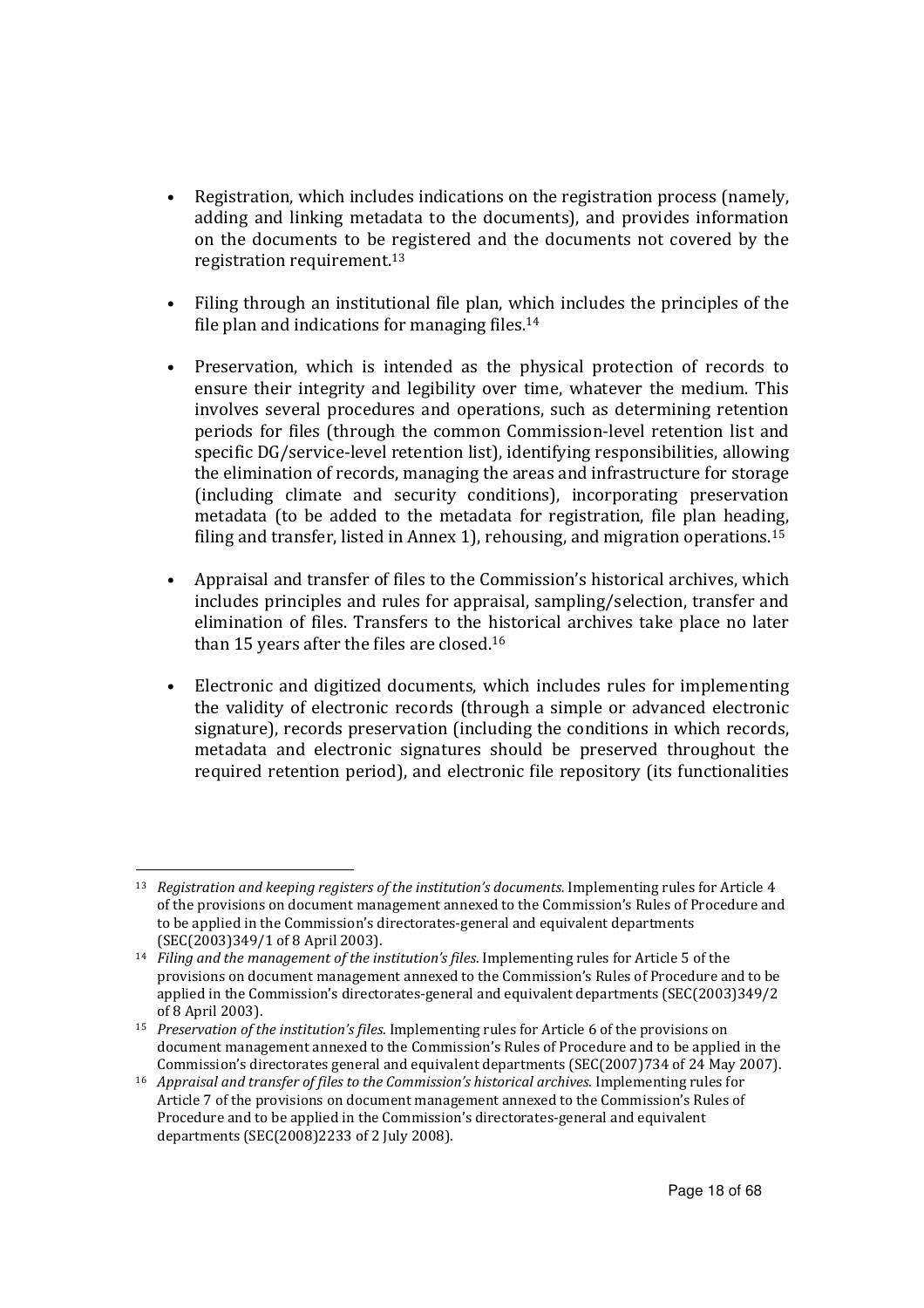and architecture, which is made up of two separate modules: current and intermediate records, and definitive or historical archives).<sup>17</sup>

These rules are compliant with records-related Commission Provisions, such as those on security, security of information systems, protection of personal data and public access to Commission documents.

The report is accompanied by six annexes, which are as follows: list of metadata, criteria to be fulfilled by all registration systems, definitions of key notions on registration criteria, structure of the Commission-level retention schedule, exceptional rules for transfer of files, and list of electronic procedures that must be declared compliant with the implementing rules.

This recap report can be considered a records management manual, which guides the European Commission on managing their records along their life cycle. Digital preservation is dealt in a succinct way and within the wider umbrella of records preservation, regardless the medium (analogue and electronic). The Secretariat-General and the Directorate-General for Informatics, together with the Historical Archives Service, are currently undertaking efforts to develop specific actions, workflows and strategies to guarantee future long-term preservation of records. These practical experiences will lead to the elaboration of specific written procedures for digital preservation.

#### **EU legislation addressed to Member States**<sup>18</sup>

 $\overline{a}$ 

The EU has issued several recommendations on archival matters, which are noncompulsory instruments for Member States. It has also promoted and supported numerous research projects and initiatives for archival coordination in Europe. Binding instruments for Member States, such as directives, have been produced in the field of Information and Communication Technologies (hereinafter ICT) and e-Government, and in the Data Protection area too, which, either direct or indirectly, influence records creation, management and preservation.

The EU legislation addressed to Member States is not directly applicable to the EU institutions or agencies, which have to develop ad hoc decisions or regulations for its implementation;19 and vice versa. In the specific case of archives, the regulations

<sup>17</sup> *Electronic and digitized documents*. Implementing rules for the provisions on electronic and digitized documents, annexed to the Commission's Rules of Procedure by Commission Decision 2004/563/EC, Euratom (SEC(2005) 1578 of 29 November 2005).

<sup>18</sup> The EU legislation comprises primary legislation (treaties and international agreements) and secondary legislation (binding legal instruments: regulations, directives, and decisions; or non-binding instruments: recommendations/resolutions).

<sup>19</sup> For example, the Directive 95/46/EC of the European Parliament and of the Council of 4 October 1995 on the protection of individuals with regard to the processing of personal data and on the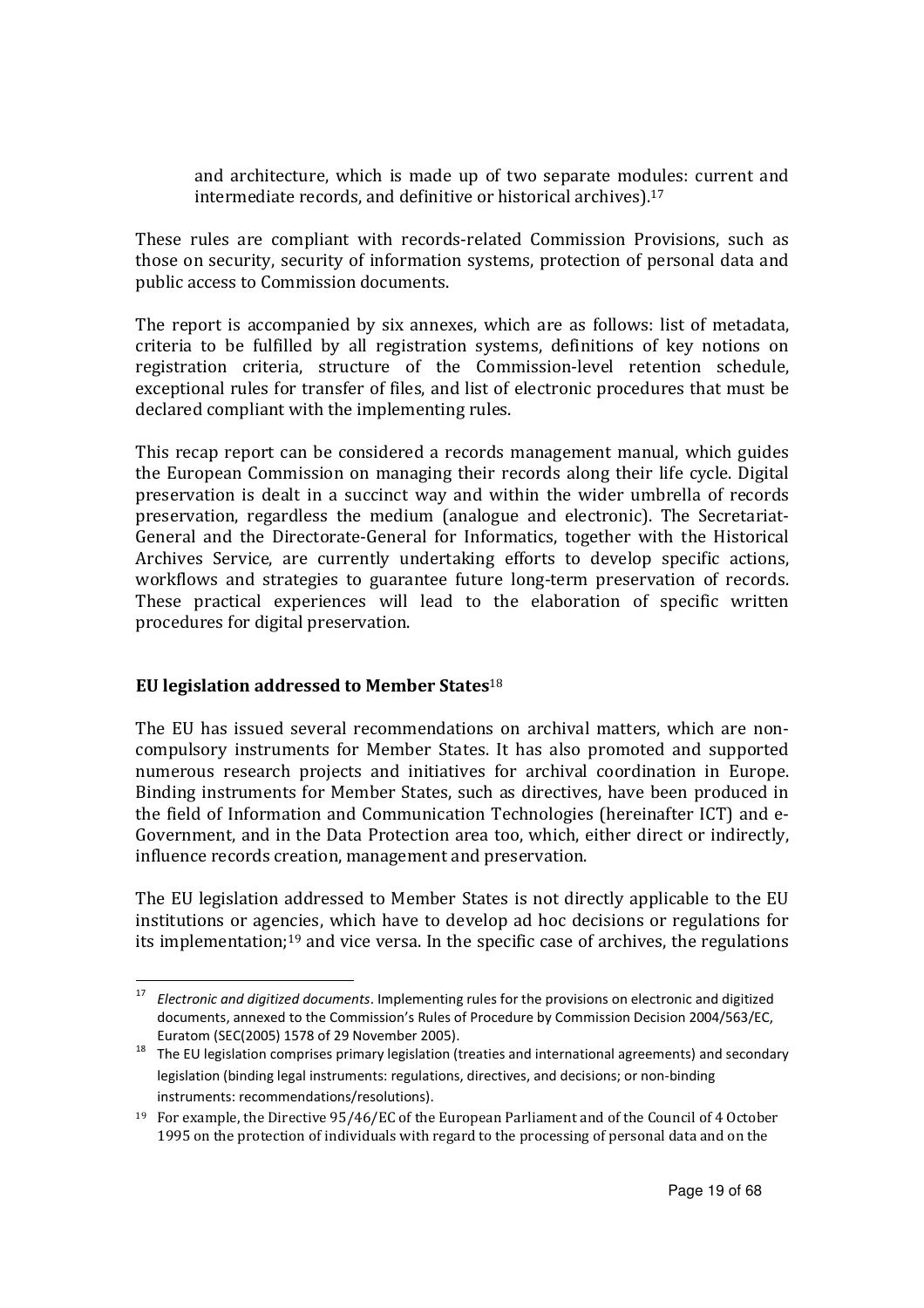governing the archives of the European institutions are not binding for Member States.

The legislation and activities/initiatives developed by the EU on records and archives management are presented below.

#### *Archival coordination in Europe*

 $\overline{a}$ 

In matter of records and archives management, each country belonging to the EU retains its own legislative and regulatory autonomy. However, actions have been undertaken by the EU to enhance cooperation and coordination on archival policies and practices in Europe.20 This coordination was initiated in 1991, at the time in which The Netherlands held the Presidency of the EU. A Council Resolution on arrangements concerning archives<sup>21</sup> stated the need for adequate archives policy and efficient archives management to provide accessibility to records and contribute to democracy. A first Report on Archives in the EU was published by the Commission and favorably received by the Council in 1994. The subsequent Council conclusions22 led to a number of important results, in particular the organization of the DLM-Forums23 on electronic documents and archives, and the production of INSAR (Information Summary on Archives), a periodical news review of developments in the field of archives in Europe. The most visible achievement of the DLM Forum is the MoReq specification ("*Mo*del *Req*uirements for the Management of Electronic Records"), firstly published in 2001.<sup>24</sup>

content/EN/TXT/PDF/?uri=CELEX:41991X1205%2801%29&from=EN. (Accessed: July 2016).

free movement of such data, was adopted in the EU institutions through the Regulation (EC) No. 42/2001 of the European Parliament and of the Council of 18 December 2000 on the protection of individuals with regard to the processing of personal data by the Community institutions and bodies and on the free movement of such data.

<sup>20</sup> *Notes and Communications InterPARES 2 and the Records-Related Legislation of the European Union*, Fiorella Foscarini, Archivaria 63 (Spring 2007): 121–136. Available at: http://journals.sfu.ca/archivar/index.php/archivaria/article/viewFile/13131/14375. (Accessed: July 2016).

<sup>21</sup> Resolution of the Council and the Ministers of Culture meeting with the Council of 14 November 1991 on arrangements concerning archives (91/C314/02). Available at: http://eur-lex.europa.eu/legal-

<sup>&</sup>lt;sup>22</sup> The Council Conclusions of 17 June 17 concerning greater co-operation in the field of archives (94/C 235/03) are available at: http://eur-lex.europa.eu/legalcontent/EN/TXT/PDF/?uri=CELEX:31994Y0823%2803%29&from=EN. (Accessed: July 2016).

<sup>&</sup>lt;sup>23</sup> The Council of the European Union asked the Commission to organize a multidisciplinary forum to be held in the framework of the Community on the problems of management, storage, conservation and retrieval of machine-readable data with the participation of public administrations, national archives services, as well as representatives of industry and of research. DLM stands for Document Life Cycle management. The first forum was held in Brussels in 1996.

<sup>&</sup>lt;sup>24</sup> The original MoReq specification was first conceived in the late 1990s, following the development and publication of US DoD 5015.2 by the United States Department of Defense. MoReq was intended to serve the same function as 5015.2, namely to describe a good electronic records management system. The first version of Moreq was published by the DLM Forum and the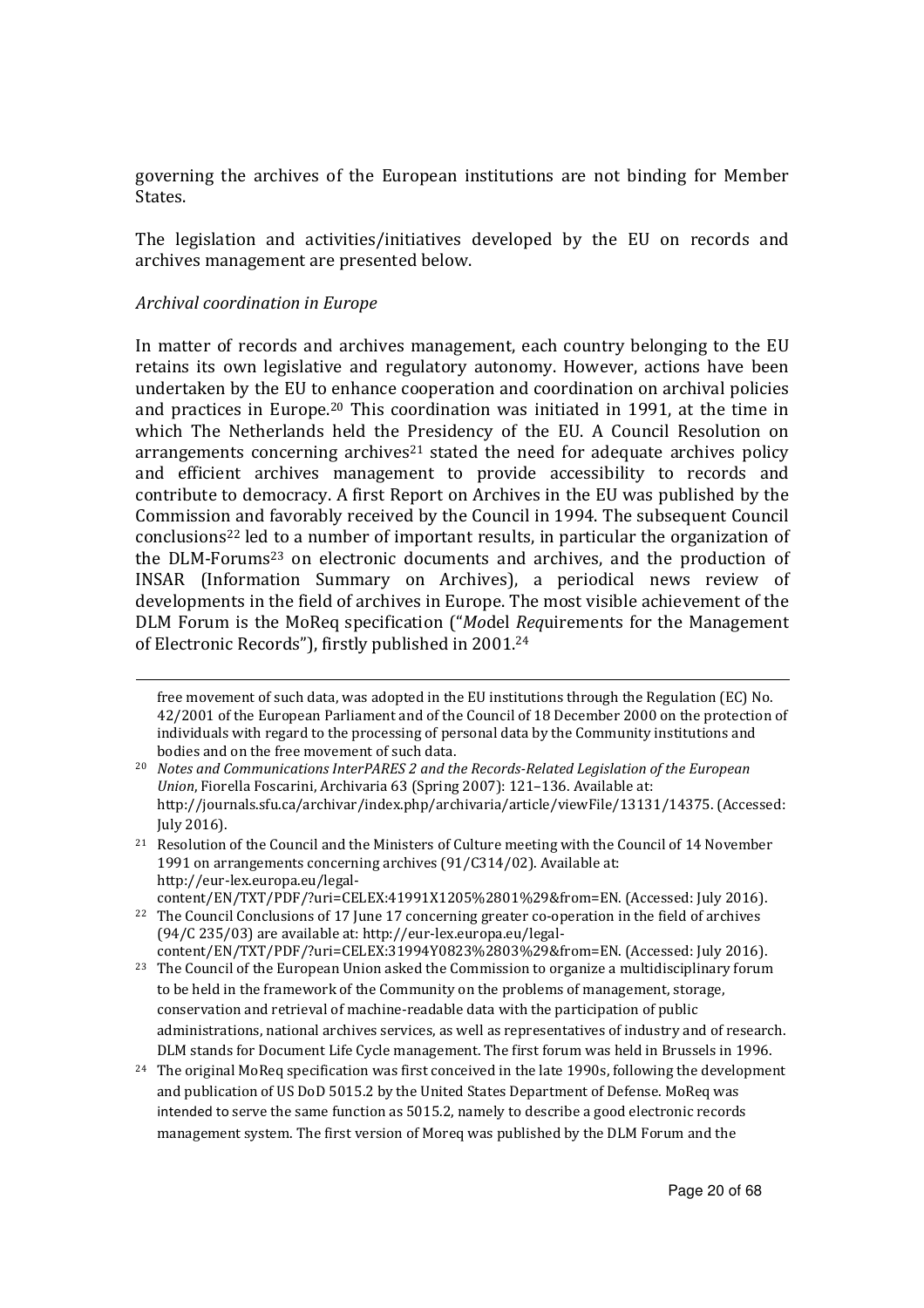In 2003, a new Council resolution on greater archival coordination in Europe was brought forward by the National Archivists of the EU Member States. This resolution led to the elaboration of the "Report on archives in the enlarged European Union. Increased archival cooperation in Europe: Action plan" (2005).25 The Council adopted then a Recommendation on priority actions to increase cooperation (2005/835/EC).<sup>26</sup> This Recommendation called for the creation of an European Archives Group (EAG),<sup>27</sup> comprising experts designated by the Member States and the EU institutions, to follow-up on the priority measures,  $28$  e.g. the priority n° 2: "Reinforcement of European interdisciplinary cooperation on electronic documents and archives", meant to stress the importance of implementing Europe-wide collaboration for establishing authenticity, long-term preservation and availability of electronic documents and archives. Practical results of this priority action were MoReq updating and the reinforcement of the DLM network and forum.

Until now, the EAG has presented two Progress Report to the Council: 1) On the implementation of the 2005 Council Recommendation (COM(2008)500),<sup>29</sup> and 2) On Archives in Europe: Facing the Challenges of the Digital Era (COM(2012)513).<sup>30</sup> Regrettably, the decisions and recommendations made by the group have not been properly followed up by the EAG members themselves. Furthermore, even if the EAG holds the status of expert group of the European Commission, "the EAG has not formally been consulted by the European Commission, nor has it requested to be consulted proactively."<sup>31</sup>

<sup>26</sup> The Recommendation is available at: http://eur-lex.europa.eu/legal-content/EN/TXT/PDF/?uri=CELEX:32005H0835&from=EN. (Accessed: July 2016).

29 The report is available at: http://eur-

European Commission in 2001. MoReq2 was published in 2008 and MoReq2010, in 2011. Moreq has become a *de facto* standard throughout the EU.

<sup>&</sup>lt;sup>25</sup> The report is available at: http://ec.europa.eu/archival-policy/docs/arch/reportarchives\_en.pdf. (Accessed: July 2016).

 $27$  The European Archives Group was created as an expert group of the European Commission in 2006 with the Commission's Secretariat General as its overseeing body.

<sup>&</sup>lt;sup>28</sup> Priority actions are five: 1. Preservation of and prevention of damage to archives in Europe; 2. Reinforcement of European interdisciplinary cooperation on electronic documents and archives; 3. Creation and maintenance of an internet portal to the archival heritage of the Union; 4. Promotion of best practice with regard to national and European law with regard to archives; 5. Measures to prevent theft and facilitate the recovery of stolen documents.

lex.europa.eu/LexUriServ/LexUriServ.do?uri=COM:2008:0500:FIN:EN:PDF. (Accessed: July 2016). 30 The report is available at: http://eur-lex.europa.eu/legal-

content/EN/TXT/PDF/?uri=CELEX:52012DC0513&from=EN. (Accessed: July 2016).

<sup>31</sup> *The European Archives Group: making the most of European collaboration.* Discussion paper for the EBNA meeting in Athens on 6 June 2014, by Michael Hollmann, Josee Kirps, Karel Velle, Martin Berendse, p. 7. Available at:

http://www.arhivelenationale.ro/images/custom/image/serban/2014/atena%20iunie%202014 /Discussion%20paper%20session%20E%20The%20future%20of%20European%20cooperation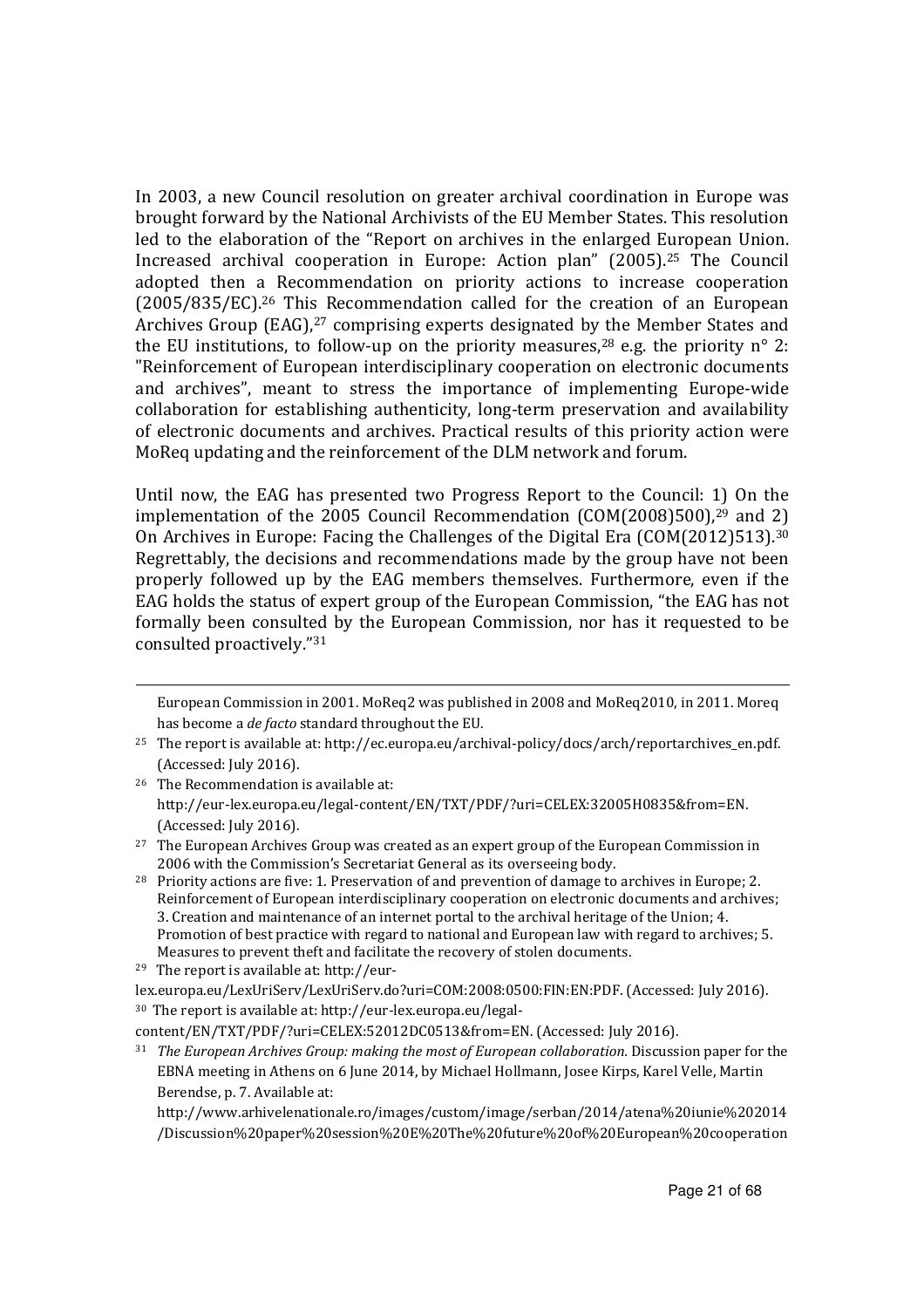#### *Digitization and digital preservation of cultural material*

In relation to digitized resources and preservation of digital information (not strictly records), an expert group of the European Commission was set up in 2007, the MSEG (Member States Expert Group on Digitisation and Digital Preservation), which replaced an informal intergovernmental group on digitization. The group monitors progress on the implementation of the Commission recommendation 2011/711/EU32 on digitization and digital preservation, i.e. the progress of digitization plans of cultural content, cross-border collaboration and public-private partnerships for digitization, web visibility through wider use of open formats or social media, increasing the number of objects available through Europeana, setting up digital repositories for the long-term preservation of digitized materials, etc. The group is composed of representatives coming from the national ministries and/or national cultural institutions of all EU countries (not specifically National Archives).

In relation to digital preservation, the 2014 report elaborated by MSEG invites Member States "to strengthen long-term preservation strategies and implementation plans, exchange with each other on both, provide in their legislation for multiple copying and migration of digital cultural material by public institutions for preservation purposes, make arrangements for the deposit of digital-born material to guarantee long-term preservation and ensure their efficiency by (1) requiring deposit of protection-free material to enable acts required for preservation purposes, (2) making legal provision to allow exchanges between legal deposit library, and (3) allowing preservation of web-content by mandated institutions through appropriate collecting techniques such as web-harvesting. When establishing or updating policies and procedures for the deposit of digitalborn material, Member states are also invited to take into account developments in other Member states, in order to prevent a wide variation of deposit arrangements." <sup>33</sup> Each Member state has, therefore, autonomy to develop their preservation policies, strategies and systems. The EU does not set up binding norms to establish common rules on this field; it only invites the European countries to work in a more coordinated manner.

 $\overline{a}$ 

http://eur-lex.europa.eu/LexUriServ/LexUriServ.do?uri=OJ:L:2011:283:0039:0045:EN:PDF. (Accessed: July 2016).

<sup>%20</sup>within%20the%20archival%20sector%20%28Berendse,%20Velle,%20Kirps,%20Hollmann %29.pdf. (Accessed: July 2016).

 $32$  The Commission Recommendation 2011/711/EU on the digitization and online accessibility of cultural material and digital preservation, adopted on 27 October 2011, is part of the Digital Agenda for Europe, a Europe 2020 strategy. It calls for the widest possible re-use of cultural material, and the reinforcement of national strategies for the long-term preservation of digital material. Available at:

<sup>33</sup> The 2014 MSEG report is available from: https://ec.europa.eu/digitalagenda/en/news/european-commissions-report-digitisation-online-accessibility-and-digitalpreservation-cultural. (Accessed: July 2016).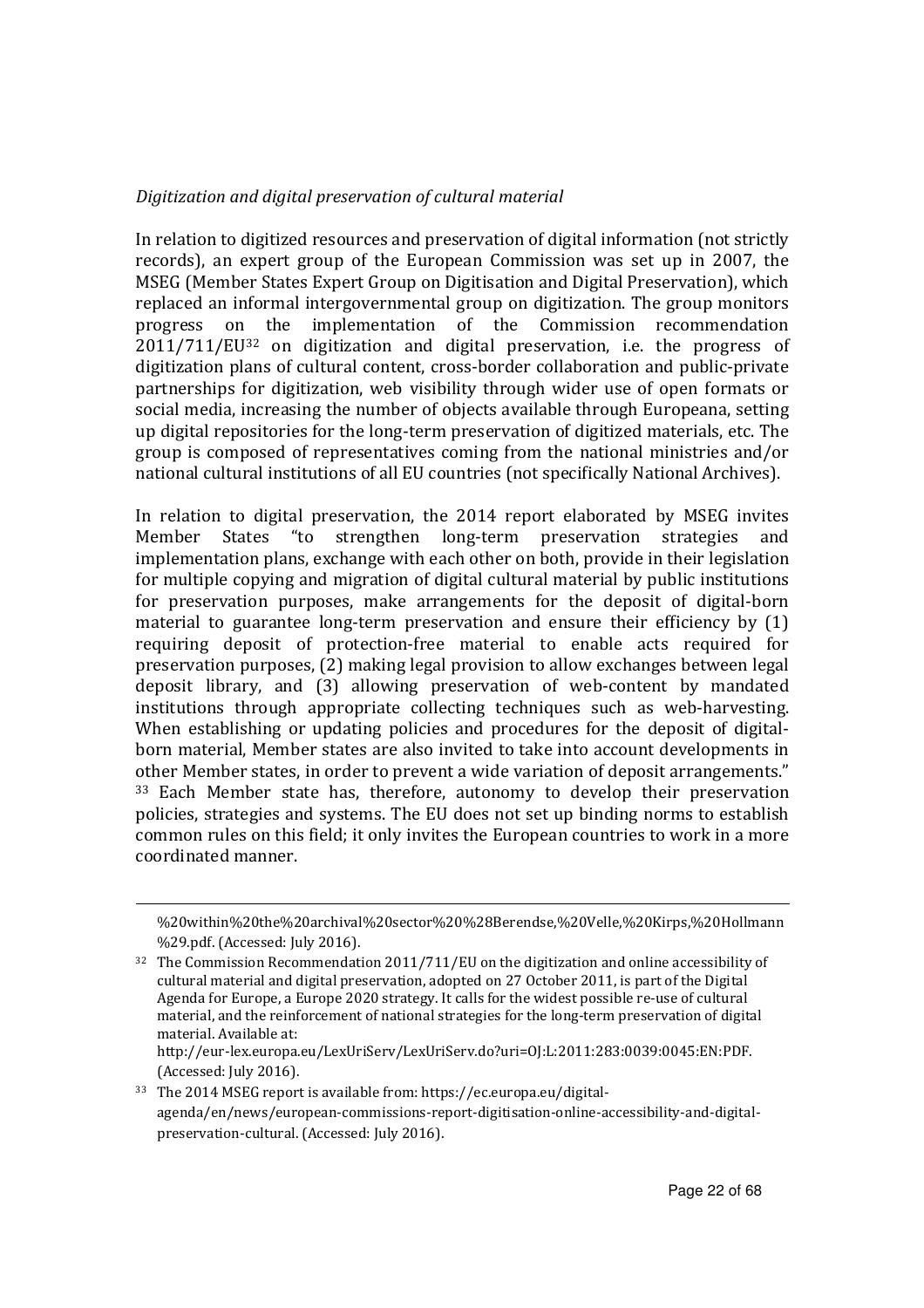#### *EU-funded projects on digital preservation<sup>34</sup>*

Within the framework of dedicated EU-funded projects or platforms, several research activities have been carried out on digital preservation since 2001. The first project was ERPANET (Electronic Resource Preservation and Access, 2001- 2005).35 It was followed DELOS (Developing a European e-Learning Observation System, 2004-2008) and DigitalPreservationEurope (DPE, 2006-2009). These projects aimed to raise awareness and to create a scientific community addressing collaboratively this novel and interdisciplinary topic. To consolidate the existing work in the area of digital preservation, national initiatives and different research projects on a European level were integrated. One result was the establishment of the WePreserve initiative.

The work was influenced by the library and archive community, and focused on the establishment of common terminology and concepts, metadata standards, system concepts, selection and appraisal policies, and format identification. The research was primarily focused on office documents and images in institutional settings.

In a next phase, a series of research projects targeted more technical aspects and actual tool and framework development of digital preservation, such as PLANETS (Preservation and Long-term Access through Networked Services, 2006-2010),<sup>36</sup> CASPAR (Cultural, Artistic and Scientific knowledge for Preservation, Access and Retrieval, 2006-2010),<sup>37</sup> SHAMAN (Sustaining Heritage Access through Multivalent Archiving, 2008-2011), and PROTAGE (PReservation Organizations using Tools in AGent Environments, 2008-2011).38 These projects have influenced international standardization initiatives with strong European presence (e.g. PREMIS,<sup>39</sup> OAIS,<sup>40</sup> TRAC41).

In the last years, research activities have focused on the preservation of interactive objects, embedded objects, ephemeral data, methods for object validation, audit and

34 The reported data on this section comes from: *Research on Digital Preservation within projects cofunded by the European Union in the ICT programme*, by Ross King, Rainer Schmidt, Christoph Becker, Mark Guttenbrunner, 2011. Available at: http://www.ifs.tuwien.ac.at/~strodl/paper/Report%20- %20Research%20on%20Digital%20Preservation.pdf. (Accessed: July 2016).

<sup>35</sup> Webpage available at: http://www.erpanet.org/. (Accessed: July 2016).

<sup>36</sup> Webpage available at: http://www.planets-project.eu/. (Acessed: July 2016).

<sup>37</sup> About the project and results: http://cordis.europa.eu/project/rcn/92920\_en.html. (Accessed: July 2016).

<sup>38</sup> Webpage available at: http://www.ra.ee/protage. (Accessed: July 2016).

<sup>&</sup>lt;sup>39</sup> PREMIS stands for 'Preservation Metadata: Implementation Strategies.' It is available at: http://www.loc.gov/standards/premis. (Accessed: July 2016).

<sup>40</sup> OAIS - *O*pen *A*rchival *I*nformation *S*ystem. Available at: http://public.ccsds.org/publications/archive/650x0m2.pdf. (Accessed: July 2016).

<sup>41</sup> TRAC - Trustworthy Repositories Audit & Certification: Criteria & Checklist. Available at: http://www.crl.edu/sites/default/files/d6/attachments/pages/trac\_0.pdf. (Accessed: July 2016).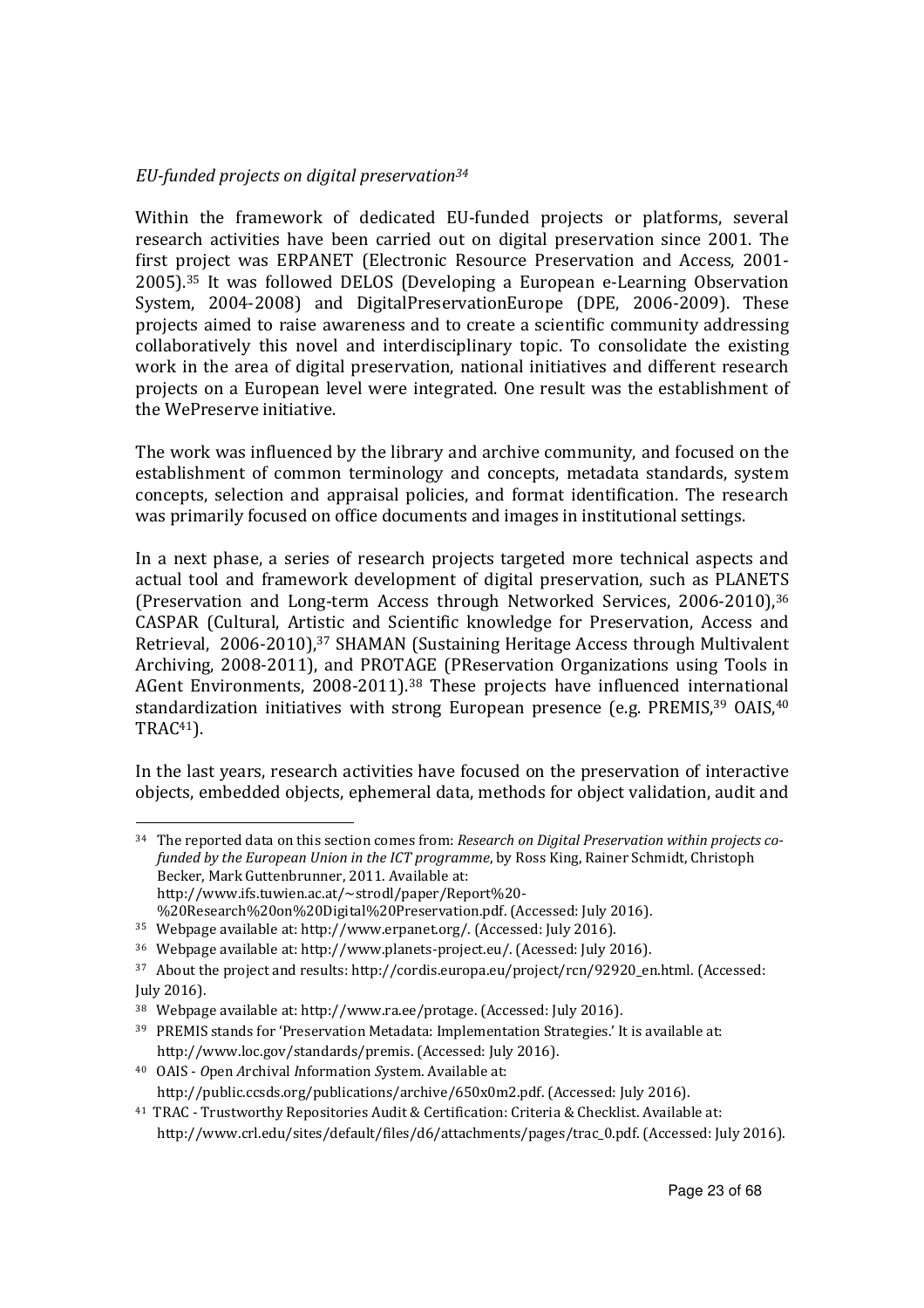certification, and development of scalable preservation systems and processes. Several projects, started in 2011 and concluded in 2014, dealt with these topics, such as SCAPE (Scalable Preservation Environments, 2011-2014), ENSURE (Enabling knowledge Sustainability Usability and Recovery for Economic value, 2011-2014), APARSEN (Alliance Permanent Access to the Record of Science in Europe network, 2011-2014).<sup>42</sup> and TIMBUS (Timeless Business Processes and Services, 2011-2014).<sup>43</sup>

#### *Legislation on ICT and e-Government*

The EU has issued directives on ICT and e-Government that deal, directly or indirectly, with records-related issues. Member states are required to implement them by adopting new laws or amending existing ones. These directives have the purpose of establishing a legal framework to ensure the free movement of information society services between Member States. This removes fragmentation and enables interoperability both internally and at the EU level. The directives, firstly issued in the 1990s, refer to data protection, e-signatures, e-commerce, eprivacy, e-invoicing, etc. The recent regulation 910/2014 on "Electronic identification and trust services for electronic transactions in the internal market" provides a sound legal framework for interoperable electronic signatures, seals and time stamps, and electronic documents.<sup>44</sup>

The current programme 'ICT and e-Government: European Action Plan 2011-2015' forms part of the 2020 Digital Agenda, which in turn constitutes one of the seven pillars of the Europe 2020 Strategy for the economic growth and progress of the European Union (EU).

#### *European Cloud Computing Strategy*<sup>45</sup>

 $\overline{a}$ 

Cloud computing is one of the most important current trends in the field of information and communications technology, and ICT management. Within the Europe 2020 strategy, the Commission promotes the adoption of cloud computing in all sectors of the economy in order to encourage productivity. This has lead in 2012 to the adoption of a strategy for "Unleashing the Potential of Cloud Computing in Europe,"46 which consists of three key actions:

<sup>42</sup> APARSEN deliverables at: http://www.alliancepermanentaccess.org/index.php/aparsen/. (Accessed: July 2016).

<sup>43</sup> Webpage available at: http://timbusproject.net/. (Accessed: July 2016).

<sup>44</sup> Regulation (EU) No 910/2014 of the European Parliament and of the Council of 23 July 2014 on electronic identification and trust services for electronic transactions in the internal market and repealing Directive 1999/93/EC. Available at: http://eur-lex.europa.eu/legal-

content/EN/TXT/?uri=uriserv:OJ.L\_.2014.257.01.0073.01.ENG. (Accessed: July 2016). <sup>45</sup> From: http://ec.europa.eu/digital-agenda/en/european-cloud-computing-strategy. (Accessed: July 2016).

<sup>46</sup> Communication from the Commission to the European Parliament, the Council, the European Economic and Social Committee and the Committee of the Regions, *Unleashing the Potential of*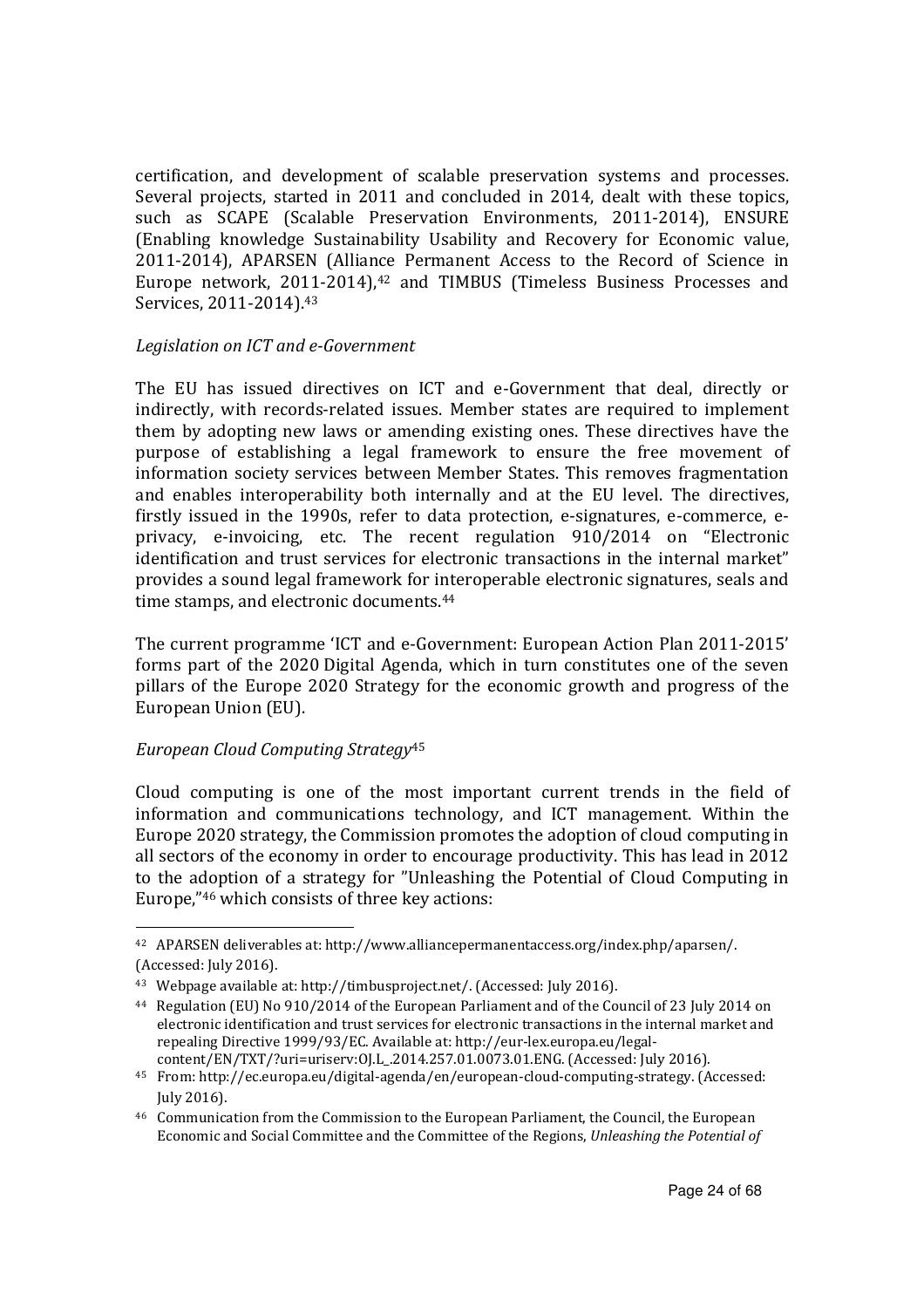- To develop model contract terms to regulate issues, such as data preservation after termination of the contract, data disclosure and integrity, data location and transfer, ownership of the data, direct and indirect liability change of service by cloud providers and subcontracting, code of conduct for cloud computing providers.
- To assist cloud standardisation and conformity with interoperability standards.
- To establish a European Cloud Partnership (ECP) to bring together industry and the public sector to work on common procurement requirements for cloud computing. Part of the ECP is the Cloud-for-Europe (C4E)47 initiative, aiming at helping Europe's public authorities procure cloud products and services.

This strategy is designed to speed up and increase the use of cloud computing across all economic sectors by 2020. The EU's approach to cloud technology and data privacy (so that technological innovation and growth can still occur alongside data protection) $48$  is currently on the table. The location of data hosting is also an important component of cloud computing, and there has even been talk of a European Cloud and a localization process, in which EU Member States would host the cloud service within their own country, mitigating some of the risks that come with foreign host storage. How the EU will regulate cloud technology is still under discussion.

#### **Conclusions**

 $\overline{a}$ 

Despite the efforts expended by the EU and its Member States to enhance cooperation and coordination on archival policies and practices through different EU-funded projects and expert groups, the existing regulations on records management and digital preservation within EU Member States and EU governing institutions are insufficient and fragmented.

There has not been a systematic and strategic approach to increase coordination and commonality on archival legislation among European countries. Records and archives management are not among the priority areas of the EU, or its Member States. As a consequence, archives are dealt as a subsidiary topic within the main EU strategic directions and action plans. The EU has entrusted the progress on archival

*Cloud Computing in Europe*, COM(2012) 529. http://eur-

lex.europa.eu/LexUriServ/LexUriServ.do?uri=COM:2012:0529:FIN:EN:PDF. (Accessed: July 2016).

<sup>47</sup> Further information at: http://www.cloudforeurope.eu/. (Accessed: July 2016).

<sup>48</sup> The European Commission plans to unify data protection within the EU with the General Data Protection Regulation (GDPR). The current EU Data Protection Directive 95/46/EC does not sufficiently consider important aspects like globalization and technological developments like social networks and cloud computing. Therefore a proposal for a regulation was released in 2012, and after numerous amendments, its adoption is foreseen by 2015-2016. This EU Regulation will have immediate effect on all EU Member States after the two-year transition period and does not require any enabling legislation to be passed by governments.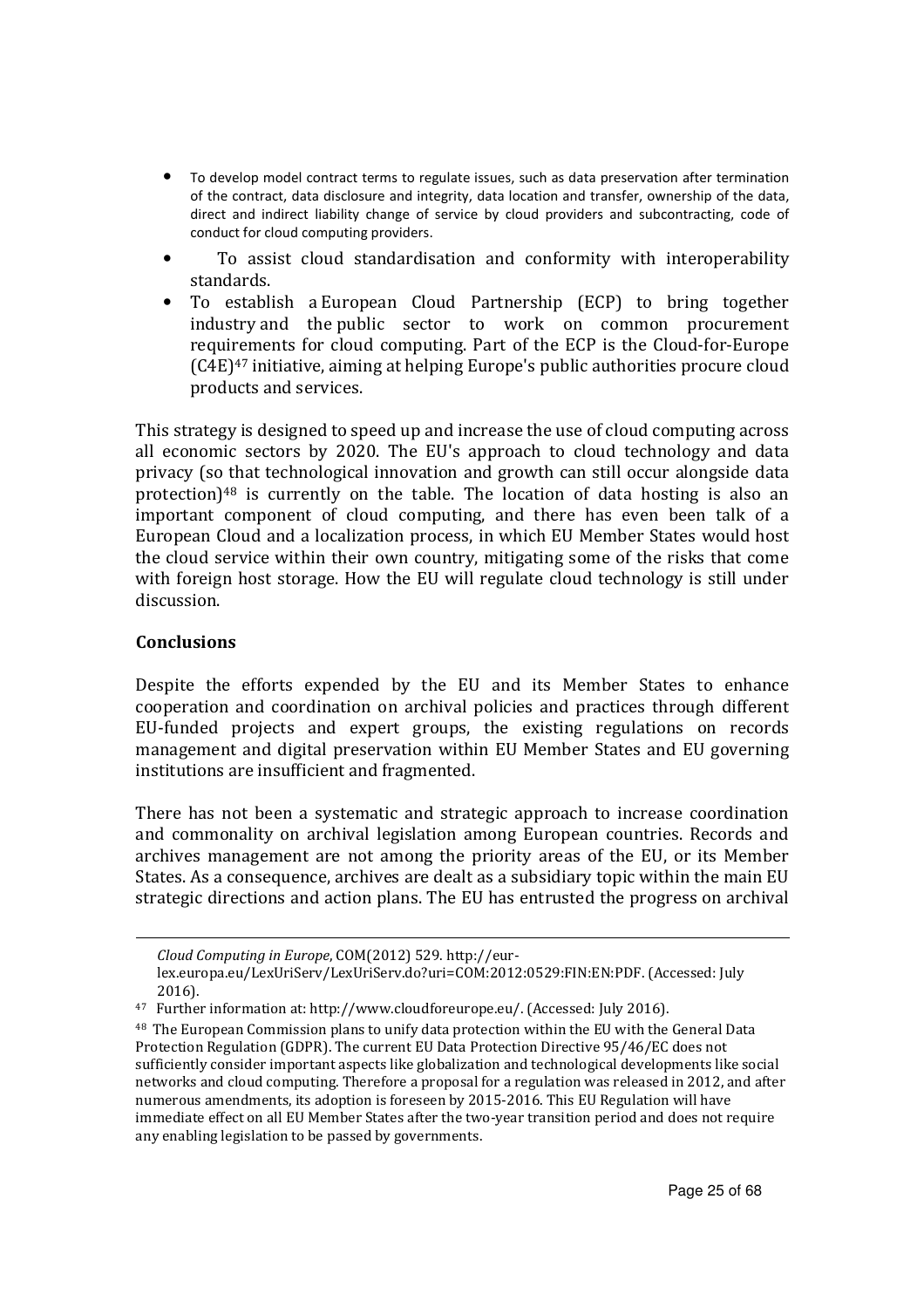coordination to recommendations (which are discretionary), and not to binding instruments. Therefore, common archival rules are not available at the EU, or what is the same, there is no Union at archival policy level.

#### **Author's note**

A special acknowledgment goes to the archivists of the European Commission and Council of the European Union, in particular to Andrea Damini for his valuable input during the elaboration of this article.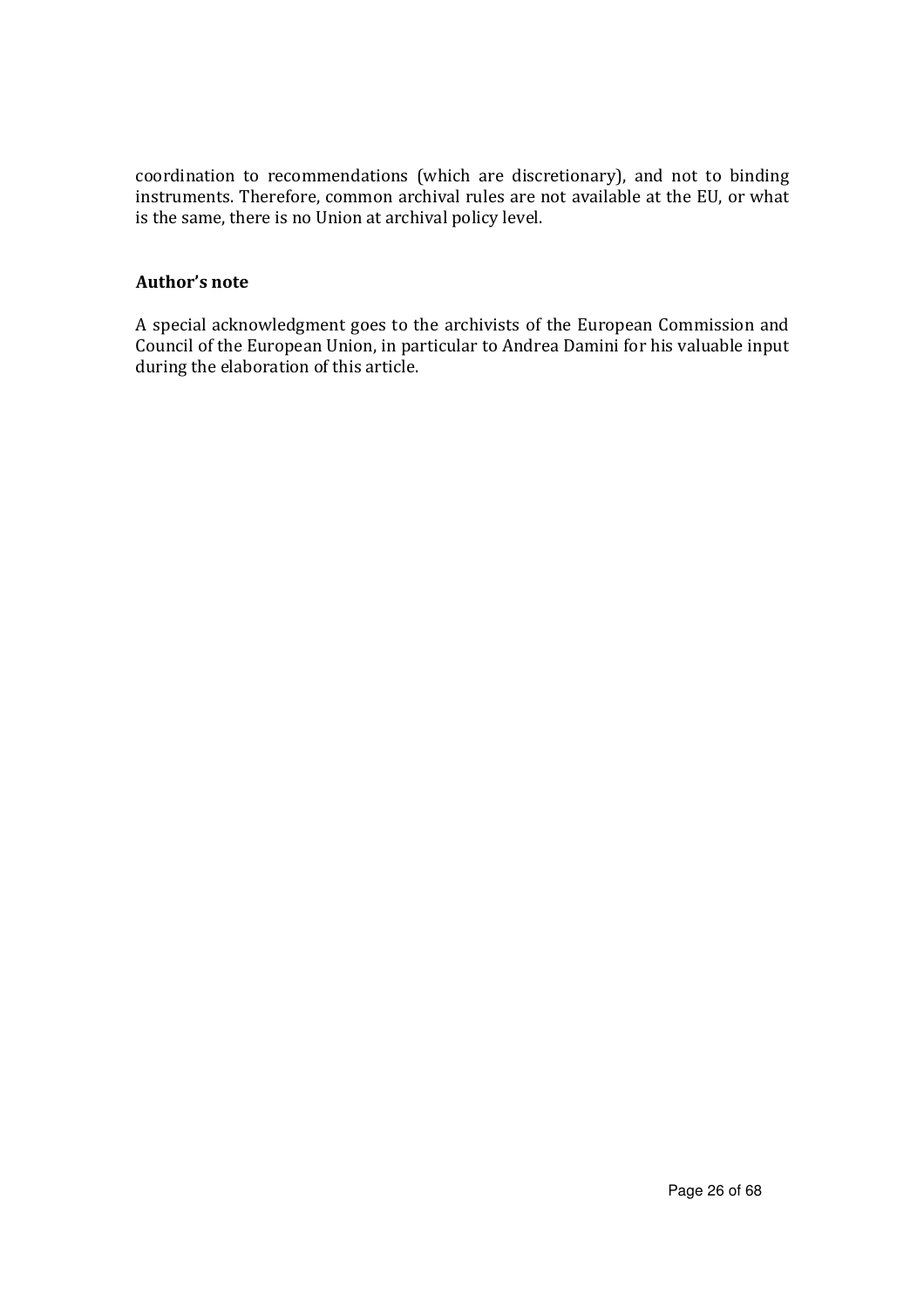# **Appendix 2. THE ITALIAN CASE: LEGAL FRAMEWORK AND GOOD PRACTICES FOR DIGITAL PRESERVATION**

#### **Mariella Guercio, Sapienza University of Rome, Digilab** (July 2016)

#### *Introductory remarks*

 $\overline{a}$ 

 On the basis of the legislation approved in 1900 (regio decreto 35/1900) and dedicated to the regulation of records and archives management for public administrations, the Italian legal framework on records management and archival preservation has been always based on a general principle: the public archives are protected since their creation to ensure both the quality of their evidential value and their permanent preservation as accessible and authentic resources. Not only this principle has not been abandoned in the past century, but it has been renewed and reinforced when the ICT innovation has transformed the technological and organizational scenarios and recognized the evidential value of archival records in the digital environment. In this new environment the current records have been considered by the legislator, more than in the past, a strategic tool for the transformation of public administrations and for making the public sector more accountable and efficient.

In the last decade of  $20<sup>th</sup>$  century a new legislation, whose first step was based in 1990 on the first Italian Freedom of Information Act (Legge  $241/1990^{49}$ ), concerning electronic records and ICT innovation was approved. This legislation, summarized in 2000 (decree DPR 445/2000), listed the requirements for the records systems in the public sector and obliged all the government agencies to transform their traditional record management systems into electronic recordkeeping systems. This regulation, updated and integrated in the last ten years, has defined the basic principles and methods for the e-government records:

- the capture and acquisition of the records (both analogue and digital) with a unique and persistent identifier,
- the obligation of filing and aggregating the records at the creation phase on the basis of classification plans articulated on functions and activities,
- the integration of the classification plan and the retention schedule to support the analysis for appraisal and disposition,
- the definition of well-defined procedures and directives able to govern the whole chain of creation and preservation.

At the conclusion of a long period of innovations and thanks to a continuing (even if not always consistent) effort for defining a new regulation system, an updated set of

<sup>&</sup>lt;sup>49</sup> A new act, called Italian FOIA, based on principle of transparency, was recently approved and published (D. Lgs. 97/2016: http://www.gazzettaufficiale.it/eli/id/2016/06/8/16G00108/sg)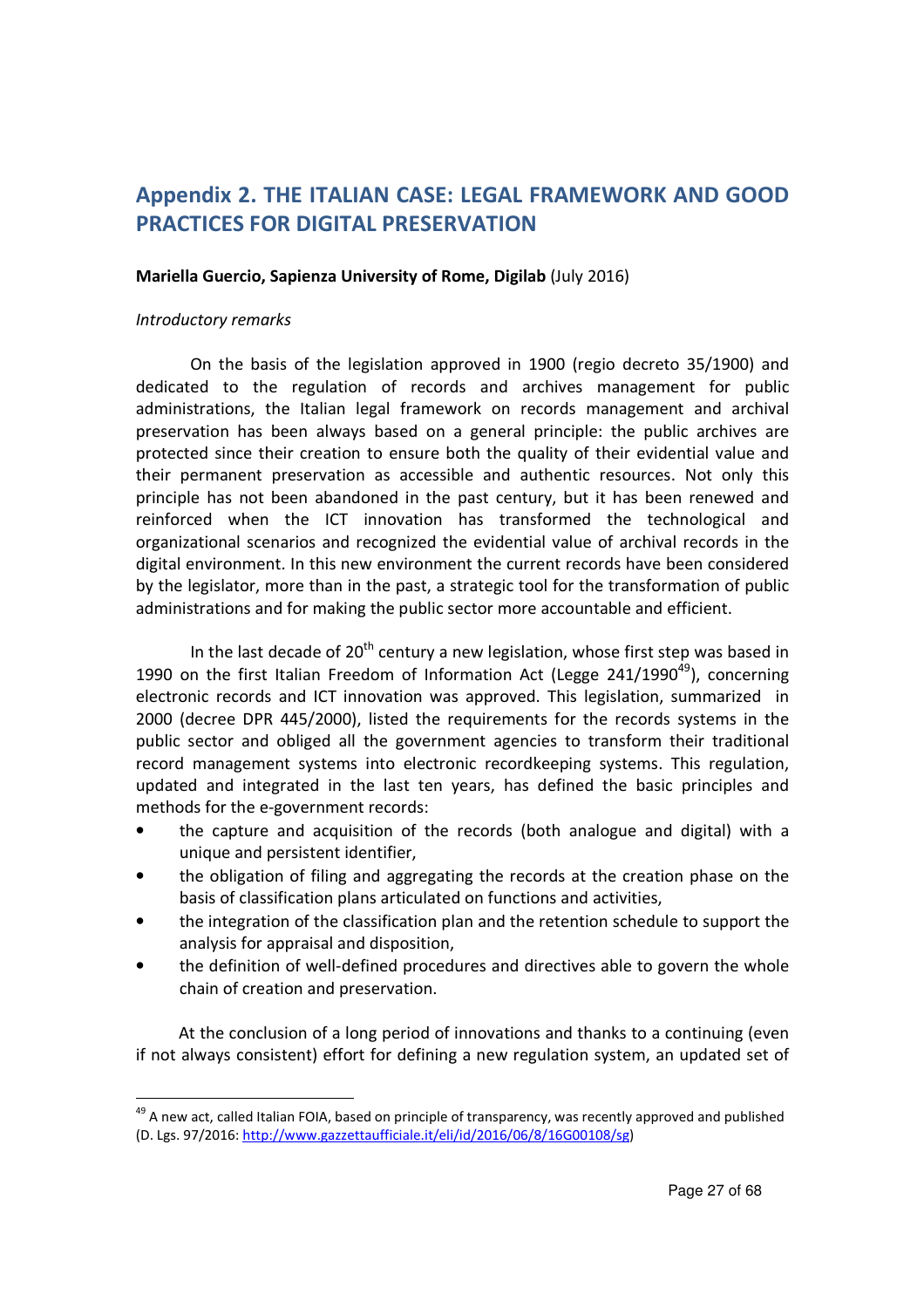directives and detailed rules are in place for the Italian public administrations with the aim of enabling the implementation of integrated electronic records management and keeping systems. Some contradictions have characterized the regulations in place since 1994, specifically with reference to the legislation for the digitization and preservation processes, whose last decrees have been approved in 2013 (dpcm 3.12.2013 *Regole tecniche per il sistema di conservazione dei documenti informatici*) and 2014 (dpcm 13.11. 2014 *Regole tecniche in materia di formazione … dei documenti informatici).*

The main critical aspects of this process have been over and over discussed and highlighted by the archival and record managers community. The main element for the delay in the definition of a satisfactory solution concerns the fact that the efforts for approving these regulations have been developed by separate committees instead of being the result of a common, interdisciplinary and cooperative work: the procedures for digitizing the analogue records were delivered by a working group based on IT competencies and did not include any archival competencies, while the rules for the definition of ERM (Electronic Records Management) requirements have been developed with the support of representatives of the main government agencies and the relevant institutional stakeholders, included the National Archives, the Ministry of Justice, the Ministry of Interiors and the experts from the research. The main and relevant consequence of this duplication and lack of convergence has been the lack of consistency for the whole legislative framework.

The effort for avoiding duplication and fragmentation and ensuring continuity, even if only partially achieved, has been continuously played in the last decade by records managers and archivists, whose analysis has been persistently dedicated to identify and implement (sometimes on voluntary basis) the interrelations between the electronic records management international standards and national prescriptions and the rules for digitization and electronic archiving and to support their maintenance in the application profiles. This effort was fruitful in the e-government sector, where archivists and record managers have been active and their role recognized.

With specific reference to the digital preservation this action has been weak and more uncertain because:

- *the concept of preservation was not defined by the legislator and the related terminology was ambiguous and confusing (i.e. digital archiving, digital reproduction and digital preservation have been used as synonymous in the regulations approved in 1998, 2001 and 2004<sup>50</sup>),*
- *the archival conceptual framework and related definitions and methods have been substantially ignored or misunderstood.*

<sup>50</sup> See M. Guercio, *Conservare il digitale*, Bari, Laterza, 2013, chapter 4.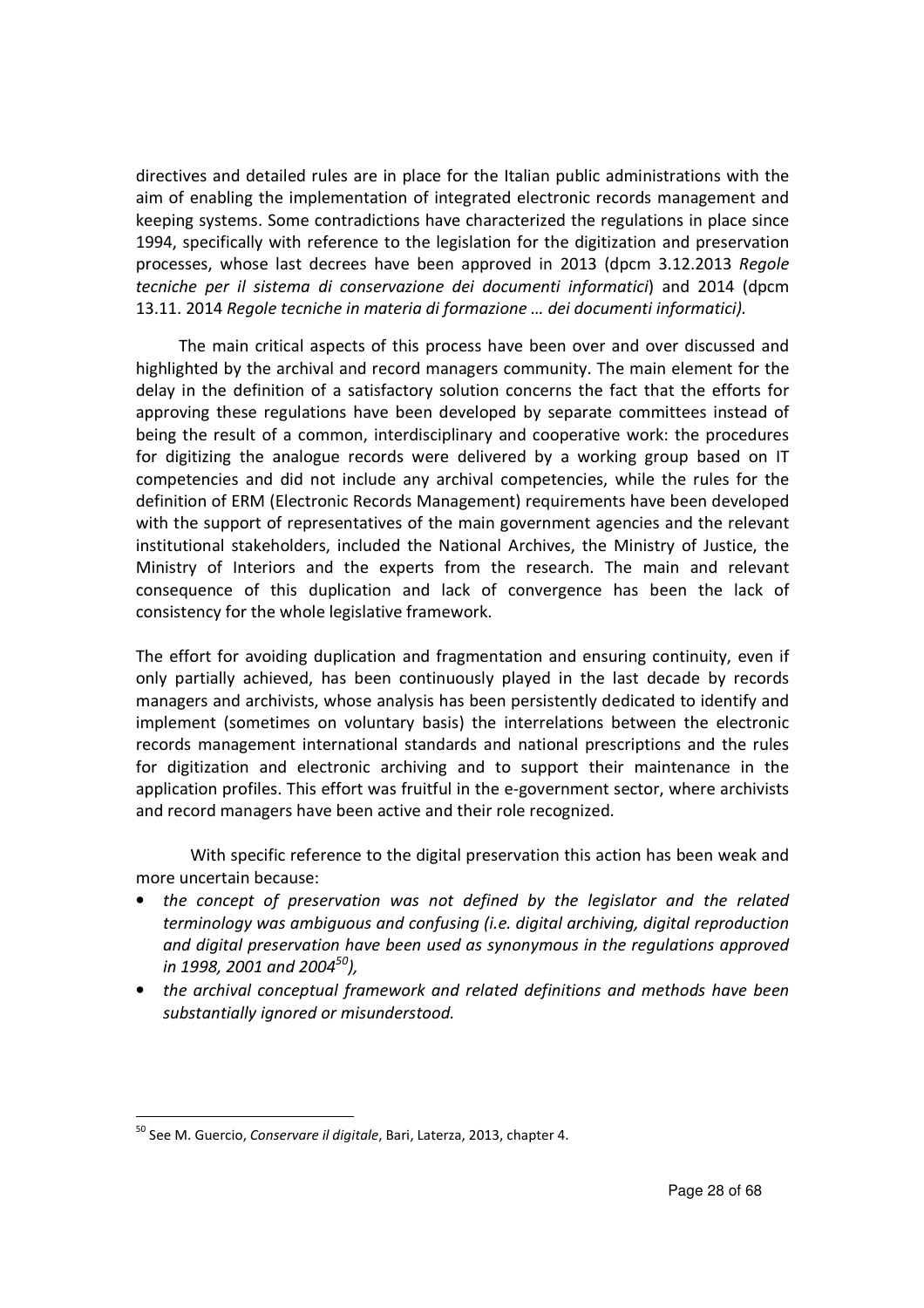*The Italian legislation on electronic records management and digital preservation: a recent evolution* 

More specifically, three parallel and not convergent streams have characterized the Italian legislation processes in the field of electronic records management and digital preservation:

- the electronic records management (ERMS), whose requirements have been cooperatively defined by *IT specialists, archivists/records managers and legal systems experts*: decree of the President of Republic n. 445/2000, part 4 "Electronic Records Management System" (still active and successful), and the related applied regulation approved by a decree of 31 October 2000, recently substituted by a new decree of 3 December2013, without relevant variations.
- the creation and legal validation of born digital records, whose requirements have been mainly determined by *IT specialists and jurists*: from the decree of the President of Republic approved in 1997 n. 513/1997 to the Code for digital administration approved in 2005 and updated in 2006, 2008 and 2010 (unstable legal framework, continuously updated, unbalanced and now under revision for compliance with EU directives),
- the definition of rules on "legal digital archiving and preservation" and digitization of analogue records, defined by *IT specialists*: many rules since 1993 to 2004 but more specifically the rule approved by Cnipa n. 11/2004. These rules, despite their definition, were more related to legal validation than long term preservation and represented highly unstable framework, very complicated in their first versions, only recently revised for a new more consistent regulation developed in 2011 with a multidisciplinary approach and finally approved and published in 2013 (dpcm 3.12.2013 *Regole tecniche per il sistema di conservazione dei documenti informatici*) and 2014 (dpcm 13.11. 2014 *Regole tecniche in materia di formazione … dei documenti informatici).*

These new rules on digitization and digital preservation propose now standardized but also flexible and sustainable solutions both for legal validation and for long-term digital preservation, in the form of an integration of the juridical framework in force. The new rules - developed with the support of archivists and records managers appointed as representatives of many central and regional administrations, of the National Archives and the Italian ISO Committee for archives and record management are based on the principle that the creation, the management and the preservation of electronic records require a *systematic approach* and imply the development of a preservation system integrated as soon as possible with the ERMS.

These interrelations and integrations are carefully detailed in the regulation, specifically with reference to:

• the obligation of *persistent identification of the records* (recognized under the category of *reference* according to the OAIS Preservation Descriptive Information – PDI) and their contextual interrelations (recognized under the category of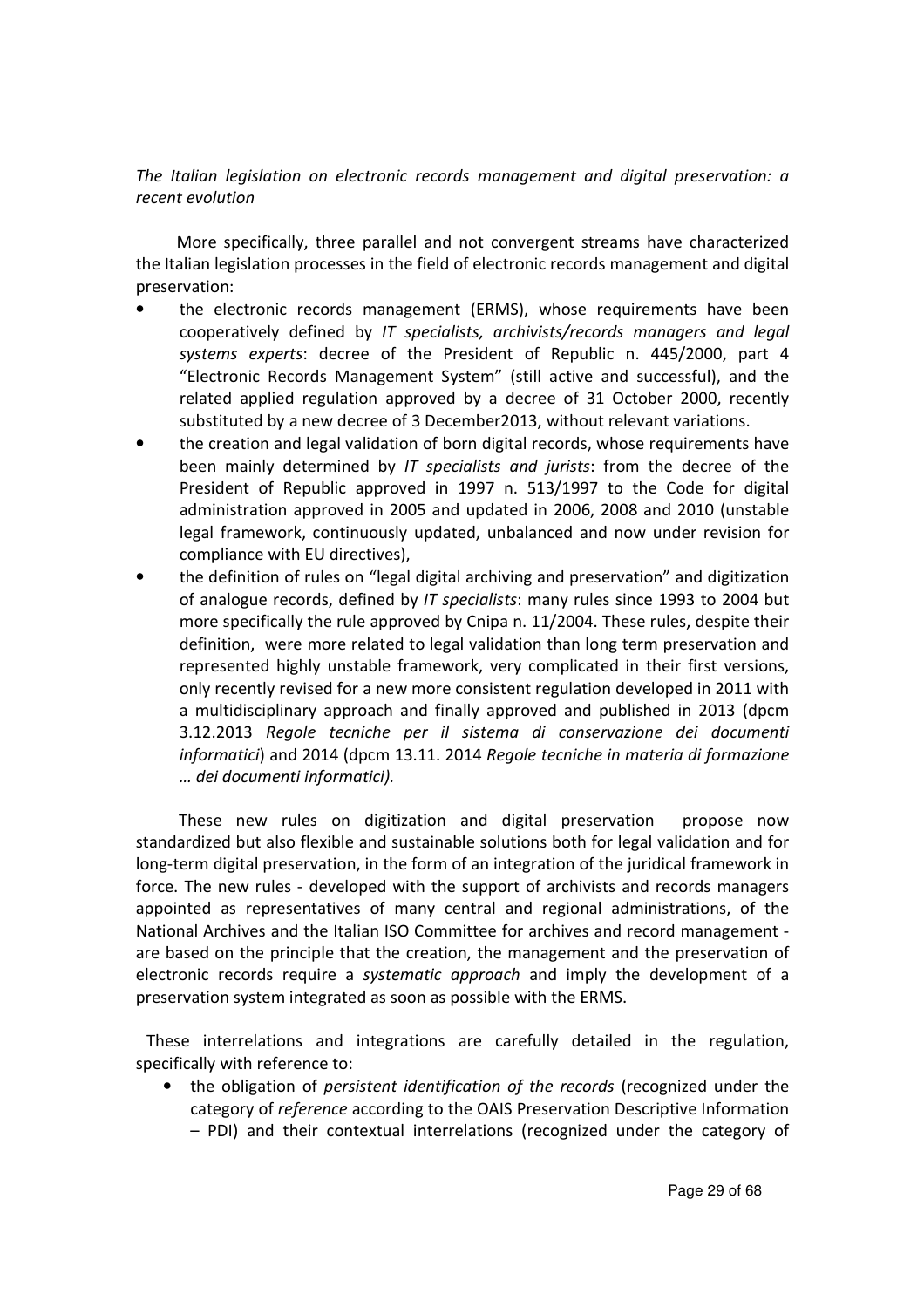*context* according to the OAIS Preservation Descriptive Information – PDI) which include the classification plan and the aggregation criteria for filing the records and/or creating archival series; this obligation concerns the public sector whose electronic records have to be persistently identified in the registry system, classified and aggregated into business files or records series; the classification plan guides the filing plan and defines the aggregations criteria with the consequences that each electronic record is always interrelated to the others in the business process environment and that these reference codes make explicit the documentary context; all these contextual information are part of the PDI and have to be included in the Submission Information Package when the records are acquired by the repository for digital preservation $^{51}$ ;

• the obligation of defining and maintaining the information related to the provenance (both as recognition of the physical person responsible for the record creation and as identification of the producer in term of the organization responsible for it and expressed under the category of *provenance* according to the OAIS Preservation Descriptive Information – PDI): these information have to be maintained not only in the profile of the records to be submitted for preservation but also with reference to the capacity of verifying the records authenticity (identity, integrity, security); the validation of the record implies the documentation of its integrity (recognized under the category of *fixity* according to the OAIS Preservation Descriptive Information – PDI).

#### *The positive consequences of a detailed regulation on the archival functions and the last mile for digital preservation*

The approval of rules and standards as part of formal legislation has implied many consequences on the Italian records management function. First of all the obligation of formal definition of procedures for RM in each public agency has increased the quality of ERMS tools in place and of related software procurement. The standardization of the documentation relevant for records creation and for preservation processes (manual of preservation, submission reporting, formal delegation of responsibilities) has provided the simultaneous qualification of controls, of professionals and of training and educational profiles and a better definition and distinction of responsibilities for each phase of digital records life cycle.

The new regulation recognizes the crucial role of the *documentation* both for the electronic records management and the digital preservation processes. The documentation must be qualified and normalized. For this reason the regulations (in

 $51$  See the annex 5 of regulation published in 2013, related to the metadata for preservation, http://www.agid.gov.it/sites/default/files/leggi\_decreti\_direttive/metadati\_allegato\_5\_dpcm\_3-12-2013.pdf and the annex 4 related to the definition of the Archival Information Package http://www.agid.gov.it/sites/default/files/leggi\_decreti\_direttive/specifiche\_tecniche\_del\_pacchetto\_di archiviazione allegato 4 dpcm 3-12-2013.pdf, based on the Italian Standard UNI 11386:2010 (SINCRO) "Supporting Interoperability in Preservation and Retrieval of digital Objects".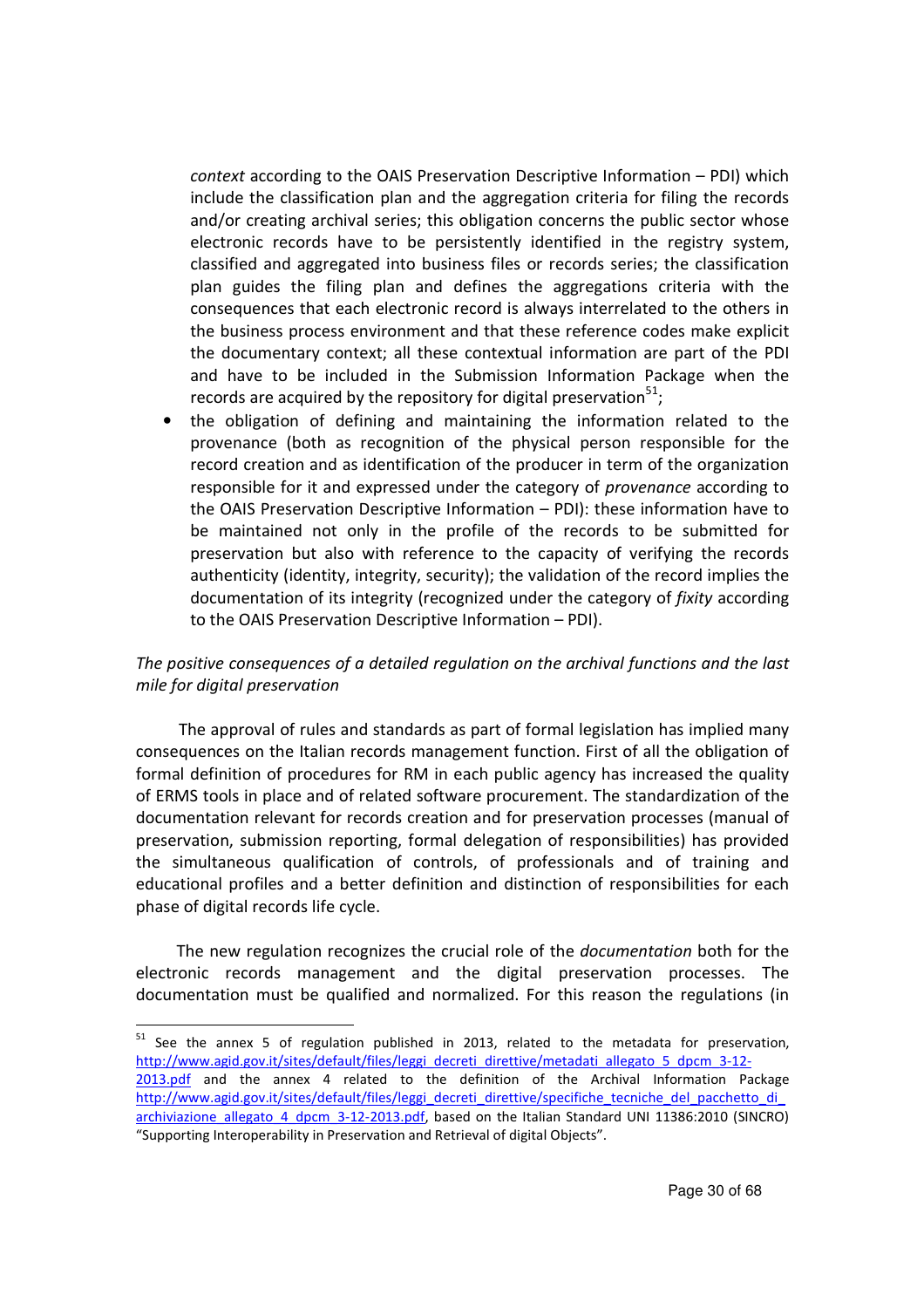2000 for the RM and in 2011/2013 for digital preservation) define standardized forms and provide guidelines able to ensure completeness and accuracy. More specifically

- the *manual for records management procedures* (*manuale di gestione*) is an obligatory requirement for all the public administrations (dpcm 30 October 2000, now dpcm 3 December 2013 *Regole tecniche per il protocollo informatico (Technical rules on electronic protocol register)* art. 5,) and includes rules on the records creation, capture, classification, filing, appraisal, preservation (both in paper and in digital form),
- the *manual for digital preservation* (*manuale di conservazione*) is a new obligation for the digital repository responsible for preservation of public and/or private records (dpcm 3 December 2013 *Regole tecniche in materia di Sistema di conservazione (Technical rules on digital preservation system )* art. 8) and illustrates in details, the organizational obligations, the overall architecture, the infrastructure, the processes, the security measures and all the information required for the long-term digital preservation system management and its auditing (when appropriate or required,
- *submission reports* (*rapporti di versamento*) and standard models for Archival Information Packages are required for transferring digital records to the repository responsible for preservation (dpcm 3 December 2013 *Regole tecniche in materia di Sistema di conservazione (Technical rules on digital preservation system )* art. 9).

The documentation (specifically the reports and the manual for digital preservation) has to be compliant with the international standards (like ISO 15489 on Record Management, ISO 14721-OAIS, ISO 16363 on the auditing for repository certification) even if this compliance is not part of the regulation but only suggested in the annex n. 3. $52$ 

Specific requirements are in place for the manuals for records management procedures:

- directives, guidelines and policy for the records creation/acquisition in the current phase, like the manuals for records management, have to be formally approved and preserved with the records,
- the manuals have to describe in detail how the records are captured, classified and filed and have to identify the relevant metadata for any type of electronic records created in the public sector (e-mails included),
- the formats used for the record creation have to be declared and must be compliant to the prescriptions defined in 2011 and published in 2013 which require openness and complete documentation.<sup>53</sup>

 $\overline{a}$ 52

http://www.agid.gov.it/sites/default/files/leggi\_decreti\_direttive/standard\_e\_specifiche\_tecniche\_allegat o\_3\_dpcm\_3-12-2013.pdf

 $53$  See the annex 2 related to the formats for preservation, http://www.agid.gov.it/sites/default/files/leggi\_decreti\_direttive/formati\_allegato\_2\_dpcm\_3-12-2013.pdf.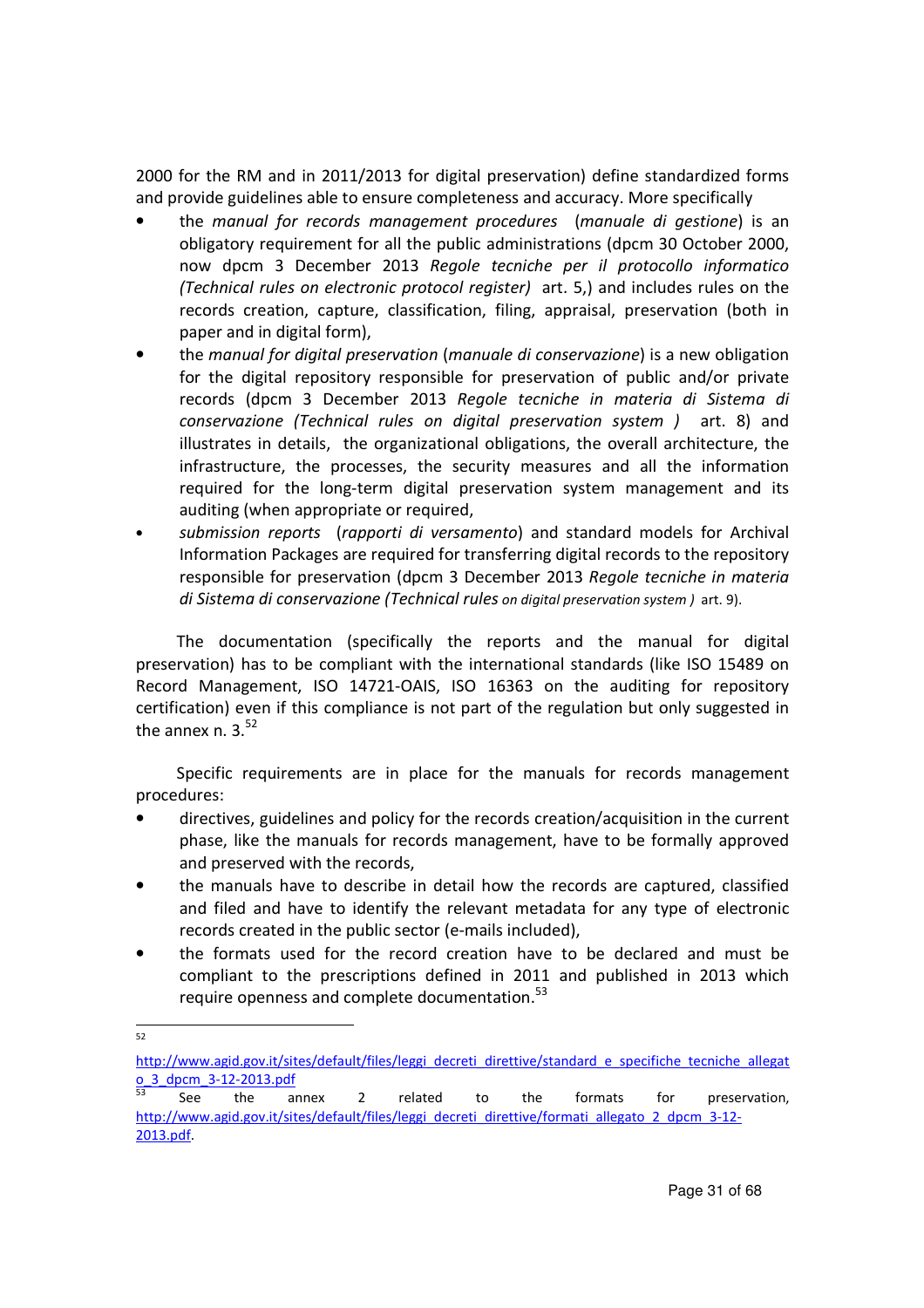According the new rules the *manual for digital preservation* (*manuale di conservazione*) has to provide:

o the information about the organization responsible for the preservation function, including the mandate, the functions, the responsibilities and the specific obligations for all the players;

o the description of the types of preserved objects, including the formats accepted and managed, the metadata to associate to the objects/records profiles;

o the description of the preservation process, with specific reference to the transfer and the acquisition of submission information packages and the management of the archival information packages;

 $\circ$  the definition of the access and export processes and the creation of the distribution information packages;

o the description of the preservation system, including the documentation related to the technological, physical and logical components and the procedures for their management and their updating.

In consideration of the differentiation of the responsibilities involved in the preservation processes (records managers, professionals responsible for digital preservation, professional responsible for privacy and data security and IT systems directors) the regulation implies that these responsibilities have to be coordinated but the coordination has to be sustainable and carefully implemented, not only listed. At the moment three main profiles have been identified by the national legislator:

- *the producer* (not to be confused with the author or the record maker or creator) is responsible for the submission of the records and related PDI to the preservation system; for public administration this profile is the record manager ("responsible for the records management service");
- *the user* who intends to access the preserved records;
- the *preserver* who defines and carries out all the policies and directives of the preservation system and manages it consistently with the organizational model adopted by the repository, with specific reference to:
	- o the verification and acquisition of the transfer/submission information package,
	- o the preparation and management of the archival information package according to generally defined procedures (well defined data structure whose fixity is guaranteed by advanced electronic signatures);
	- o the preparation for access of distribution information packages;
	- $\circ$  the creation of authentic digital copies of digital records or their digital components and related evidence for authenticity to face the technological obsolescence;
	- $\circ$  the appraisal and related disposition according to the agreed retention schedule for the digital records preserved in the repository.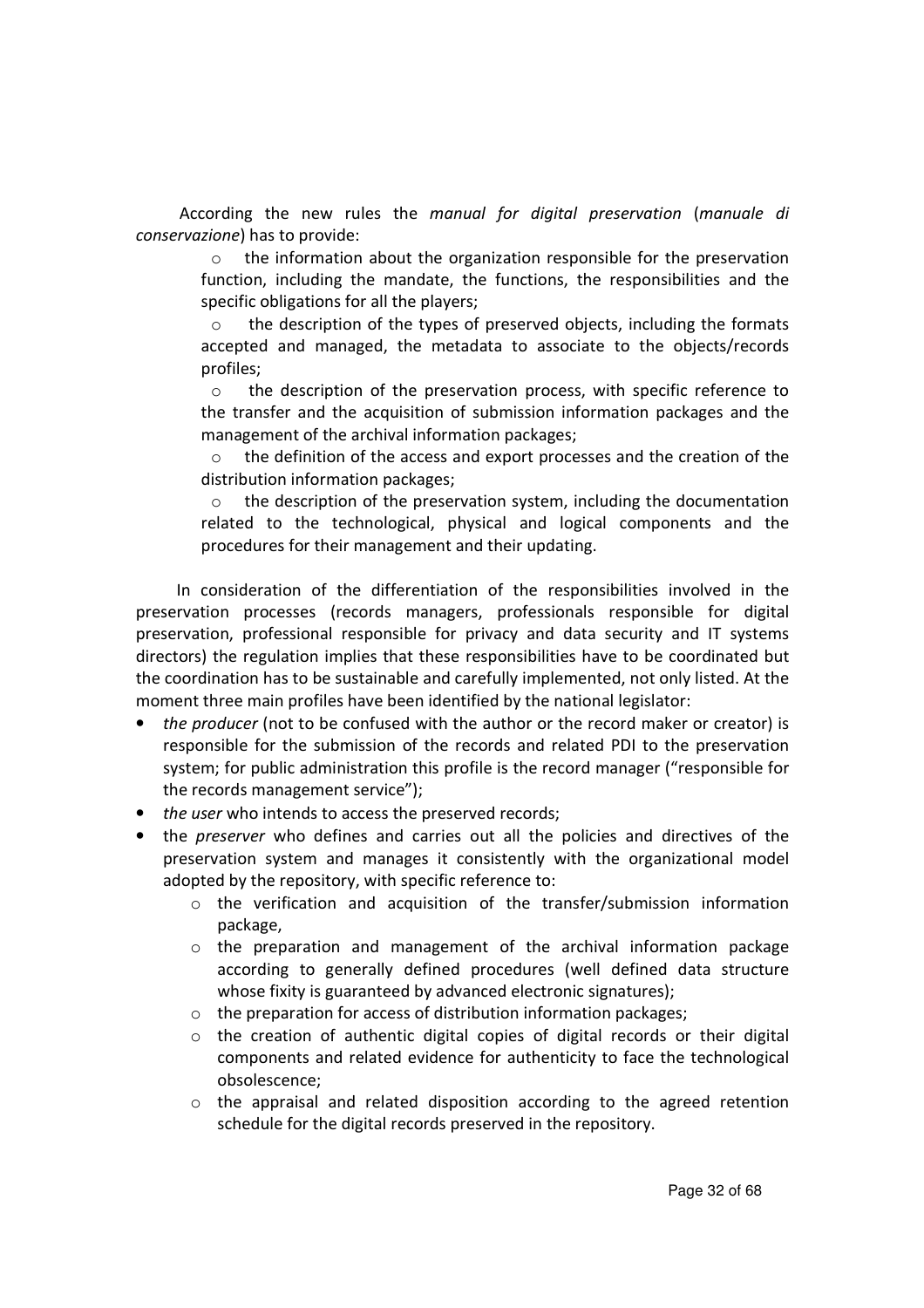The preserver is also charged of other organizational responsibilities: he updates the preservation system consistently with the juridical, procedural and technological transformations and takes care of the security measures both from the physical and from the logical points of view.

The recognition that the authenticity problems cannot be delegated only to technological solutions, like digital signatures and seals, has increased the institutions' awareness for the risks connected to the long-term protection of digital resources and for the need of adequate investments in this area both from the conceptual and organizational points of view:

- a *new scenario* was established based on a coordinated set of instructions and rules which have been designed thanks to the cooperation among working groups of experts, institutions and market suppliers;
- it has been accepted that the records to be preserved have to be managed in the form of *information packages* (submission, archival and distribution information packages according to the model described by the ISO standard 14721 OAIS);
- the suppliers of private services for digital preservation *have to be certified* and the quality of related processes has to be ensured and verified when they are responsible for preserving public records;
- an *accreditation process* and a certification service are under development (according to the guidelines for auditing digital repositories identified by ISO standard 16363) and will be applied both to the private sector and to public institutions which intend to play as trusted third parties for long-term digital preservation;
- to ensure the *interoperability among different preservation systems*, as already mentioned, a very general and flexible schema for AIP has been defined;
- to ensure the *accessibility*, the preservation system has to be updated in connection with the evolution of the technological context.

This new awareness of the institutions about the risks connected to the long-term protection of digital resources and the need of adequate investments in this area is reflected in local initiatives and new Regional legislation. In particular Regione Emilia-Romagna, with a law approved in 2008 and reinforced in 2013<sup>54</sup> instituted a regional repository, imitated by Regione Toscana and Regione Marche.<sup>55</sup>

 $\overline{a}$ 

romagna.it/al/monitor.php?vi=nor&pg=Title\_leggi.htm&pg\_dir=p&pg\_t=html&pg\_a=y&cp=1d70dc40- 0a41-df93-95c2-4d4055e36b75&cp\_st=0&cp\_cn=1#1d70dc40-0a41-df93-95c2-4d4055e36b75 55 L.R. Toscana n. 54/2009

<sup>54</sup> L.R. 17/2008 and L.R.17/2013, that modifies L.R. 11/2004 and L.R. 29/1995: http://demetra.regione.emilia-

<sup>(</sup>http://www.regione.toscana.it/documents/10180/339418/Legge+Regionale+54-2009.pdf/3ae9611d-9694-4d9b-83ad-651da946e723) and L.R Marche 3/2015

<sup>(</sup>http://www.federalismi.it/ApplOpenFilePDF.cfm?artid=29372&dpath=document&dfile=1105201517584 7.pdf&content=MARCHE,+L.R.+n.+3/2015,Legge+di+innovazione+e+semplificazione+amministrativa+- +regioni+-+documentazione+-+)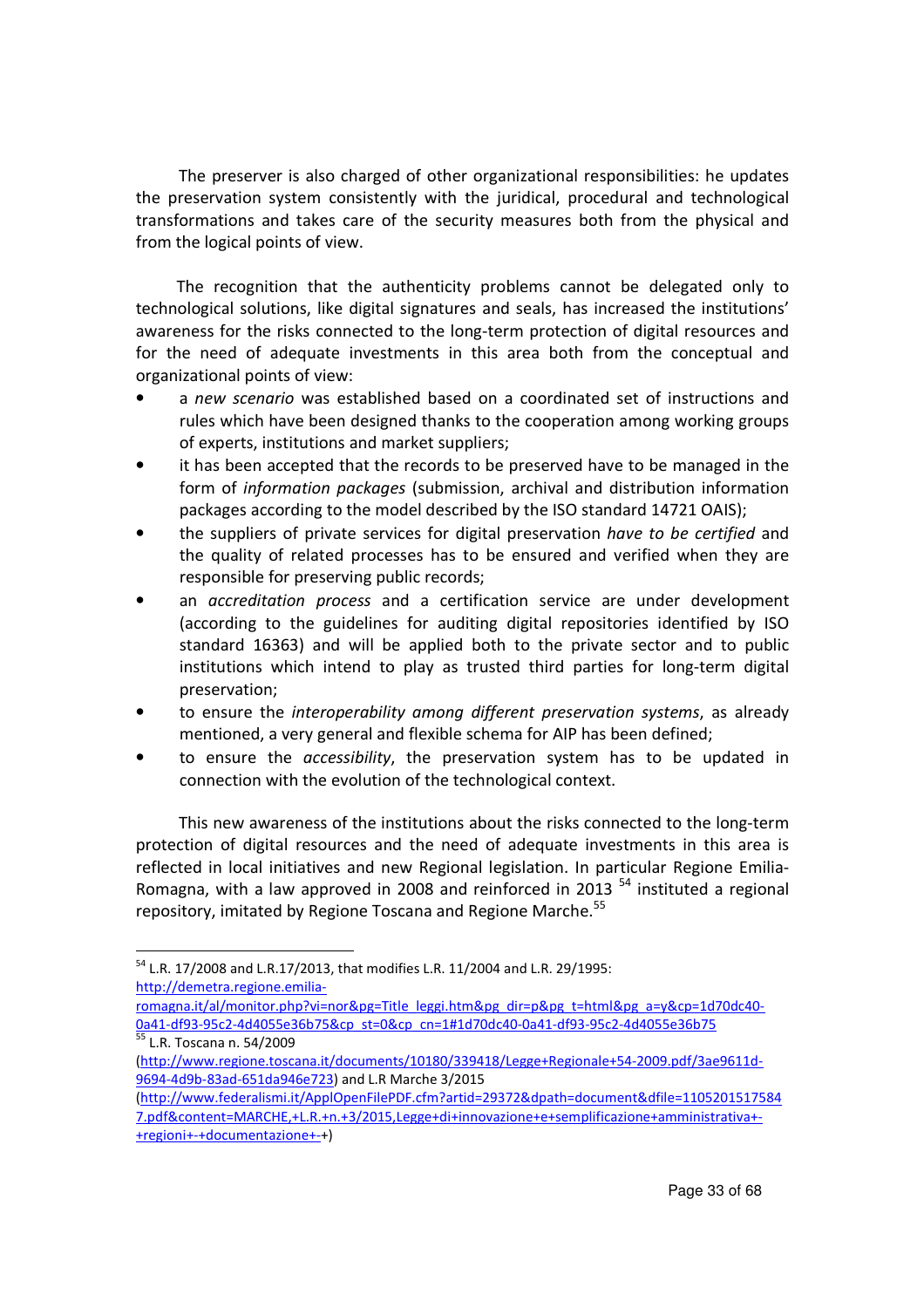Also Provincia Autonoma di Trento defined by law the institution of a local repository.<sup>56</sup>

*Open challenges: when and how to manage responsibilities for preservation* 

Even if clearly and detailed illustrated, the model for preservation approved by the Italian government leaves many questions still open and many challenges unsolved, like those here simply listed:

- how to handle the risks of contradictory or non-integrated analyses and implementations in case of outsourcing?
- how to define priorities specifically when the financial resources are limited and the strategies are not sufficiently detailed?
- in case of more institutional officers involved in the sector (ICT profiles, record managers) how to handle the coordination of responsibilities for digital preservation, specifically when the choices imply a costs/benefits analysis and strategic plans to evaluate the need for accreditation and auditing of preservation services?
- when and how the digitization is required and has a juridical value (not only as a surrogate for originals) if the resources are analogue? at the records creation? when the case file is closed and/or the archival aggregations are at least defined on a logical or chronological basis (i.e. the annual series of the invoices)?
- how early the submission has to be implemented?
- is the distinction of the traditional phases (active/semi-active/inactive) in the records management, keeping and preservation still useful and sustainable in the digital environment according to this new scenario? how to support it in the application environment?
- how to ensure the neutrality of the preservation in the future?
- which level of granularity has to be applied in the preservation processes (as part of PDI) and in the description and dissemination (Info Description and DIS)?
- which criteria have to be followed for packaging the sets of records and related metadata in the archival packages (AIP/AIC)?
- which criteria and how many scenarios can/have to be identified for accessibility?
- how to cope with the hybrid environment (in which countries the analogues originals are destroyed after the digitization process? who has the authority to face the legal issues by destroying the originals if paper based?)
- how and what to appraise and select in digital environment (specifically in case of chronological accumulation of records at the registration phase when the aggregations are not available and managed)?
- how many times the appraisal will take place?

 $\overline{a}$ 

• are the professionals and the available applications able to document all these steps and actions according to a standardized approach and ensure interoperable

<sup>&</sup>lt;sup>56</sup> L.P. 16/2012 (http://www.consiglio.provincia.tn.it/leggi-e-archivi/codiceprovinciale/archivio/Pages/Legge%20provinciale%2027%20luglio%202012,%20n.%2016\_23650.aspx)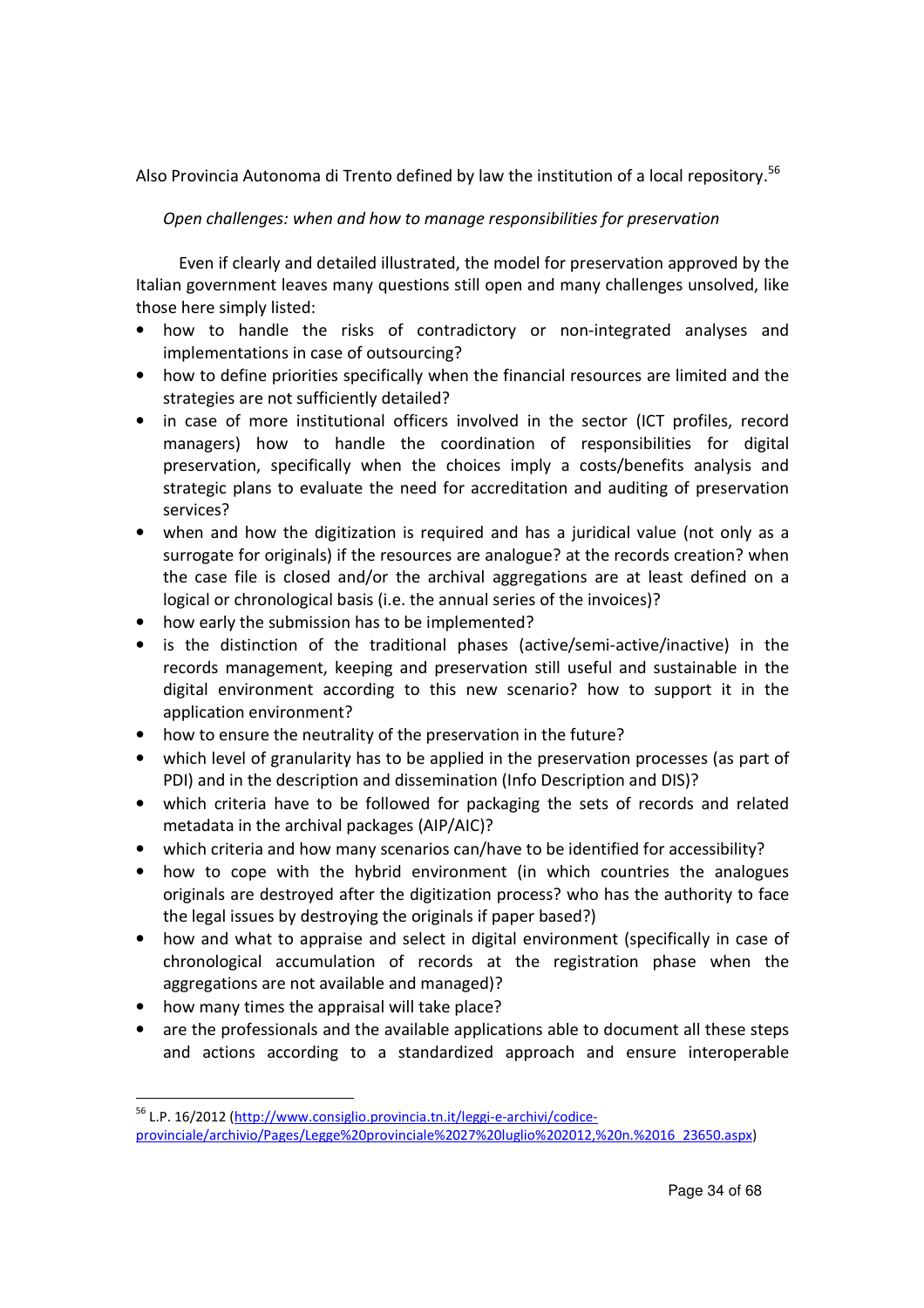evidence for authenticity assessment?<sup>57</sup>

Strategies and sustainable models identified on the basis of concrete experiences are required to answer to these crucial questions. Because of their complexity, it is also necessary to define and develop a bottom up cooperation:

- among researchers and educators at any level (universities, academic and noacademic environments),
- among the various degrees of national responsibilities for preservation (i.e. National Archives, Regions, archival programs within each administration),
- among the stakeholders and professionals already active and available both at public and private sector.

The first step, as testified by other successful experiences like the network

Nestor in Germany or the Digital Preservation Coalition in UK, is the creation of a national *community of practices* for digital preservation: a sustainable and persistent cooperation can/has to be developed in the form of an informal organization, made by the voluntary accumulation of materials, initiatives, events that each producer/preserver/educator has already created and implemented as part of its own mandate and mission. It can include:

- a *monitoring tool/service* to make available and assessable good practices and an updated framework of legal requirements (for example in the form of annual reports),
- *open exchanges of opinions* (as part of a facilitated environment for face to face meetings, web confrontation and interactive forum),
- 'preservation' and dissemination of know-how in the *form of technical or scientific documentation* able to collectively represent the state of art of our sectors also in connection with the main international and European projects (like the APARSEN Virtual Center of Excellence at European level or the already mentioned Nestor in German speaking countries),
- a *coordinated* network of links of main initiatives available for high education, training and dissemination.

Thanks to the definition of an integrated set of rules and of a promising experience developed by regional repositories on digital preservation in Florence, in Bologna and now also in Ancona and in Trento, it is possible and it is time for the Italian community of professionals, institutions and stakeholders already facing (on a qualified basis) with the digital preservation challenges to share their capacity, to show their traditional creativity and generosity and to cooperate for a better digital memory, for increasing the awareness in this sector and for supporting young professionals to achieve the required high level capacities the digital future implies. The initial and encouraging form could have the nature of a network of practices supported by a group

<sup>&</sup>lt;sup>57</sup> See the proposal of APARSEN on " Authenticity Management in Long Term Digital Preservation", http://aparsen.digitalpreservation.eu/pub/Main/ApanDeliverables/APARSEN-DEL-D24\_1-01-2\_3.pdf.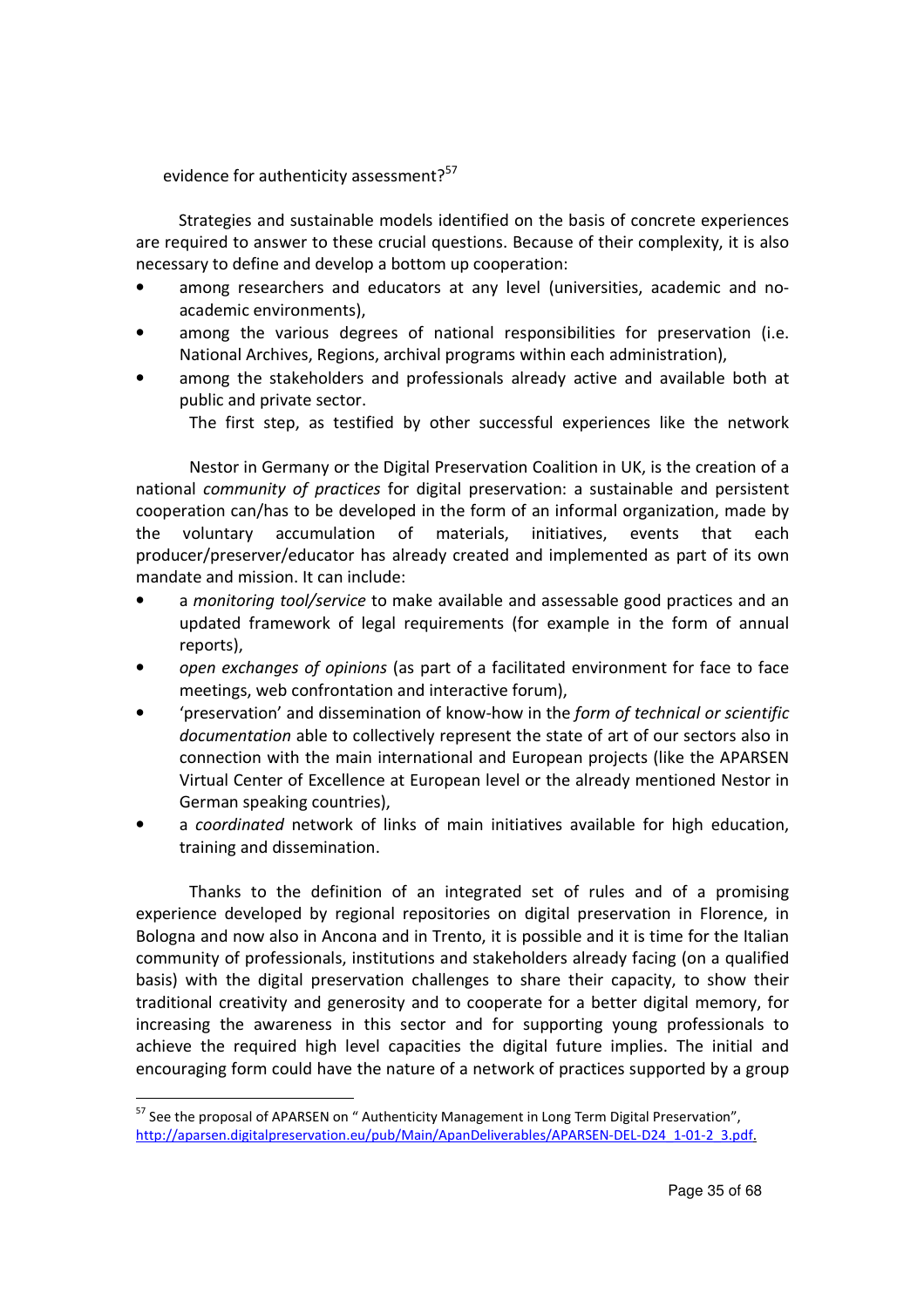of institutions like the University of Rome Sapienza, the regional repositories of Florence (DAX project) and Bologna (Pa-RER)<sup>58</sup>, the National Archives but also by municipalities, small agencies, the Association of Italian Archivists – ANAI, companies and research centres involved in this specific domain.

In Italy, the recent national juridical framework, even if not completely updated with reference to the web dimension of the recordkeeping systems and in spite of the long list of open questions, has proved its capacity to offer a good and practical basis for a digital 'ecosystem' able to support reliable and accurate digital records management systems and provide preservation models based on international standards but also on flexible and sustainable principles. A legislation able to provide rules for governing cloud systems (at least for the public administration) is not yet in place, but the general framework for electronic records keeping systems and digital preservation systems is consistent enough to support future risks in cloud environment.

<sup>58</sup> http://parer.ibc.regione.emilia-romagna.it/english/english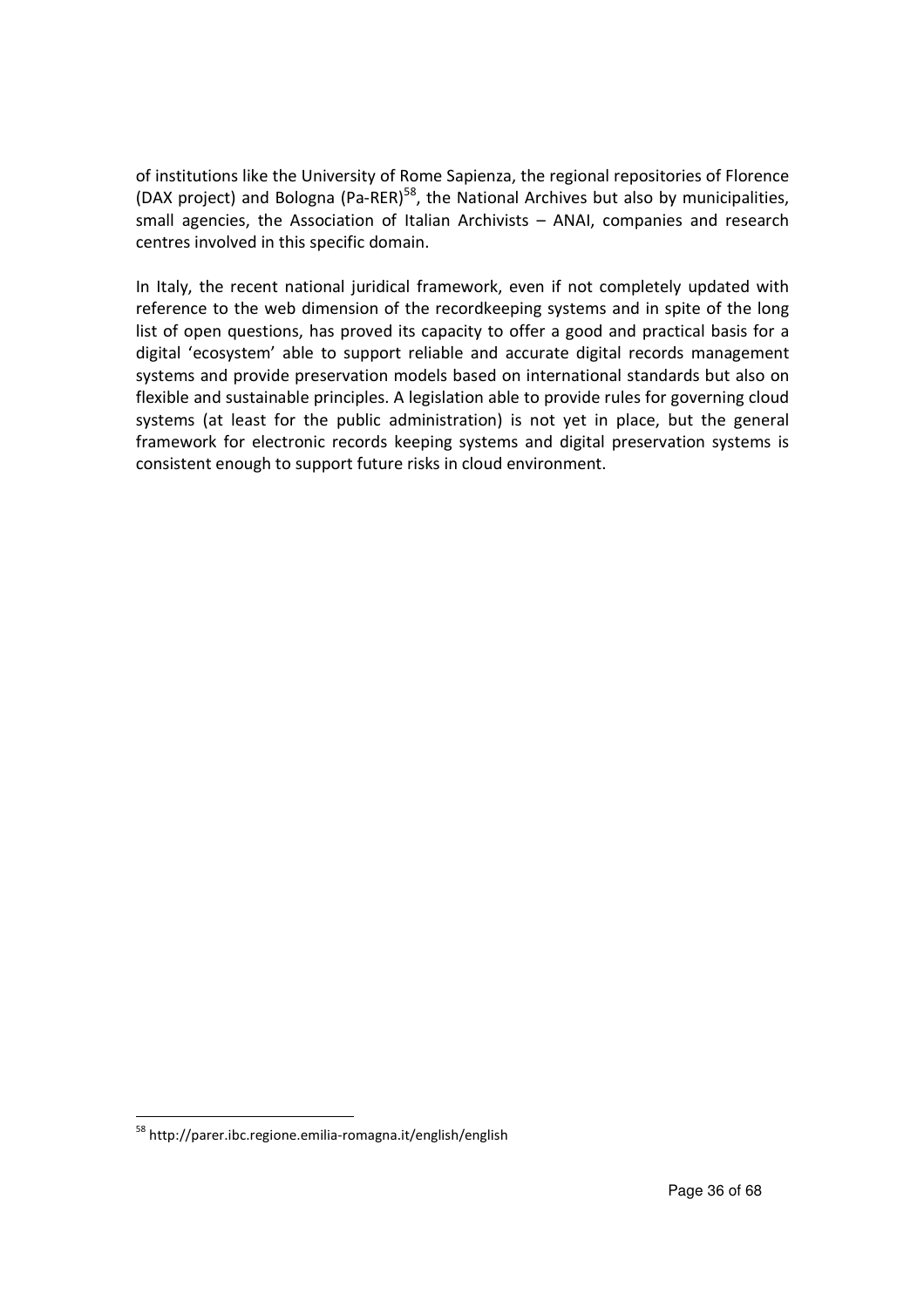# **Appendix 3. SPANISH LEGISLATION ON RECORDS MANAGEMENT AND DIGITAL PRESERVATION**

#### **Maria Mata Caravaca, ICCROM** (May 2015, rev. July 2016)

#### **In force legislation**

 $\overline{a}$ 

Spain has a State law on historic heritage (Ley 16/1985), $^{59}$  which regulates its protection, conservation and access. The documentary heritage, as well as museums, libraries and archives institutions are recognized as part of this historic heritage. The subsequent and related decree of 2011 (Real Decreto  $1708/2011$ )<sup>60</sup> rules the Spanish Archives system and its access. The decree describes the functions that offices managing current records need to accomplish, and presents a series of measures to guarantee digital records retrieval and preservation. The Spanish Archives system comprises archives of the State Administration, autonomous regions, provinces, municipalities, universities, and any other public or private entity incorporated to the system through related agreements. Even so, the provisions made by this decree are specifically addressed to the General State Administration bodies (Ministries and National Institutes or Agencies), as the competence for the protection of historic heritage is decentralized and assumed by the autonomous regions.

The Spanish autonomous regions have developed their own legislation on historic heritage, and have also emitted specific laws or decrees on records and archive management.<sup>61</sup> Andalucía was the first region to develop a specific law for its documentary heritage and Archives System (Ley 3/1984), which came out one year before the State law on historic heritage. The modification made in 2011 to the 1984 Andalucía law added a chapter on records management and the custody of electronic records (Ley 7/2011).<sup>62</sup> The region of Cataluña developed its  $2^{nd}$  law on documentary heritage and Archives System in 2001, introducing for the first time in the Spanish legislation reference to records management. This law requires that each public

<sup>59</sup> Ley 16/1985, de 5 de junio, del Patrimonio Histórico Español, Last update: 2015. https://www.boe.es/buscar/act.php?id=BOE-A-1985- 12534&tn=1&vd=&p=20151030&acc=Elegir. (Accessed: July 2016).

<sup>60</sup> Real Decreto 1708/2011, de 18 de noviembre, por el que se establece el Sistema Español de Archivos y se regula el sistema de Archivos de la Administración General del Estado y de sus Organismos Públicos y su régimen de acceso, http://www.boe.es/boe/dias/2011/11/25/pdfs/BOE-A-2011-18541.pdf. (Accessed: July 2016).

<sup>61</sup> Regional legislation on archival matters is available at: http://www.madrid.org/archivos/index.php/area-profesional/legislacionarchivistica/legislacion-archivistica-autonomica. (Accessed: July 2016).

<sup>62</sup> Ley 7/2011, de 3 de noviembre, de Documentos, Archivos y Patrimonio Documental de Andalucía, http://www.boe.es/buscar/pdf/2011/BOE-A-2011-18654-consolidado.pdf. (Accessed: July 2016).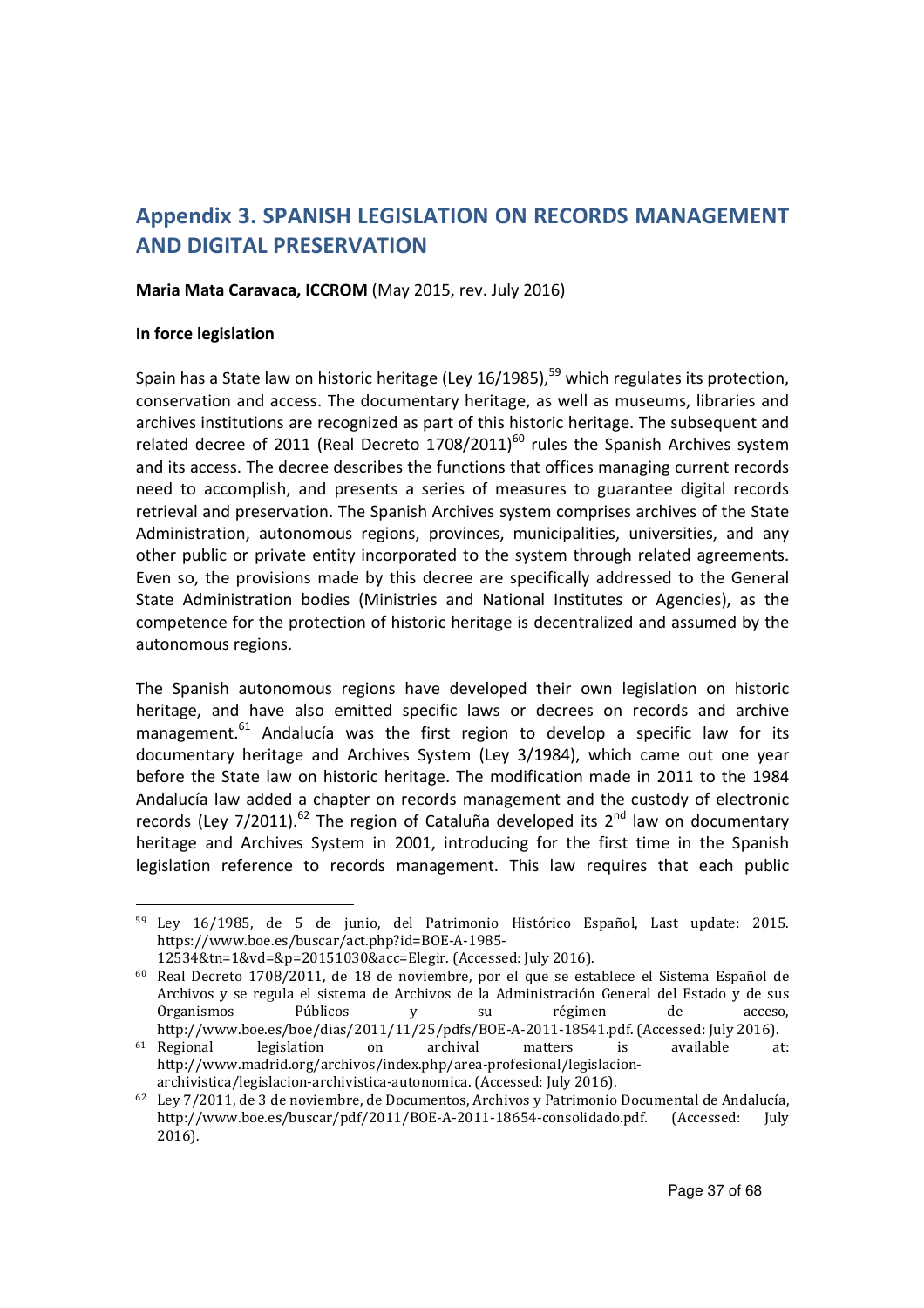administration and entity have a (unique) records management system for the production, processing, control, evaluation, conservation and access of their records (Ley  $10/2001$ ).<sup>63</sup> Progressively, other regions have developed more advanced legislations on records and archives management (including electronic records management), such as Euskadi, which its Decree  $21/2012^{64}$  on Electronic Administration pursues to regulate digital records; to create a unique digital repository for the preservation of the records of Euskadi's public administration; and to approve a policy for digital records management, which embraces the entire records life cycle, from its creation to its disposal or long-term preservation; and also the Canarias region, which issued in 2014 a decree that establishes an operational framework for the records management of the Presidency of the Canarias Government (Decreto 42/2014).<sup>65</sup>

It is with the progressive introduction of the electronic administration<sup>66</sup> in the public sector that digital records management is incorporated to the Spanish legislation. The State law of 1992 (Ley 30/1992)<sup>67</sup> moves towards the e-government, promoting the use of electronic means for the internal activities of the public administration and for its relations with citizens. The law of 2007 (Ley  $11/2007$ )<sup>68</sup> on electronic access of citizens to public services develops further the e-government in Spain. It responded to the European Union initiatives e-Europe and  $12010$ ,  $^{69}$  which aimed to activate the economy, and to improve the States government and the accessibility of services for all European citizens. The 2007 law consolidates the right of citizens to communicate with public

 $\overline{a}$ 

<sup>63</sup> Ley 10/2001, de 13 de julio, de Archivos y Documentos, Comunidad Autónoma de Cataluña (última modificación: 2014), http://www.boe.es/buscar/pdf/2001/BOE-A-2001-16691 consolidado.pdf. (Accessed: July 2016).

<sup>64</sup> Decreto 21/2012, de 21 de febrero, de Administración Electrónica, Boletín Oficial del País Vasco, http://www.lehendakaritza.ejgv.euskadi.eus/r48-

bopv2/es/bopv2/datos/2012/03/1201134a.pdf. (Accessed: July 2016). <sup>65</sup> Decreto 42/2014, de 19 de mayo, del Presidente, por el que se regula la gestión documental y la organización y el funcionamiento de los archivos en la Presidencia del Gobierno de Canarias (BOC 101, de 27.5.2014; c.e. BOC 115, de 17.6.2014), http://www.gobiernodecanarias.org/libroazul/pdf/70812.pdf. (Accessed: July 2016).

<sup>66</sup> To know the Spanish legislation on electronic administration at the State level, see the following compedium: *Código de Administración Electrónica*, Ministerio de Hacienda y Administraciones Públicas, Agencia Estatal Boletín Oficial del Estado, 2015. Available at: https://www.boe.es/legislacion/codigos/codigo.php?id=029\_Codigo\_de\_Administracion\_Electron ica&modo=1. (Accessed: July 2016).

<sup>67</sup> Ley 30/1992 de Régimen Jurídico de las Administraciones Públicas y del Procedimiento Administrativo Común (última modificación: 2014), https://www.boe.es/buscar/pdf/1992/BOE-A-1992-26318-consolidado.pdf. (Accessed: July 2016).

<sup>&</sup>lt;sup>68</sup> Ley 11/2007, de 22 de junio, de acceso electrónico de los ciudadanos a los Servicios Públicos, http://www.boe.es/boe/dias/2007/06/23/pdfs/A27150-27166.pdf. (Accessed: July 2016).

 $69$  The eEurope initiative was launched in 2000 by the European Commission to accelerate Europe's transition towards a knowledge-based economy. In order to fulfill the eEurope commitments, two eEurope conferences were held: eEurope 2002 and eEurope 2005. The i2010 initiative was launched in 2005 and was the EU strategy that brought together the various initiatives in Europe heading the benefits of Information and Communication Technologies (ICT) for social and economic life. The current Digital Agenda for Europe forms one of the seven pillars of the Europe 2020 Strategy, and follows the i2010, eEurope 2005, eEurope 2002 and eEurope initiatives.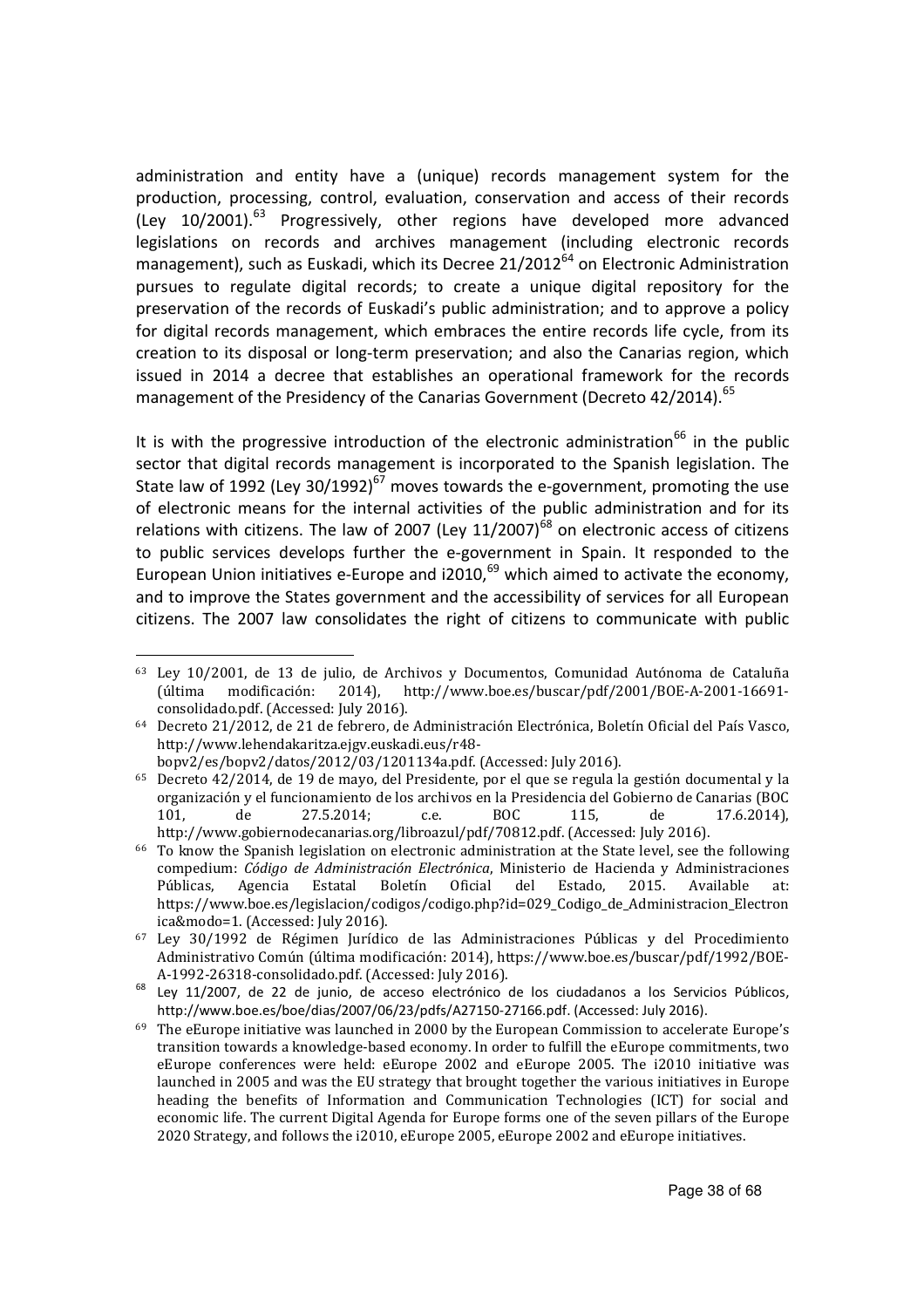administrations by electronic means, and incorporates principles related to records management, preservation of digital records and the right of access to information. In this framework, the related decree of 2010 (Real Decreto  $4/2010$ )<sup>70</sup> regulates the interoperability of the electronic administration, $71$  and establishes the development of technical rules, which face more practical and operational aspects to ensure the implementation of interoperability among the public administrations and with the citizens. With this decree, and for the first time, the management of records is explicitly mentioned in a State regulation addressed to the Spanish public administrations. This decree requires a series of measures to guarantee the interoperability in relation to records retrieval and preservation, including the definition of a records management policy for records and files processing. The technical rules that were subsequently elaborated are related to: Digital record; Digitization; Digital file; Authentic copies and conversion; Digital signature policy; Standards; Data models, Policy for the management of digital records (Resolution 28 June 2012, which will be later analyzed).<sup>72</sup> etc.

# *Brief analysis of legislation*

 $\overline{a}$ 

# *Ley 16/1985 – Historic Heritage*

This law, issued by the Spanish Parliament, aims to protect the Spanish historic heritage, including the documentary heritage and archives. Title VII, Chapter I defines the concept of record, establishes the creation of a census of this heritage and regulates its protection, conservation and access. Title VII, Chapter II defines the concept of archives as an ensemble of records and as a cultural institution, and assigns competences and responsibilities for its management.

<sup>70</sup> Real Decreto 4/2010, de 8 de enero, por el que se regula el Esquema Nacional de Interoperabilidad (ENI) en el ámbito de la Administración Electrónica, http://www.boe.es/boe/dias/2010/01/29/pdfs/BOE-A-2010-1331.pdf. (Accessed: July 2016).

 $71$  The Spanish legislation on interoperability embraces the European Interoperability Framework of the IDABC programme (Interoperable Delivery of European eGovernment Services to public Administrations, Business and Citizens), and the Decision 922/2009/EC of the European Parliament and of the Council of 16 September 2009 on Interoperability Solutions for European Public Administrations (ISA).

<sup>72</sup> Resolución 28 de junio de 2012, de la Secretaría de Estado de Administraciones Públicas, por la que se aprueba la Norma Técnica de Interoperabilidad de Política de gestión de documentos electrónicos, http://www.boe.es/boe/dias/2012/07/26/pdfs/BOE-A-2012-10048.pdf. (Accessed: July 2016).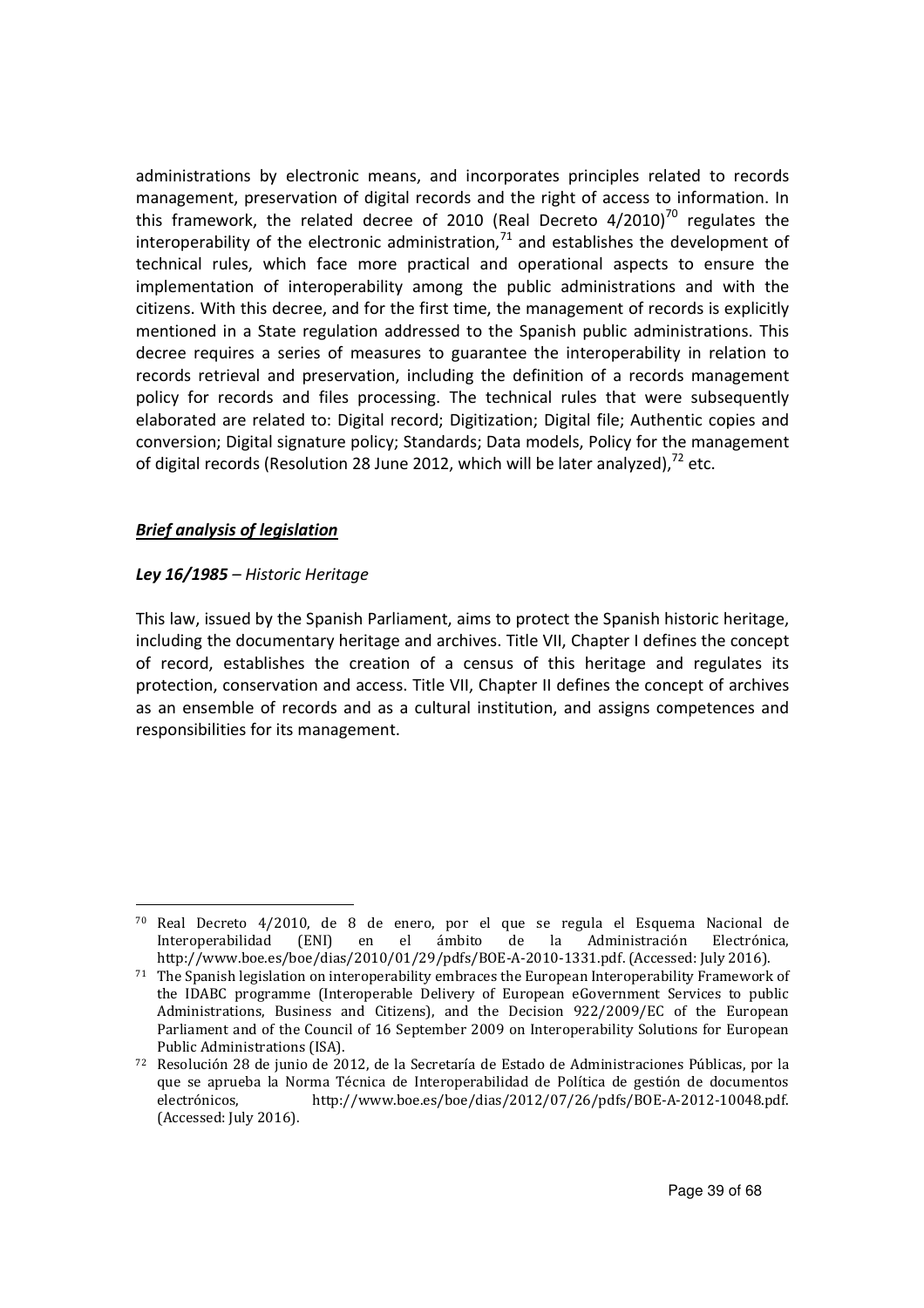**Ley 16/1985, de 5 de junio, del Patrimonio Histórico Español** (última actualización publicada: 2015).

*Título VII: Del Patrimonio Documental y Bibliográfico y de los Archivos, Bibliotecas y Museos.*

> *Cap. I: Del Patrimonio Documental y Bibliográfico* (art. 48-58). *Cap. II: De los Archivos, Bibliotecas y Museo* (art. 59-66).

# *Real Decreto 1708/2011 – Archives System*

The Royal Decree 1708/2011 is subsidiary to Law 16/1985. It establishes the Spanish Archives System and regulates the Archives System of the General State Administration bodies and their access rules.

Section 1 defines the types of archives based on the records life cycle, describes their functions and assigns responsibilities. The archives are divided in four types: current records, central archive repository, records centre and historical archive. The functions of these archives spans from organization, transfer, appraisal, retention, disposition, to description, conservation, reproduction, access and dissemination. To carry out these functions, several archival tools are mentioned: records retention schedule, records classification scheme and transfer report. The records classification scheme is elaborated at the central archive repository, once the series have been transferred and identified. No mention is made to the use of the classification scheme for classifying current records in offices.

Digital records and electronic management systems are taken into consideration when describing the functions of the central archive repository, records centre and historical archive. No mention is made to the management of current records, which is an archival phase described with less detail. The decree states that the central archive repository should participate in multidisciplinary teams for the design and implementation of electronic management systems for administrative procedures. Besides, the records centre and historical archive will establish strategies for records preservation in the medium and long term (respectively), such as procedures for format emulation, migration and conversion.

Section 2 describes the functions to be carried out by the archives in all phases of the records life cycle, as for example, guaranteeing records integrity, authenticity, reliability, availability, confidentiality and preservation, as established by Law 11/2007 on electronic access of citizens to public services.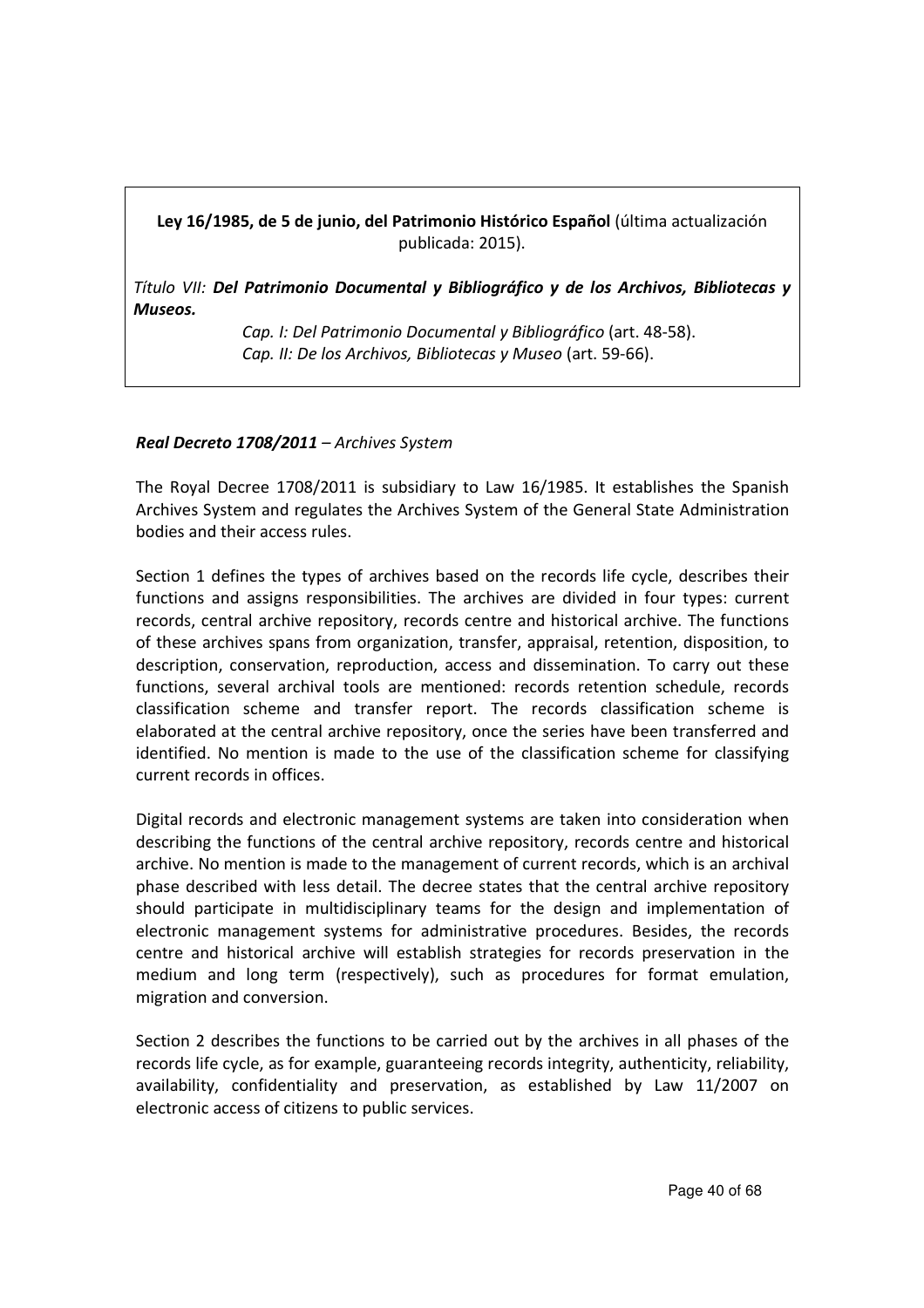Section 3 refers to historical archives made on traditional media. Section 4 focuses on the retrieval and preservation of digital records through their life cycle. The measures that should be adopted are, among others: the use of a univocal code for each record; a minimum set of obligatory metadata; an electronic index for files, signed by the acting entity to guarantee their integrity and retrieval; transfer of files to historical archives for long-term preservation; strategies for medium and long term preservation, such as format emulation, migration and conversion. In addition, the application of information and communication technologies for records management and access of citizens to public services is encouraged.

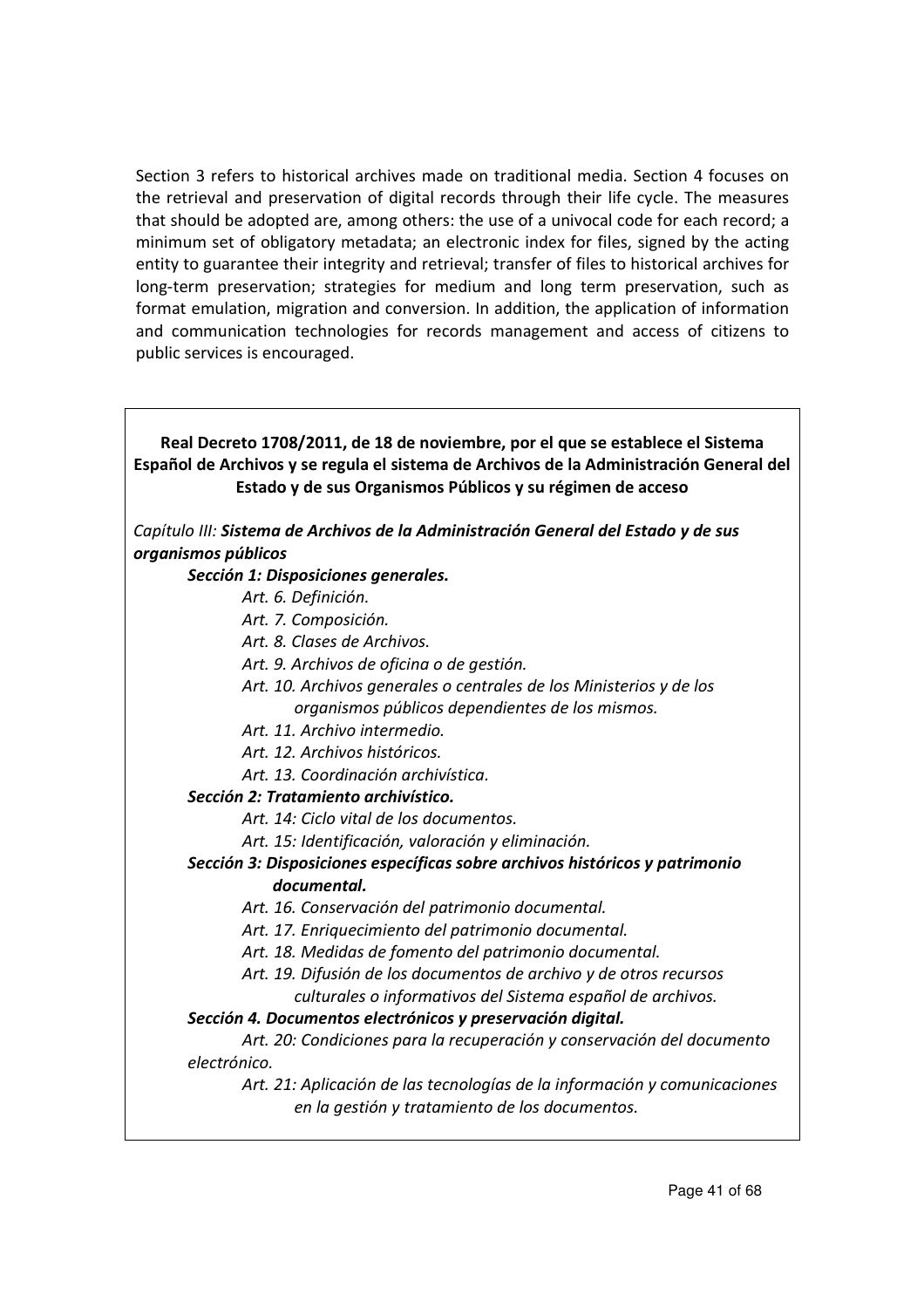# *Ley 7/2011 de Andalucía – Records, Archives and Documentary Heritage*

Andalucía was the first Spanish region to develop a law on documentary heritage and Archives System (Ley 3/1984). The law of 1984 was modified in 2011 (Ley 7/2011) to meet the needs at that time.

Title III is dedicated to records management, its concept, functions and application in the Andalucía Archival System and in the Public Administration of the Andalucía Regional Government. The law establishes two tools for managing the digital records of the Andalucía Administration: a General Register of Information Systems, and a homogeneous Information System of the Archives of the Andalucía Government.

| Ley 7/2011, de 3 de noviembre, de Documentos, Archivos y Patrimonio Documental de<br>Andalucía |
|------------------------------------------------------------------------------------------------|
| Título III: La gestión documental.                                                             |
| Cap. I: Concepto y funciones de la gestión documental.                                         |
| Art. 53: Concepto de gestión documental.                                                       |
| Art. 54: Funciones de la gestión documental.                                                   |
| Art. 55: Aplicación de la gestión documental en los archivos del sistema                       |
| Archivístico de Andalucía.                                                                     |
| Cap. II: La gestión documental en la Junta de Andalucía.                                       |
| Art. 56: La gestión documental en la Junta de Andalucía.                                       |
| Art. 57: Aplicación de la gestión documental en la Junta de Andalucía.                         |
| Art. 58: Archivo y custodia de documentos electrónicos de la Junta de                          |
| Andalucía.                                                                                     |
| Art. 59: Registro General de los Sistemas de Información de la Junta de                        |
| Andalucía.                                                                                     |
| Art. 60: El Sistema de Información de Archivos de la Junta de Andalucía.                       |

# *Ley 10/2001 de Cataluña – Records and Archives*

This is the only Spanish regional law that requires each public administration and entity to have a records management system, which guarantees the authenticity and integrity of records content. The law also mentions the archival phases: active, semi-active and inactive, and the transfer of records from offices to records centres and historical archives. It also indicates responsibilities for the organization, appraisal, preservation and access of records.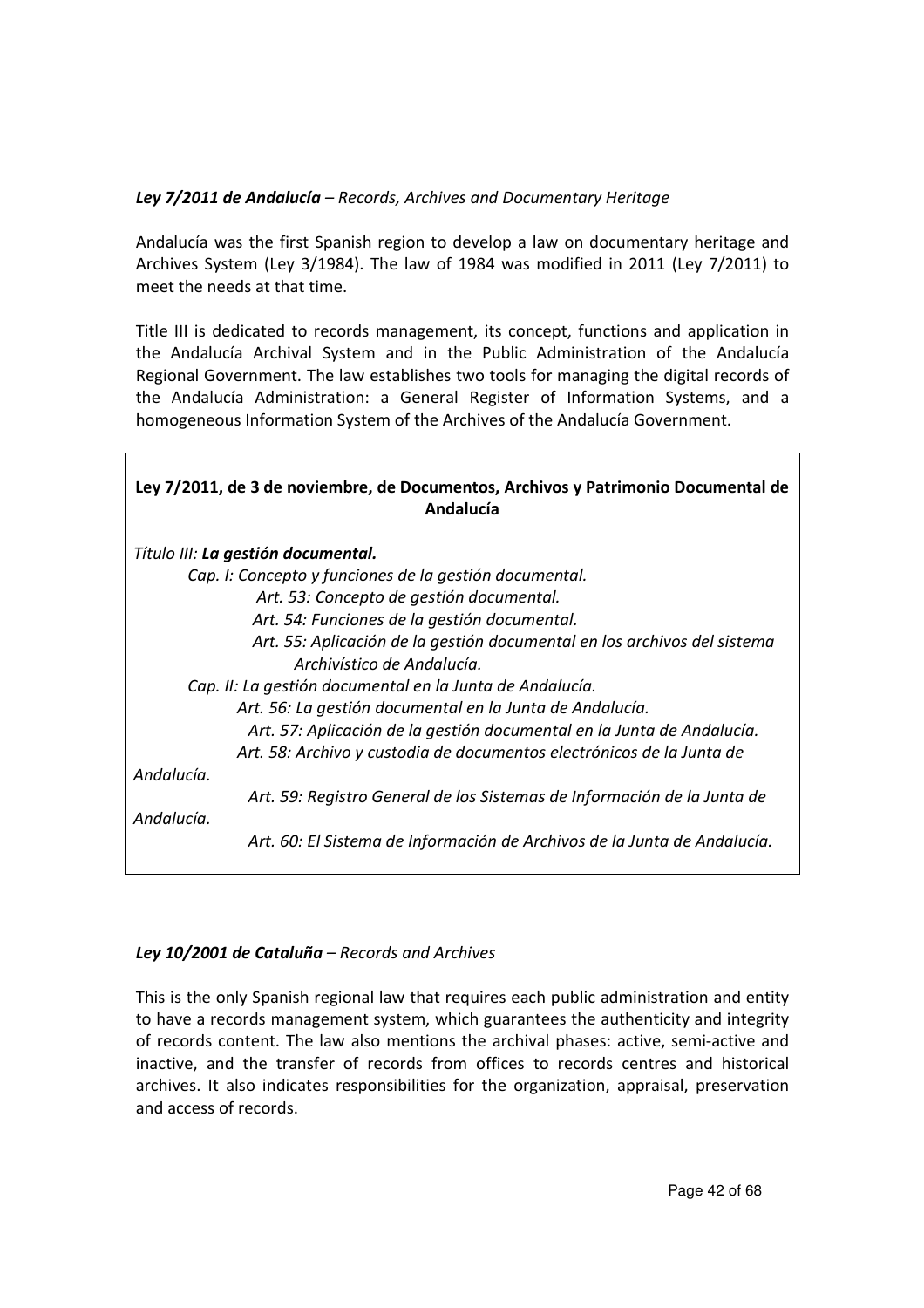# **Ley 10/2001, de 13 de julio, de Archivos y Documentos (Comunidad Autónoma de Cataluña)**

*Título II: Los documentos.*

 *Cap. I: Los documento públicos.* 

 *Art. 7: Responsabilidades de los titulares de documento públicos. Art. 8: Gestión de los documentos públicos. Art. 9: Evaluación de los documentos públicos.*

#### *Decreto 21/2012 de Euskadi – Electronic Administration*

This decree dedicates a Title to the electronic register, where all digital records addressed to the Public Administration bodies of Euskadi are admitted. Electronic records, electronic administrative records, and their components (including metadata) are described, as well as electronic files and components, such as metadata, electronic index and electronic index signature. A common digital storage for the Euskadi Public Administration will be created, and a policy for digital records management which involves the entire records life cycle, from creation to destruction or permanent preservation will be approved and published. The policy will include guidelines for assigning responsibilities and will define the programmes, processes and control for records management and administration of the digital repositories.

# **Decreto 21/2012, de 21 de febrero, de Administración Electrónica (Administración Pública de la Comunidad Autónoma de Euskadi)**

*Título IV: Registro electrónico*

 *Art. 21: Registro electrónico.* 

 *Art. 22: Documentos admisibles.* 

 *Art. 23: Resguardo acreditativo de la presentación.* 

 *Art. 24: Cómputo de plazos.* 

 *Art. 25: Convenios de interconexión de registros electrónicos.* 

 *Art. 26: Anotaciones de otras comunicaciones electrónicas.*

*Título IV: Las comunicaciones y las notificaciones electrónicas*

*Título VI: El documento electrónico y sus copias*

 *Cap. I: Documento electrónico.* 

 *Art. 33: Documento electrónico.* 

 *Art. 34: Referencia temporal del documento electrónico administrativo.* 

 *Art. 35: Metadatos del documento electrónico* 

 *Art. 36: Reproducción del documento electrónico.*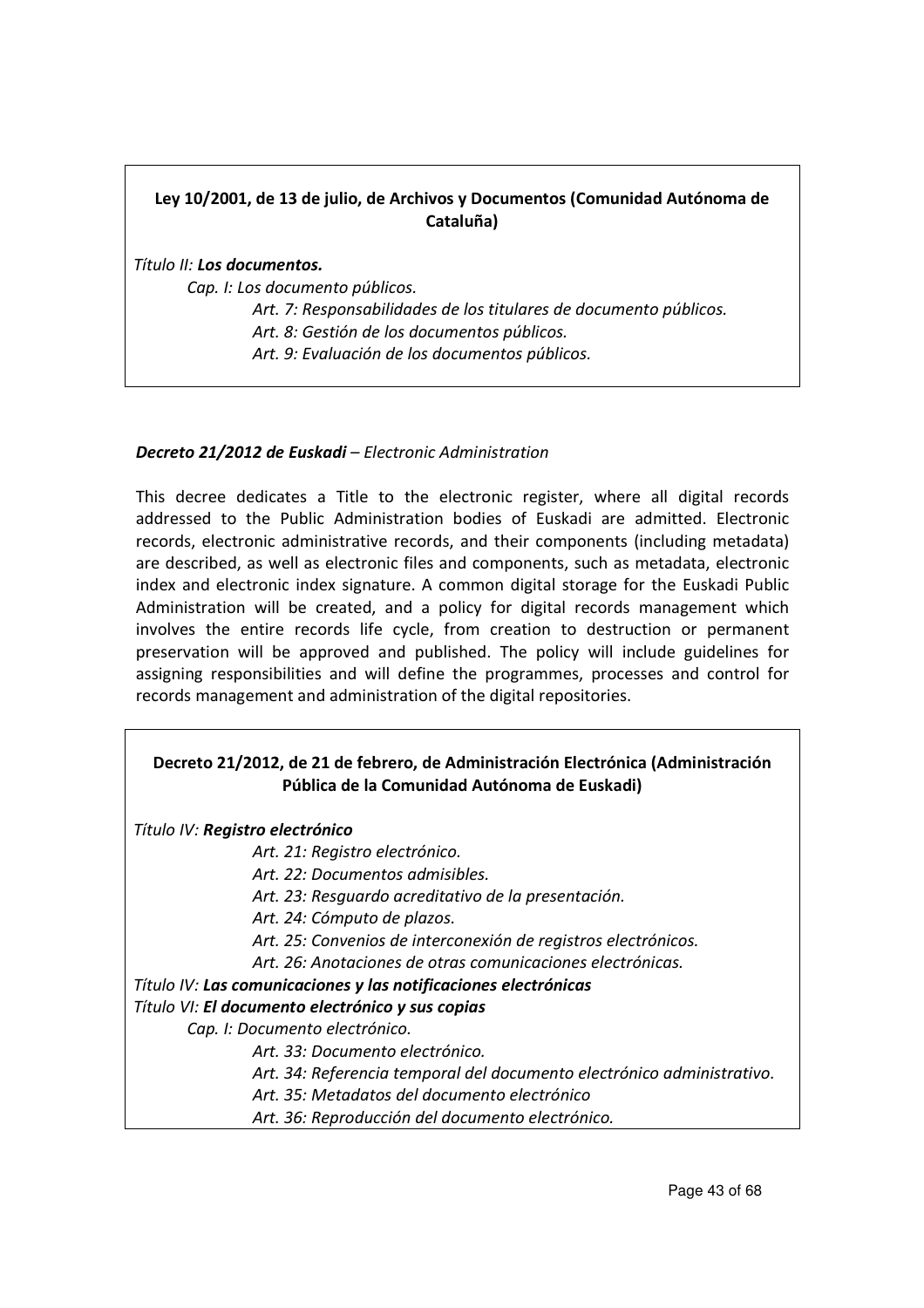*Cap. II: Expendiente electrónico. Art. 37: Expediente electrónico. Art. 38: Componentes del expediente electrónico. Art. 39: Intercambio de expedientes electrónicos. Cap. III: Conservación y archivo de documentos electrónicos. Art. 40: Archivo electrónico. Art. 41: Conservación de documentos y expedientes electrónicos. Art. 42: Políticas de gestión de documentos electrónicos.*

# *Decreto 42/2014 de Canarias – Records and Archives Management*

This decree regulates the management of the records life cycle of the Presidency of the Canarias Government. It gives indications on the classification and ordering of current records, and the management of files and records produced by administrative procedure and workflows. It describes the functions of the records centre, the transfer procedure, and the selection and disposal activities. Guidelines about access and consultation of records are given, as well as technical specifications for storage areas. In its final provisions, the decree establishes that a plan for digitization and electronic records management will be elaborated and approved.

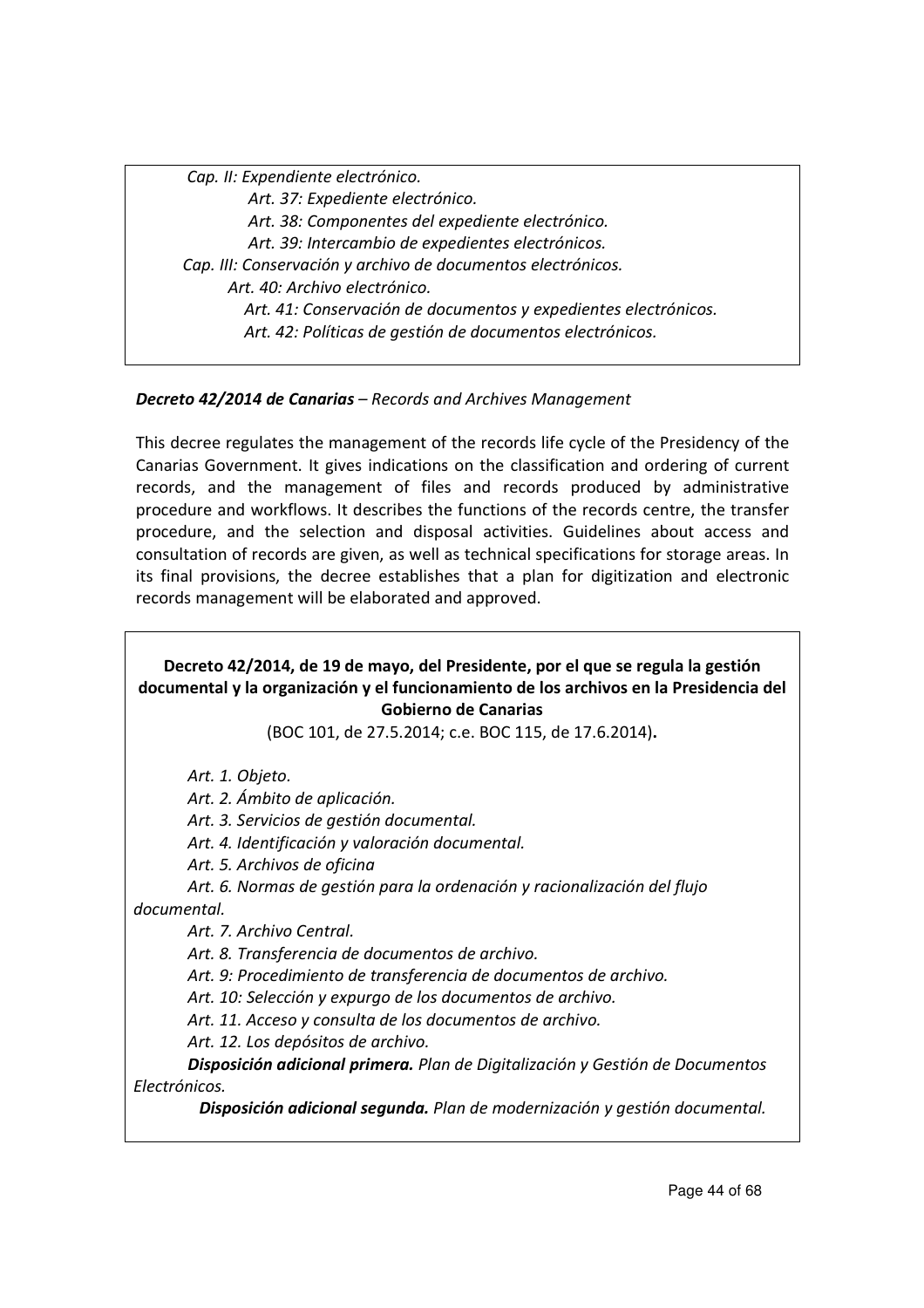# *Ley 11/2007 - Electronic Access of Citizens to Public Services*

The law 11/2007 on electronic access of citizens to public services regulates the registers, communications and electronic notifications of the citizens with the public administration, and among the administrations themselves. It establishes the conditions to recognize the validity of an electronic record: the public administration may produce valid records by electronic means if signed electronically. Digital records must be preserved in digital form, guaranteeing their integrity, authenticity, confidentiality, quality, protection and preservation. Digital files should be foliated with an electronic index to guarantee their integrity and retrieval. The law also gives provisions and criteria for the electronic management of administrative procedures, processes and services.

| Ley 11/2007, de 22 de junio, de acceso electrónico de los ciudadanos a los Servicios<br>Públicos. |
|---------------------------------------------------------------------------------------------------|
| Título II: Régimen jurídico de la administración electrónica.                                     |
| Cap. III: De los registros, las comunicaciones y las notificaciones electrónicas                  |
| Art. 24: Registros electrónicos.                                                                  |
| Art. 25: Creación y funcionamiento.                                                               |
| Art. 26: Cómputo de plazos.                                                                       |
| Art. 27: Comunicaciones electrónicas.                                                             |
| Art. 28: Práctica de la notificación por medios electrónicos.                                     |
| Cap. IV: Documentos y archivos electrónicos.                                                      |
| Art. 29: Documento administrativo electrónico.                                                    |
| Art. 30: Copias electrónicas.                                                                     |
| Art. 31: Archivo electrónico de documentos.                                                       |
| Art. 32: Expediente electrónico.                                                                  |
| Título III: De la gestión electrónica de los procedimientos.                                      |
| Cap. I: Disposiciones comunes.                                                                    |
| Art. 33: Utilización de medios electrónicos.                                                      |
| Art. 34: Criterios para la gestión electrónica.                                                   |
| Cap. II: Utilización de medios electrónicos en la tramitación del procedimiento.                  |
| Art. 35: Iniciación del procedimiento por medios electrónicos                                     |
| Art. 36: Instrucción del procedimiento utilizando medios electrónicos.                            |
| Art. 37: Acceso de los interesados a la información sobre el estado de                            |
| tramitación.                                                                                      |
| Art. 38: Terminación de los procedimientos por medios electrónicos.                               |
| Art. 39: Actuación administrativa automatizada.                                                   |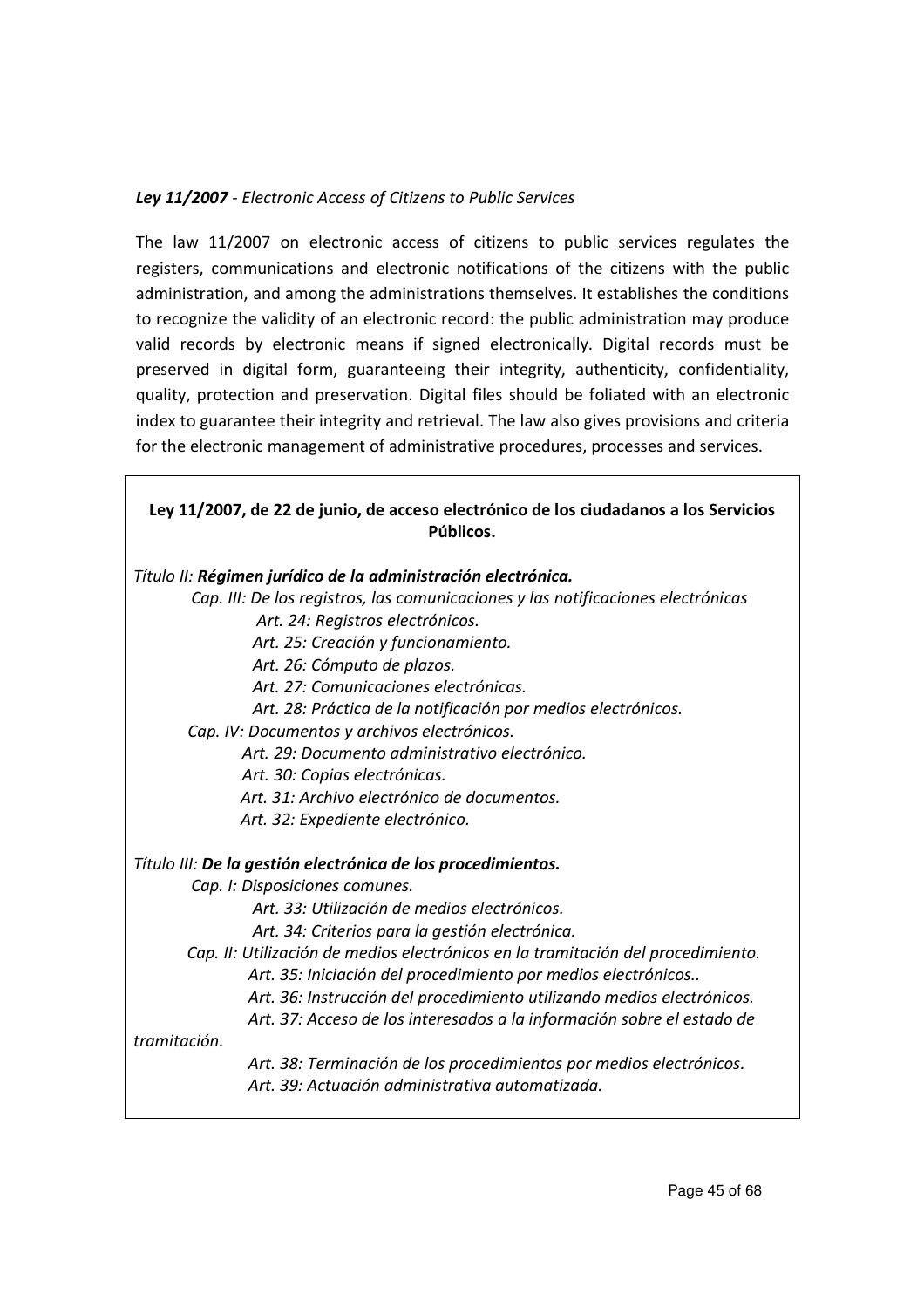# *Real Decreto 4/2010 - National Interoperability Framework*

The Royal Decree 4/2010 develops provisions of Law 11/2007 to facilitate their application. The decree regulates the National Interoperability Framework for the Spanish e-Government services; in other words, the use of electronic means for the access of citizens to public services, including data and digital records.

Chapter IX defines obligations for the electronic signature certificate providers. Chapter X states that the public administration must adopt measures to guarantee the interoperability in relation to the retrieval and preservation of digital records along their life cycle. These measures include: definition of a records management policy; inclusion of a file electronic index; unique identification of records; a set of minimum obligatory metadata; classification; retention period; records access; long-term preservation; horizontal coordination between the records manager and the other services involved with archives; staff training; etc.

Security measures and the use of open standard formats for preservation are also indicated. In relation to the digitization of paper records, the following aspects are considered: use of standardized formats, resolution, integrity of the image and metadata.

# **Real Decreto 4/2010, de 8 de enero, por el que se regula el Esquema Nacional de Interoperabilidad en el ámbito de la Administración Electrónica**

*Capítulo IX: Firma electrónica y certificados.* 

*Capítulo X: Recuperación y conservación del documento electrónico.*

 *Art. 21: Condiciones para la recuperación y conservación de documentos.* 

 *Art. 22: Seguridad.* 

*Art. 23: Formatos de los documentos.* 

*Art. 24: Digitalización de documentos en soporte papel.*

# *Interoperability technical rules*

The Royal Decree 4/2010, which regulates the Spanish National Interoperability Framework, establishes that a series of technical rules will be developed to address specific interoperability aspects. The technical rules currently available are about: digital record; digital file; digitization of records; digital signature policy, a standards catalogue, data models, policy for digital records management, etc.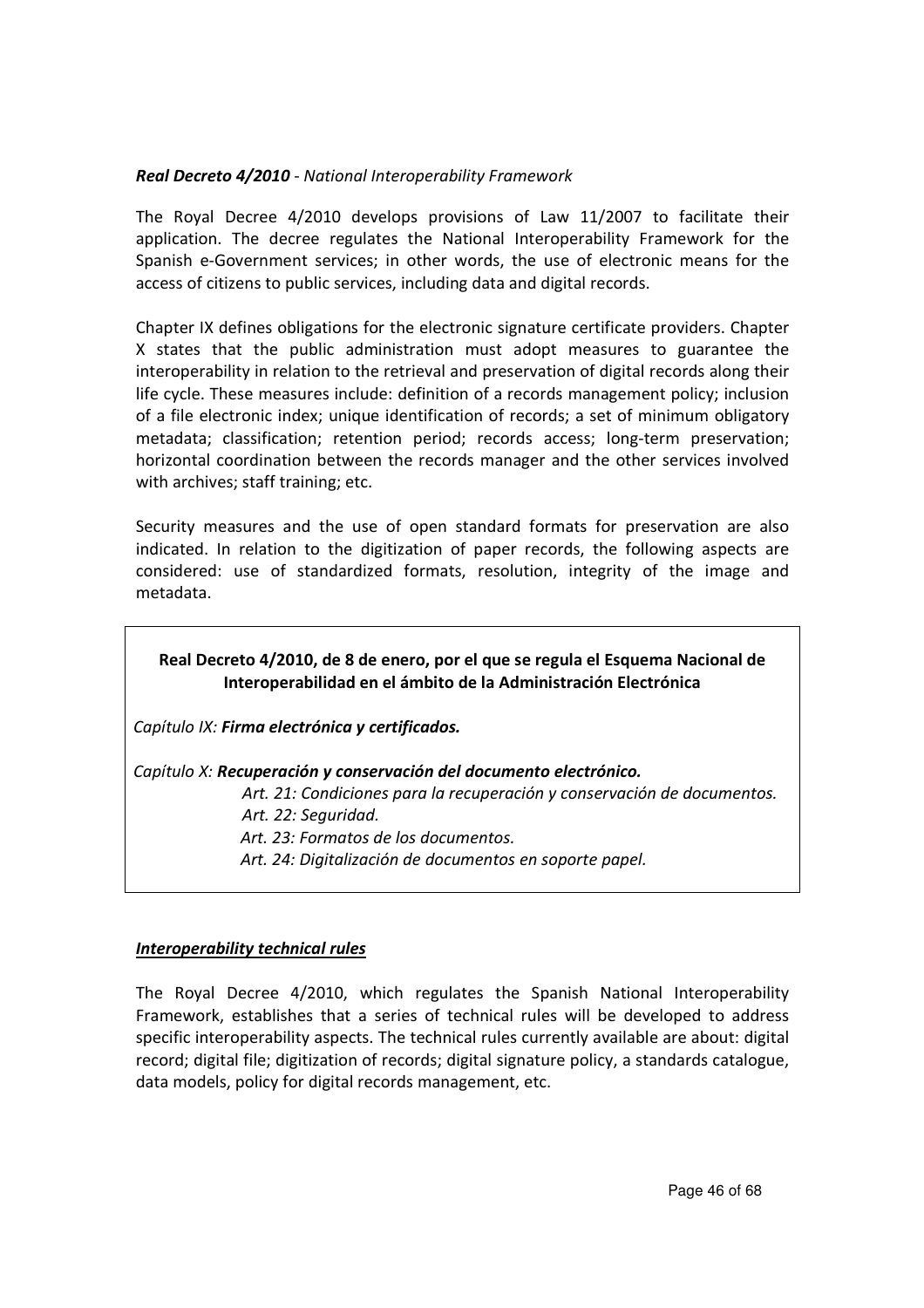# *Resolution 28 June 2012 - Policy for Digital Records Management*

By this resolution, the Secretary for State of Public Administrations approves the Interoperability Technical Rule on Policy for the management of digital records. This rule provides guidelines to define policies for records management in hybrid environments along the entire records life cycle. It gives indications of the policy content, actors involved, and processes.

Records management processes should, at least, include:

- 1. Records capture and assignation of minimum obligatory metadata. It is crossreferred to the Interoperability Technical Rule on Digital Records.
- 2. Registration, which may foresee the digitization of incoming paper mail. It is cross-referred to the Interoperability Technical Rule on Digitization of Records.
- 3. Classification, which includes criteria for creating files and aggregating records following the Interoperability Technical Rule on Digital Files. Classification should be based on the functional records classification scheme of the organization.
- 4. Description, including the elaboration of an institutional scheme of metadata.
- 5. Access, including an institutional policy on access and the traceability of access operations.
- 6. Appraisal, which will include evaluation and identification of retention periods, and final decisions of disposal authorities.
- 7. Retention, based on the records retention schedule.
- 8. Transfer, which will include responsibilities for records custody.
- 9. Disposal, which cross-refers to the Royal Decree 3/2010 on the Security Framework for e-Government.

In addition, the organization must elaborate and document the management procedures; train staff; make periodical audits of the adequacy of the records management policy and its application; and update the policy.

**10048: Resolución 28 de junio de 2012, de la Secretaría de Estado de Administraciones Públicas, por la que se aprueba la Norma Técnica de Interoperabilidad de Política de gestión de documentos electrónicos**

- I. Objeto
- II. Ámbito de aplicación.
- III. Contenido y contexto.
- IV. Actores involucrados.
- V. Programa de tratamiento de documentos electrónicos.
- VI. Procesos de gestión de documentos electrónicos.
- VII. Asignación de metadatos.
- VIII. Documentación.
- IX. Formación.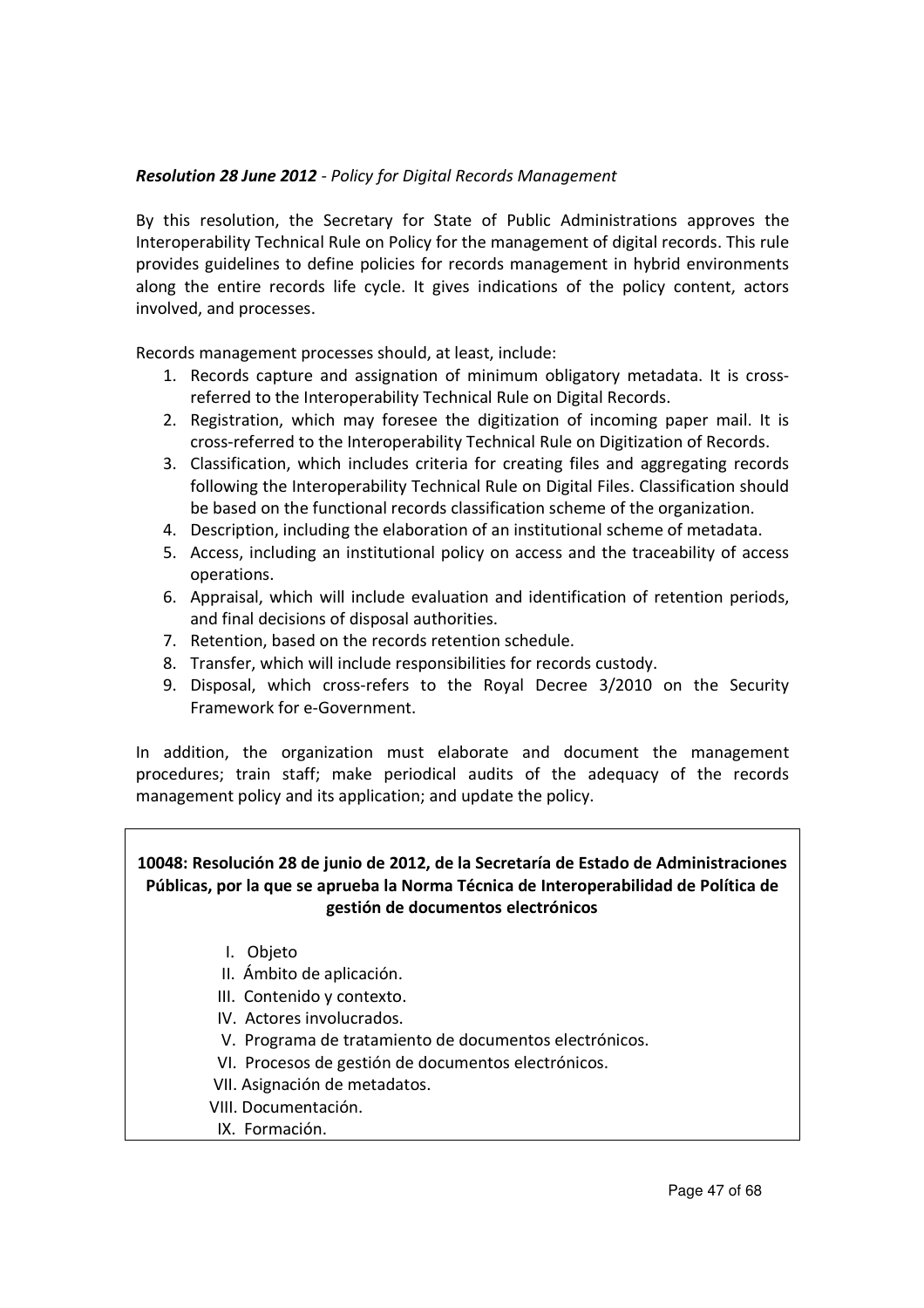X. Supervisión y auditoría. XI. Actualización.

#### **Conclusions**

 $\overline{a}$ 

Records management has been incorporated in the Spanish legislation for the last 10-15 years. This presence and recognition goes hand in hand of the introduction of information and communication technologies (ICT) in the Public Administration internal activities and in its communications with citizens. In general, the Spanish legislation on records management provides very generic provisions. Nevertheless, more focused rules have been elaborated in recent years at State level (Resolution 28 June 2012 on Policy for the management of digital records), as well as regional level (Decree 42/2014 on records management and organization of the Archives in the Presidency of the Canarias Government) and provincial level (Global model for records management and digital file at the *Administración Foral de Guipúzcoa*).<sup>73</sup> It should also be mentioned that, in the framework of the Resolution 28 June 2012, a model for elaborating a digital records management policy was prepared by the Ministry of Finance and Public Administration in 2013. A second and more complete version has been published in 2016: "Política de gestión de documentos electrónicos – MINHAP." The policy was awarded a prize at the VII Archives Congress of the Spanish Region of Castilla y León (25- 27 May 2016). It was considered the best archival project, and was appreciated by being the first policy on electronic records management of the General State Administration. Although applicable to the MINHAP (Ministerio de Hacienda y Administración Pública – Ministry of Finance and Public Administration), the policy is viewed as a valid reference for any public entity.<sup>74</sup>

Even if legislation on records management and electronic administration is in the process of further development, the implementation of electronic records management at the Public Administration level is being delayed, as a 2015 study by the E-Government Observatory enunciates.<sup>75</sup> This delay is due to several factors, such as limited human

<sup>73</sup> Decreto Foral 17/2011, de 14 de junio, por el que se regula el Modelo Global de Gestión Documental y Expediente Electrónico en el ámbito de la Administración Foral de Guipúzcoa. Available at: the contract of the contract of the contract of the contract of the contract of the contract of the contract of the contract of the contract of the contract of the contract of the contract of the contract of

http://www.boletinesoficiales.com/documentacion/legislacion/documento/DECRETO-FORAL-17-2011-14-junio-regula-Modelo-Global-Gestion-Documental-Expediente-Electronico-ambito-Administracion,53,20110620,1/. (Accessed: July 2016).

<sup>74</sup> Available at: http://www.minhap.gob.es/Documentacion/Publico/SGT/POLITICA%20DE%20GESTION%20D E%20DOCUMENTOS%20MINHAP/politica%20de%20gestion%20de%20documentos%20electro nicos%20MINHAP.pdf. (Accessed: July 2016).

<sup>75</sup> *Seguimiento de la adecuación al Esquema Nacional de Interoperabilidad (ENI): Estado de situación a finales de 2014 (*25 de febrero de 2015). An English versión is also available from: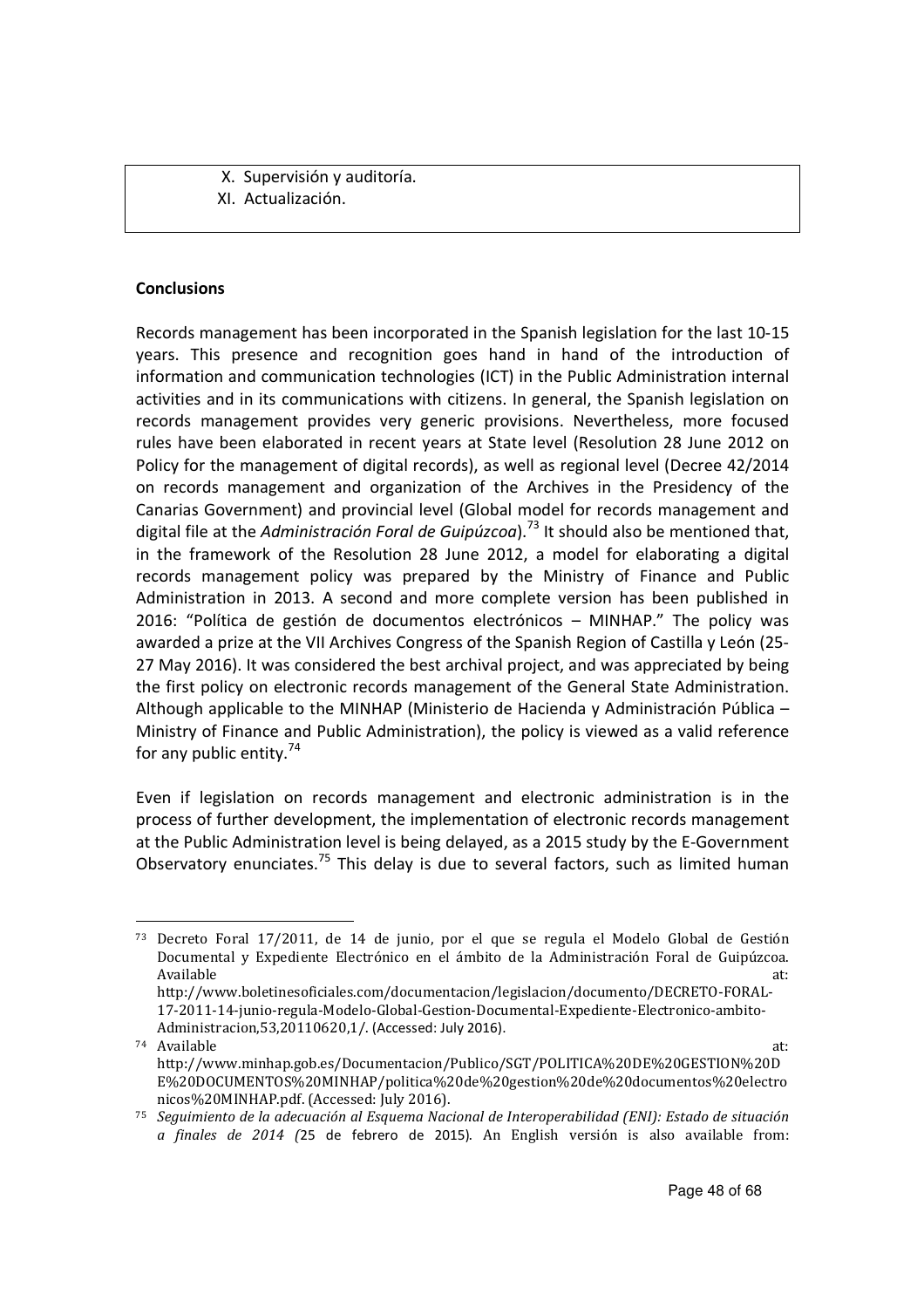and economic resources, the need of creating interdisciplinary cooperation to manage digital records, the need of elaborating and approving policies that establish guidelines and technical instructions to be followed, the selection of management tools and their integration with existing ones, and the need of personnel training. Coordination and cooperation are also necessary at all levels: among institutions, provinces, regions and State bodies in order to adopt shared services and infrastructures that improve rationalization and efficiency.

In relation to digital preservation, regulations are scarce and developed in a very succinct way, without specific and detailed provisions on preservation strategies, processes, model/standards, or instruments to guarantee long-term preservation.

# **Author's note**

 $\overline{a}$ 

A special acknowledgment goes to Lluís-Esteve Casellas i Serra (Gestió Documental i Arxiu, Ajuntament de Girona) for his valuable input during the elaboration of this article.

http://administracionelectronica.gob.es/pae\_Home/pae\_OBSAE/pae\_NotasTecnicas.html. (Accessed: July 2016).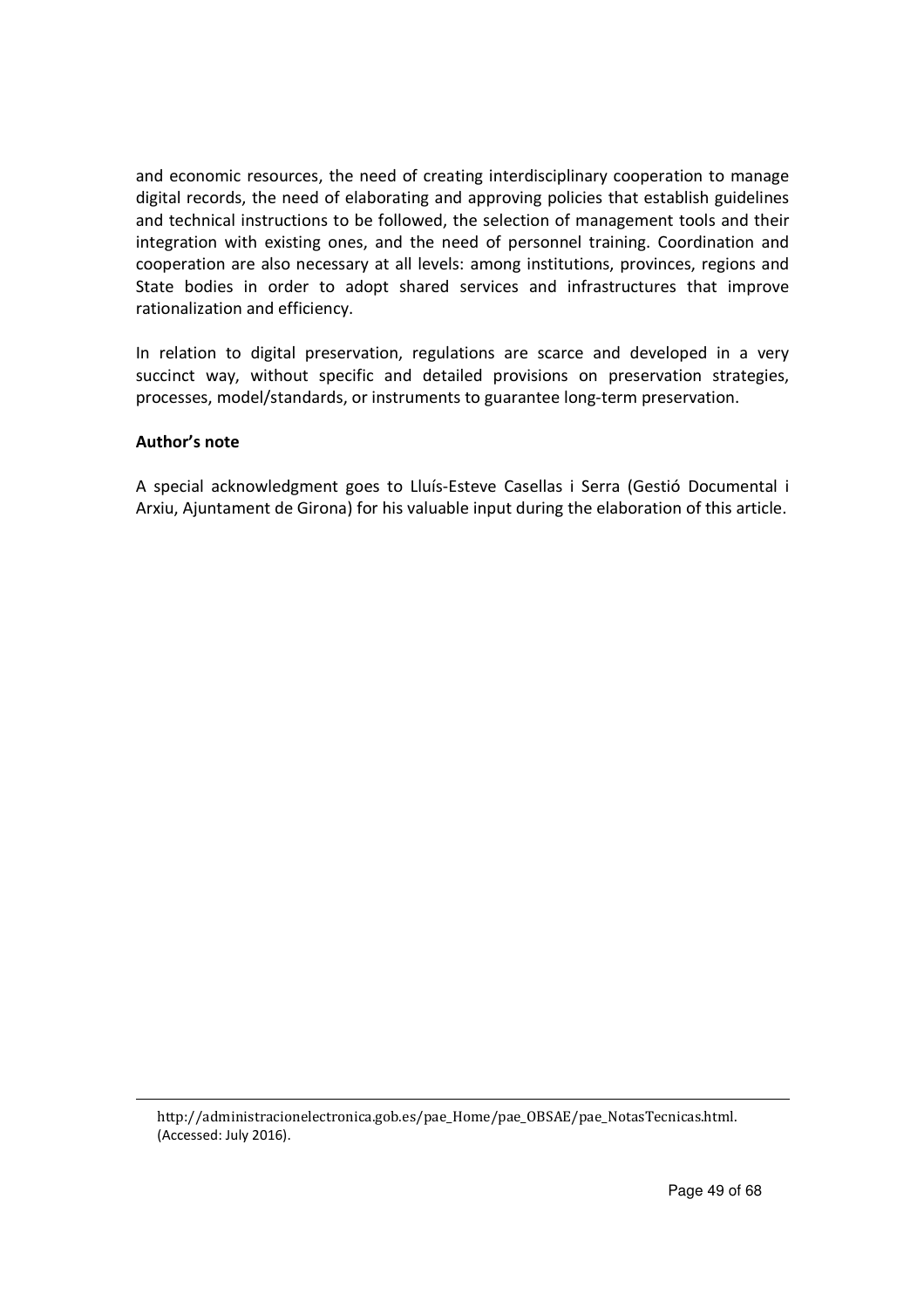# **Appendix 4. Terms and definitions**

# **Interoperability**

#### *Italian term*: Interoperabilità

Interoperability is the ability of organizations or systems to interact between them with the aim of sharing data, information and records. Interoperability occurs both at organizational level, for sharing tools and policies, and at technological level, for the development of an IT system that allows exchanging information through the adoption of a data exchange format and a shared communication protocol. The interoperability between two preservation systems is the ability to exchange metadata and records, and aims at transferring the archives custody. The exchange must guarantee the preservation of the authenticity of records in relation to their organizational and archival context.

*L'interoperabilità è la capacità di una organizzazione di interagire con altre organizzazioni allo scopo di condividere dati, informazioni e documenti. L'interoperabilità avviene a livello sia organizzativo, per la condivisione di strumenti e policy, sia a livello tecnologico per la realizzazione di un sistema informatico che consenta lo scambio di informazioni attraverso l'adozione di un medesimo formato di interscambio dei dati e di un protocollo di comunicazione condiviso. L'interoperabilità tra due sistemi di conservazione è la capacità di scambio di metadati e documenti, finalizzato al trasferimento della custodia degli archivi. Lo scambio deve avvenire garantendo la preservazione della autenticità dei documenti in relazione al loro contesto organizzativo e archivistico.*

| Reference                                                                                    | <b>Definition</b>                                                                                                                                                                                                                                                                                                                                                                                                                                                                                                                                                 |
|----------------------------------------------------------------------------------------------|-------------------------------------------------------------------------------------------------------------------------------------------------------------------------------------------------------------------------------------------------------------------------------------------------------------------------------------------------------------------------------------------------------------------------------------------------------------------------------------------------------------------------------------------------------------------|
| ISO/IEC 2382-01,<br><b>Information Technology</b><br>Vocabulary, Fundamental<br><b>Terms</b> | The capability to communicate, execute programs, or transfer data among<br>various functional units in a manner that requires the user to have little or no<br>knowledge of the unique characteristics of those units<br>(http://jtc1sc36.org/doc/36N0646.pdf)                                                                                                                                                                                                                                                                                                    |
| UN/CEFACT BRS:2008-<br>Record exchange standard<br>(APARSEN)                                 | A transfer as a whole is the business activity involved in transferring custody<br>from one system to another. This may involve the transfer of physical custody<br>or legal custody. Transfer includes tasks ranging from the extremely high level<br>(e.g. agreement at the ministerial level as to access provisions), to the<br>extremely low level (e.g. physical relocation of the records). This specification<br>only covers some of the tasks involved in carrying out a transfer of digital<br>records. (UN/CEFACT BRS:2008 - Record exchange standard) |
| $EU$ – European<br>Commission Directorate -<br><b>General for Informatics</b>                | Interoperability is the ability of disparate and diverse organisations to interact<br>towards mutually beneficial and agreed common goals, involving the sharing<br>of information and knowledge between the organisations, through the<br>business processes they support, by means of the exchange of data between<br>their respective ICT systems (http://ec.europa.eu/isa)                                                                                                                                                                                    |

#### *Reference*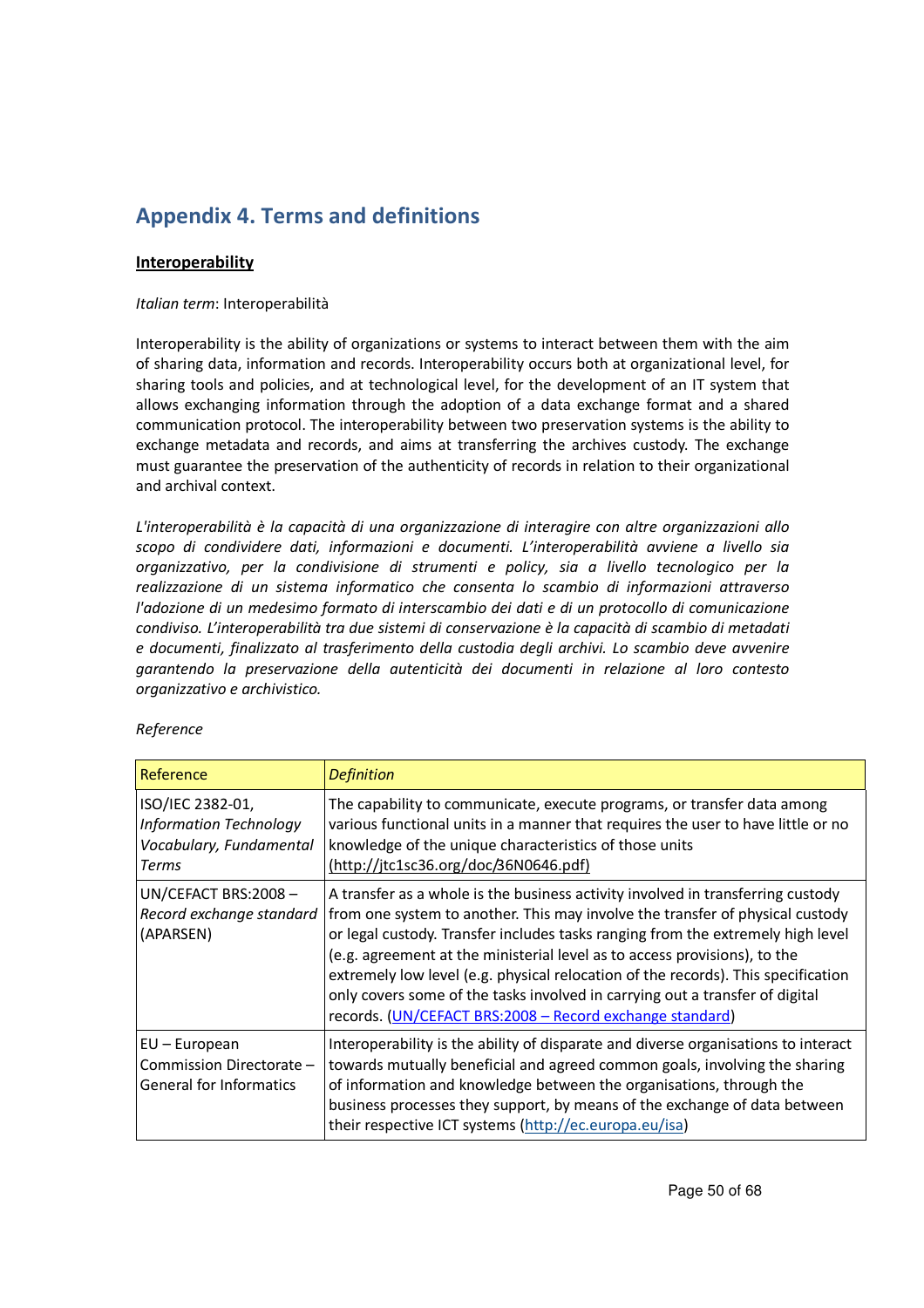| DL.org - Consortium -<br>Digital Library<br>Interoperability, Best<br><b>Practices and Modelling</b><br>Foundations                                                 | Interoperability is a complex, multi-layered and context-specific concept,<br>encompassing different levels along a multi-dimensional spectrum ranging<br>from organisational to technological aspects<br>(http://www.dlorg.eu/index.php/outcomes/interoperability-2)        |
|---------------------------------------------------------------------------------------------------------------------------------------------------------------------|------------------------------------------------------------------------------------------------------------------------------------------------------------------------------------------------------------------------------------------------------------------------------|
| INTERPARES (IP2) -<br>Glossary                                                                                                                                      | The ability of one application/system to communicate or work with another.<br>[General Dictionaries]<br>(http://www.interpares.org/ip2/display_file.cfm?doc=ip2_dictionary.pdf&CFID<br>=4691685&CFTOKEN=25915577)                                                            |
| ICAR (Interoperabilità e<br>Cooperazione Applicativa<br>fra le Regioni) - CISIS<br>(Centro Interregionale per<br>i Sistemi informatici,<br>geografici e statistici) | Capacità di una applicazione di sfruttare le funzioni di un'altra applicazione; si<br>dice che A e B interoperano se A è in grado di utilizzare le funzioni di B e<br>viceversa<br>(http://www.progettoicar.it/ViewCategory.aspx?catid=b0537e201d634177ab7<br>a6d300b3fa10e) |
| DPCM 31 dicembre 2013 -<br>Regole tecniche per il<br>protocollo informatico -<br>Glossario/Definizioni                                                              | Capacità di un sistema informatico di interagire con altri sistemi<br>informatici analoghi sulla base di requisiti minimi condivisi                                                                                                                                          |

# **Manual for Digital Preservation**

#### *Italian term*: Manuale di conservazione

The Manual for Digital Preservation (or Digital Preservation Handbook) provides a range of practical tools and organizational and technological rules, as well as policies and strategies for digital preservation. It details the organization, the people involved, and their roles and responsibilities. The manual explains the operating model, the preservation process, the technological architecture and infrastructure, the security measures and any other information used for management and validation of the preservation system over time.

*Il Manuale di Conservazione fornisce le regole organizzative e tecnologiche del processo di conservazione digitale, esplicitando le policy e le strategie perseguite. Esso illustra dettagliatamente l'organizzazione, i soggetti coinvolti e i ruoli svolti dagli stessi, il modello di funzionamento, la descrizione del processo, la descrizione delle architetture e delle infrastrutture utilizzate, le misure di sicurezza adottate e ogni altra informazione utile alla gestione e alla verifica del funzionamento, nel tempo, del sistema di conservazione.*

*Reference* 

| Reference                    | <b>Definition</b>                                                                              |
|------------------------------|------------------------------------------------------------------------------------------------|
| DPCM 3 dicembre 2013 -       | Manuale di conservazione                                                                       |
|                              | Regole tecniche in materia di Strumento che descrive il sistema di conservazione dei documenti |
| sistema di conservazione $-$ | informatici ai sensi dell'articolo 9 delle regole tecniche del sistema di                      |
| Glossario/Definizioni        | conservazione                                                                                  |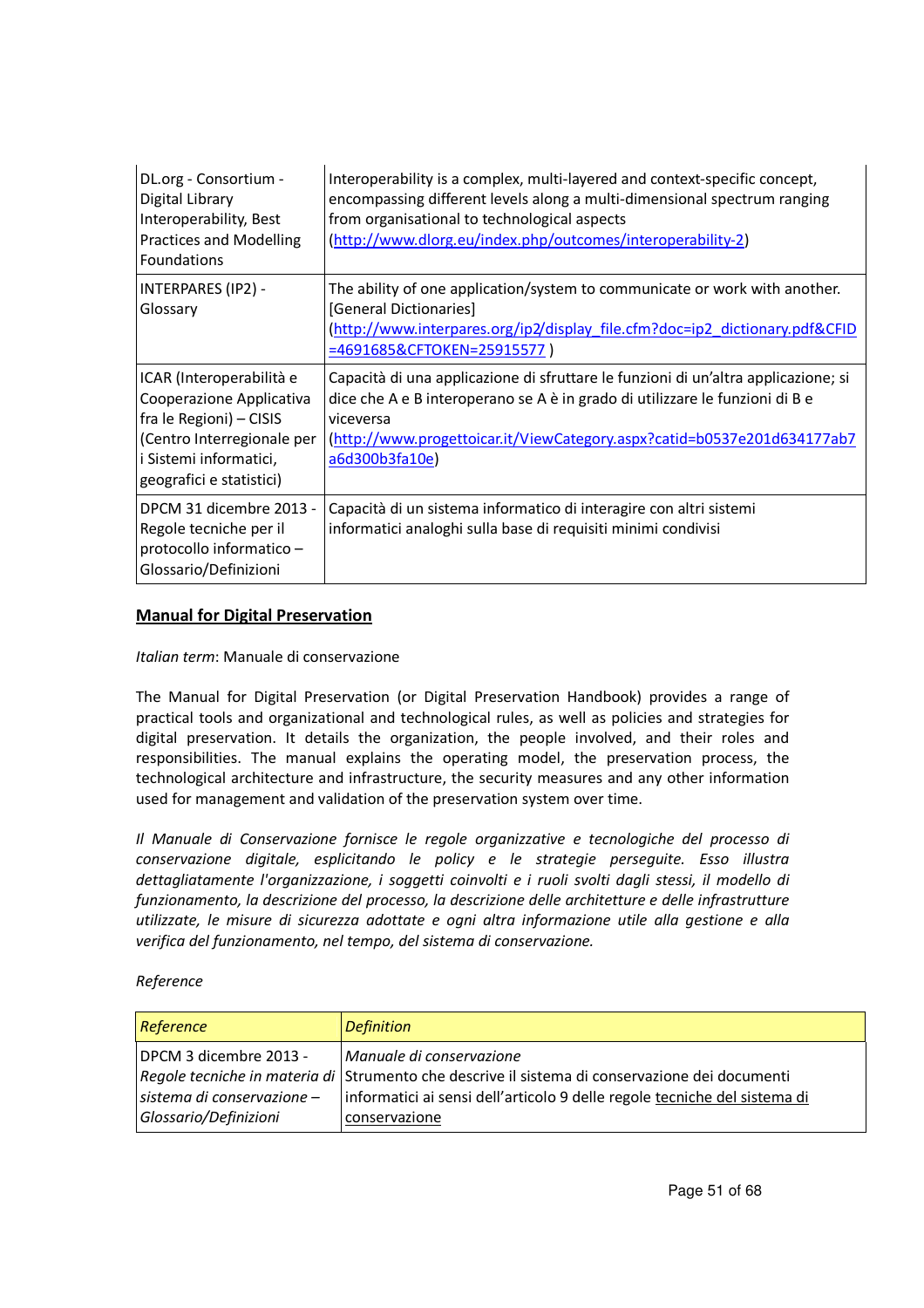|                                                                                           | (http://www.agid.gov.it/sites/default/files/leggi_decreti_direttive/dpcm_3-<br>12-2013_protocollo.pdf)                                                                                                                                                                                                                                                                                                                                                                                                                                                                                                                                                                                                                                                                                                                                                                                                                                                                                                                                                                                                                                                                                                                                                                                                                                                                                                                                                                                                                                                                                                                                                                                                                                                                                                                                                                                                                                                                                                                                                                                                                                                                                                                                                                                                                                                                                                                                                                                                                                                                                                                                                                                                                               |
|-------------------------------------------------------------------------------------------|--------------------------------------------------------------------------------------------------------------------------------------------------------------------------------------------------------------------------------------------------------------------------------------------------------------------------------------------------------------------------------------------------------------------------------------------------------------------------------------------------------------------------------------------------------------------------------------------------------------------------------------------------------------------------------------------------------------------------------------------------------------------------------------------------------------------------------------------------------------------------------------------------------------------------------------------------------------------------------------------------------------------------------------------------------------------------------------------------------------------------------------------------------------------------------------------------------------------------------------------------------------------------------------------------------------------------------------------------------------------------------------------------------------------------------------------------------------------------------------------------------------------------------------------------------------------------------------------------------------------------------------------------------------------------------------------------------------------------------------------------------------------------------------------------------------------------------------------------------------------------------------------------------------------------------------------------------------------------------------------------------------------------------------------------------------------------------------------------------------------------------------------------------------------------------------------------------------------------------------------------------------------------------------------------------------------------------------------------------------------------------------------------------------------------------------------------------------------------------------------------------------------------------------------------------------------------------------------------------------------------------------------------------------------------------------------------------------------------------------|
| DPCM 3 dicembre 2013 -<br>Regole tecniche in materia di<br>sistema di conservazione       | Art. 8<br>1. Il manuale di conservazione illustra dettagliatamente l'organizzazione, i<br>soggetti coinvolti e i ruoli svolti dagli stessi, il modello di funzionamento, la<br>descrizione del processo, la descrizione delle architetture e delle<br>infrastrutture utilizzate, le misure di sicurezza adottate e ogni altra<br>informazione utile alla gestione e alla verifica del funzionamento, nel<br>tempo, del sistema di conservazione.<br>2. Il manuale di conservazione è un documento informatico che riporta,<br>almeno:<br>a) i dati dei soggetti che nel tempo hanno assunto la responsabilità del<br>sistema di conservazione, descrivendo in modo puntuale, in caso di delega, i<br>soggetti, le funzioni e gli ambiti oggetto della delega stessa;<br>b) la struttura organizzativa comprensiva delle funzioni, delle<br>responsabilità e degli obblighi dei diversi soggetti che intervengono nel<br>processo di conservazione;<br>c) la descrizione delle tipologie degli oggetti sottoposti a conservazione,<br>comprensiva dell'indicazione dei formati gestiti, dei metadati da associare<br>alle diverse tipologie di documenti e delle eventuali eccezioni;<br>d) la descrizione delle modalità di presa in carico di uno o più pacchetti di<br>versamento, comprensiva della predisposizione del rapporto di versamento;<br>e) la descrizione del processo di conservazione e del trattamento dei<br>pacchetti di archiviazione;<br>f) la modalità di svolgimento del processo di esibizione e di esportazione<br>dal sistema di conservazione con la produzione del pacchetto di<br>distribuzione;<br>g) la descrizione del sistema di conservazione, comprensivo di tutte le<br>componenti tecnologiche, fisiche e logiche, opportunamente documentate<br>e delle procedure di gestione e di evoluzione delle medesime;<br>h) la descrizione delle procedure di monitoraggio della funzionalità del<br>sistema di conservazione e delle verifiche sull'integrità degli archivi con<br>l'evidenza delle soluzioni adottate in caso di anomalie;<br>i) la descrizione delle procedure per la produzione di duplicati o copie;<br>j) i tempi entro i quali le diverse tipologie di documenti devono essere<br>scartate ovvero trasferite in conservazione, ove, nel caso delle pubbliche<br>amministrazioni, non già presenti nel manuale di gestione;<br>k) le modalità con cui viene richiesta la presenza di un pubblico<br>ufficiale, indicando anche quali sono i casi per i quali è previsto il suo<br>intervento;<br>I) le normative in vigore nei luoghi dove sono conservati i documenti<br>(http://www.agid.gov.it/sites/default/files/leggi decreti direttive/dpcm 3-<br>12-2013 protocollo.pdf) |
| ISO 16363 - Space data and<br>information transfer system -<br>Audit and certification of | (https://www.iso.org/obp/ui/#iso:std:iso:16363:ed-1:v1:en)                                                                                                                                                                                                                                                                                                                                                                                                                                                                                                                                                                                                                                                                                                                                                                                                                                                                                                                                                                                                                                                                                                                                                                                                                                                                                                                                                                                                                                                                                                                                                                                                                                                                                                                                                                                                                                                                                                                                                                                                                                                                                                                                                                                                                                                                                                                                                                                                                                                                                                                                                                                                                                                                           |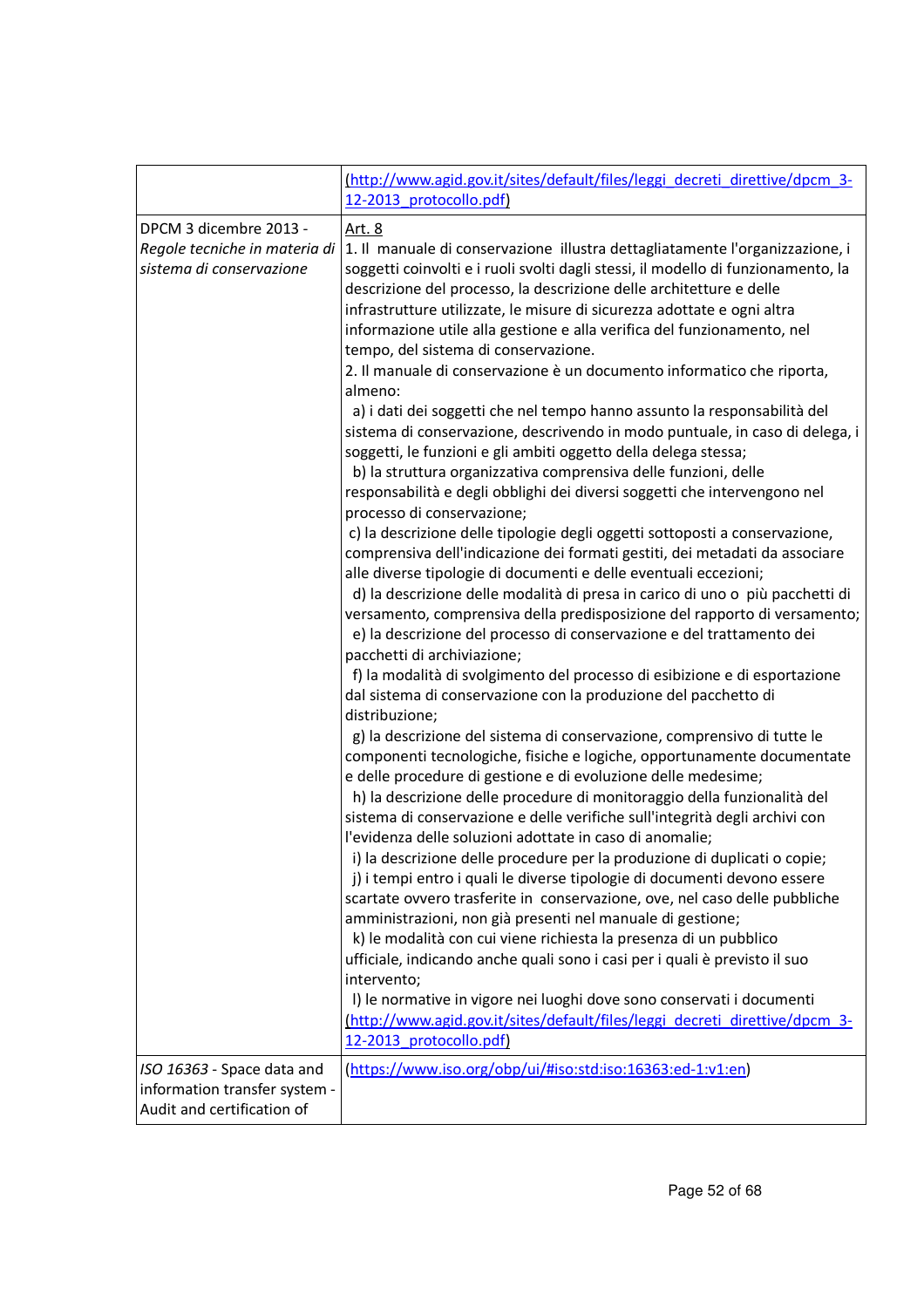| trustworthy digital<br>repositories                                               |                                                                                                                                                                                                                                                                                                                                                                                                                                                                                                                                                                                                                                                                                                                                                                                                                                                                                                                                                                                                   |
|-----------------------------------------------------------------------------------|---------------------------------------------------------------------------------------------------------------------------------------------------------------------------------------------------------------------------------------------------------------------------------------------------------------------------------------------------------------------------------------------------------------------------------------------------------------------------------------------------------------------------------------------------------------------------------------------------------------------------------------------------------------------------------------------------------------------------------------------------------------------------------------------------------------------------------------------------------------------------------------------------------------------------------------------------------------------------------------------------|
| DPC (Digital Preservation<br>Coalition) - Digital<br><b>Preservation Handbook</b> | The Handbook provides an internationally authoritative and practical guide<br>to the subject of managing digital resources over time and the issues in<br>sustaining access to them. It will be of interest to all those involved in the<br>creation and management of digital materials.  This Handbook aims to<br>identify good practice in creating, managing and preserving digital materials<br>and also to provide a range of practical tools to help with that process.<br>By providing a strategic overview of the key issues, discussion and guidance<br>on strategies and activities, and pointers to key projects and reports, the<br>Handbook aims to provide guidance for institutions and individuals and a<br>range of tools to help them identify and take appropriate actions.<br>(http://handbook.dpconline.org/)                                                                                                                                                               |
| <b>PREMIS - Data Dictionary for</b><br><b>Preservation Metadata</b>               | <b>Business rules</b><br>The working group made no attempt to describe the business rules of a<br>repository, although certainly this metadata is essential for preservation<br>within the repository. Business rules codify the application of preservation<br>strategies and document repository policies, services, charges, and roles.<br>Retention periods, disposition, risk assessment, permanence ratings,<br>schedules for media refreshment, and so on are pertinent to objects but are<br>not actual properties of Objects. A single exception was made for the level<br>of preservation treatment to be accorded an object (preservationLevel)<br>because this was felt to be critical information for any preservation<br>repository. A more thorough treatment of business rules could be added to<br>the data model by defining a Rules entity similar to Rights, although this is<br>not included in the current revision.<br>(http://www.loc.gov/standards/premis/v3/index.html) |

#### **Manual for Records Management Procedures**

*Italian term*: Manuale di gestione

The Manual for Records Management Procedures is an organizational handbook that describes the rules, tools and actions for a proper records management. It guides the staff of an organization in their daily operations, as it includes rules on records creation, capture, classification, filing, appraisal and preservation (both in paper and in digital form).

*Il Manuale di Gestione è lo strumento organizzativo che descrive le regole, gli strumenti e le azioni per una corretta gestione documentale. Esso detta le regole organizzative e archivistiche per la gestione del protocollo informatico, dei flussi documentali e degli archivi; individua per ogni azione o processo i rispettivi livelli di responsabilità, esecuzione e controllo.*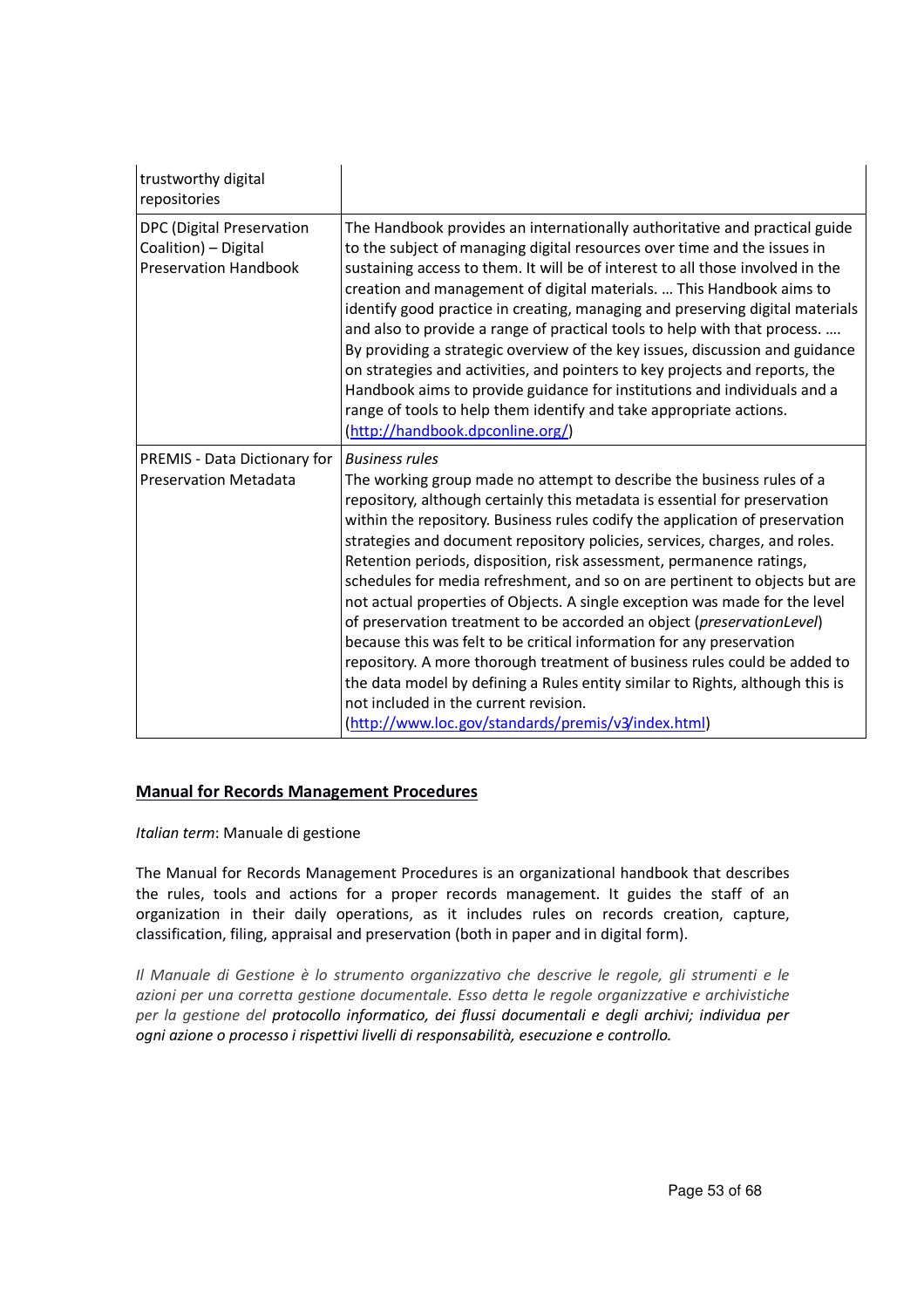# *Reference*

| Reference              | <b>Definition</b>                                                                                                      |
|------------------------|------------------------------------------------------------------------------------------------------------------------|
| DPCM 31 ottobre 2000 - | Art. 5                                                                                                                 |
| Regole tecniche per il | 1. Il manuale di gestione descrive il sistema di gestione e di conservazione                                           |
| protocollo informatico | dei documenti e fornisce le istruzioni per il corretto funzionamento del                                               |
|                        | servizio.                                                                                                              |
|                        | 2. Nel manuale di gestione sono riportati, in particolare:                                                             |
|                        | a) la pianificazione, le modalità e le misure di cui all'art. 3, comma 1,                                              |
|                        | lettera d), del presente decreto;                                                                                      |
|                        | b) il piano di sicurezza dei documenti informatici di cui all'art. 4, comma 4,                                         |
|                        | del presente decreto;                                                                                                  |
|                        | c) le modalità di utilizzo di strumenti informatici per lo scambio di                                                  |
|                        | documenti all'interno ed all'esterno dell'area organizzativa omogenea;                                                 |
|                        | d) la descrizione del flusso di lavorazione dei documenti ricevuti, spediti o                                          |
|                        | interni, incluse le regole di registrazione per i documenti pervenuti                                                  |
|                        | secondo particolari modalità di trasmissione, tra i quali, in particolare,                                             |
|                        | documenti informatici di fatto pervenuti per canali diversi da quelli previsti                                         |
|                        | dall'art. 15 del presente decreto, nonché fax, raccomandata, assicurata;                                               |
|                        | e) l'indicazione delle regole di smistamento ed assegnazione dei                                                       |
|                        | documenti ricevuti con la specifica dei criteri per l'ulteriore eventuale                                              |
|                        | inoltro dei documenti verso aree organizzative omogenee della stessa                                                   |
|                        | amministrazione e/o verso altre amministrazioni;                                                                       |
|                        | f) l'indicazione delle unità organizzative responsabili delle attività di                                              |
|                        | registrazione di protocollo, di organizzazione e tenuta dei documenti<br>all'interno dell'area organizzativa omogenea; |
|                        | g) l'elenco dei documenti esclusi dalla registrazione di protocollo, ai sensi                                          |
|                        | dell'art. 4, comma 5, del decreto del Presidente della Repubblica n.                                                   |
|                        | 428/1998;                                                                                                              |
|                        | h) l'elenco dei documenti soggetti a registrazione particolare e le relative                                           |
|                        | modalità di trattamento;                                                                                               |
|                        | i) il sistema di classificazione, con l'indicazione delle modalità di                                                  |
|                        | aggiornamento, integrato con le informazioni relative ai tempi, ai criteri e                                           |
|                        | alle regole di selezione e conservazione, anche con riferimento all'uso di                                             |
|                        | supporti sostitutivi;                                                                                                  |
|                        | I) le modalità di produzione e di conservazione delle registrazioni di                                                 |
|                        | protocollo informatico ed in particolare l'indicazione delle soluzioni                                                 |
|                        | tecnologiche ed organizzative adottate per garantire la non modificabilità                                             |
|                        | della registrazione di protocollo, la contemporaneità della stessa con                                                 |
|                        | l'operazione di segnatura ai sensi dell'art. 6 del decreto del Presidente                                              |
|                        | della Repubblica n. 428/1998, nonché le modalità di registrazione delle                                                |
|                        | informazioni annullate o modificate nell'ambito di ogni sessione di attività                                           |
|                        | di registrazione;                                                                                                      |
|                        | m) la descrizione funzionale ed operativa del sistema di protocollo                                                    |
|                        | informatico con particolare riferimento alle modalità di utilizzo;                                                     |
|                        | n) i criteri e le modalità per il rilascio delle abilitazioni di accesso interno ed                                    |
|                        | esterno alle informazioni documentali;                                                                                 |
|                        | o) le modalità di utilizzo del registro di emergenza ai sensi dell'art. 14 del                                         |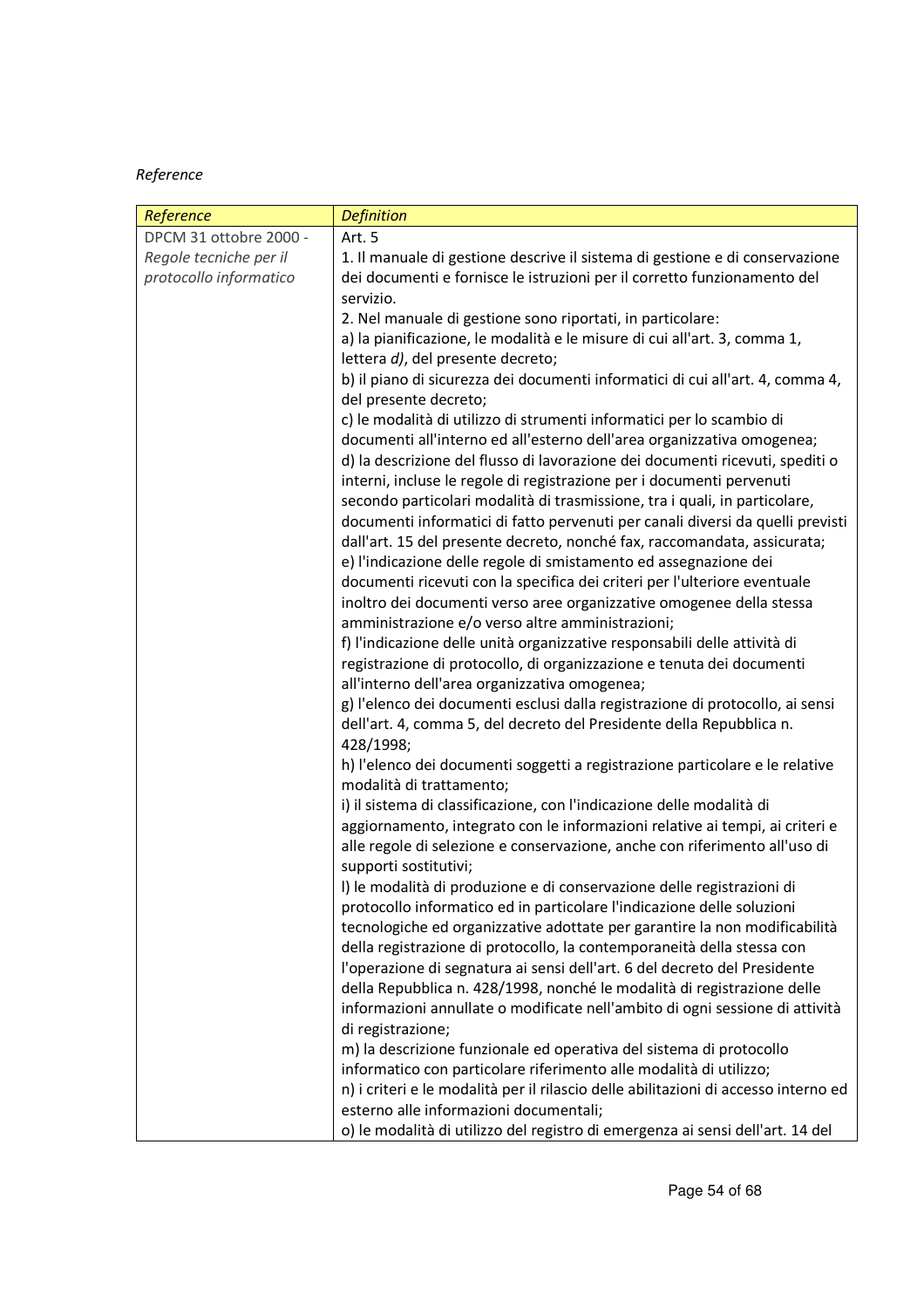|                          | decreto del Presidente della Repubblica n. 428/1998, inclusa la funzione di  |
|--------------------------|------------------------------------------------------------------------------|
|                          | recupero dei dati protocollati manualmente.                                  |
|                          | 3. Il manuale di gestione è reso pubblico dalle pubbliche amministrazioni di |
|                          | cui al decreto n. 29/1993 secondo le modalità previste dai singoli           |
|                          | ordinamenti. Esso può altresì essere reso accessibile al pubblico per via    |
|                          | telematica ovvero su supporto informatico o cartaceo.                        |
|                          | (http://www.gazzettaufficiale.it/eli/id/2014/03/12/14A02099/sg)              |
| DPCM 31 dicembre 2013 -  | Strumento che descrive il sistema di gestione informatica dei                |
| Regole tecniche per il   | documenti di cui all'articolo 5 delle regole tecniche del                    |
| protocollo informatico - | protocollo informatico ai sensi delle regole tecniche per il                 |
| Glossario/Definizioni    | protocollo informatico D.P.C.M. 31 ottobre 2000 e successive                 |
|                          | modificazioni e integrazioni                                                 |

# **Policy**

*Italian term*: Policy (Politiche/Orientamento/Strategie, Principi)

A statement of principles and strategic decisions concerning the directions by which long-term policy goals are pursued; they affect the setting of records systems and archives, and their management, both organizational and technical.

*Principi e decisioni strategiche che riguardano linee politiche tramite le quali si perseguono obiettivi politici di lungo periodo; essi riguardano l'impostazione dei sistemi di gestione documentale e degli archivi e sul loro governo, sia organizzativo che tecnico.*

# *Reference*

| Reference                                         | <b>Definition</b>                                                                                                                                                                         |
|---------------------------------------------------|-------------------------------------------------------------------------------------------------------------------------------------------------------------------------------------------|
| $\vert$ INTERPARES (IP2) –<br>Glossary/Dictionary | A formal statement of direction or guidance as to how an<br>organization will carry out its mandate, functions or activities,<br>motivated by determined interests or programs [Archives] |

# **Responsibility**

*Italian term*: Responsabilità

Responsibility refers to the authority to make decisions according to the role of responsible of the records management system assigned within an organization. It is closely linked to professional reliability and capacity to exercise control over the entire system on which the person responsible can evaluate and prescribe rules.

*Con il termine Responsabilità si intende la capacità di assumersi delle decisioni secondo il ruolo di responsabile del sistema di gestione documentale assegnato all'interno di una organizzazione. La Responsabilità è strettamente connessa all'affidabilità professionale e alla possibilità di*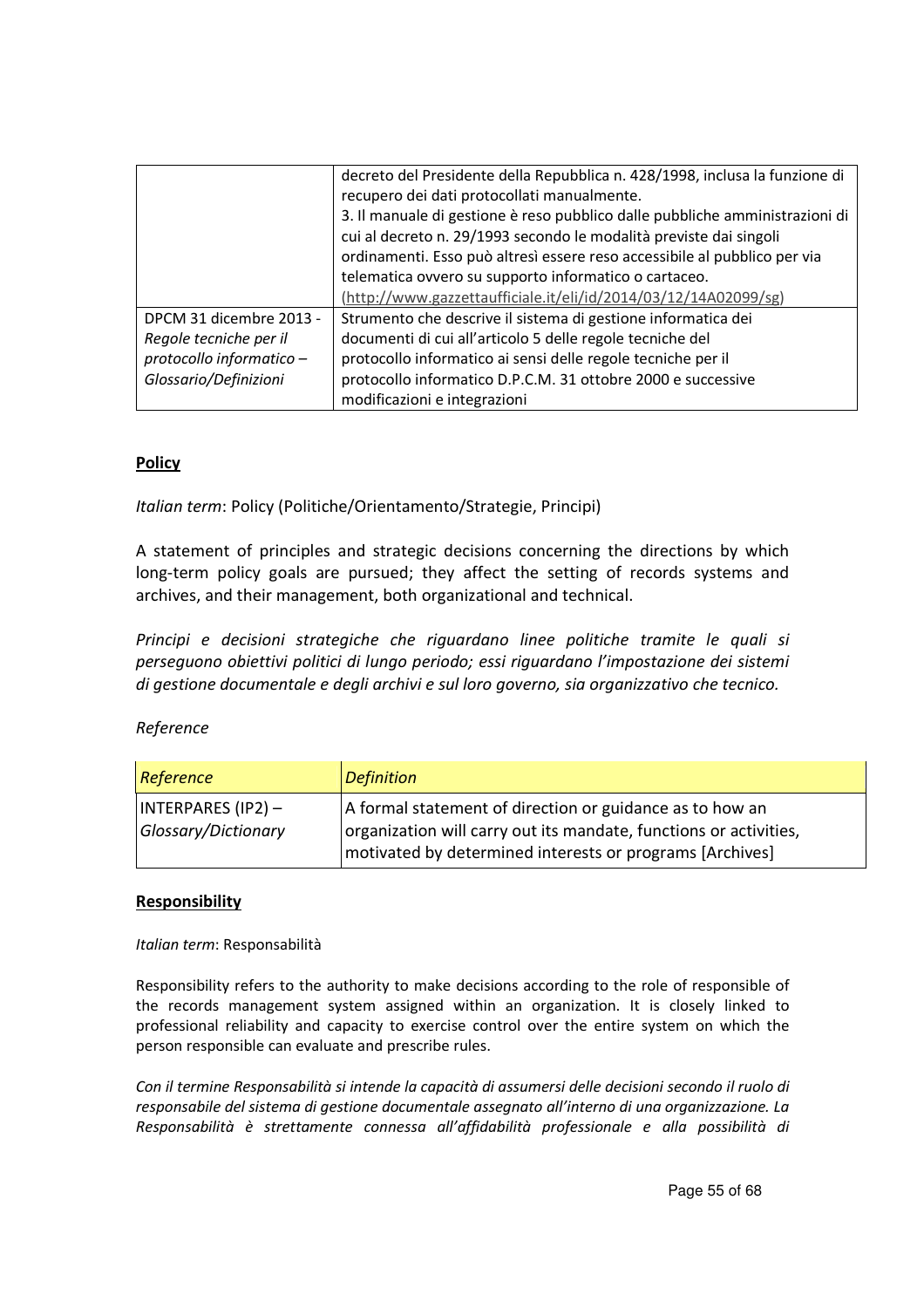*esercitare un controllo sull'intero sistema sul quale il responsabile può esprimere valutazioni e imporre regole.*

*Reference*

| Reference                 | <b>Definition</b>                                                                     |
|---------------------------|---------------------------------------------------------------------------------------|
| <b>INTERPARES (IP2) -</b> | Competence                                                                            |
| Glossary                  | A sphere of functional responsibility entrusted to a physical or juridical person     |
|                           | [General Dictionaries]                                                                |
|                           | Accountability                                                                        |
|                           | The obligation to answer for actions for which one is responsible [General            |
|                           | Dictionaries]                                                                         |
|                           | (http://www.interpares.org/ip2/display_file.cfm?doc=ip2_dictionary.pdf&CFID           |
|                           | =4691685&CFTOKEN=25915577)                                                            |
| DPR 445/2000 - Testo      | Articolo 61 (R)                                                                       |
| unico delle disposizioni  | Servizio per la gestione informatica dei documenti dei flussi documentali e degli     |
| legislative e             | archivi                                                                               |
| regolamentari in          | 1. Ciascuna amministrazione istituisce un servizio per la tenuta del protocollo       |
| materia                   | informatico, della gestione dei flussi documentali e degli archivi in ciascuna        |
| di documentazione         | delle grandi aree organizzative omogenee individuate ai sensi dell'articolo 50. Il    |
| amministrativa            | servizio e' posto alle dirette dipendenze della stessa area organizzativa             |
|                           | omogenea.                                                                             |
|                           | 2. Al servizio e' preposto un dirigente ovvero un funzionario, comunque in            |
|                           | possesso di idonei requisiti professionali o di professionalita' tecnico archivistica |
|                           | acquisita a seguito di processi di formazione definiti secondo le procedure           |
|                           | prescritte dalla disciplina vigente.                                                  |
|                           | 3. Il servizio svolge i seguenti compiti:                                             |
|                           | a) attribuisce il livello di autorizzazione per l'accesso alle funzioni della         |
|                           | procedura, distinguendo tra abilitazioni alla consultazione e abilitazioni            |
|                           | all'inserimento e alla modifica delle informazioni;                                   |
|                           | b) garantisce che le operazioni di registrazione e di segnatura di protocollo si      |
|                           | svolgano nel rispetto delle disposizioni del presente testo unico;                    |
|                           | c) garantisce la corretta produzione e la conservazione del registro giornaliero      |
|                           | di protocollo di cui all'articolo 53;                                                 |
|                           | d) cura che le funzionalita' del sistema in caso di guasti o anomalie siano           |
|                           | ripristinate entro ventiquattro ore dal blocco delle attivita' e, comunque, nel       |
|                           | piu' breve tempo possibile;                                                           |
|                           | e) conserva le copie di cui agli articoli 62 e 63, in luoghi sicuri differenti;       |
|                           | f) garantisce il buon funzionamento degli strumenti e dell'organizzazione delle       |
|                           | attivita' di registrazione di protocollo, di gestione dei documenti e dei flussi      |
|                           | documentali, incluse le funzionalita' di accesso di cui agli articoli 59 e 60 e le    |
|                           | attivita' di gestione degli archivi di cui agli articoli 67, 68 e 69;                 |
|                           | g) autorizza le operazioni di annullamento di cui all'articolo 54;                    |
|                           | h) vigila sull'osservanza delle disposizioni del presente testo unico da parte del    |
|                           | personale autorizzato e degli incaricati.                                             |
|                           | (http://www.parlamento.it/parlam/leggi/deleghe/00443dla.htm)                          |
| DPCM 31 dicembre          | Responsabile della gestione documentale o responsabile del servizio                   |
| 2013 - Regole tecniche    | per la tenuta del protocollo informatico, della gestione dei flussi                   |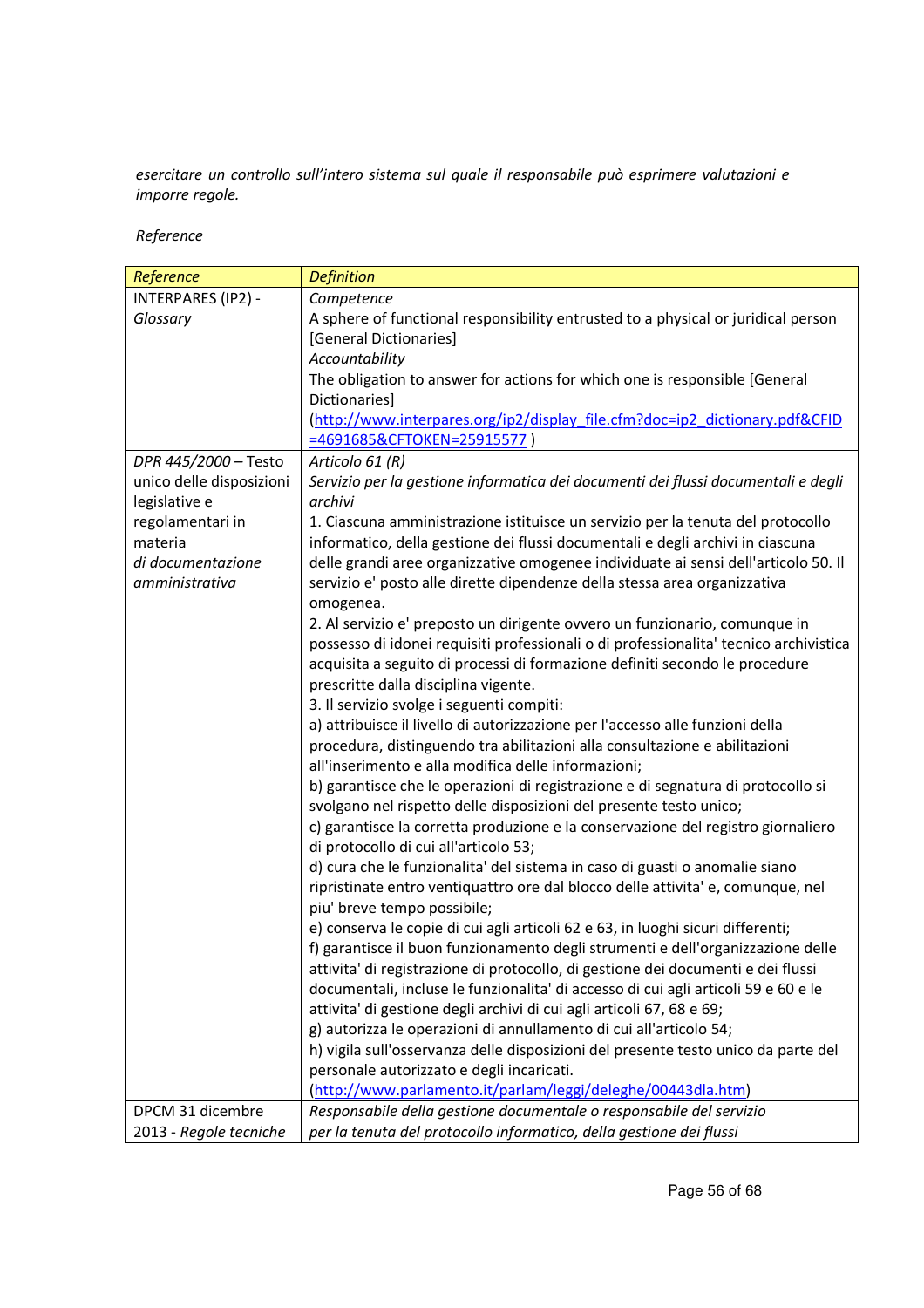| per il protocollo     | documentali e degli archivi                                                       |
|-----------------------|-----------------------------------------------------------------------------------|
| $information -$       | Dirigente o funzionario, comunque in possesso di idonei requisiti                 |
| Glossario/Definizioni | professionali o di professionalità tecnico archivistica, preposto al              |
|                       | servizio per la tenuta del protocollo informatico, della gestione                 |
|                       | dei flussi documentali e degli archivi, ai sensi dell'articolo 61                 |
|                       | del D.P.R. 28 dicembre 2000, n. 445, che produce il pacchetto di                  |
|                       | versamento ed effettua il trasferimento del suo contenuto nel                     |
|                       | sistema di conservazione.                                                         |
|                       | (http://www.gazzettaufficiale.it/eli/id/2014/03/12/14A02099/sg)                   |
|                       | Coordinatore della Gestione Documentale                                           |
|                       | Responsabile della definizione di criteri uniformi di classificazione ed          |
|                       | archiviazione nonché di comunicazione interna tra le AOO ai sensi di quanto       |
|                       | disposto dall'articolo 50 comma 4 del DPR 445/2000 nei casi di amministrazioni    |
|                       | che abbiano istituito più Aree Organizzative Omogenee                             |
|                       | (http://www.gazzettaufficiale.it/eli/id/2014/03/12/14A02099/sg)                   |
|                       | Responsabile della conservazione                                                  |
|                       | Soggetto responsabile dell'insieme delle attività elencate nell'articolo 8, comma |
|                       | 1 delle regole tecniche del sistema di conservazione                              |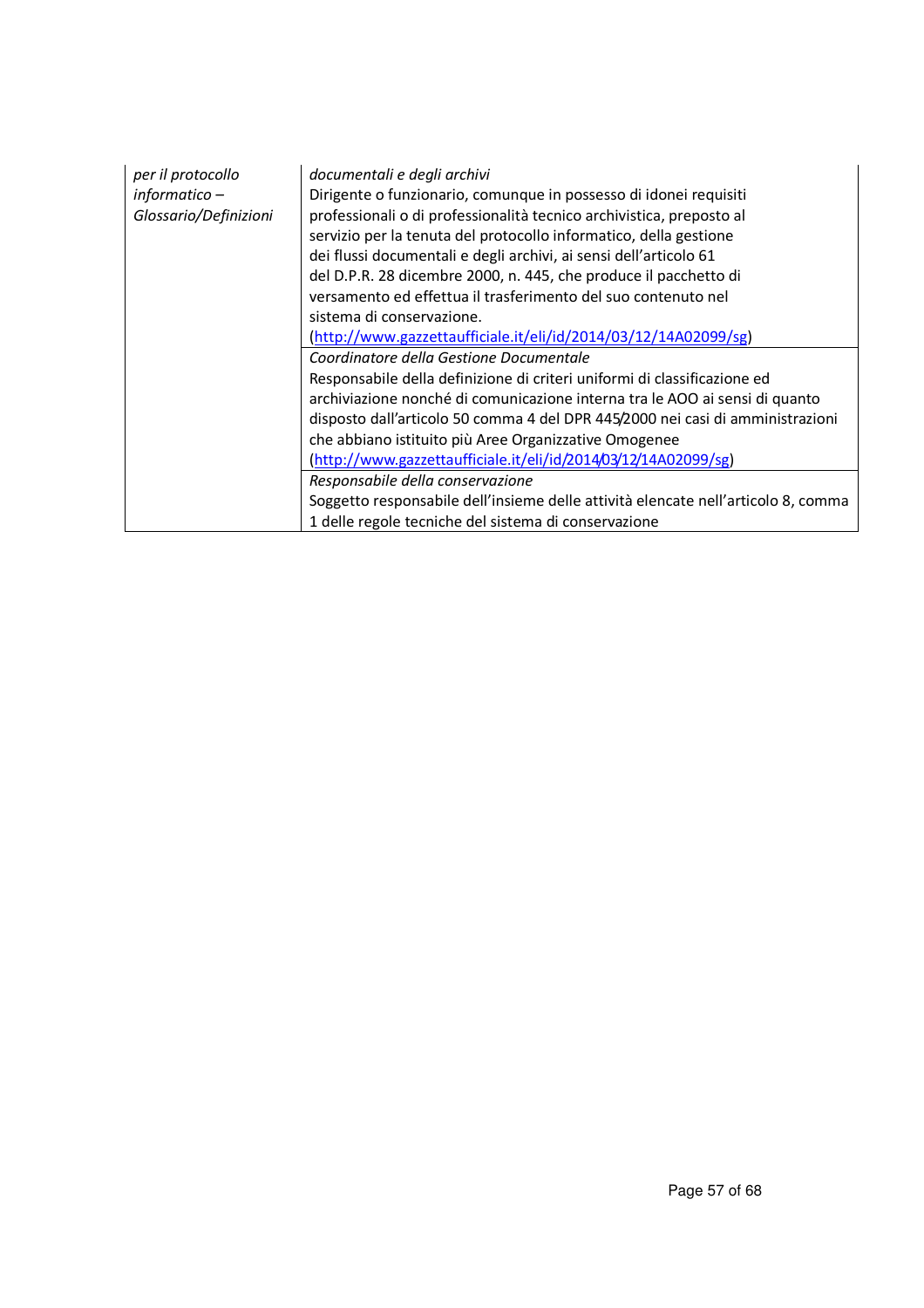# **Appendix 5. QUESTIONNAIRE**



# **SURVEY ON RECORDKEEPING AND DIGITAL PRESERVATION POLICIES**

This survey (developed for InterPARES Trust) explores the presence and the role of policies for recordkeeping and digital preservation in the organizations as part of a more general analysis of the legislation and the standards in the sector. The web-based survey is sent to the InterPARES researchers and to a group of private and public organizations in Europe with the aim of collecting information able to support a study dedicated to assess policies for recordkeeping and digital preservation and their mutual relations. The survey should take about 10-15 minutes of your time. Your responses will be kept confidential. The information you provide will be used only for statistical purposes supporting the objective of this research project. \*Required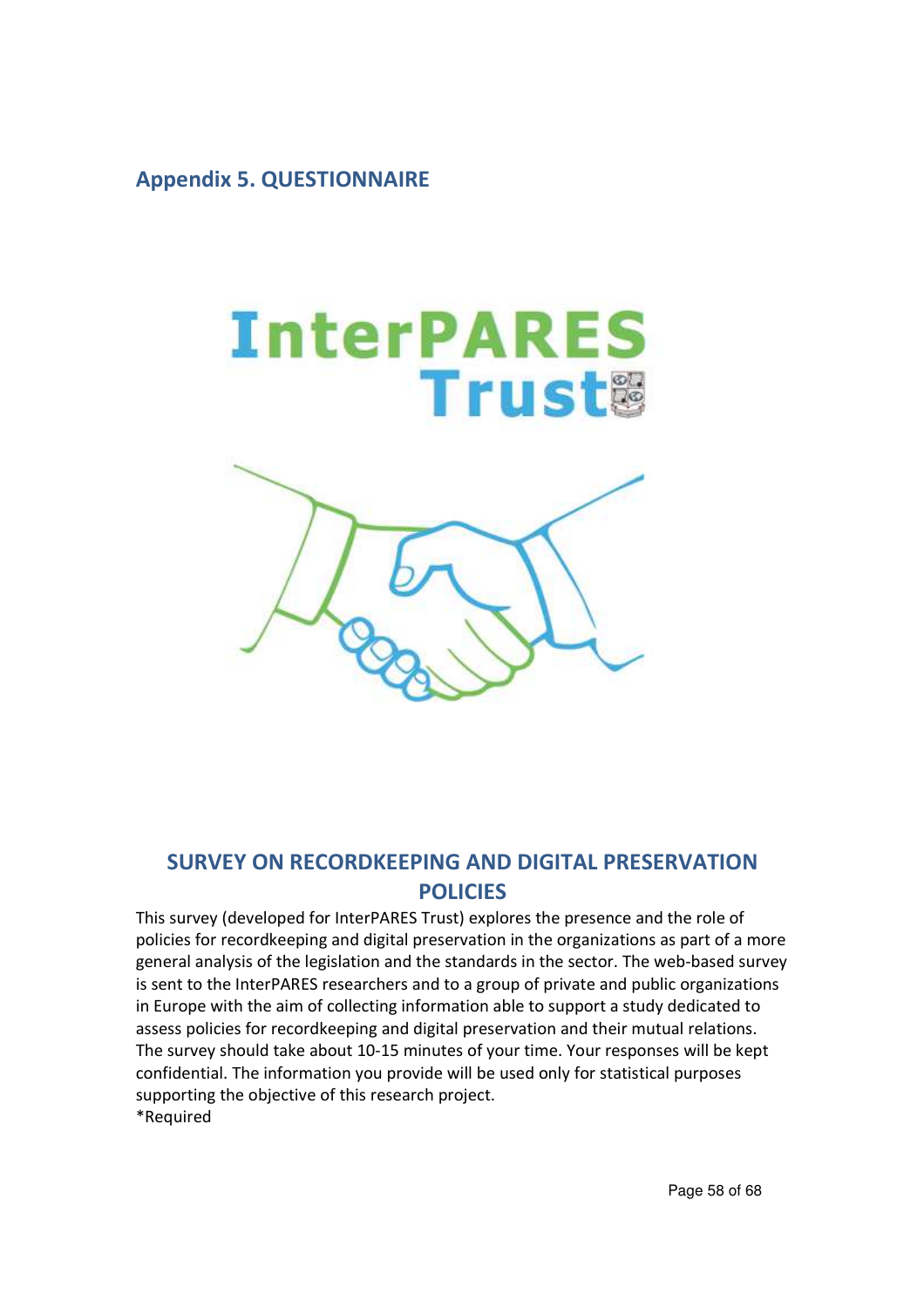# **1. IDENTIFICATION**

1.1 Please specify the name of your organization \*

1.2 Where is your organization based (please specify the country)? \*

1.3 Select the profile that best matches your archival role: \*

- **□** Recordkeeper
- **□** Digital preserver

1.4 How many staff members does the archives have? What are their positions and responsibilities? \*

1.5 Who are the primary or exclusive users of the archives? \*

- **□** in-house staff
- **□** records creator
- **□** external collaborators
- **□** students/scholars
- **□** general public

1.6 What is the size of the digital archive? \*

- **□** < 500 GB
- **□** 500 GB 1 TB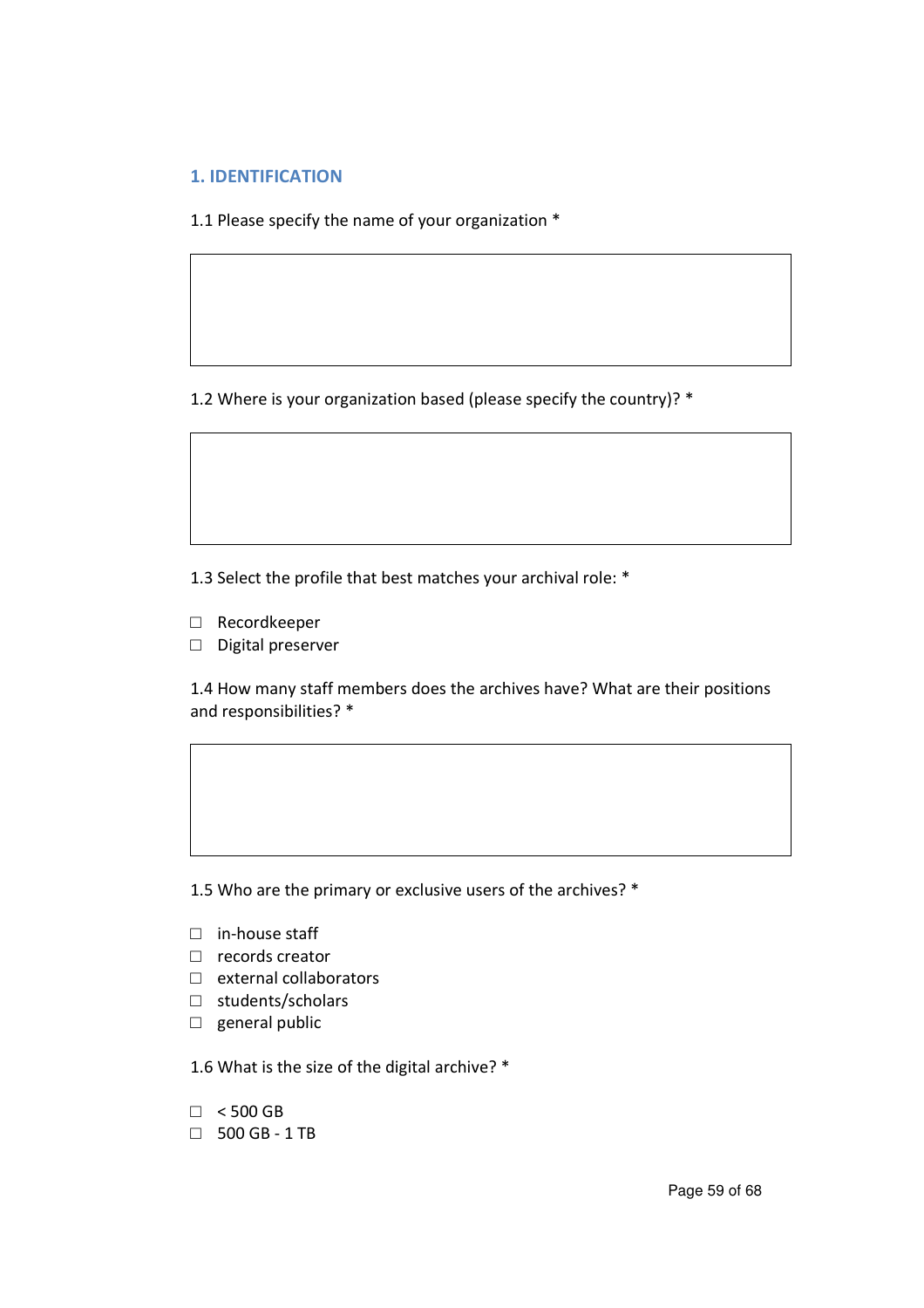- **□** 1 TB 10 TB
- **□** 10 TB 100 TB
- **□** 100 TB 1 EB
- **□** > 1 EB

1.7 How many digital records does the archives manage each year? \*

- **□** < 100.000
- **□** 100.000 1.000.000
- **□** 1.000.000 10.000.000
- **□** > 10.000.000
- **2. GOVERNANCE**

2.1 Are there formal rules for defining, estabilishing and approving the record policies? \*

- **□** Yes
- **□** No

2.1.1 If the answer to question 2.1 was "YES", which governance structures are in place allowing for the records policies within organizations to be implemented? (i.e. general manager, technical committee, archival service, ...)

2.1.2 If the answer to question 2.1 was "NOT", please specify how record/archives policies are defined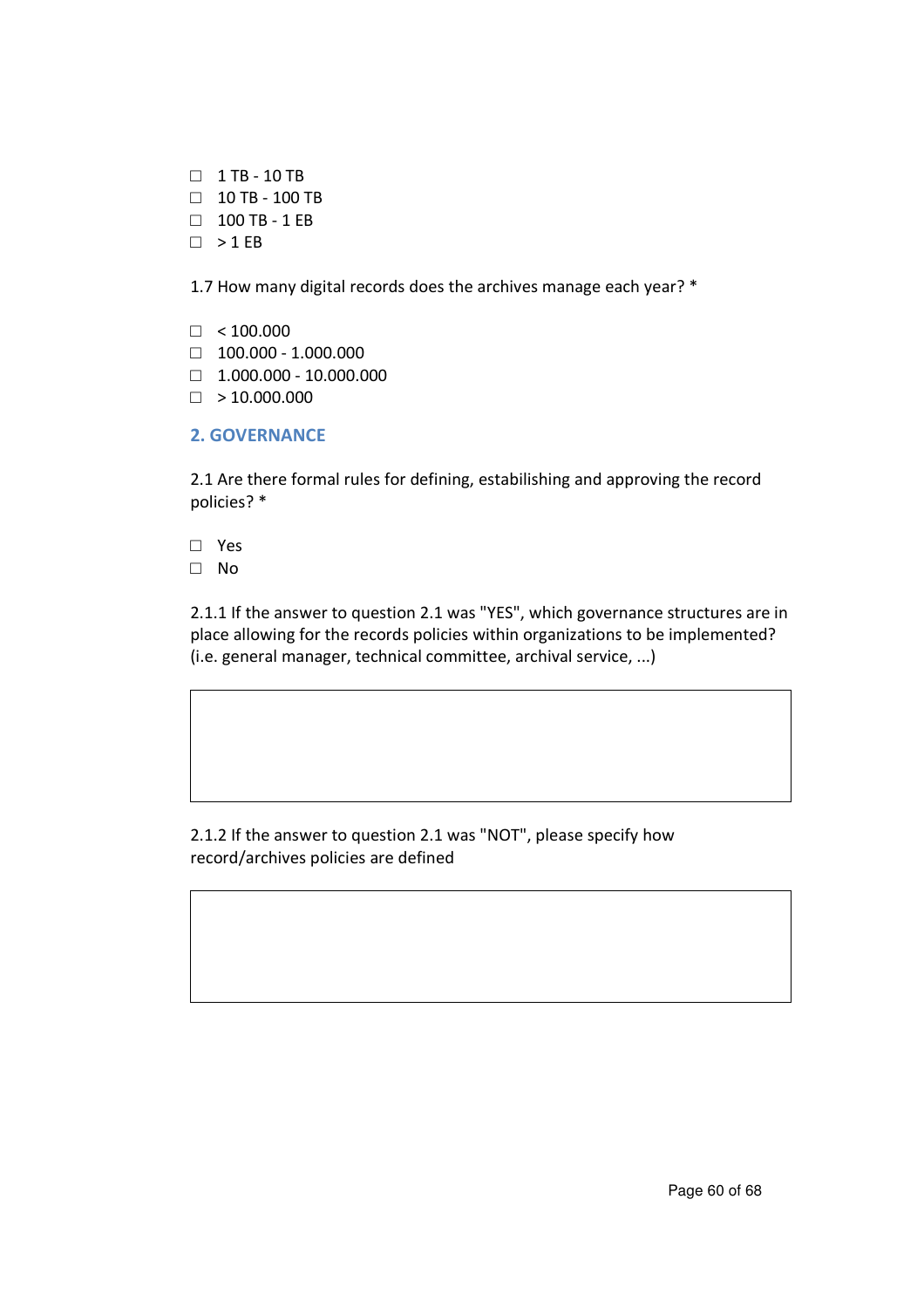# **3. POLICY**

3.1 What is the purpose of the policy? \*

- **□** records creation
- **□** records keeping
- **□** preservation
- **□** documentary workflows
- **□** access
- **□** other

3.2 Are your policy available on the web? Please provide the link \*

3.3 Which type of organization/group/people does the policy apply to? \* (i.e. research institute level, national/international level, specific community, ...)

3.4 What collaborative efforts (either internal, among units of the organization, or external, in collaboration with other organizations or teams of experts) are made to design and establish a policy \*

3.5 Is the policy interoperable i.e. transferable/applicable to other organizations in any way?

- **□** Yes
- **□** No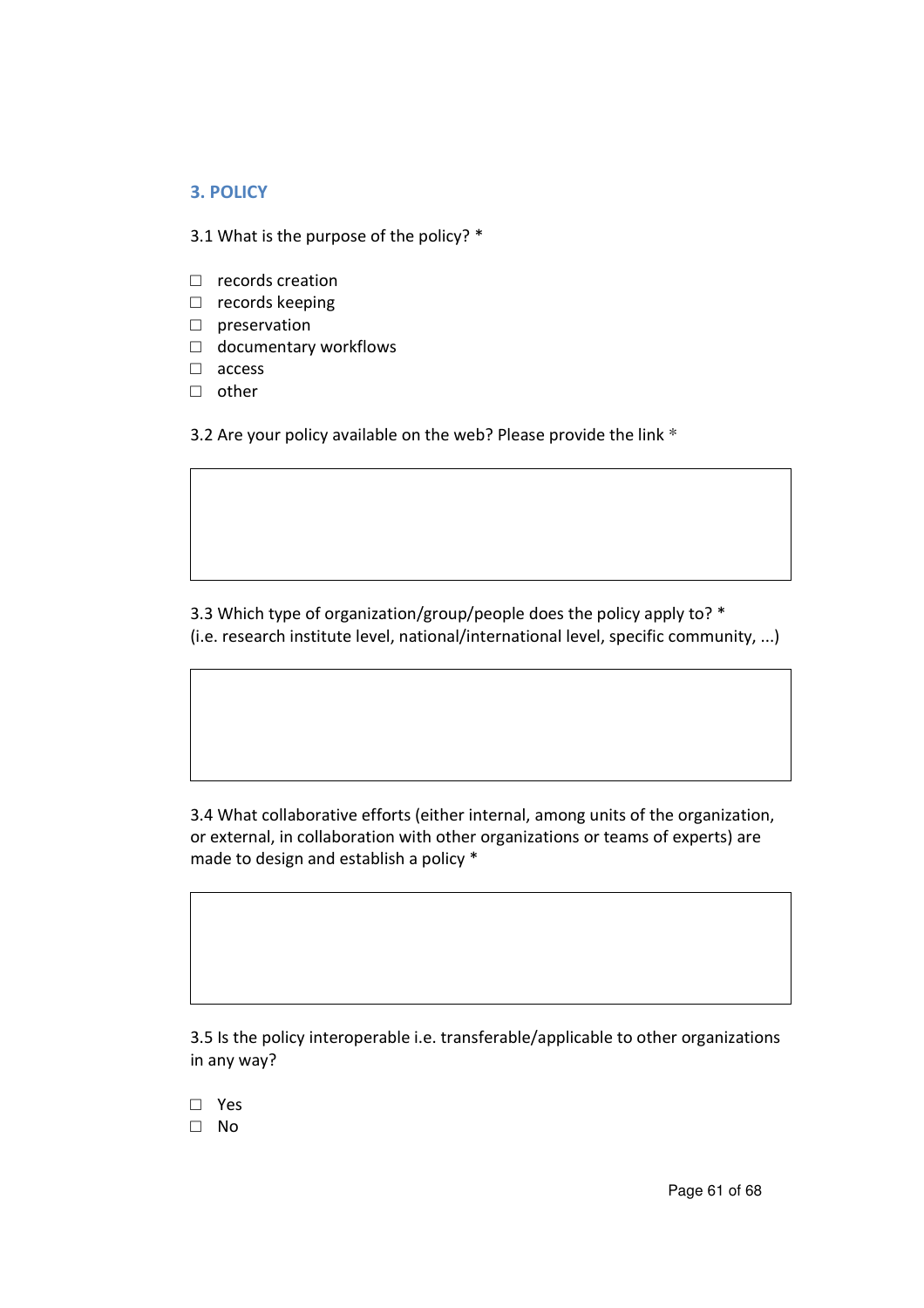3.6 Which standards have been used for the production of the policy? \*

- **□** ISO 14721 (OAIS model)
- **□** ISO 15386 (Dublin Core)
- **□** ISO 15489 (Records management)
- **□** ISO 16363 (Audit and certification of trustworthy digital repositories)
- **□** ISO 23081 (Metadata for records management)
- **□** ISO 27001 (Security)
- **□** ISO 30300 (Management systems for records)
- **□** UNI 11386 (SInCRO Italian standard for interoperability and preservation)
- **□** Other
- 3.6.1 In case you answered "other" on question 3.5 please specify:

3.7 When was the policy approved? By whom? \*

3.8 Are there specific policies for records published on the website or social networks (facebook, twitter, linkedin, etc.)? \*

- **□** Yes
- **□** No

3.8.1. In case you answered "YES" on question 3.8 do they include:

- **□** dedicated responsibility
- **□** registration system
- **□** specific workflow
- **□** persistent identifiers
- **□** other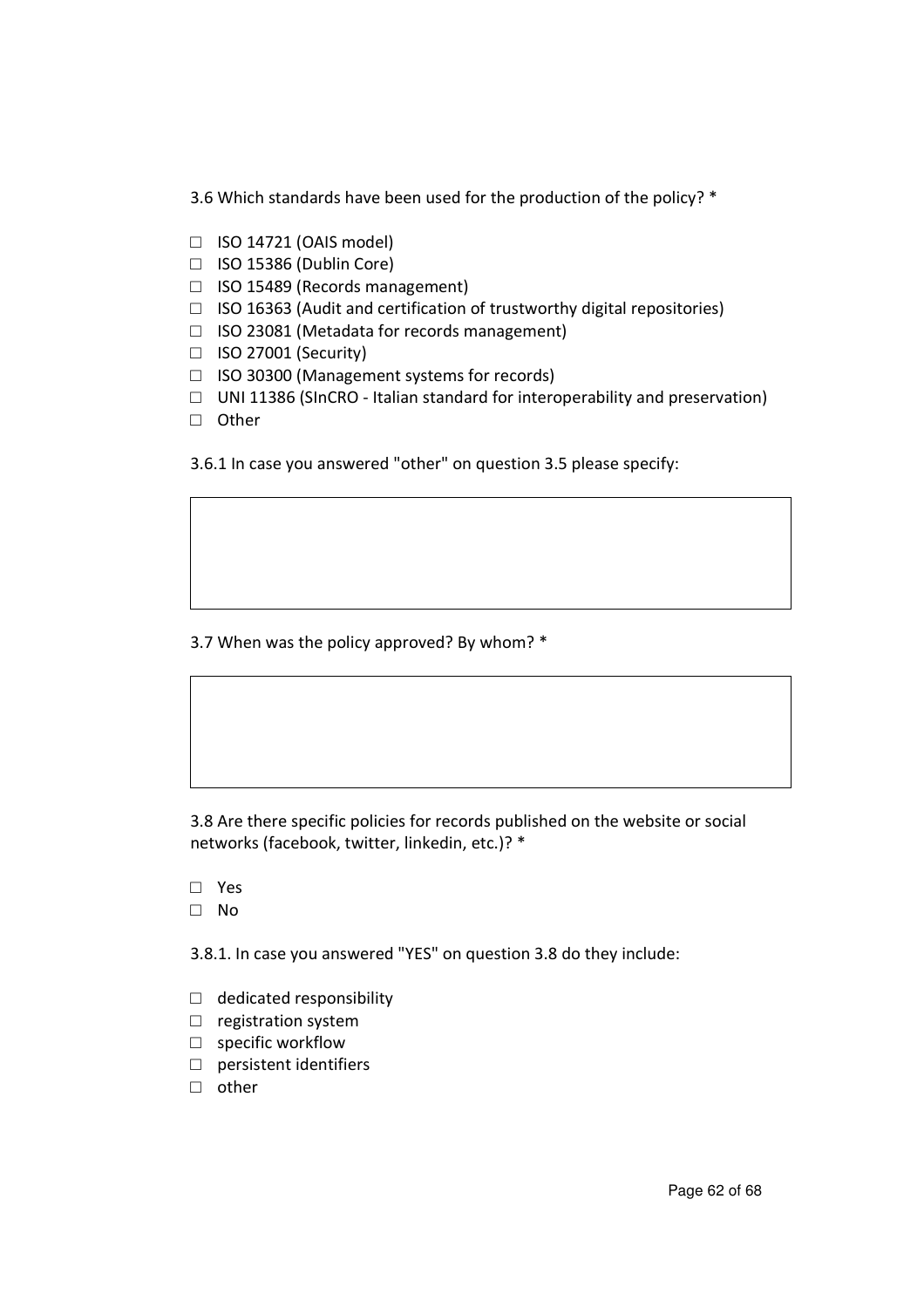#### 3.8.2. Please feel free to provide more details

#### **4. RECORDS PRESERVATION**

4.1 What kind of records is preserved? \*

- **□** textual
- **□** images
- **□** audio
- **□** video
- **□** datasets
- **□** dynamic databases
- **□** linked data
- **□** email messages
- **□** application/program
- **□** metadata
- **□** websites
- **□** social media
- **□** other

4.1.1. In case you answered "other" on question 4.1, please specify

4.2 Are the records preserved according to a retention plan? \*

**□** Yes **□** No

4.2.1 Please specify the prevalent retention period of the records preserved in the repository \*

- **□** short term (up to 10 years)
- **□** medium term (10 20 years)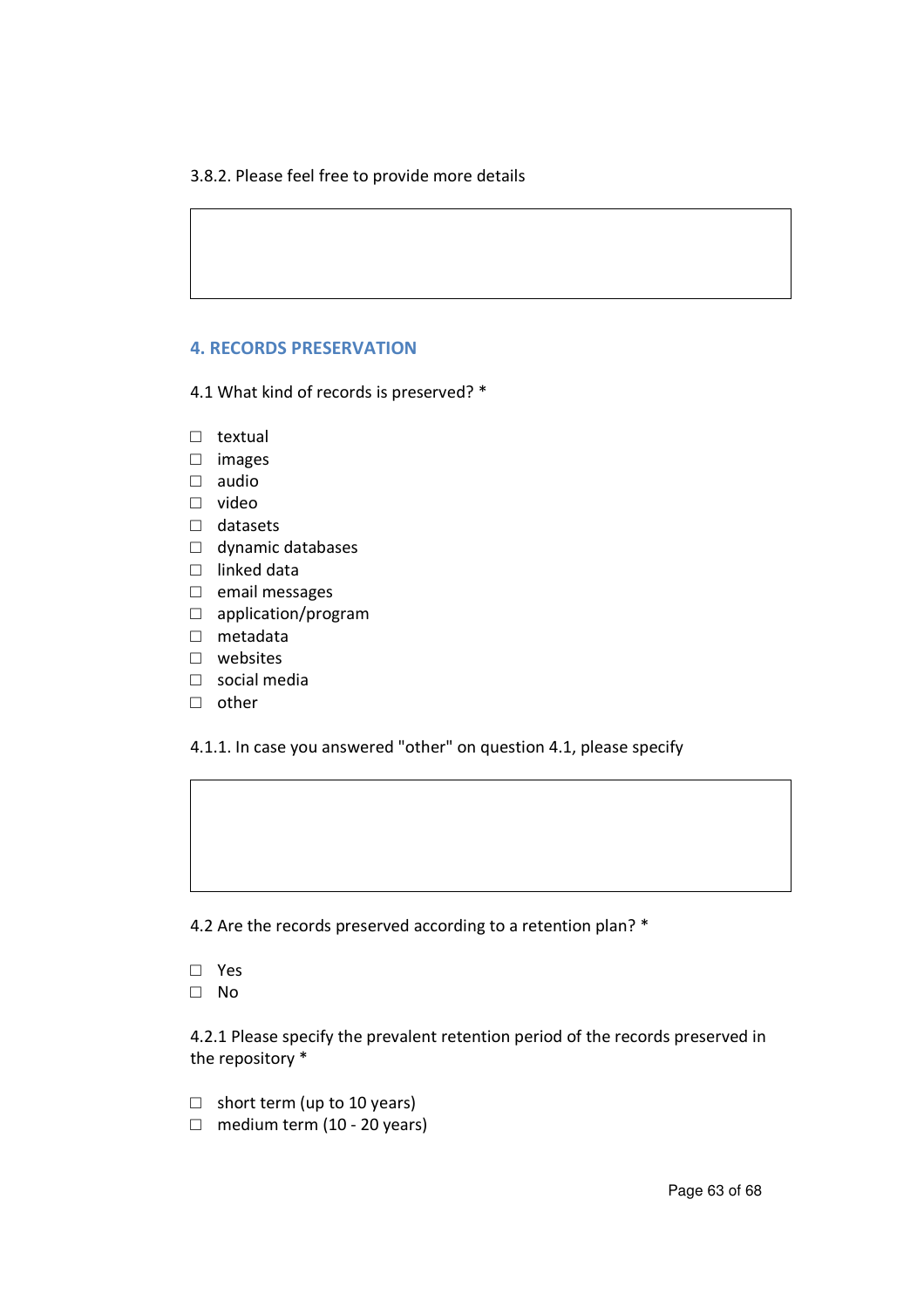**□** long term (more than 20 years)

4.3 Are there specific requirements and/or restrictions given in regards to the preservation activities? \*

- **□** electronic formats
- **□** persistent identifiers
- **□** metadata
- **□** access
- **□** other
- **□** none

4.3.1 If there are specific requirements and/or restrictions, please provide more information

4.4 What is the relationship between the archives and the records creator(s)?  $*$ (i.e. are they collaborating in defining the requirements for the preservation, in increasing the documentation at the submission phase?)

# **5. RESPONSIBILITY AND POLICY ADHERENCE**

5.1 Who is responsible for implementing a records/archives policy according to their specific nature? \* (records creation, keeping or preservation)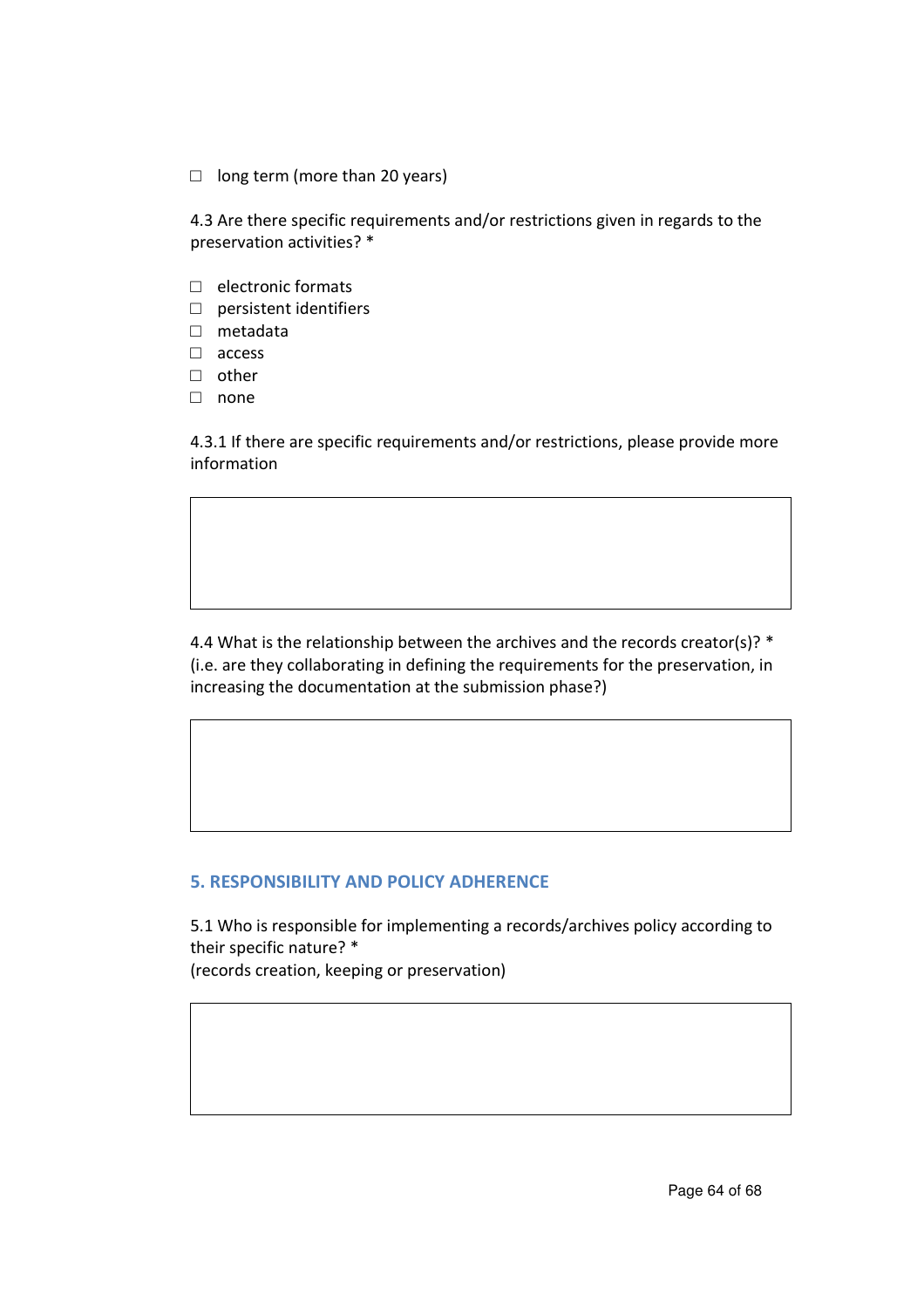5.2 Are there responsibilities assigned in the policy? If yes, which kind of professional profiles are in place? \*

5.3 Are there any policy updating mechanisms in place? \*

5.4 What are the procedures for ensuring that all the concerned parties are aware of, comprehend and apply the records/archives policy? Who checks if involved parties follow the guidelines/policy? What happens if they don't follow the policy? \*

5.5 Who is responsible for records management and preservation? \*

5.6 Are there any existing legal requirements for the policy, e.g. on a national layer? \*

- **□** legislation on the records creation
- **□** legislation on the records preservation
- **□** legislation on privacy/access
- **□** none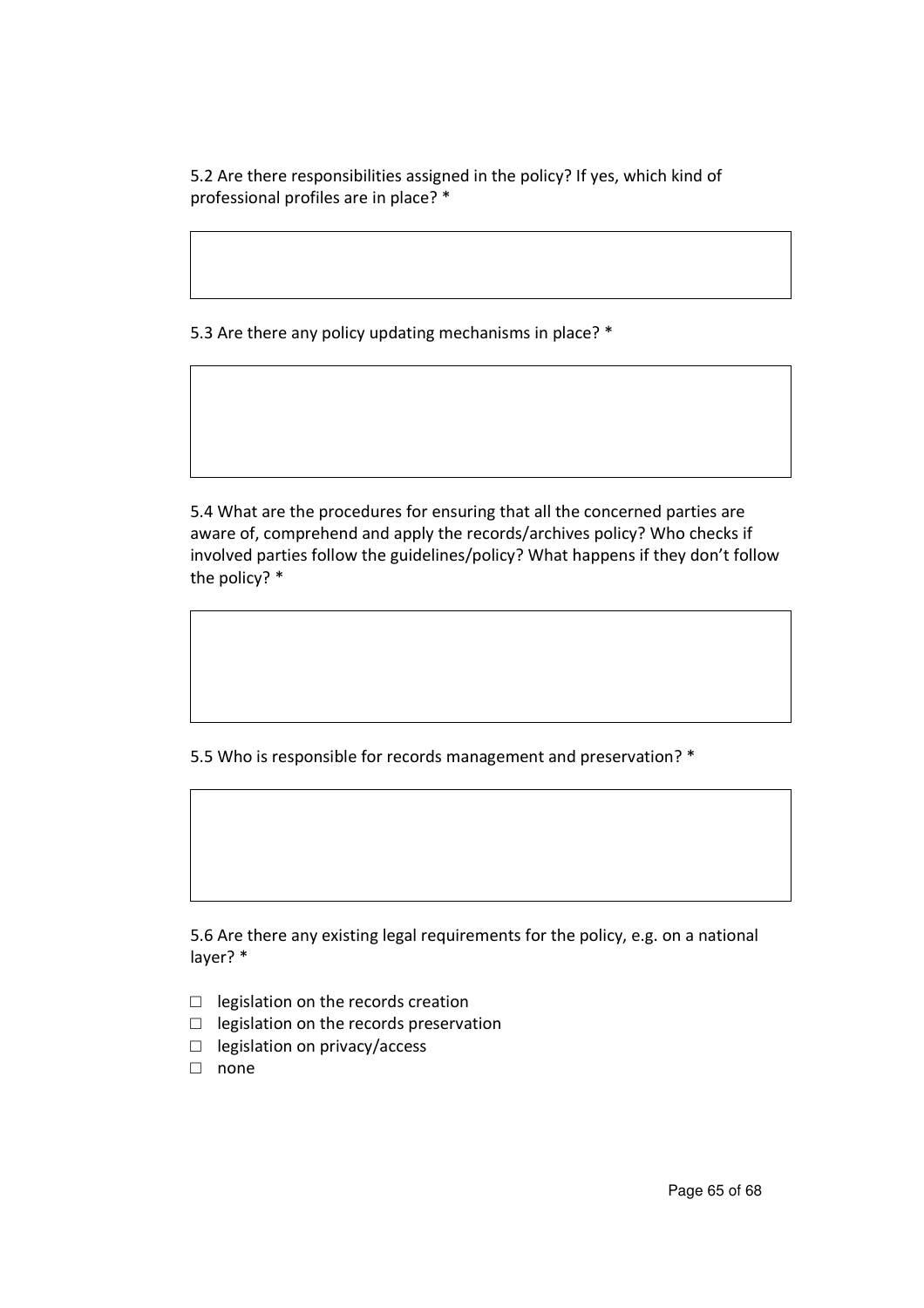5.7 Is the policy connected and integrated with a risk assessment document? \*

- **□** Yes
- **□** No

5.8 To what extent do existing policies, procedures, and standards currently control or influence records creation, maintenance, preservation or use?

5.9 Who is responsible for auditing the implementation of the records/archives policy? \*

# **6. OTHER INFORMATION**

6.1 Please, feel free to give any other information which may be of relevance

6.2 Can you please provide more information on your policies? (i.e. if available, the website where they are published)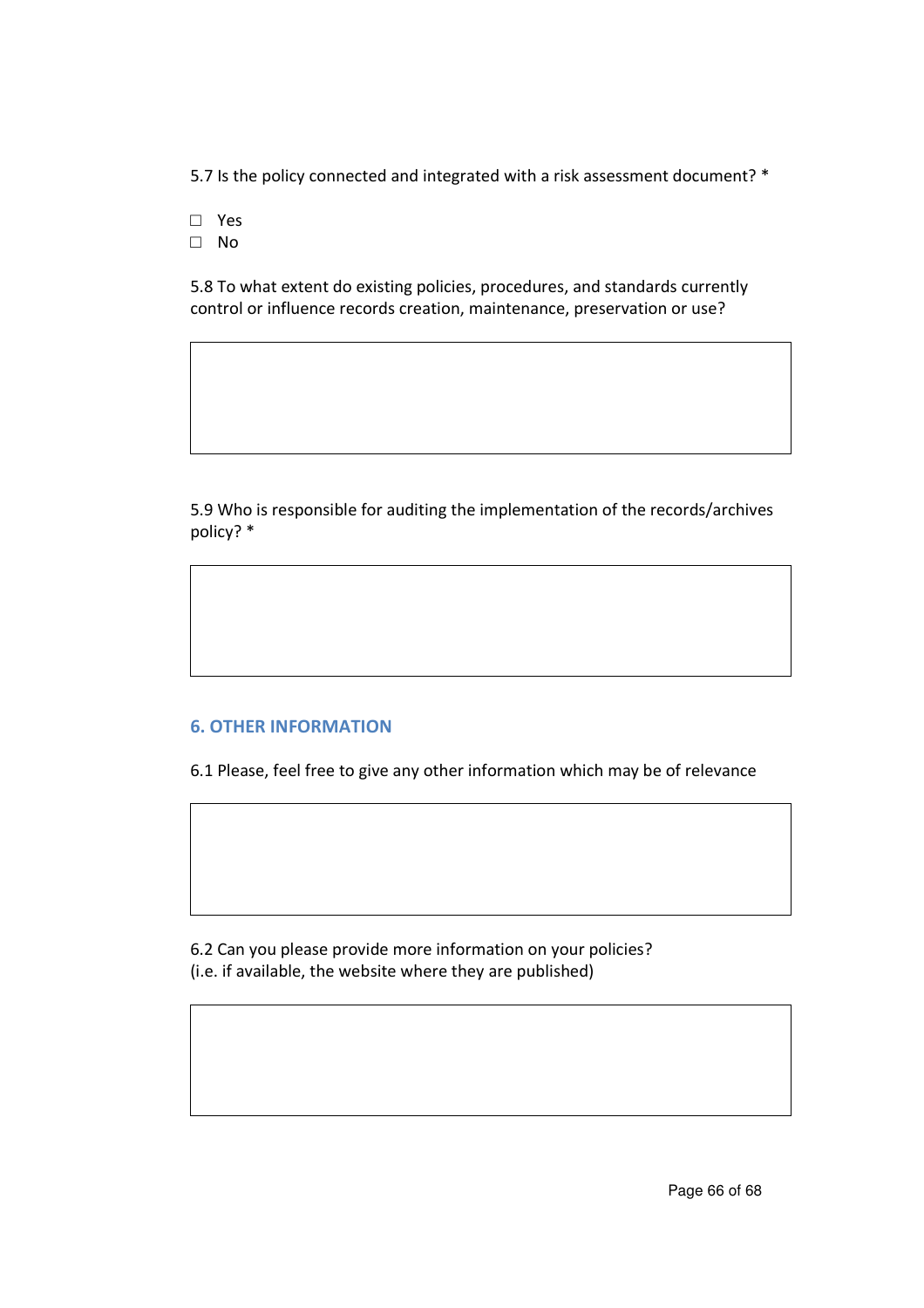# **Appendix 6. QUESTIONNAIRE REPLIES**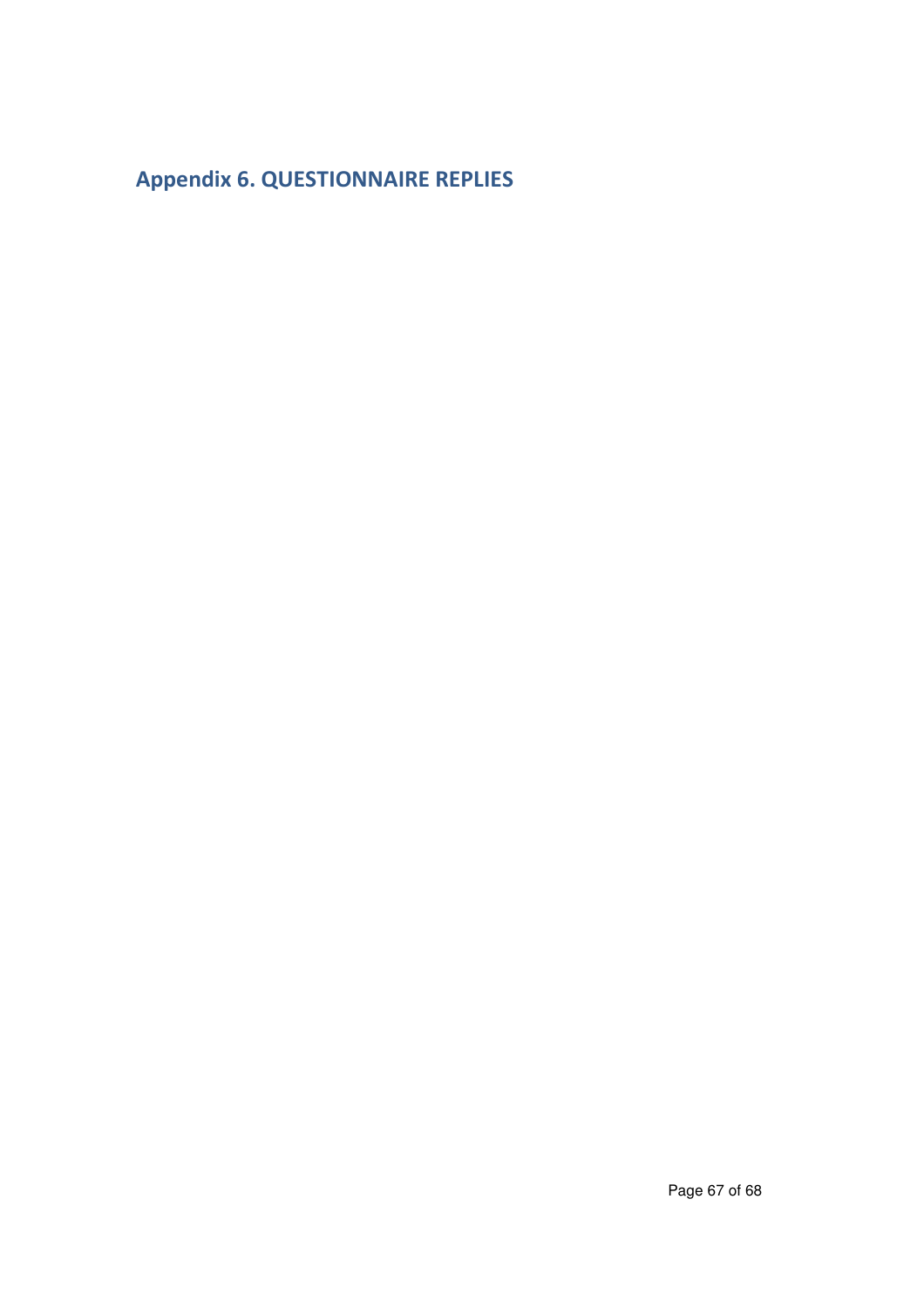|                                                                                                                                                         | $\overline{1}$                                                                                                                                                             | $\overline{\mathbf{2}}$                                                                                                                                                                                                                                                                                                                                                                                                                                  | 3                                                                                                                                                                                                                                                                                                                                                                 | 4                                                                                                                                                                                                                       | 5                                                                                                                                                                                                                                                      | 6                                            | $\overline{7}$                                                                                                                                                                                  | 8                                                                                                                                                                                 | 9                                                                                                                                                                                                                                                                                                                                                                                                            | 10                                                                                                                                                            |
|---------------------------------------------------------------------------------------------------------------------------------------------------------|----------------------------------------------------------------------------------------------------------------------------------------------------------------------------|----------------------------------------------------------------------------------------------------------------------------------------------------------------------------------------------------------------------------------------------------------------------------------------------------------------------------------------------------------------------------------------------------------------------------------------------------------|-------------------------------------------------------------------------------------------------------------------------------------------------------------------------------------------------------------------------------------------------------------------------------------------------------------------------------------------------------------------|-------------------------------------------------------------------------------------------------------------------------------------------------------------------------------------------------------------------------|--------------------------------------------------------------------------------------------------------------------------------------------------------------------------------------------------------------------------------------------------------|----------------------------------------------|-------------------------------------------------------------------------------------------------------------------------------------------------------------------------------------------------|-----------------------------------------------------------------------------------------------------------------------------------------------------------------------------------|--------------------------------------------------------------------------------------------------------------------------------------------------------------------------------------------------------------------------------------------------------------------------------------------------------------------------------------------------------------------------------------------------------------|---------------------------------------------------------------------------------------------------------------------------------------------------------------|
| 1.1 Please<br>specify the<br>name of your<br>organization                                                                                               | Sapienza<br>University of Rome de Cartagena                                                                                                                                | Ayuntamiento                                                                                                                                                                                                                                                                                                                                                                                                                                             | <b>NATIONAL</b><br><b>ARCHIVES OF</b><br>COLOMBIA<br>(ARCHOVO<br><b>GENERAL DE LA</b><br>NACION)                                                                                                                                                                                                                                                                  | City of Toronto                                                                                                                                                                                                         | <b>ICCROM</b>                                                                                                                                                                                                                                          | <b>FCA</b>                                   | CONSOB<br>Commissione<br>Nazionale per le<br>Società e la Borsa                                                                                                                                 | Regione Emilia -<br>Romagna; IBC ParER -<br>Polo Archivistico<br>Regione Emilia<br>Romagna                                                                                        | City Council of Girona                                                                                                                                                                                                                                                                                                                                                                                       | University of<br>Wisconsin-<br>Whitewater                                                                                                                     |
| 1.2 Where is<br>your<br>organization<br>based (please<br>specify the<br>country)?                                                                       | Italy                                                                                                                                                                      | Spain                                                                                                                                                                                                                                                                                                                                                                                                                                                    | BOGOTA-<br>COLOMBIA                                                                                                                                                                                                                                                                                                                                               | Canada                                                                                                                                                                                                                  | Italy                                                                                                                                                                                                                                                  | US                                           | Italy                                                                                                                                                                                           | Italy, Bologna                                                                                                                                                                    | Catalonia                                                                                                                                                                                                                                                                                                                                                                                                    | <b>USA</b>                                                                                                                                                    |
| 1.3 Select the<br>profile that<br>best matches<br>your archival                                                                                         | Recordkeeper                                                                                                                                                               | Recordkeeper,<br>Digital preserver                                                                                                                                                                                                                                                                                                                                                                                                                       | Recordkeeper                                                                                                                                                                                                                                                                                                                                                      | Recordkeeper                                                                                                                                                                                                            | Recordkeeper,<br>Digital preserver                                                                                                                                                                                                                     | Recordkeeper                                 | Recordkeeper                                                                                                                                                                                    | Digital preserver                                                                                                                                                                 | Recordkeeper, Digital<br>preserver                                                                                                                                                                                                                                                                                                                                                                           | Recordkeeper                                                                                                                                                  |
| 1.4 How many<br>staff members<br>does the<br>archives have? has its own<br>positions and<br>responsibilities qualified (but<br>$\overline{\mathcal{E}}$ | 5-6 people for the<br>recordkeeping<br>service; the office<br>What are their responsible not<br>professionally<br>professionals well<br>prepared are part<br>of the staff) | 1 Co-ordinator:<br>Communication<br>between<br>archives and<br>senior<br>management in<br>the Council.<br>Budget<br>Management<br>3 Archivists with<br>three different<br>skills: Historical<br>Archives<br>Management,<br>Current Physical (more than<br>Records<br>Management,<br>and Digital<br>Records and<br>Systems<br>Management<br>1 Librarian:<br>Cataloguing<br>2 Clerks: Office<br>operations and<br>support to<br>archivists<br>1 Concierge: | 141. 14 people<br>are in higher<br>positions (dIrector, positions:<br>Subdirectos and<br>assessors), and<br>the other are in<br>charged of<br>professional<br>issues (historic<br>records, IT<br>policies an<br>procedures,<br>technical support<br>of government<br>organizations<br>11.000) and<br>surveillance of<br>publica archives<br>(more than<br>11.000) | in the following<br>- management<br>- archivists<br>- reference<br>technicians<br>educators/outrea include archival<br>ch<br>- conservator<br>- digitization<br>(conversion of<br>analog to digital) archival policies. | 22 staff members One archivist, who<br>is reponsible for<br>managing current,<br>semi-current and<br>historical records in<br>the organization.<br>These<br>responsabilities<br>processing tasks,<br>preservation and<br>access, and<br>development of |                                              | 0 4 people:<br>1 responsible for<br>service<br>1 responsible for<br>protocol system<br>1 responsible for<br>records management 1 for health digital<br>1 responsible for<br>preservation system | 1 General Manager:<br>comunications and<br>management<br>1 Manager<br>3 Co ordinators (1<br>archivist, 1 IT specialist,<br>records)<br>6 Qualified Archivists<br>9 IT technicians | Staff of Municipal<br>Archives:<br>- 18 persons (2015)<br>- 7 self-employed<br>collaborators<br>Specifically at Records<br>Management<br>Department (RMD):<br>- Recordkeeper (1):<br>Head of Department<br>- Recordkeeper (1):<br>Records Management<br>- Computer Scientist<br>(1): Digital Preservation<br>- Recordkeeping<br>support (1): Transfer<br>Disposal<br>- General administration<br>support (1) | 5 professional<br>archivist / records<br>manager / special<br>collections librarian<br>.75 classified staff<br>assistant<br>75 hours per week<br>student help |
| 1.5 Who are<br>the primary or<br>exclusive<br>users of the<br>archives?                                                                                 | in-house staff,<br>records creator,<br>general public                                                                                                                      | Communication<br>in-house staff,<br>records creator                                                                                                                                                                                                                                                                                                                                                                                                      | general public                                                                                                                                                                                                                                                                                                                                                    | general public                                                                                                                                                                                                          | in-house staff,<br>records creator,<br>students/scholars                                                                                                                                                                                               | in-house staff,<br>external<br>collaborators | in-house staff,<br>records creator                                                                                                                                                              | in-house staff, records<br>creator                                                                                                                                                | in-house staff, records<br>creator, general public                                                                                                                                                                                                                                                                                                                                                           | records creator,<br>students/scholars,<br>general public                                                                                                      |
| 1.6 What is the 1 TB - 10 TB<br>size of the<br>digital archive?                                                                                         |                                                                                                                                                                            | 10 TB - 100 TB                                                                                                                                                                                                                                                                                                                                                                                                                                           | 10 TB - 100 TB                                                                                                                                                                                                                                                                                                                                                    | < 500 GB                                                                                                                                                                                                                | 500 GB - 1 TB                                                                                                                                                                                                                                          | 1 TB - 10 TB                                 | 1 TB - 10 TB                                                                                                                                                                                    | 10 TB - 100 TB                                                                                                                                                                    | 10 TB - 100 TB                                                                                                                                                                                                                                                                                                                                                                                               | 1 TB - 10 TB                                                                                                                                                  |
| 1.7 How many 100.000 -<br>digital records 1.000.000<br>does the<br>archives<br>manage each<br>year?                                                     |                                                                                                                                                                            | < 100.000                                                                                                                                                                                                                                                                                                                                                                                                                                                | < 100.000                                                                                                                                                                                                                                                                                                                                                         | $100.000 -$<br>1.000.000                                                                                                                                                                                                | < 100.000                                                                                                                                                                                                                                              | $1.000.000 -$<br>10.000.000                  | $100.000 - 1.000.000 > 10.000.000$                                                                                                                                                              |                                                                                                                                                                                   | < 100.000                                                                                                                                                                                                                                                                                                                                                                                                    | < 100.000                                                                                                                                                     |
| 2.1 Are there<br>formal rules for<br>defining,<br>estabilishing<br>and approving<br>the record<br>policies?                                             | Yes                                                                                                                                                                        | Yes                                                                                                                                                                                                                                                                                                                                                                                                                                                      | Yes                                                                                                                                                                                                                                                                                                                                                               | Yes                                                                                                                                                                                                                     | Yes                                                                                                                                                                                                                                                    | Yes                                          | Yes                                                                                                                                                                                             | Yes                                                                                                                                                                               | Yes                                                                                                                                                                                                                                                                                                                                                                                                          | Yes                                                                                                                                                           |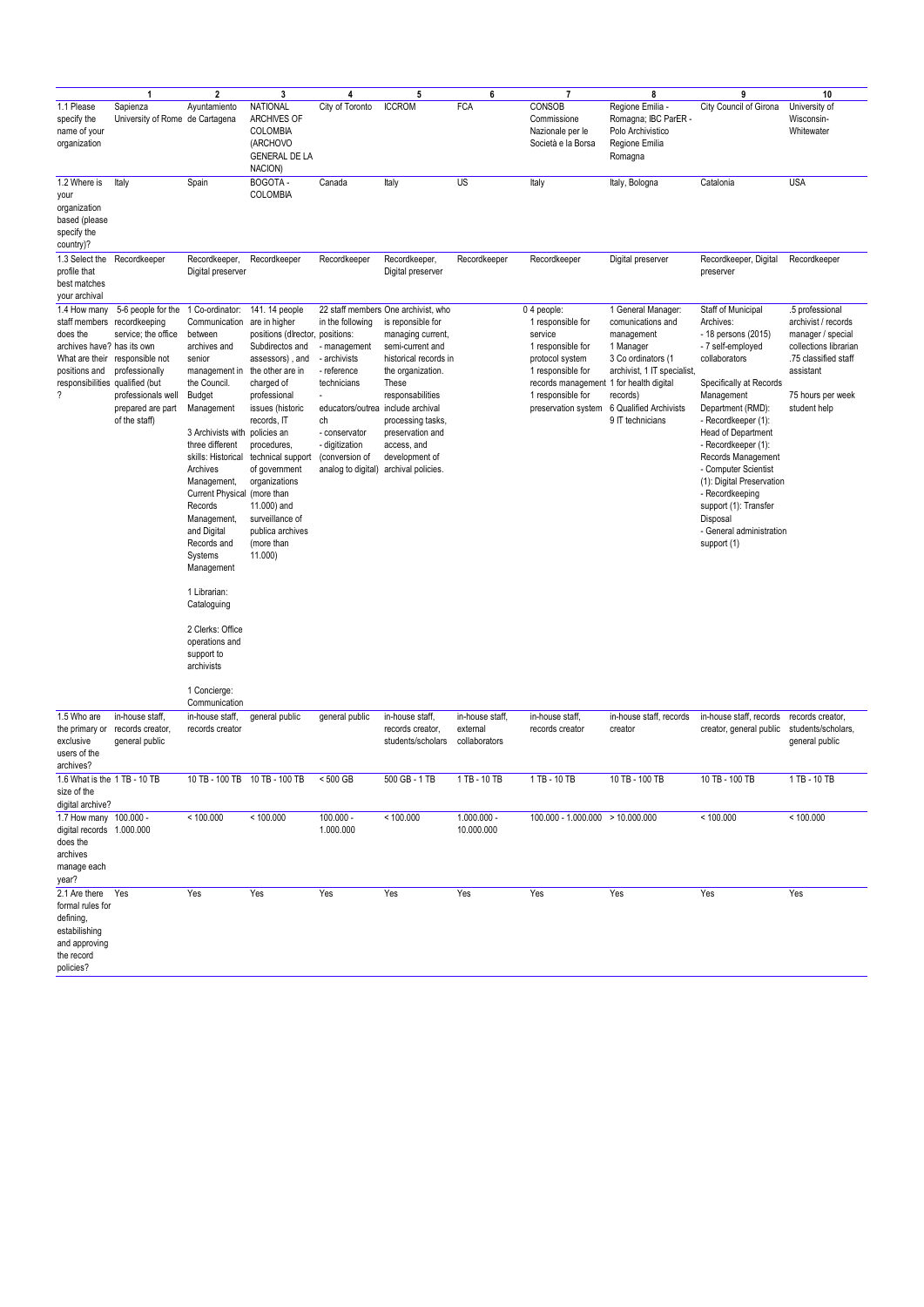|                                                                                                                                                                                                                     | $\overline{1}$                                                                                                                                                                                                                                       | 2                                                                                                                                                                                                            | 3                                                                                                                                                                       |                                                                                                                                                                                                                                                                                                                                                                                                           | 5                                                                                                                                                                                                                                                                                                                                                                                                             | 6                                                                                                    | $\overline{7}$                                                                                       | 8                                                                                                                     | 9                                                                                                                                                                                                                                                                                                                                                                                                                                                                                                                                                                                                                                                                                                                         | 10                                                                                                                                                                                                                                                      |
|---------------------------------------------------------------------------------------------------------------------------------------------------------------------------------------------------------------------|------------------------------------------------------------------------------------------------------------------------------------------------------------------------------------------------------------------------------------------------------|--------------------------------------------------------------------------------------------------------------------------------------------------------------------------------------------------------------|-------------------------------------------------------------------------------------------------------------------------------------------------------------------------|-----------------------------------------------------------------------------------------------------------------------------------------------------------------------------------------------------------------------------------------------------------------------------------------------------------------------------------------------------------------------------------------------------------|---------------------------------------------------------------------------------------------------------------------------------------------------------------------------------------------------------------------------------------------------------------------------------------------------------------------------------------------------------------------------------------------------------------|------------------------------------------------------------------------------------------------------|------------------------------------------------------------------------------------------------------|-----------------------------------------------------------------------------------------------------------------------|---------------------------------------------------------------------------------------------------------------------------------------------------------------------------------------------------------------------------------------------------------------------------------------------------------------------------------------------------------------------------------------------------------------------------------------------------------------------------------------------------------------------------------------------------------------------------------------------------------------------------------------------------------------------------------------------------------------------------|---------------------------------------------------------------------------------------------------------------------------------------------------------------------------------------------------------------------------------------------------------|
| 2.1.1 If the<br>answer to<br>question 2.1<br>was "YES",<br>which<br>governance<br>structures are<br>in place<br>allowing for the University<br>records<br>policies within<br>organizations<br>to be<br>implemented? | The definition of<br>rules (still under<br>definition) is<br>assigned to a<br>working group. The accountable;<br>final responsibility<br>is of the director<br>general of the                                                                        | Councilors of<br>Technologies<br>are politically<br>and Co-ordinator ARCHIVAL AND<br>and Digital<br>Archivist are<br>technically<br>accountable,<br>according to our STATE.<br>policy on digital<br>records. | <b>NATIONAL</b><br>Culture and New ARCHIVE IS THE<br><b>RESPONSIBLE</b><br>0F<br><b>ESTABLISHING</b><br><b>RECORDS</b><br>MANAGEMENT<br>POLICIES ALL<br><b>OVER THE</b> | 4<br>The City Clerk<br>to establish<br>information<br>management,<br>including<br>archival, policies. made in                                                                                                                                                                                                                                                                                             | Records policies<br>has responsibility are designed and<br>produced by the<br>archivist. Policies<br>related to records<br>management are<br>collaboration with<br>IT staff, specially<br>those aspects<br>regarding<br>technological<br>platforms for the<br>records<br>management<br>system.<br>Policies need to be<br>revised by the<br>Management and<br>finally approved by<br>the Director-<br>General. | A wide range of<br>such structures<br>effect us, including<br>internal and<br>external authorities.  | Archival service.                                                                                    | Manager and Archivist<br>Coordinator                                                                                  | The Records<br>Management<br>Department (RMD) is in established general<br>charge of the definition,<br>to proposal the<br>approval and the<br>implementation.<br>SGDAP (RMD included) develop campus<br>depends directly on the level schedules if<br>Mayor.                                                                                                                                                                                                                                                                                                                                                                                                                                                             | The University<br>system has<br>records schedules<br>for all campuses.<br>Campus records<br>managers apply the<br>schedules and<br>needed. The<br>Wisconsin Historical<br>Society gives<br>guidance also as the<br>main archival body<br>for the state. |
| 2.1.2 If the<br>answer to<br>question 2.1<br>was "NOT",<br>please specify<br>how<br>record/archive<br>s policies are<br>defined                                                                                     |                                                                                                                                                                                                                                                      |                                                                                                                                                                                                              |                                                                                                                                                                         |                                                                                                                                                                                                                                                                                                                                                                                                           |                                                                                                                                                                                                                                                                                                                                                                                                               |                                                                                                      |                                                                                                      |                                                                                                                       |                                                                                                                                                                                                                                                                                                                                                                                                                                                                                                                                                                                                                                                                                                                           |                                                                                                                                                                                                                                                         |
| purpose of the<br>policy?                                                                                                                                                                                           | 3.1 What is the records creation,<br>records keeping.<br>documentary<br>workflows                                                                                                                                                                    | preservation,<br>documentary<br>workflows.<br>access                                                                                                                                                         | records creation, records creation,<br>records keeping, records keeping,<br>preservation,<br>access                                                                     | preservation,<br>access                                                                                                                                                                                                                                                                                                                                                                                   | records keeping,<br>preservation,<br>access                                                                                                                                                                                                                                                                                                                                                                   | records creation,<br>records keeping,<br>preservation,<br>documentary<br>workflows, access,<br>other | records creation,<br>records keeping,<br>preservation,<br>documentary<br>workflows                   | preservation                                                                                                          | records creation,<br>records keeping,<br>preservation,<br>documentary workflows<br>access                                                                                                                                                                                                                                                                                                                                                                                                                                                                                                                                                                                                                                 | records creation,<br>records keeping,<br>preservation, access                                                                                                                                                                                           |
| 3.2 Are your<br>policy<br>available on<br>the web?<br>the link                                                                                                                                                      | not yet but the<br>national legislation<br>obliges the public<br>administrations to<br>Please provide make available the<br>policy in the form of ectronicos.pdf<br>a manual of<br>records procedures<br>on the institutional<br>area of the website | https://seguro.ca YES. find at:<br>electronica/docs al.gov.co<br>/politica gestion<br>documentos el                                                                                                          | rtagena.es/sede www.archivogener [http://www1.toro                                                                                                                      | Yes.<br>nto.ca/wps/portal<br>/contentonly?vgn<br>extoid=06db757a<br>e6b31410VgnVC<br>M10000071d60f<br>89RCRD&vgnext<br>channel=d82222<br>6b48c21410Vgn<br>VCM10000071d6<br>0f89RCRD1<br>See also here:<br>http://www1.toron<br>to.ca/wps/portal/<br>contentonly?vgn<br>extoid=6031e0c0<br>01481410VgnVC<br>M10000071d60f<br>89RCRD&vgnext<br>channel=ba5351<br>db3e731410Vgn<br>VCM10000071d6<br>0f89RCRD | No.                                                                                                                                                                                                                                                                                                                                                                                                           | No.                                                                                                  | Yes, it is.<br>http://www.consob.it/<br>te/disposizioni/Manu<br>ale_di_gestione_v1.2 vazione<br>.pdf | http://parer.ibc.regione.e General e-<br>milia-<br>main/amm_trasparen romagna.it/documentazi<br>one/manuale di conser | Administration Policy:<br>https://seu.girona.cat/ex counsel/general-<br>port/sites/default/dades/ schedules-and-<br>ordenances/_descarreg_records-management-<br>a/ordenaca_adm_electr services/<br>onica.pdf<br>Digital Records Policy<br>(under revision)<br>https://seu.girona.cat/ex<br>port/sites/default/dades/<br>ordenances/_descarreg<br>a/normativadocselectro<br>nicsSGDAP.pdf<br>Operational Policies on<br>specific decision<br>records:<br>https://seu.girona.cat/ex<br>port/sites/default/dades/<br>ordenances/_descarreg<br>a/eDecrets-POLITICA-<br>OPERATIVA.pdf<br>https://seu.girona.cat/ex<br>port/sites/default/dades/<br>ordenances/_descarreg<br>a/eVals-POLITICA-<br>OPERATIVA_MOD-<br>20juny.pdf | https://www.wisconsi<br>n.edu/general-                                                                                                                                                                                                                  |
| οf<br>organization/gr involvedthe<br>oup/people<br>does the policy<br>apply to?                                                                                                                                     | 3.3 Which type the e-government<br>environment is                                                                                                                                                                                                    | All municipality All the public<br>levels                                                                                                                                                                    | employees at all institutions (more government.<br>than 11.000)<br>without<br>exceptions.                                                                               | Municipal                                                                                                                                                                                                                                                                                                                                                                                                 | Policies on records all workers<br>management and<br>preservation are<br>addressed to in-<br>house staff. The<br>access policy is<br>addressed to<br>anyonw willing to<br>consult ICCROM<br>records.                                                                                                                                                                                                          |                                                                                                      | National level                                                                                       | Specific comunity<br>(Public Amministrations Council.<br>and Health Care<br>Centers)                                  | All staff of the City                                                                                                                                                                                                                                                                                                                                                                                                                                                                                                                                                                                                                                                                                                     | University of<br>Wisconsin System                                                                                                                                                                                                                       |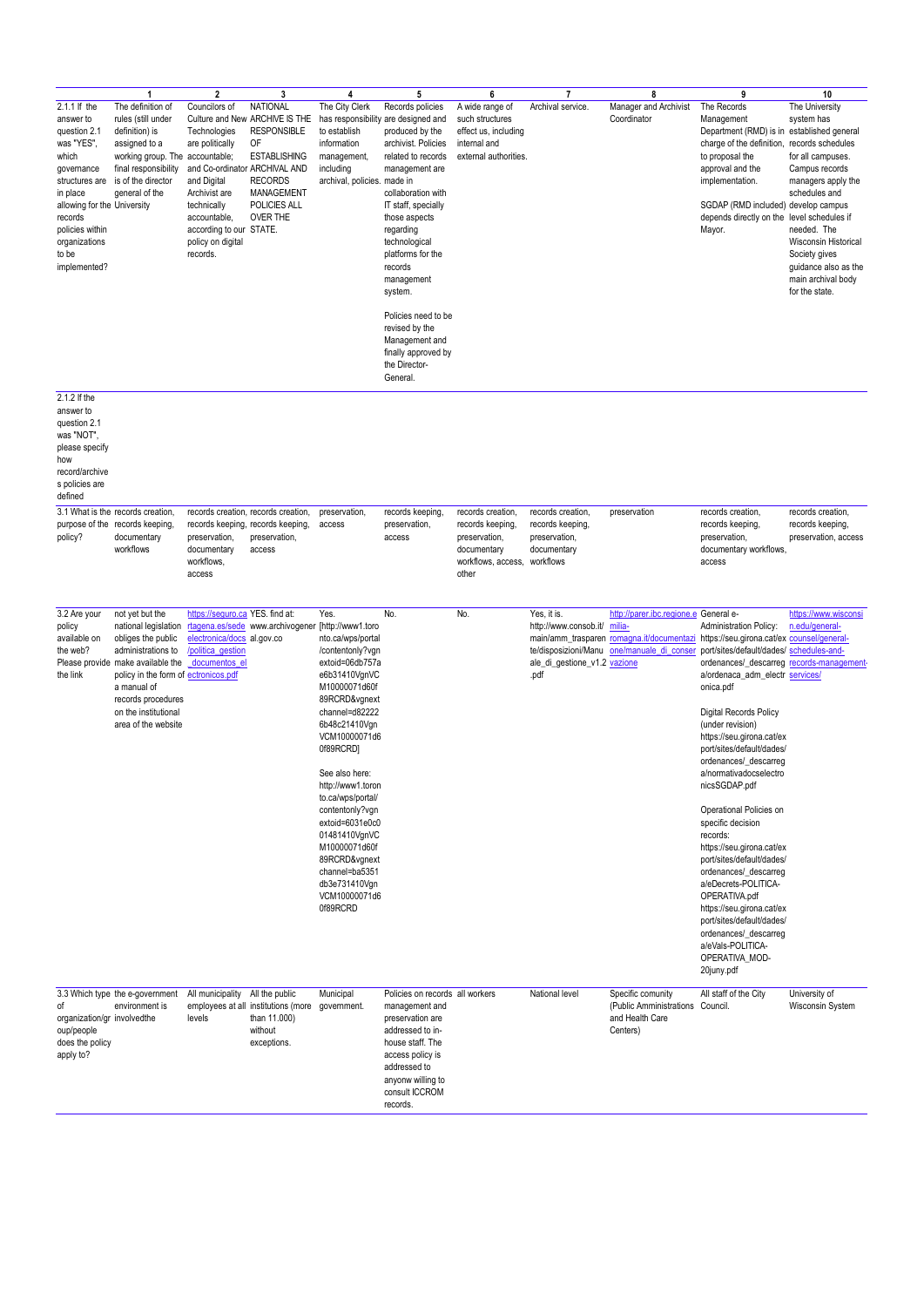|                                                                                                                                                                                                                                                                 | $\overline{1}$                                                                                                                                                                                                                                                                                                                                                                                | $\overline{\mathbf{2}}$                                                                                                                                                                                                   | 3                                                                                                                                                                                                                                                                                                           | 4                                                                                                                                                                                                                                                                                                                                                                                               | 5                                                                                                        | 6                                                                                                | $\overline{7}$                                                                                                                                                                                                                                                                   | 8                                                                                                                                                                                                                                                                                                                                                                                                                                                                                                                                                                                                                                  | 9                                                                                                                                                                                                                                                                                                                                                                                                                                                                                                                                                  | 10                                                                                                 |
|-----------------------------------------------------------------------------------------------------------------------------------------------------------------------------------------------------------------------------------------------------------------|-----------------------------------------------------------------------------------------------------------------------------------------------------------------------------------------------------------------------------------------------------------------------------------------------------------------------------------------------------------------------------------------------|---------------------------------------------------------------------------------------------------------------------------------------------------------------------------------------------------------------------------|-------------------------------------------------------------------------------------------------------------------------------------------------------------------------------------------------------------------------------------------------------------------------------------------------------------|-------------------------------------------------------------------------------------------------------------------------------------------------------------------------------------------------------------------------------------------------------------------------------------------------------------------------------------------------------------------------------------------------|----------------------------------------------------------------------------------------------------------|--------------------------------------------------------------------------------------------------|----------------------------------------------------------------------------------------------------------------------------------------------------------------------------------------------------------------------------------------------------------------------------------|------------------------------------------------------------------------------------------------------------------------------------------------------------------------------------------------------------------------------------------------------------------------------------------------------------------------------------------------------------------------------------------------------------------------------------------------------------------------------------------------------------------------------------------------------------------------------------------------------------------------------------|----------------------------------------------------------------------------------------------------------------------------------------------------------------------------------------------------------------------------------------------------------------------------------------------------------------------------------------------------------------------------------------------------------------------------------------------------------------------------------------------------------------------------------------------------|----------------------------------------------------------------------------------------------------|
| 3.4 What<br>collaborative<br>efforts (either<br>internal,<br>among units of records<br>the<br>organization,<br>or external, in<br>collaboration<br>with other<br>organizations<br>or teams of<br>experts) are<br>made to<br>design and<br>establish a<br>policy | the working group<br>for the policy<br>includes: the<br>responsible for the with our New<br>management of the Department<br>university, the<br>director of the<br>administrative<br>services and the<br>ICT service<br>director. An expert<br>(professor of RM at<br>the University) is<br>involved as<br>consultant                                                                          | Policy was<br>defined in<br>collaboration<br>Technologies                                                                                                                                                                 | We work together<br>the IT Ministry,<br><b>Public Function</b><br>Department,<br>Transparency<br>Secretariat of<br>Presidency, and<br>institutions of<br>state control. We<br>be part of<br>international<br>projects about<br>Records<br>Management (CIA<br>Latin American<br>Branch) and<br>Eurosocial.   | Archives policies Units of the<br>are established<br>in collaboration<br>with<br>- other units of<br>the organization<br>responsible for<br>records<br>management<br>and information<br>standards;<br>- corporate<br>information and<br>technology staff<br>for<br>insfrastructure;<br>- other archival<br>organizations,<br>e.g., the<br><b>Canadian Rules</b><br>for Archival<br>Description. | involved in<br>designing policies, not - we adapt.<br>as well as external<br>advice may be<br>requested. | requirements come Interna units<br>organization can be in, we create policy<br>- they approve or |                                                                                                                                                                                                                                                                                  | Among units of the<br>organization, in<br>collaboration with other<br>external team of<br>experts, and<br>Soprintendenza<br>Archivistica of Emilia-<br>Romagna                                                                                                                                                                                                                                                                                                                                                                                                                                                                     | Mainly the IT<br>Department, with the<br>collaboration of General that writes schedules<br>Secretary's Office of the cooperatively.<br>City Council.                                                                                                                                                                                                                                                                                                                                                                                               | We have a System<br>level records council                                                          |
| $3.5$ is the<br>policy<br>interoperable<br>i.e.<br>transferable/ap<br>plicable to<br>other<br>organizations<br>in any way?                                                                                                                                      | Yes                                                                                                                                                                                                                                                                                                                                                                                           | Yes                                                                                                                                                                                                                       | Yes                                                                                                                                                                                                                                                                                                         | Yes                                                                                                                                                                                                                                                                                                                                                                                             | Yes                                                                                                      | No                                                                                               | No                                                                                                                                                                                                                                                                               | Yes                                                                                                                                                                                                                                                                                                                                                                                                                                                                                                                                                                                                                                | Yes                                                                                                                                                                                                                                                                                                                                                                                                                                                                                                                                                | No                                                                                                 |
| 3.6 Which<br>standards<br>have been<br>used for the<br>production of<br>the policy?                                                                                                                                                                             | <b>ISO 14721 (OAIS</b><br>model), ISO 15489 (OAIS model),<br>(Records<br>management), ISO (Records<br>16363 (Audit and<br>certification of<br>trustworthy digital<br>repositories), ISO<br>23081 (Metadata<br>for records<br>management), ISO repositories),<br>27001 (Security),<br><b>UNI 11386</b><br>(SInCRO - Italian<br>standard for<br>interoperability and ISO 30300<br>preservation) | ISO 14721<br>ISO 15489<br>management),<br>ISO 16363<br>(Audit and<br>certification of<br>trustworthy<br>digital<br>ISO 23081<br>(Metadata for<br>records<br>management),<br>(Management<br>systems for<br>records), Other | ISO 14721 (OAIS Other<br>model), ISO<br>15489 (Records<br>management),<br>ISO 16363 (Audit<br>and certification of<br>trustworthy digital<br>repositories), ISO<br>23081 (Metadata<br>for records<br>management),<br><b>ISO 27001</b><br>(Security), ISO<br>30300<br>(Management<br>systems for<br>records) |                                                                                                                                                                                                                                                                                                                                                                                                 | ISO 14721 (OAIS<br>model), ISO 15489<br>(Records<br>management),<br>Other                                | Other                                                                                            | ISO 14721 (OAIS<br>model), ISO 15489<br>(Records<br>management), ISO<br>23081 (Metadata for<br>records<br>management), ISO<br>27001 (Security), ISO trustworthy digital<br>UNI 11386 (SInCRO - management), UNI<br>Italian standard for<br>interoperability and<br>preservation) | ISO 14721 (OAIS<br>model), ISO 15386<br>(Dublin Core), ISO<br>15489 (Records<br>management), ISO<br>16363 (Audit and<br>certification of<br>30300 (Management repositories), ISO 23081<br>systems for records), (Metadata for records<br>11386 (SInCRO - Italian<br>standard for<br>interoperability and<br>preservation)                                                                                                                                                                                                                                                                                                          | ISO 15489 (Records<br>management)<br>Other:                                                                                                                                                                                                                                                                                                                                                                                                                                                                                                        | Other                                                                                              |
| 3.6.1 In case<br>you answered<br>"other" on<br>question 3.5<br>please specify:                                                                                                                                                                                  |                                                                                                                                                                                                                                                                                                                                                                                               | ISO 26122,<br>Spanish<br>Interoperability<br>Technical<br>Standards<br>(NTIs), UNE<br>139803:2012.<br>Requisitos de<br>Accesibilidad<br>para contenidos<br>en la web.                                                     | Colombia has<br>adopted many<br>other Standars.<br>Find at:<br>www.archivogener<br>al.gov.co                                                                                                                                                                                                                | None.                                                                                                                                                                                                                                                                                                                                                                                           | <b>InterPARES</b><br>recommendations<br>and outcomes.                                                    | Government<br>required policies                                                                  |                                                                                                                                                                                                                                                                                  | ETSI TS 101 533-1<br>(Electronic Signature ad Interoperability<br>Infrastructures ESI; Data Standard for E-<br>Security; Part 1:<br>Requirementes for<br>Implementation and<br>Management)<br>ETSI TS 101 533-2<br>(Technical report,<br><b>Electronic Signatures</b><br>and Infrastructures ESI;<br>Systems Security; Part<br>2: Guidelines for<br>Assessors)<br>ICA - ISAD (G): General<br>International Standard<br><b>Archival Description</b><br>LTO4 (standard open; è<br>tecnologia di storage di<br>dati su nastro)<br><b>SAML</b> (Security<br>Assertion Markup<br>Language)<br><b>SQL (Structured Query</b><br>Language) | Spanish Technical<br>Preservation Systems  Document Management professional<br>Policies<br>http://administracionele retention of records<br>ctronica.gob.es/pae_Ho related to accredited<br>me/dms/pae_Home/doc programs (i.e.<br>umentos/Estrategias/pa American Speech<br>e_Interoperabilidad_Inic and Hearing<br>io/e_Document_Manag Association)<br>ement_Policies_Interop<br>Information Preservation erability_Standard_NIF_<br>Spain/e-<br>Document%20Manage<br>ment%20Policies%20In<br>teroperability%20Stand<br>ard%20NIF%20Spain.p<br>df | We adhere to state<br>law, federal retention<br>requirements, and<br>organization<br>standards for |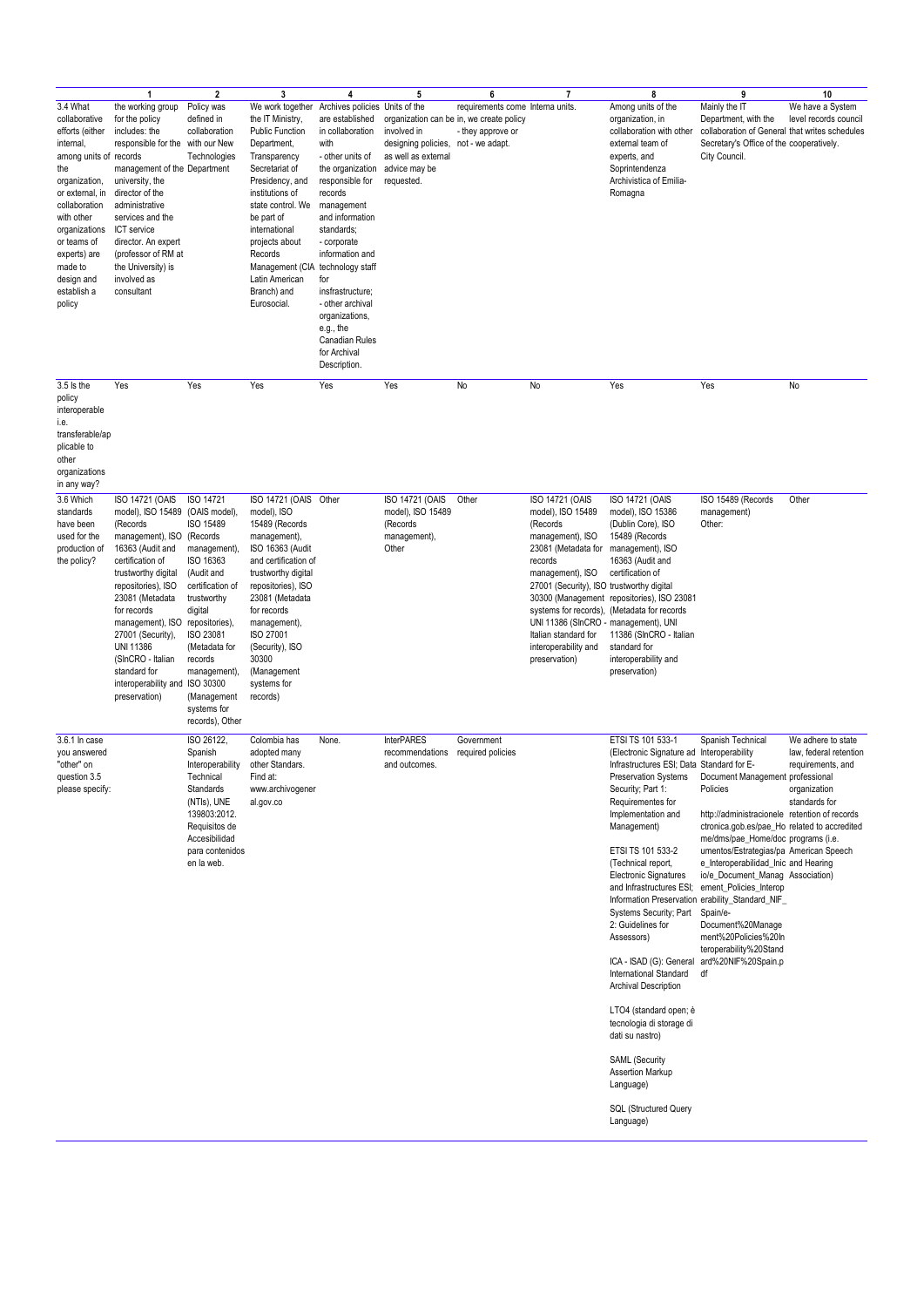|                                                                                                                                        | $\overline{1}$                                                                                        | $\overline{\mathbf{2}}$                                                     | 3                                                                                                                                                                                                                        | 4                                                                                                                                                                                                                                                            | 5                                                                                                                                                                 | 6                                                                                  | $\overline{7}$                                                                       | 8                                                                                                                                                                                                              | 9                                                                                                                                                                                                                                                                                                        | 10                                                               |
|----------------------------------------------------------------------------------------------------------------------------------------|-------------------------------------------------------------------------------------------------------|-----------------------------------------------------------------------------|--------------------------------------------------------------------------------------------------------------------------------------------------------------------------------------------------------------------------|--------------------------------------------------------------------------------------------------------------------------------------------------------------------------------------------------------------------------------------------------------------|-------------------------------------------------------------------------------------------------------------------------------------------------------------------|------------------------------------------------------------------------------------|--------------------------------------------------------------------------------------|----------------------------------------------------------------------------------------------------------------------------------------------------------------------------------------------------------------|----------------------------------------------------------------------------------------------------------------------------------------------------------------------------------------------------------------------------------------------------------------------------------------------------------|------------------------------------------------------------------|
| 3.7 When was still under<br>the policy<br>approved? By<br>whom?                                                                        | definition: the<br>director general<br>and the Senate will<br>be in charge for the<br>formal approval | January 2015,<br>approved by the approved by<br><b>City Council</b>         | The police es<br>Ministry of Culture various times.<br>and Boards of<br>Directors of<br>National Archives the nature of the access policy is<br>of Colombia,<br>which is leaded by Examples:<br>its General<br>Director. | Policies are<br>approved at<br>Approval is<br>dependent on<br>policy.<br>- the Archives<br>Acquisition<br>Policy was<br>approved by City<br>Council in 1999:<br>- the Wireless<br><b>Internet Access</b><br>Policy was<br>approved by the<br>City Archivist. | The records<br>management and<br>preservation<br>policies are still in a<br>drafting phase. The<br>under the process<br>of approval.                              | 2009 or so.<br>Government.                                                         | June, 2014.<br>Board approving by<br>proposal of archival<br>service.                | October 2014 by the<br>Manager<br>December 2014 by<br>AGID (Agenzia Italia<br>Digitale)                                                                                                                        | General e-<br>Administration Policy:<br>2011-04-18 by the<br>General Assembly of<br>Girona City Council<br>Digital Records Policy<br>(under revision): 2007-<br>04-09 by Committee<br>Government<br>Operational Policies on<br>specific decision<br>records: 2013 and 2014<br>by Committee<br>Government | UWS Board of<br>Regents 2008                                     |
| 3.8 Are there<br>specific<br>policies for<br>records<br>published on<br>the website or<br>social<br>networks<br>(facebook,<br>twitter, | No                                                                                                    | No                                                                          | Yes                                                                                                                                                                                                                      | No                                                                                                                                                                                                                                                           | Yes                                                                                                                                                               | No                                                                                 | Yes                                                                                  | Yes                                                                                                                                                                                                            | No                                                                                                                                                                                                                                                                                                       | Yes                                                              |
| 3.8.1. In case<br>you answered<br>"YES" on<br>question 3.8<br>do they<br>include:                                                      |                                                                                                       |                                                                             | dedicated<br>responsibility,<br>registration<br>system                                                                                                                                                                   |                                                                                                                                                                                                                                                              |                                                                                                                                                                   |                                                                                    | dedicated<br>responsibility,<br>registration system                                  | specific workflow, other                                                                                                                                                                                       |                                                                                                                                                                                                                                                                                                          |                                                                  |
| 3.8.2. Please<br>feel free to<br>provide more<br>details                                                                               |                                                                                                       |                                                                             |                                                                                                                                                                                                                          |                                                                                                                                                                                                                                                              |                                                                                                                                                                   |                                                                                    | The specific policies Guidelines for the<br>include a unique<br>register number of   | creation and the<br>metadata description of<br>archive log for record different kind of records<br>publices on website. (http://parer.ibc.regione.<br>emilia-<br>romagna.it/documentazi<br>one/documentazione) |                                                                                                                                                                                                                                                                                                          |                                                                  |
| 4.1 What kind<br>of records is<br>preserved?                                                                                           | textual, images,<br>datasets, email<br>messages,<br>metadata, websites dynamic                        | textual, images,<br>audio, video,<br>datasets,<br>databases.<br>metadata    | textual, images,<br>audio, video,<br>datasets, email<br>messages                                                                                                                                                         | textual, images,<br>audio, video,<br>datasets,<br>metadata,<br>websites                                                                                                                                                                                      | textual, images,<br>audio, video,<br>datasets, dynamic<br>databases, email<br>messages,<br>application/progra<br>m, metadata,<br>websites, social<br>media, other | textual, images,<br>datasets, email<br>messages,<br>application/progra<br>m, other | textual, images,<br>datasets, email<br>messages,<br>application/program,<br>metadata | textual, images, audio,<br>datasets, email<br>messages, metadata                                                                                                                                               | textual, images, audio,<br>video, datasets,<br>metadata, websites                                                                                                                                                                                                                                        | textual, images,<br>audio, video,<br>datasets, email<br>messages |
| 4.1.1. In case<br>you answered<br>"other" on<br>question 4.1,<br>please specify                                                        |                                                                                                       |                                                                             | Currently we are<br>working on<br>metadata,<br>websites and<br>social media<br>preservation.                                                                                                                             |                                                                                                                                                                                                                                                              | Drawings / plans                                                                                                                                                  | All relevant content                                                               |                                                                                      |                                                                                                                                                                                                                | Websites are preserved<br>by National Library of<br>Catalonia, by<br>agreement with the City<br>Council.                                                                                                                                                                                                 |                                                                  |
| 4.2 Are the<br>records<br>preserved<br>according to a<br>retention plan?                                                               | Yes                                                                                                   | Yes                                                                         | Yes                                                                                                                                                                                                                      | Yes                                                                                                                                                                                                                                                          | Yes                                                                                                                                                               | Yes                                                                                | No                                                                                   | Yes                                                                                                                                                                                                            | Yes                                                                                                                                                                                                                                                                                                      | Yes                                                              |
| 4.2.1 Please<br>specify the<br>prevalent<br>retention<br>period of the<br>records<br>preserved in<br>the repository                    | long term (more<br>than 20 years)                                                                     | than 20 years) than 20 years)                                               | long term (more long term (more                                                                                                                                                                                          | short term (up to long term (more<br>10 years)                                                                                                                                                                                                               | than 20 years)                                                                                                                                                    | long term (more<br>than 20 years)                                                  | 20 years)                                                                            | long term (more than long term (more than 20 short term (up to 10<br>years)                                                                                                                                    | years)                                                                                                                                                                                                                                                                                                   | long term (more than<br>20 years)                                |
| 4.3 Are there<br>specific<br>requirements<br>and/or<br>restrictions<br>given in<br>regards to the<br>preservation<br>activities?       | electronic formats,<br>metadata, access                                                               | electronic<br>formats,<br>persistent<br>identifiers,<br>metadata,<br>access | electronic formats, electronic<br>persistent<br>identifiers,<br>metadata, access, access<br>other                                                                                                                        | formats,<br>metadata,                                                                                                                                                                                                                                        | none                                                                                                                                                              | access, other                                                                      | electronic formats,<br>metadata, access                                              | electronic formats,<br>metadata, access                                                                                                                                                                        | electronic formats,<br>metadata, access                                                                                                                                                                                                                                                                  | other                                                            |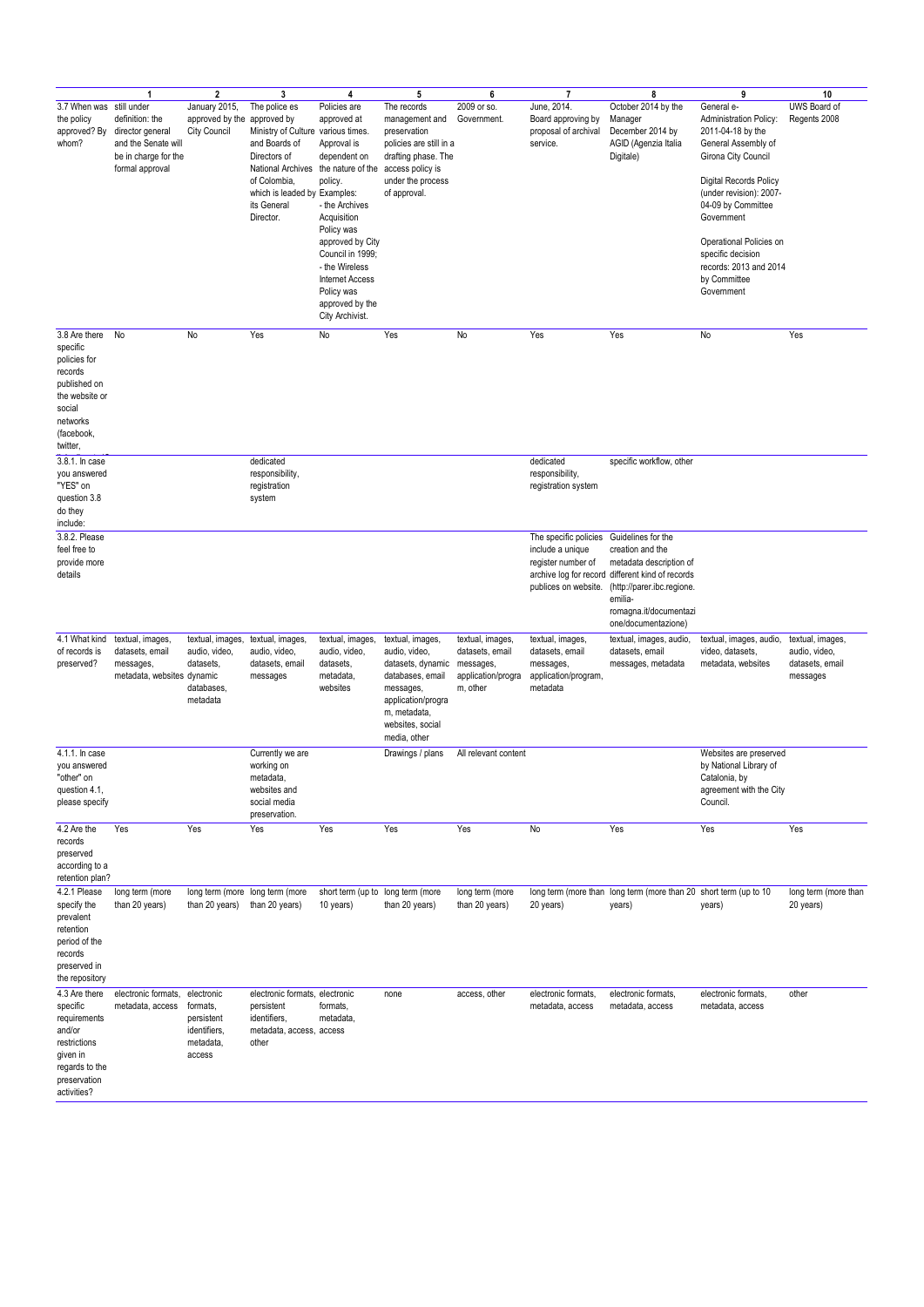|                                                                                                                    | 1                                                                                                                                                                                      | $\overline{\mathbf{2}}$                                                                                                                                                                                                                                                                                                                                                                                                                                                                                         | 3                                                                                                                                                                                                                                                                                         | 4                                                                                                                                                                                                                                                                                                                                               | 5                                                                                                                                                        | 6                                                                  | $\overline{7}$                                                                                                    | 8                                                                                                                                                 | 9                                                                                                                                                                                                                                                               | 10                                                                          |
|--------------------------------------------------------------------------------------------------------------------|----------------------------------------------------------------------------------------------------------------------------------------------------------------------------------------|-----------------------------------------------------------------------------------------------------------------------------------------------------------------------------------------------------------------------------------------------------------------------------------------------------------------------------------------------------------------------------------------------------------------------------------------------------------------------------------------------------------------|-------------------------------------------------------------------------------------------------------------------------------------------------------------------------------------------------------------------------------------------------------------------------------------------|-------------------------------------------------------------------------------------------------------------------------------------------------------------------------------------------------------------------------------------------------------------------------------------------------------------------------------------------------|----------------------------------------------------------------------------------------------------------------------------------------------------------|--------------------------------------------------------------------|-------------------------------------------------------------------------------------------------------------------|---------------------------------------------------------------------------------------------------------------------------------------------------|-----------------------------------------------------------------------------------------------------------------------------------------------------------------------------------------------------------------------------------------------------------------|-----------------------------------------------------------------------------|
| 4.3.1 If there<br>are specific<br>requirements<br>and/or<br>restrictions,<br>please provide<br>more<br>information | the Italian<br>legislation in this<br>area is very<br>detailed (recently<br>approved in 2013)                                                                                          | Standardized<br>formats,<br>preservation<br>planning,<br>including<br>watchers to<br>automatically<br>check sets of<br>rules to detect<br>problems,<br>security and<br>access<br>restrictions with<br>a high level of<br>granularity, use<br>of the national<br>metadata<br>schema for<br>recordkeeping.<br>Particularly,<br>conformance<br>with the National<br>Framework of<br>Security and the<br>National<br>Framework for<br>Interoperability,<br>as well as<br>Interoperability<br>Technical<br>Standards | Colombian<br>Government has<br>approved recently established by<br>regulations about<br>digital<br>preservations<br>besides to adopt<br>ISO standards.                                                                                                                                    | The metadata<br>standard<br>the Canadian<br>Rules for<br>Archival<br>Description is<br>required.<br>Formats are set<br>for digital<br>images. I do not<br>know the specific<br>requirements<br>and/or<br>restrictions for<br>online access to<br>unusual digital<br>content, e.g.,<br>large files, large<br>images (photos,<br>drawings, maps). | Preservation<br>actions still need to voluminous<br>be implemented.                                                                                      | Numerous and<br>requirements.                                      | Not cryptography<br>system for the<br>document.<br>Principal metadata<br>must be defined.                         | the Italian legislation<br>about recordkeeping<br>and digital presevation<br>is very detailed since<br>2000 and recently<br>updated (2013 - 2015) | The electronic formats<br>accepted by the City<br>Council, the metadata<br>for preserving and<br>managing records and<br>the level of restriction to<br>their access and<br>interaction are defined<br>by the RMD in<br>collaboration wit the IT<br>Department. | The State has strict<br>rules on personally-<br>identifiable<br>information |
| relationship<br>between the<br>archives and<br>the records<br>creator(s)?                                          | 4.4 What is the the director of the<br>archival sector is<br>involved in the<br>policy but the<br>cooperation is not<br>very active, at the<br>moment                                  | Since the New<br>Technologies<br>Department has guidelines,<br>the control over<br>all the creation<br>systems in the<br>city, we only<br>have<br>relationships<br>with this<br>Department                                                                                                                                                                                                                                                                                                                      | We provide to<br>them regulations.<br>standards,<br>training, and we<br>monitor and<br>supervise its<br>practicals and<br>compliance<br>regulations. We<br>also can punish<br>with fines to al<br>publics institutions sometimes also<br>if they don't<br>comply with our<br>regulations. | staff generally<br>work through the consulted and<br>retention<br>schedules and<br>records<br>management<br>staff (in the case preservation<br>of government<br>records) and with<br>donors directly<br>(who are<br>creators) for<br>private records.                                                                                           | Indirect. Archives In general, records<br>creators are<br>involved in records whole is<br>management<br>issues. They are<br>less involved in<br>aspects. | creators are<br>responsible -<br>organization as a<br>responsible. | Strong collaboration<br>in defining the<br>requirements and<br>records creation<br>rules for the<br>preservation. | Defining the<br>requirements of record<br>submission and<br>increasing the<br>documentation,<br>coordination of the<br>whole process.             | RMD defines the<br>policies, but records<br>creator give the<br>information needed for<br>a better knowledge of<br>the functions.<br>transactions and<br>records, and also of the<br>specific legal<br>regulations.                                             | We play catch-up<br>most of the time due<br>to staff limitations.           |
| 5.1 Who is<br>es policy<br>according to<br>their specific<br>nature?                                               | the director general Counsilors of<br>responsible for of the University<br>implementing a with the support of Technologies:<br>records/archiv the director of the<br><b>RM</b> service | responsible for<br>implementation<br>of the policy in<br>all the<br>departments.<br>Head of each<br>department:<br>responsible for<br>implementation<br>in his/her<br>department<br>All the<br>employees:<br>responsible<br>according to<br>their duties<br>Archives and<br>New<br>Technologies<br>Department:<br>responsible for<br>systems design,<br>creation,<br>keeping and<br>preservation                                                                                                                | The policies must I don't<br>Culture and New be implementing<br>by archival<br>institutions,<br>archivists and<br>record managers,<br>and also all staff.                                                                                                                                 | understand the<br>question.                                                                                                                                                                                                                                                                                                                     | The archivist, in<br>collaboration with<br>the records creator.                                                                                          | all workers                                                        | keeping.                                                                                                          | Records creation and Archivist coordinator                                                                                                        | The Records<br>Management<br>Department and the IT<br>Department.                                                                                                                                                                                               | University archivist                                                        |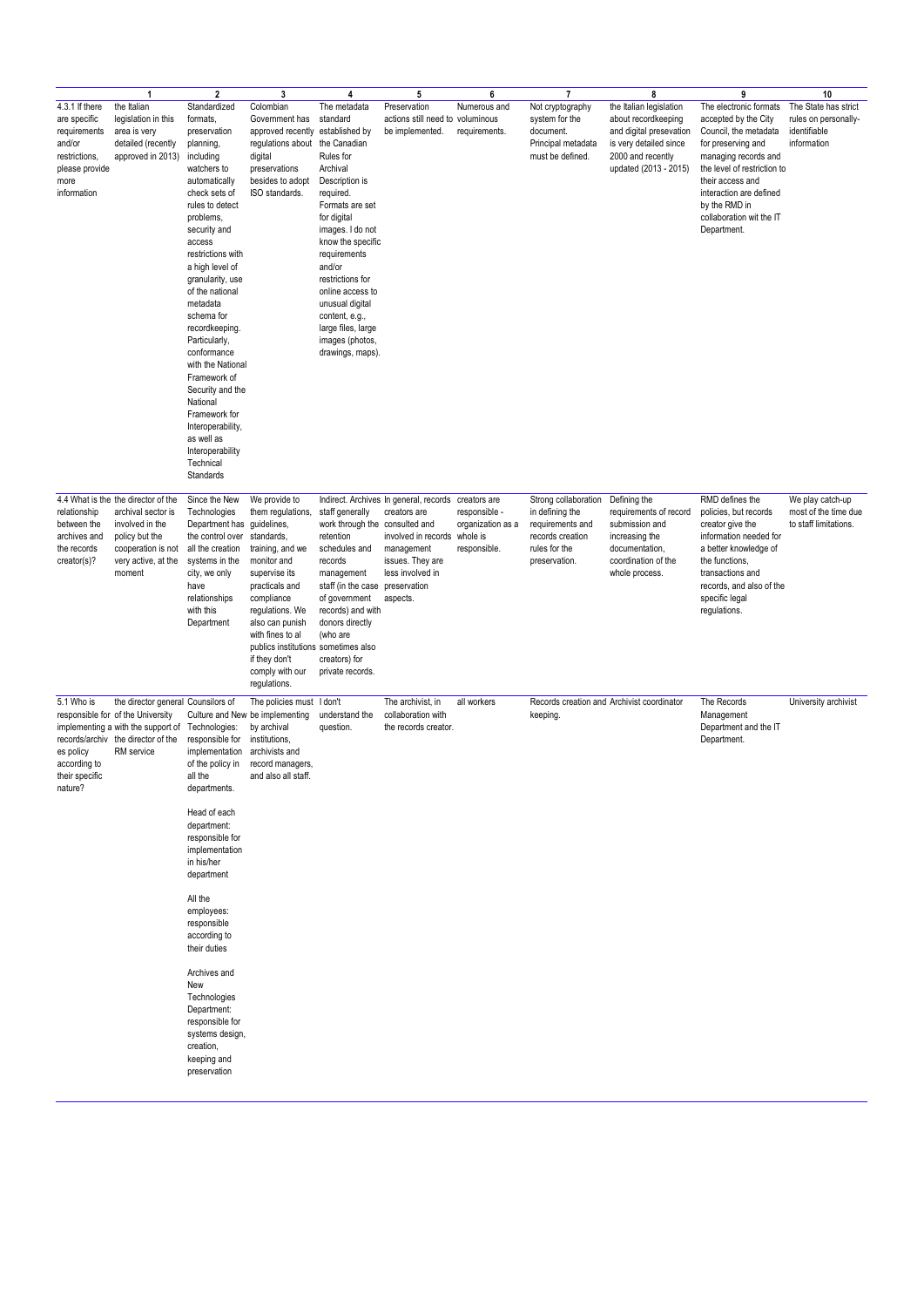|                                                                                                                                                                                                                                                               | $\mathbf{1}$                                                                                                                                                                                                                                                                                                                                                                                                                                                                                      | $\overline{\mathbf{2}}$                                                                         | 3                                                                                                                                                                                                                                                                                                                                                                                                                                                                                 | $\overline{4}$                                                                                                                                                                                                                                                                                                                                                                                                                                                                                                                                                                              | 5                                                                                                                                                                                                                                                                                                                                                                                          | 6                                                                                                                                                                                                                                                                                                 | $\overline{7}$                                                                                                                     | 8                                                                                                                                                                            | 9                                                                                                                                                                                                                                                                                                                                                                                                                                                                                                                                                        | 10                                |
|---------------------------------------------------------------------------------------------------------------------------------------------------------------------------------------------------------------------------------------------------------------|---------------------------------------------------------------------------------------------------------------------------------------------------------------------------------------------------------------------------------------------------------------------------------------------------------------------------------------------------------------------------------------------------------------------------------------------------------------------------------------------------|-------------------------------------------------------------------------------------------------|-----------------------------------------------------------------------------------------------------------------------------------------------------------------------------------------------------------------------------------------------------------------------------------------------------------------------------------------------------------------------------------------------------------------------------------------------------------------------------------|---------------------------------------------------------------------------------------------------------------------------------------------------------------------------------------------------------------------------------------------------------------------------------------------------------------------------------------------------------------------------------------------------------------------------------------------------------------------------------------------------------------------------------------------------------------------------------------------|--------------------------------------------------------------------------------------------------------------------------------------------------------------------------------------------------------------------------------------------------------------------------------------------------------------------------------------------------------------------------------------------|---------------------------------------------------------------------------------------------------------------------------------------------------------------------------------------------------------------------------------------------------------------------------------------------------|------------------------------------------------------------------------------------------------------------------------------------|------------------------------------------------------------------------------------------------------------------------------------------------------------------------------|----------------------------------------------------------------------------------------------------------------------------------------------------------------------------------------------------------------------------------------------------------------------------------------------------------------------------------------------------------------------------------------------------------------------------------------------------------------------------------------------------------------------------------------------------------|-----------------------------------|
| 5.2 Are there<br>policy? If yes,<br>which kind of<br>professional<br>profiles are in<br>place?                                                                                                                                                                | yes: a professional Yes. See above<br>responsibilities should be in place,<br>assigned in the even if - at the<br>moment - the<br>person in charge<br>has not a formal<br>qualification (but a<br>strong experience<br>in the field)                                                                                                                                                                                                                                                              |                                                                                                 | first to highest<br>management<br>level, secondly to responsibilities<br>all staff and finally<br>to archivists an<br>records<br>managers.                                                                                                                                                                                                                                                                                                                                        | Some policies<br>have specific<br>assigned.<br>Published<br>policies are<br>directed to<br>members of the<br>general public<br>and as such do<br>not generally<br>make reference<br>to professional<br>profiles.                                                                                                                                                                                                                                                                                                                                                                            | The policy for<br>records<br>management<br>assigns<br>responsabilities to:<br>All Personnel,<br>Office/Department/<br>Programme Head,<br>Records Centre<br>and Historical<br>Archives staff,<br>Governance.<br>The policy for<br>digital preservation<br>assigns<br>responsabilities to:<br>All Personnel,<br>Records Centre<br>and Historical<br>Archives staff, IT<br>staff, Governance. | all workers - plus<br>special positions<br>identified by<br>government.                                                                                                                                                                                                                           | Yes, there are<br>IT and records<br>management<br>profiles.                                                                        | Yes, the Policy defines<br>and assignes a specific<br>responsability in charge<br>of a qualified archivist<br>with a strong experience profile. However, the<br>in the field | The responsibilities are Archivist is required<br>defined on the<br>departments, not for a<br>specific professional<br>Catalan Law of<br>Archives and Records<br>Management obliges<br>that the administrator of<br>a RMS (or ERMS) must<br>be an archivist/records<br>manager.                                                                                                                                                                                                                                                                          | to hold MLS                       |
| 5.3 Are there<br>any policy<br>updating<br>mechanisms in<br>place?                                                                                                                                                                                            | yes: each 2 years<br>the policy has to be periodically<br>revised                                                                                                                                                                                                                                                                                                                                                                                                                                 | Yes. It will be<br>reviewed                                                                     | Yes, thought the<br>advice councils of development<br>archives (37)<br>distribute en<br>several regions of Toronto's<br>the country. In<br>addition, there are chapter 217<br>Committees<br>conformed by<br>experts, who era<br>in-charged of<br>analyzing best<br>practices comes<br>from developed<br>countries and ISO;<br>there are<br>mechanisms for<br>interested persons<br>to participate in<br>then update our<br>standards<br>(transparency)<br>through the<br>website. | Yes. The policy<br>framework is<br>established by<br>Municipal Code,<br>[http://www.toront<br>o.ca/legdocs/mu<br>nicode/1184_217<br>.pdf].                                                                                                                                                                                                                                                                                                                                                                                                                                                  | Not exactly. The<br>draft policies<br>recommend to be<br>updated every 2-4<br>years.                                                                                                                                                                                                                                                                                                       | Yes                                                                                                                                                                                                                                                                                               | Yes, there are.<br>on updating system<br>and records<br>management.                                                                | No, the policy is subject<br>In general it depends of periodical revision in<br>case of necessity                                                                            | General e-<br><b>Administration Policy</b><br>no.<br><b>Digital Records Policy</b><br>is now under revision<br>and the law specify<br>periodical revisions, so<br>the new policy will<br>include it.<br>Operational policies<br>include the obligation to<br>be revised and updated<br>each 5 years.                                                                                                                                                                                                                                                     | Susnset law for<br>schedules      |
| 5.4 What are<br>for ensuring<br>that all the<br>concerned<br>parties are<br>aware of,<br>comprehend<br>and apply the policy from a<br>checks if<br>involved<br>parties follow<br>the<br>guidelines/poli<br>cy? What<br>don't follow the of the RKS<br>policy? | a training initiative<br>the procedures will be developed;<br>the archival Agency procedure.<br>(Soprintendenza<br>archivistica per il<br>Lazio) is formally in accomplish<br>charge to verify the rules defined by to verify<br>compliance of the the Archives,<br>records/archiv general point of<br>es policy? Who view. Within the<br>university the<br>obligation to follow<br>the policy will be<br>verified by the<br>central<br>administration and<br>happens if they the staff in charge | There is not a<br>disciplinary<br>Simply, if<br>records do not<br>this does not<br>accept them. | <b>National Archives</b><br>of Colombia<br>monitor and<br>supervise publics<br>institutions<br>archival practices<br>compliance<br>regulations and<br>punish with fines<br>to al publics<br>institutions if they<br>don't comply with<br>our regulations.<br>We have a<br>department in<br>charge of this<br>responsibility.                                                                                                                                                      | Responsibilities<br>for<br>comprehending<br>and applying<br>records/archives staff. The office<br>policies are set<br>out in the<br>Information<br>Management<br>Accountability<br>Policy<br>[http://www1.toro_not followed.<br>nto.ca/City%20O<br>f%20Toronto/City<br>%20Clerks/Corp<br>orate%20Informa<br>tion%20Manage<br>ment%20Service<br>s/Files/pdf/l/IMAP<br>%20Version%20<br>1.pdf.<br>Implementing<br>information<br>management<br>policies is a<br>responsibility<br>shared by the<br>City Clerk's<br>Office with heads<br>of business<br>divisions and the<br>Chief Information | Policies are<br>distributed as<br>Administrative<br>Circulars to all<br>that has originated<br>the policy should<br>verify if it is<br>followed by parties. verification.<br>No penalties apply<br>in case the policy is Every one is                                                                                                                                                      | Lots of questions in The Manual with<br>one. Training,<br>periodic<br>awareness, the<br>people are asked<br>to ask questions -<br>scenario-based<br>training with<br>checked by<br>periodic processes -<br>audits - testing -<br>etc.<br>Don;t follow policy<br>you are fired and.or<br>arrested. | formal approval and<br>internal distribution<br>and training.<br>Samples control for<br>applying policy,<br>without other actions. | Specific practical<br>activities for checking<br>the following of the<br>policy                                                                                              | Communication with<br>each head of<br>department is very<br>important, mainly for<br>approved decisions.<br>However, training the<br>staff is absolutely<br>indispensable.<br>The City Council has an<br>unique RMS, so to do<br>audits is not complex.<br>The RMS is at the same<br>time the platform to<br>manage administrative<br>workflows. So, it is not<br>possible to get an<br>approval in a process if<br>the policy is not<br>followed. Another very<br>effective control is the<br>acceptation or not<br>transfers o disposal of<br>records. | None, we'd like to<br>create some |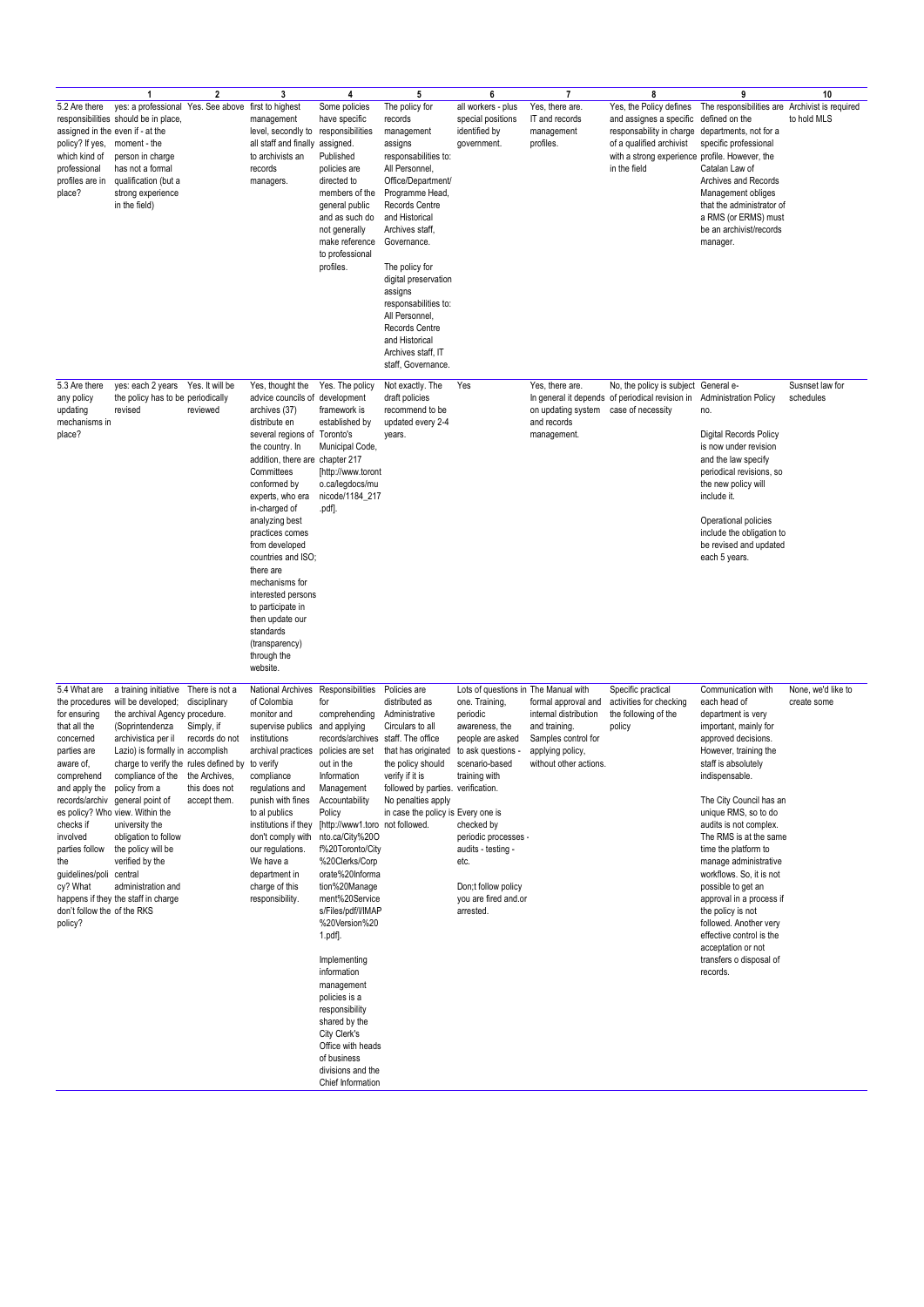|                                                                                                                                                                                              | 1                                                                                                                                                                                | $\mathbf{2}$                                                                                                                     | 3                                                                                                                                                                                                                                                                                                                      | 4                                                                                                                                                                                                                                                              | 5                                                                                | 6                                                                                                                             | $\overline{7}$                                                                        | 8                                                                                                                          | 9                                                                                                                                                                                                                                   | 10                                                                                        |
|----------------------------------------------------------------------------------------------------------------------------------------------------------------------------------------------|----------------------------------------------------------------------------------------------------------------------------------------------------------------------------------|----------------------------------------------------------------------------------------------------------------------------------|------------------------------------------------------------------------------------------------------------------------------------------------------------------------------------------------------------------------------------------------------------------------------------------------------------------------|----------------------------------------------------------------------------------------------------------------------------------------------------------------------------------------------------------------------------------------------------------------|----------------------------------------------------------------------------------|-------------------------------------------------------------------------------------------------------------------------------|---------------------------------------------------------------------------------------|----------------------------------------------------------------------------------------------------------------------------|-------------------------------------------------------------------------------------------------------------------------------------------------------------------------------------------------------------------------------------|-------------------------------------------------------------------------------------------|
| 5.5 Who is<br>records<br>management<br>and<br>preservation?                                                                                                                                  | the responsible for Archives and<br>responsible for the specific service New                                                                                                     | Technologies<br>Department                                                                                                       | The Division of<br>Heritage<br>Documentary who management<br>is supported by IT<br>Division.                                                                                                                                                                                                                           | Implementing<br>information<br>policies is a<br>responsibility<br>shared by the<br>City Clerk's<br>Office with heads<br>of business<br>divisions and the<br>Chief Information<br>Officer<br>(Information and<br>Technology<br>Division).                       | The archivist.                                                                   | every creator and<br>those with<br>repositories.                                                                              | Administration and IT Management and<br>Officer.                                      | archivist coordinator                                                                                                      | RMD with the<br>collaboration of IT<br>Department.                                                                                                                                                                                  | <b>University Archives</b>                                                                |
| 5.6 Are there<br>any existing<br>legal<br>requirements<br>for the policy,<br>e.g. on a<br>national layer?                                                                                    | legislation on the<br>records creation,<br>legislation on the<br>records<br>preservation,<br>legislation on<br>privacy/access                                                    | legislation on<br>the records<br>creation,<br>legislation on<br>the records<br>preservation,<br>legislation on<br>privacy/access | legislation on the<br>records creation,<br>legislation on the<br>records<br>preservation,<br>legislation on<br>privacy/access                                                                                                                                                                                          | legislation on the none<br>records<br>preservation,<br>legislation on<br>privacy/access                                                                                                                                                                        |                                                                                  | legislation on the<br>records creation,<br>legislation on the<br>records<br>preservation,<br>legislation on<br>privacy/access | legislation on the<br>records creation,<br>legislation on the<br>records preservation | legislation on the<br>records creation,<br>legislation on the<br>records preservation,<br>legislation on<br>privacy/access | legislation on the<br>records creation,<br>legislation on the<br>records preservation,<br>legislation on<br>privacy/access                                                                                                          | legislation on the<br>records preservation,<br>legislation on<br>privacy/access           |
| 5.7 ls the<br>policy<br>connected and<br>integrated with<br>a risk<br>assessment<br>document?                                                                                                | No                                                                                                                                                                               | No                                                                                                                               | Yes                                                                                                                                                                                                                                                                                                                    | No                                                                                                                                                                                                                                                             | No                                                                               | Yes                                                                                                                           | No                                                                                    | Yes                                                                                                                        | No                                                                                                                                                                                                                                  | No                                                                                        |
| 5.8 To what<br>extent do<br>existing<br>policies,<br>procedures,<br>and standards<br>currently<br>control or<br>influence<br>records<br>creation,<br>maintenance,<br>preservation or<br>use? | they should be very Policy has been To all publics<br>important<br>specifically with<br>reference to the<br>decisions related to recent to know<br>the digitization<br>processes | designed with<br>this aim,<br>results                                                                                            | institutions,<br>private<br>although it is too organizations, and example, most<br>in any cases<br>officials and<br>citizens.                                                                                                                                                                                          | Difficult to<br>answer this<br>question. For<br>digital records<br>are created using<br>applications from<br>the Microsoft<br>Office Suite.<br>however there is<br>no standard that<br>requires records<br>to be created in<br>such formats.<br>An approach to | The<br>implementation of<br>policies is going<br>slowly.                         | The policies<br>identify them,<br>procedures carry<br>them out,<br>standards guide<br>implementation.                         | A good extent.                                                                        |                                                                                                                            | The policies and<br>procedures have an<br>impact on the all of<br>activities of City<br>Council. It is not<br>possible to create<br>records out of the RMS,<br>thus, creation and<br>maintenance is<br>reasonably under<br>control. | We try to adhere to<br>our schedules, but<br>don't have the staff<br>to do much training. |
|                                                                                                                                                                                              |                                                                                                                                                                                  |                                                                                                                                  |                                                                                                                                                                                                                                                                                                                        | assessing<br>implementation<br>at the level of<br>business division<br>is in<br>development.                                                                                                                                                                   |                                                                                  |                                                                                                                               |                                                                                       |                                                                                                                            |                                                                                                                                                                                                                                     |                                                                                           |
| 5.9 Who is<br>auditing the<br>of the<br>records/archiv<br>es policy?                                                                                                                         | The<br>responsible for Soprintendenza<br>archivistica per il<br>implementation Lazio (Ministry for<br>cultural heritage)                                                         | Councilors of<br>Technologies.<br>They delegate in function of<br>Archives                                                       | National Archives There is no<br>Culture and New of Colombian has specific audit<br>the exclusive<br>monitoring<br>compliance with<br>the legislation<br>through the<br>Subdirectorate of<br>National Archives, shared by the<br>along with the<br>Regional Councils Office with heads<br>Archives (37<br>established) | responsibility<br>established. As<br>noted above,<br>implementation<br>of appropriate<br>policies is a<br>responsibility<br>City Clerk's<br>of business<br>divisions and the<br>Chief Information<br>Officer<br>(Information and<br>Technology<br>Division).   | The archivist. No<br>external body is<br>responsible for this. done periodically | Internal and<br>external audits are<br>by policy-identified<br>parties                                                        | Archival service.                                                                     | Management and<br>archivist Coordinator                                                                                    | Records Management No one<br>Department.                                                                                                                                                                                            |                                                                                           |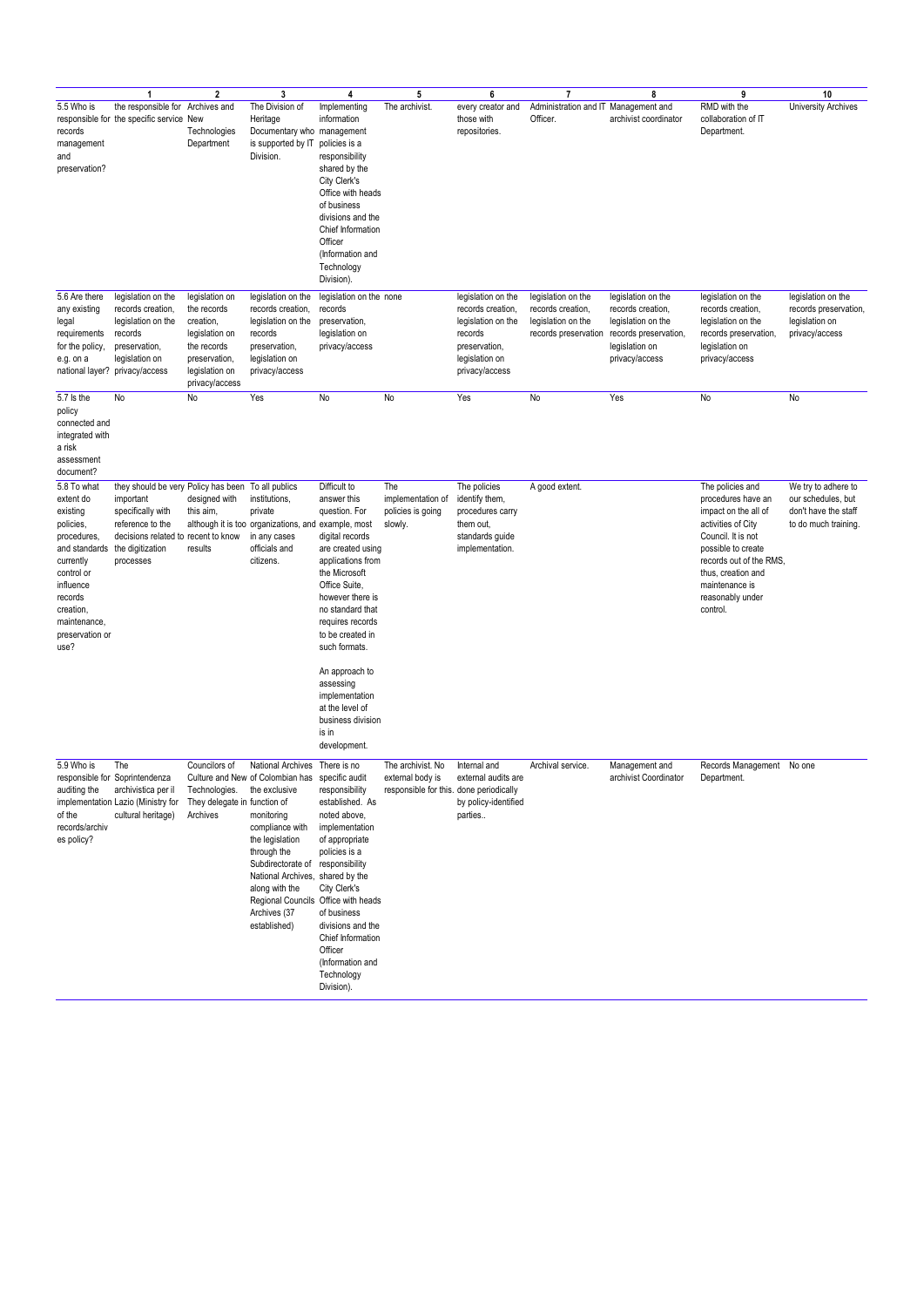|                | 2                              | 3                                              |                  | 5 | 6 |                        | 8 | 9                        | 10 |
|----------------|--------------------------------|------------------------------------------------|------------------|---|---|------------------------|---|--------------------------|----|
| 6.1 Please,    | We have just                   | We publish                                     | Note that the    |   |   | It is relevance for    |   | We start to have some    |    |
| feel free to   | issued our                     | technical                                      | Archives         |   |   | defining an efficient  |   | problems with the use    |    |
| give any other | policy. We do                  | quidelines to                                  | program is       |   |   | preservation policy.   |   | of some external         |    |
| information    | not have enough facilitate the |                                                | separate from    |   |   | the applying of a      |   | platforms used in        |    |
| which may be   |                                | data yet, but we implementation of the Records |                  |   |   | records continuum      |   | collaboration with other |    |
| of relevance   | will be glad to                | the policy, which                              | Management       |   |   | approach in the        |   | Public Administrations.  |    |
|                | provide more                   | is available on the program at the             |                  |   |   | entire life cycle of   |   | Normally, these          |    |
|                | information                    | website in digital                             | City of Toronto. |   |   | archives and records.  |   | platforms are            |    |
|                | when available.                | format. We work                                | Where possible,  |   |   | However this           |   | maintained by the        |    |
|                |                                | with national                                  | the preceding    |   |   | applying has saccess   |   | superior level of Public |    |
|                |                                | standardization                                | responses refer  |   |   | if it is implemented   |   | Administration           |    |
|                |                                | body to                                        | to the Archives  |   |   | by a project           |   | according their          |    |
|                |                                | standardize                                    | program          |   |   | management             |   | competences.             |    |
|                |                                | international                                  | specifically.    |   |   | approach in order to   |   |                          |    |
|                |                                | standards for                                  | Where that was   |   |   | cobine several         |   | In these cases the local |    |
|                |                                | records and                                    | not possible, a  |   |   | disciplines of records |   | administration is a bit  |    |
|                |                                | document                                       | broader context  |   |   | management.            |   | "unprotected", because   |    |
|                |                                | management. The has been used to               |                  |   |   |                        |   | not always the policies  |    |
|                |                                | Direction of E-                                | respond.         |   |   |                        |   | have the same            |    |
|                |                                | govenmet is                                    |                  |   |   |                        |   | objectives, and worst,   |    |
|                |                                | following our                                  |                  |   |   |                        |   | they have not been       |    |
|                |                                | regulations to                                 |                  |   |   |                        |   | published.               |    |
|                |                                | apply them into                                |                  |   |   |                        |   |                          |    |
|                |                                | maturity model of                              |                  |   |   |                        |   |                          |    |
|                |                                | Colombian                                      |                  |   |   |                        |   |                          |    |
|                |                                | electronic                                     |                  |   |   |                        |   |                          |    |
|                |                                | government                                     |                  |   |   |                        |   |                          |    |
|                |                                | policies.                                      |                  |   |   |                        |   |                          |    |